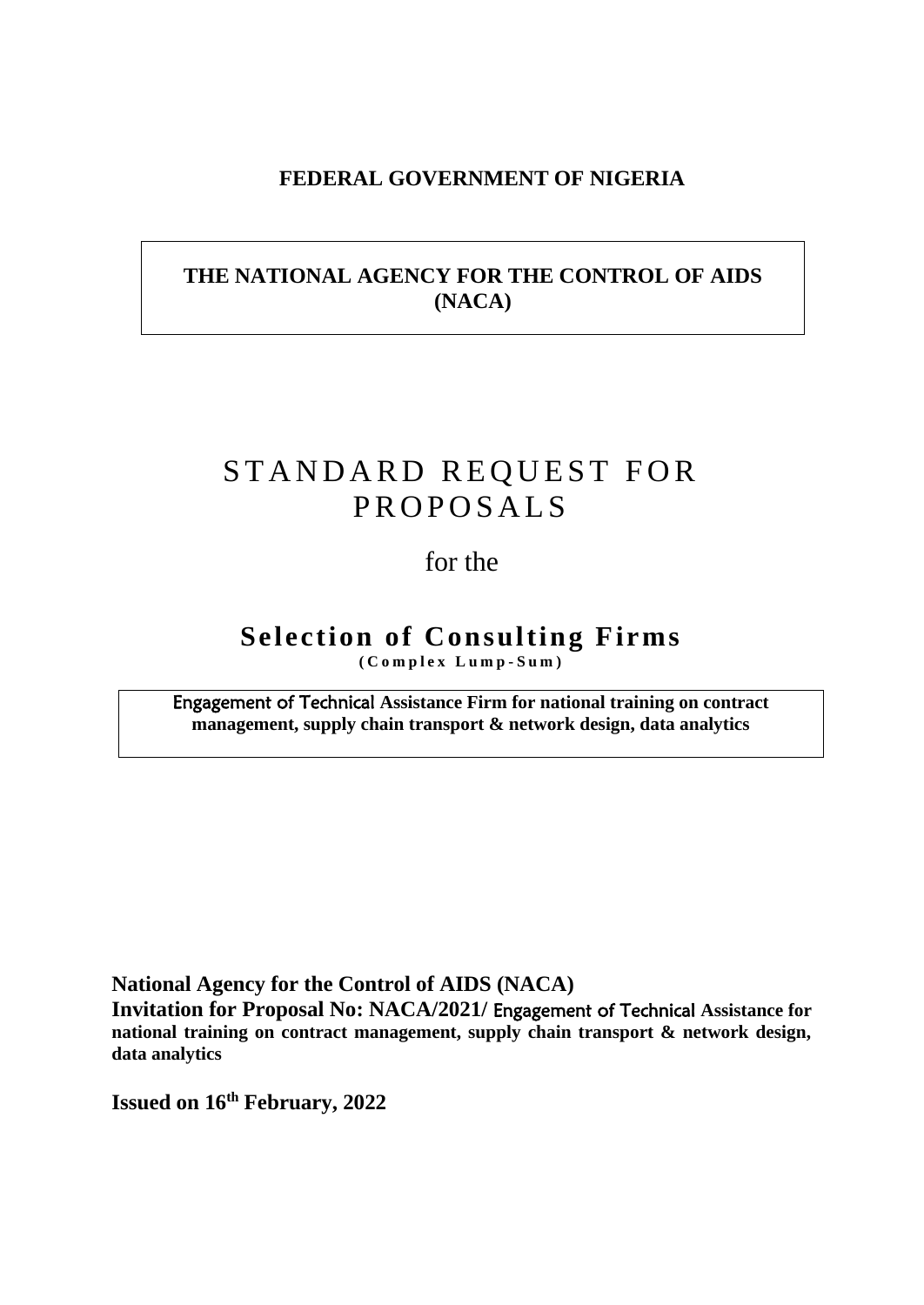## **Table of Contents**

LETTER OF INVITATION FOR ENGAGEMENT OF Engagement of Technical Assistance for national training on contract management, supply chain transport & network design, data analytics

#### Error! Bookmark not defined.

| Section 1. |            |          |  |
|------------|------------|----------|--|
|            |            |          |  |
|            | 1.         |          |  |
|            | 2.         |          |  |
|            | 3.         |          |  |
|            | 4.         |          |  |
|            | 5.         |          |  |
|            | 6.         |          |  |
|            | 7.         |          |  |
|            |            |          |  |
|            | 8.         |          |  |
|            | 9.         |          |  |
|            | 10.        |          |  |
|            | 11.        |          |  |
|            |            |          |  |
|            | 12.        |          |  |
|            | 13.        |          |  |
|            | 14.        |          |  |
|            | 15.        |          |  |
|            | 16.        |          |  |
|            | 17.        |          |  |
|            | 18.        |          |  |
|            | 19.        |          |  |
|            | 20.        | Taxes 14 |  |
|            | 21.        |          |  |
|            | 22.        |          |  |
|            | 23.        |          |  |
|            | 24.        |          |  |
|            | 25.        |          |  |
|            | 26.        |          |  |
|            |            |          |  |
|            | 27.        |          |  |
|            | 28.        |          |  |
|            | 29.        |          |  |
|            | 30.        |          |  |
|            |            |          |  |
|            | 31.        |          |  |
|            | 32.        |          |  |
|            | 33.        |          |  |
|            | 34.        |          |  |
|            | 35.        |          |  |
|            | 36.        |          |  |
|            | 37.        |          |  |
|            | 38.        |          |  |
|            | 39.        |          |  |
|            | 40.        |          |  |
|            | 41.        |          |  |
|            | 42.        |          |  |
|            | 43.<br>44. |          |  |
|            |            |          |  |
|            | 45.        |          |  |
|            | 46.        |          |  |
|            | 47.        |          |  |
|            | 48.        |          |  |
| Section 2. |            |          |  |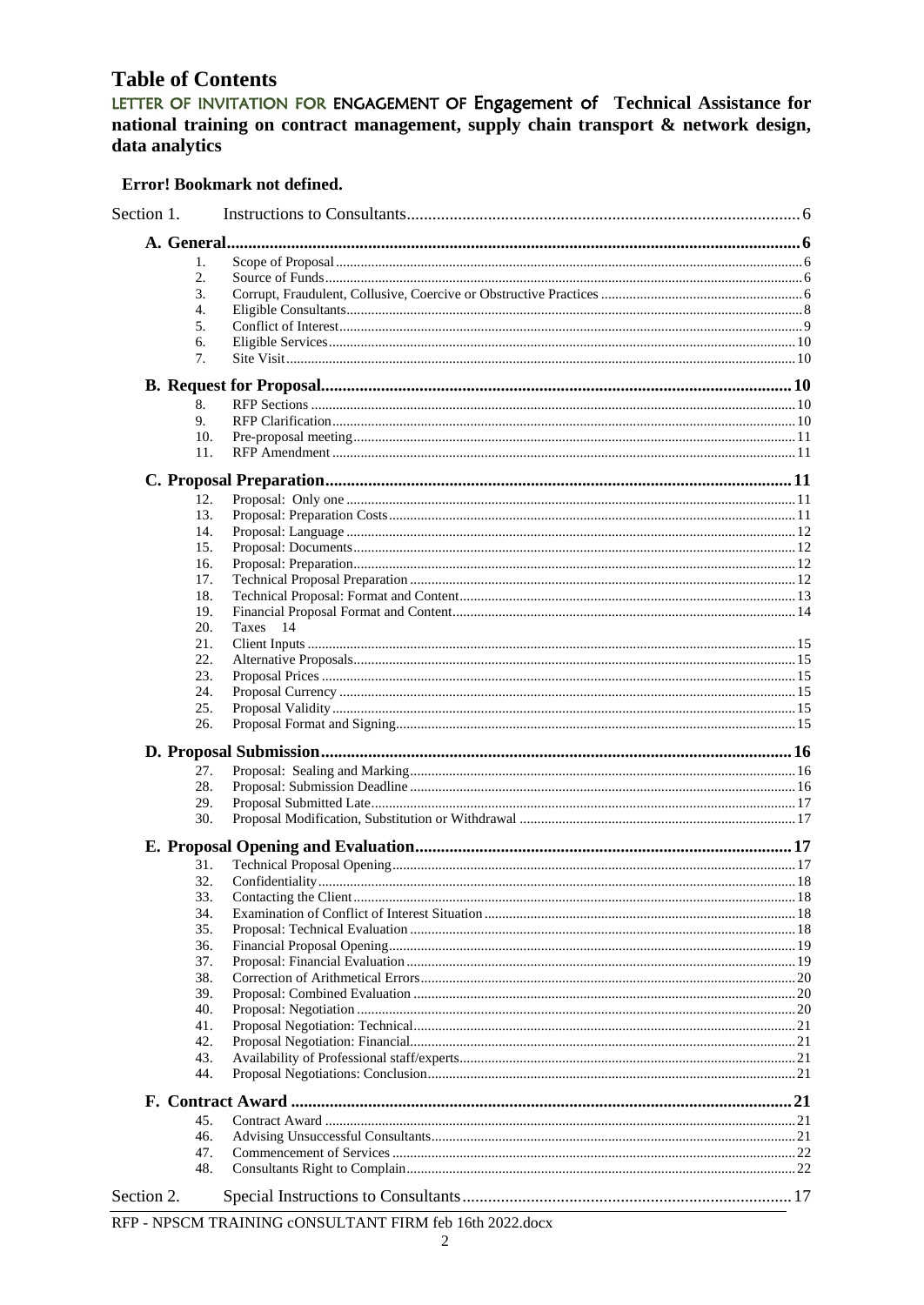| Section 3. |                                     |  |
|------------|-------------------------------------|--|
|            |                                     |  |
| 1.         |                                     |  |
| 2.         |                                     |  |
| 3.         |                                     |  |
| 4.         |                                     |  |
| 5.         |                                     |  |
| 6.         |                                     |  |
| 7.         |                                     |  |
| 8.         |                                     |  |
| 9.         |                                     |  |
|            | 10.                                 |  |
|            | 11.                                 |  |
|            | 12.                                 |  |
|            | 13.<br>30                           |  |
|            | 14.<br><b>Site</b><br>15.           |  |
|            | 16.                                 |  |
|            | 17.                                 |  |
|            |                                     |  |
|            | 18.                                 |  |
|            | 19.                                 |  |
|            | 20.                                 |  |
|            | 21.                                 |  |
|            | 22.                                 |  |
|            |                                     |  |
|            | 23.<br>General 31                   |  |
|            | 24.                                 |  |
|            | 25.                                 |  |
|            | 26.                                 |  |
|            | 27.                                 |  |
|            |                                     |  |
|            | 28.                                 |  |
|            | 29.                                 |  |
|            | 30.                                 |  |
|            | 31.                                 |  |
|            | 32.                                 |  |
|            | 33.                                 |  |
|            | 34.                                 |  |
|            | 35.                                 |  |
|            | 36.                                 |  |
|            | 37.                                 |  |
|            | 38.                                 |  |
|            | 39.                                 |  |
|            | 40.                                 |  |
|            | 41.                                 |  |
|            |                                     |  |
|            | 42.                                 |  |
|            | 43.                                 |  |
|            | 44.                                 |  |
|            | 45.                                 |  |
|            | 46.<br>Payment <sub>37</sub><br>47. |  |
|            |                                     |  |
|            |                                     |  |
|            | 48.                                 |  |
|            | 49.                                 |  |
|            | 50.                                 |  |
|            | 51.<br>52.                          |  |
|            | 53.                                 |  |
|            | 54.                                 |  |
|            | 55.                                 |  |
|            |                                     |  |
|            |                                     |  |
|            | 56.                                 |  |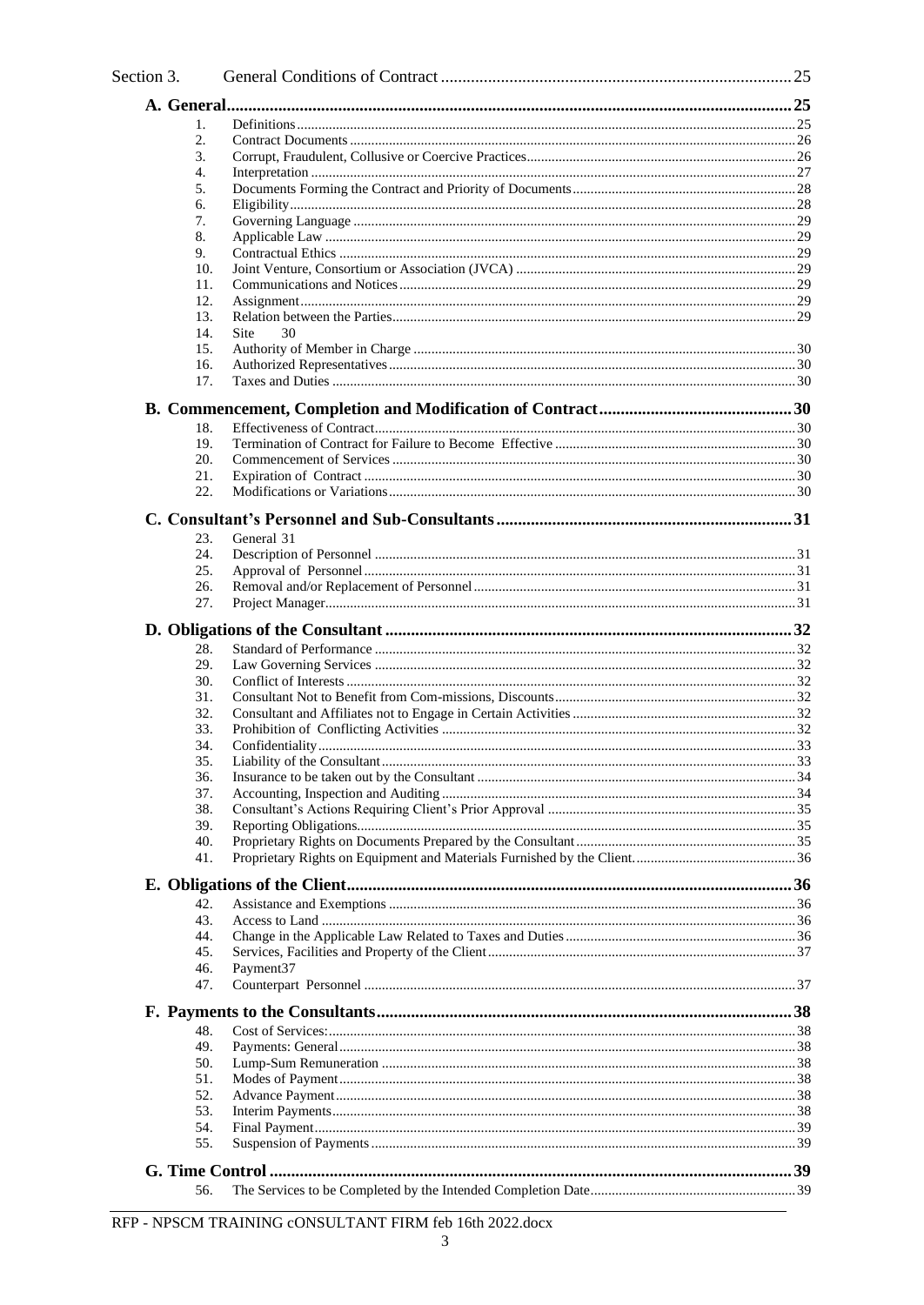|            | 57.            |                                                                                  |  |
|------------|----------------|----------------------------------------------------------------------------------|--|
|            | 58.            |                                                                                  |  |
|            | 59.            |                                                                                  |  |
|            |                |                                                                                  |  |
|            | 60.            |                                                                                  |  |
|            | 61.            |                                                                                  |  |
|            |                |                                                                                  |  |
|            | 62.            |                                                                                  |  |
|            | 63.            |                                                                                  |  |
|            | 64.            |                                                                                  |  |
|            | 65.            |                                                                                  |  |
|            | 66.            |                                                                                  |  |
|            | 67.            |                                                                                  |  |
|            | 68.            |                                                                                  |  |
|            | 69.            |                                                                                  |  |
|            | 70.            |                                                                                  |  |
|            | 71.            |                                                                                  |  |
|            | 72.            |                                                                                  |  |
|            | 73.            |                                                                                  |  |
| Section 4. |                |                                                                                  |  |
| Section 5. |                |                                                                                  |  |
|            | 5A.            |                                                                                  |  |
|            | Form 5A1       |                                                                                  |  |
|            | Form 5A2       |                                                                                  |  |
|            | Form 5A3       | Comments and Suggestions on the Terms of Reference and on Counterpart Staff and  |  |
|            |                |                                                                                  |  |
|            | Form 5A4<br>52 | Description of Approach, Methodology and Work Plan for Performing the Assignment |  |
|            | Form 5A5       |                                                                                  |  |
|            | Form 5A6       |                                                                                  |  |
|            | Form 5A7       |                                                                                  |  |
|            | Form 5A8       |                                                                                  |  |
|            | 5B.            |                                                                                  |  |
|            | Form 5B1       |                                                                                  |  |
|            | Form 5B3       |                                                                                  |  |
|            | Form 5B4       |                                                                                  |  |
|            | Form 5B5       |                                                                                  |  |
|            | 5C.            |                                                                                  |  |
|            | 5D.            |                                                                                  |  |
| Section 6. |                |                                                                                  |  |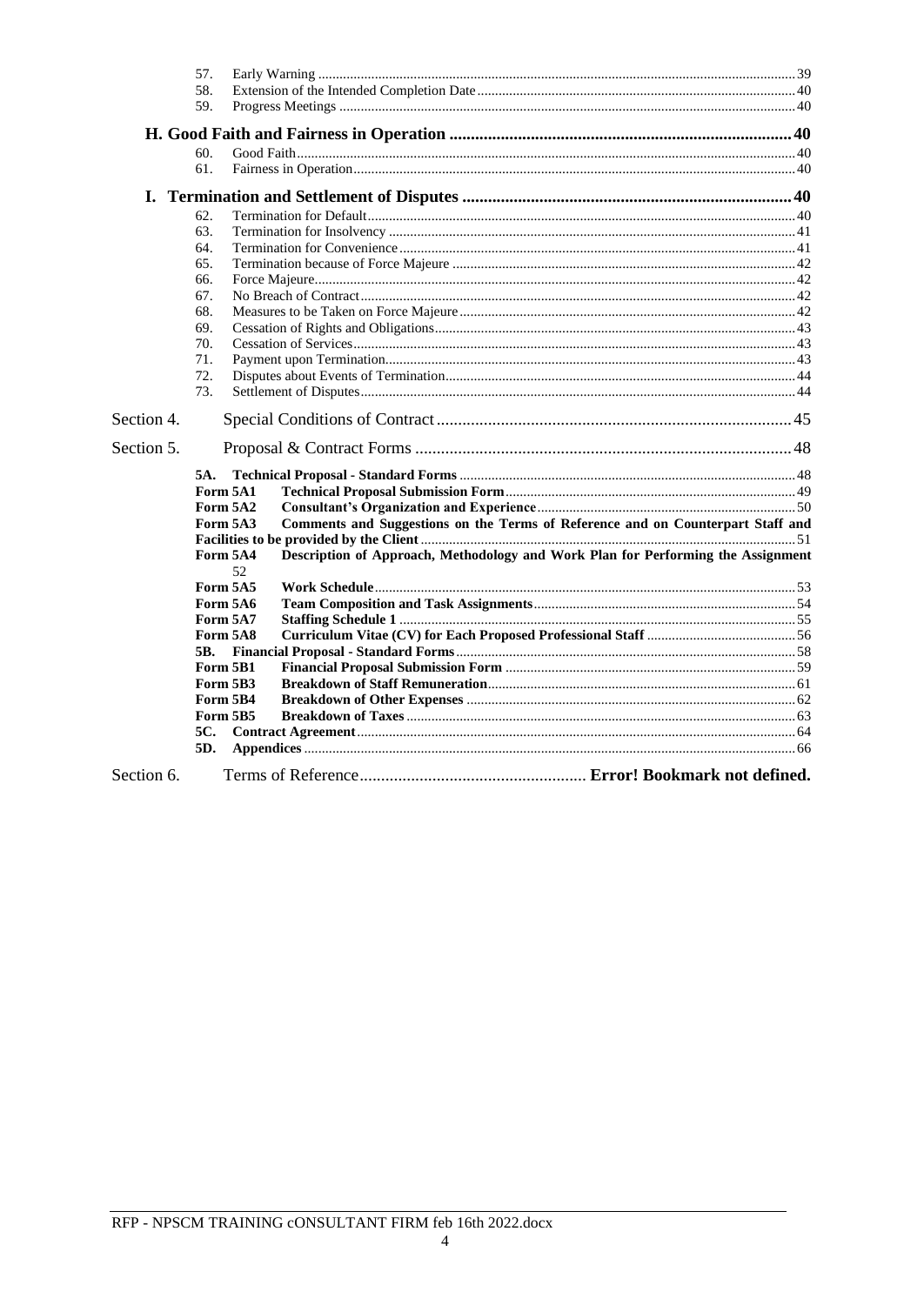



#### NATIONAL AGENCY FOR THE CONTROL OF AIDS (NACA) Engagement of **Technical Assistance Firm for national training on contract management, supply chain transport & network design, data analytics**

## **Background**

The Federal Ministry of Health through the National Product Supply Chain Management Programme (NPSCMP) of the department of Food and Drug Services in collaboration with implementing partners developed a National Health Products Supply Chain Strategy and Implementation Plan 2021-2025. Some of the aims of this strategic plan are to optimize the performance of NPSCMP, the change driver for the strategic plan, integrate management of essential medicines and public health commodities, increase ownership and capacity at state levels as well as performance improvement in all Procurement and Supply Chain Management (PSM) areas.

NPSCMP is committed to optimizing health product supply chain services through strengthening capacities of every function area of the supply chain underpinned by a leadership that utilizes strategic information for learning and innovation.

The task to drive the health supply chain in the new strategic direction and manage public health products (for HIV/AIDS, TB, Malaria, Family Planning etc) in an integrated manner with essential medicines for an effective and efficient last mile delivery requires tremendous capacity and resources to implement. This will require amongst many others, excellent contract, financial, data and project management skills at all levels of governance. This is the basis for preparing NPSCMP on a set of new roles it must play as the lead programme in the country's supply chain management for healthcare products

#### **Description and purpose of assignment**

NPSCMP is currently building up her technical capabilities for new roles as the change driver for the strategic plan and the integrated management of public health products and essential medicines. This will lead to increased government ownership and performance management of all supply chain functions. Therefore, NPSCMP is seeking to engage the services of a firm that will train a team of supply chain workers as national resource pool of experts in managing the transition to the integrated model. In the following areas:

- i) Contract Management,
- ii) Data analytics,
- iii) Supply chain transport and network design

Training in the above mentioned areas will be conducted for five (5) days and in three (3) batches sequentially.

#### **Reporting line**

The firm will work under the directive of the National Coordinator, through the relevant technical leads in NPSCMP to build the capacity of stakeholders at the federal level.

#### **Scope of work:**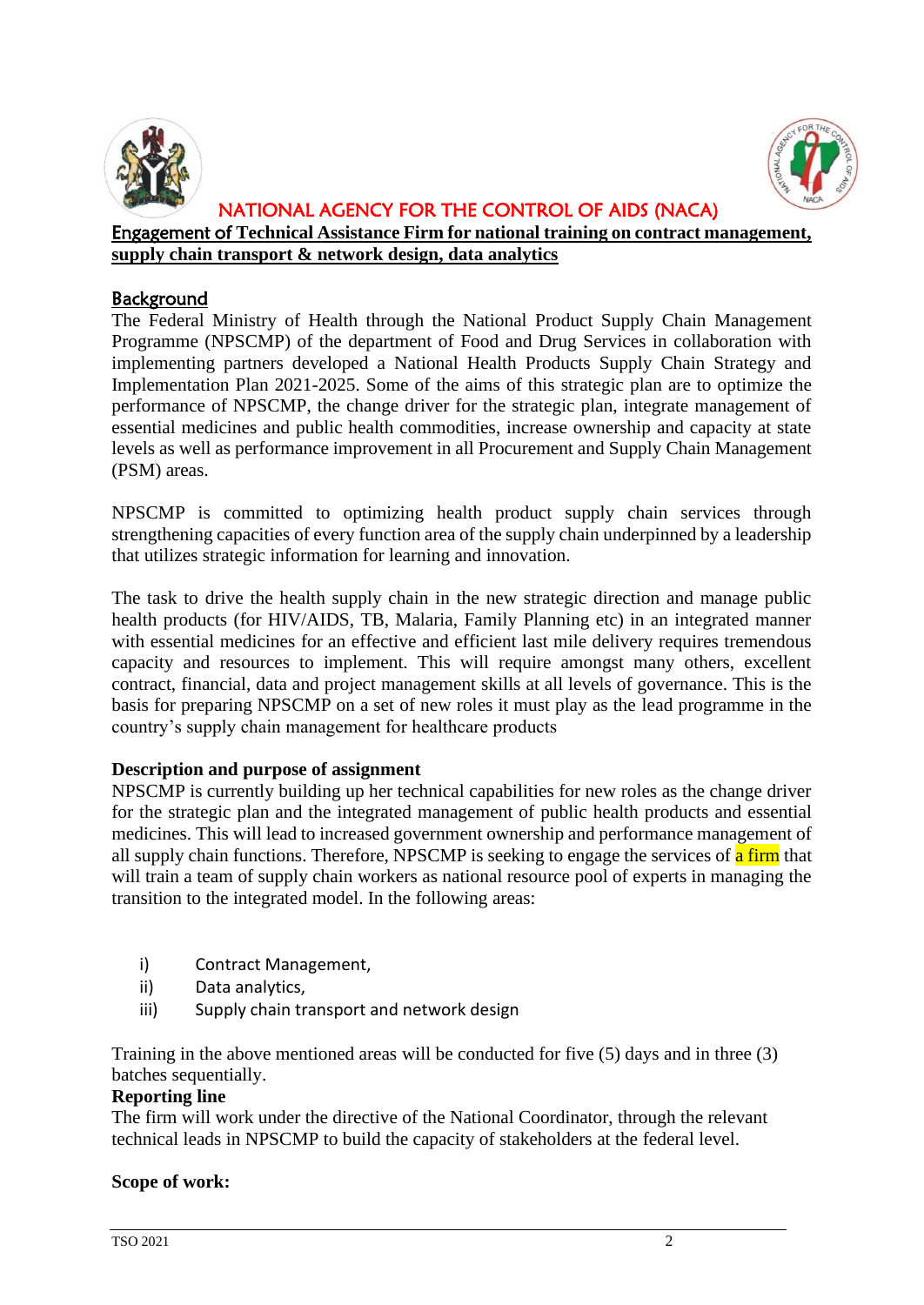- $\triangleright$  Desk review
- ➢ Needs assessment of NPSCMP
- $\triangleright$  Development of training curricular/manual
- ➢ Review of training curricular/manual with NPSCMP management on contract management, supply chain transport & network design, data analytics
- $\triangleright$  Travel to state of activity in Nassarawa
- $\triangleright$  Support conduct of training of national participants
- $\triangleright$  Report writing and submission of same to NPSCMP

### **Services to be provided**

a) Draft a work plan for the above training engagement for approval by management of NPSCMP

b) Support the development of a training curricular/manual on contract management, financial management and accountability, supply chain transport & network design, data analytics.

c) Share the training curricular/manual with NPSCMP and harness their input

d) Support the conduct of 5-day national level training on contract management, supply chain transport & network design, data analytics Submit technical report of the exercise to NPSCMP

e) Submit the training curricular/manual to NPSCMP

#### **Duration of work: February to March 2022**

#### **Output of deliverable:**

- 1. Report of the activity carried out in a format provided by NPSCMP
- 2. Training curricular/manual on contract management, supply chain transport & network design, data analytics

## 1. General Eligibility Criteria

- i. Evidence of company registration (certificate of incorporation of the company) including Forms CAC2 and CAC7;
- ii. Evidence of Company's Income Tax Clearance Certificate for the last three (3) years (2018, 2019 & 2020) valid till 31<sup>st</sup> December 2021;
- iii. Copy of Company Audited Accounts for the last 3 years (2018, 2019 and 2020);
- iv. Evidence of PENCOM Compliance Certificate expiring by December 2021;
- v. Evidence of ITF Compliance Certificate expiring by December 2021;
- vi. Evidence of NSITF Compliance certificate expiring by December 2021;
- vii. Sworn Affidavit disclosing whether or not any officer of the relevant committees of the National Agency for the Control of Aids or the Bureau of Public Procurement is a former or present Director, shareholder or has any pecuniary interest in the bidder and to confirm that all information presented in its bid are true and correct in all particulars;
- viii. The minimum validity period of the Tender should be One Hundred and Twenty (120) Days;
	- ix. Evidence of financial capability to execute the contract by submission of Reference Letter from a reputable commercial bank in Nigeria, indicating willingness to provide credit facility for the execution of the project when needed;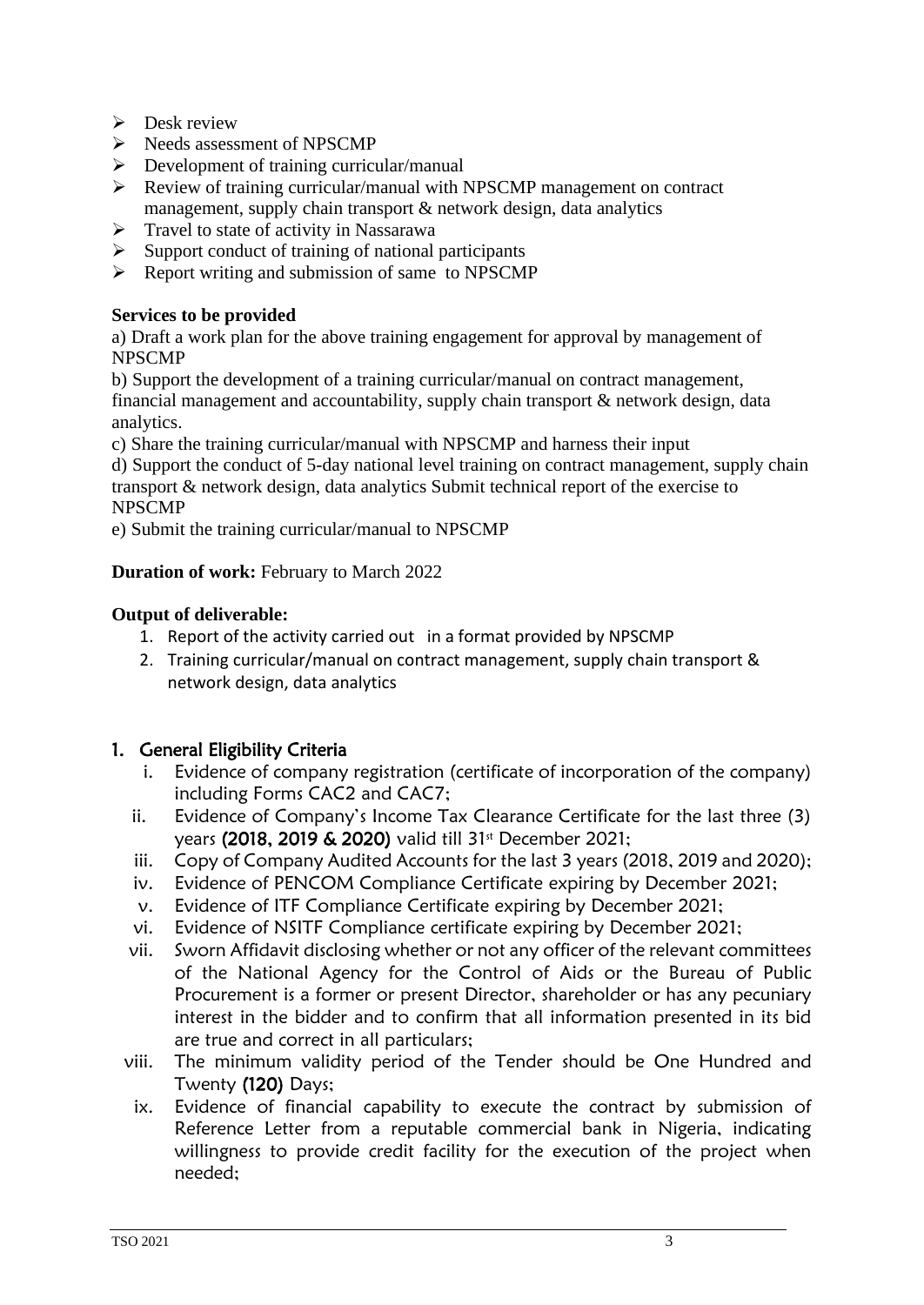- x. Company's Profile;
- xi. At least 5 years' experience 'supporting public health programs in the area of procurement and supply chain system
- xii. evidence of at least three (3) similar jobs executed in the last five (5) years by showing copy of either Letters of Awards, or Job Completion Certificates or Contract Agreement.
- xiii. All documents for submission must be transmitted with a Covering/Forwarding letter under the Company Letter Head Paper using the Tender Submission Sheet template in Form G-1 and bearing amongst others, the Registration Number (CAC), Contact Address, Telephone Number (Preferable GSM No.), and e-mail address, duly signed by the authorized officer of the firm. An unsigned bid will be disqualified.

## 2. COLLECTION OF TENDER DOCUMENTS

The Standard Bidding Document (SBD) can be downloaded from this link;

## 3. SUBMISSION OF TENDER DOCUMENTS

Prospective consulting firms are to submit three (3) hard copies (one original & two copies) of the requested documents and financial bid. Thereafter, the Tenderer shall enclose the original in one (1) envelope and all the copies of the Tender in another envelope, duly marking the envelopes as "Engagement of **Technical Assistance Firm for national training on contract management, supply chain transport & network design, data analytics"**TECHNICAL" and "FINANCIAL." The two (2) envelopes shall then be enclosed and sealed in one (1) single outer envelope after registration using the NACA bid register.

a. Prospective bidders can submit their documents as a Joint Venture with relevant documents provided in line with the requirements stated in the SBD.

## 4. DEADLINE FOR SUBMISSION

The deadline for the submission of Tender should not be later than 12 noon of **Tuesday 8 th March, 2022**. Clarification can be obtained at the Office of the Head of Procurement, Ground Floor, NACA main building, 3 Ziguinchor Street. Wuse Zone 4. Abuja

## 5. GENERAL INFORMATION

- i. Bids must be in English Language and signed by an official authorized by the bidder;
- ii. Bids submitted after the deadline for submission would be rejected;
- iii. NACA reserves the right to evaluate and award per line item and in the event of exigency, NACA may vary the quantities/quality of the items during the time of evaluation, award and execution of contract with respect to this invitation to tender;
- iv. NACA is not bound to shortlist any Consultant, and reserves the right to annul the bidding process at any time without incurring any liabilities or providing reason.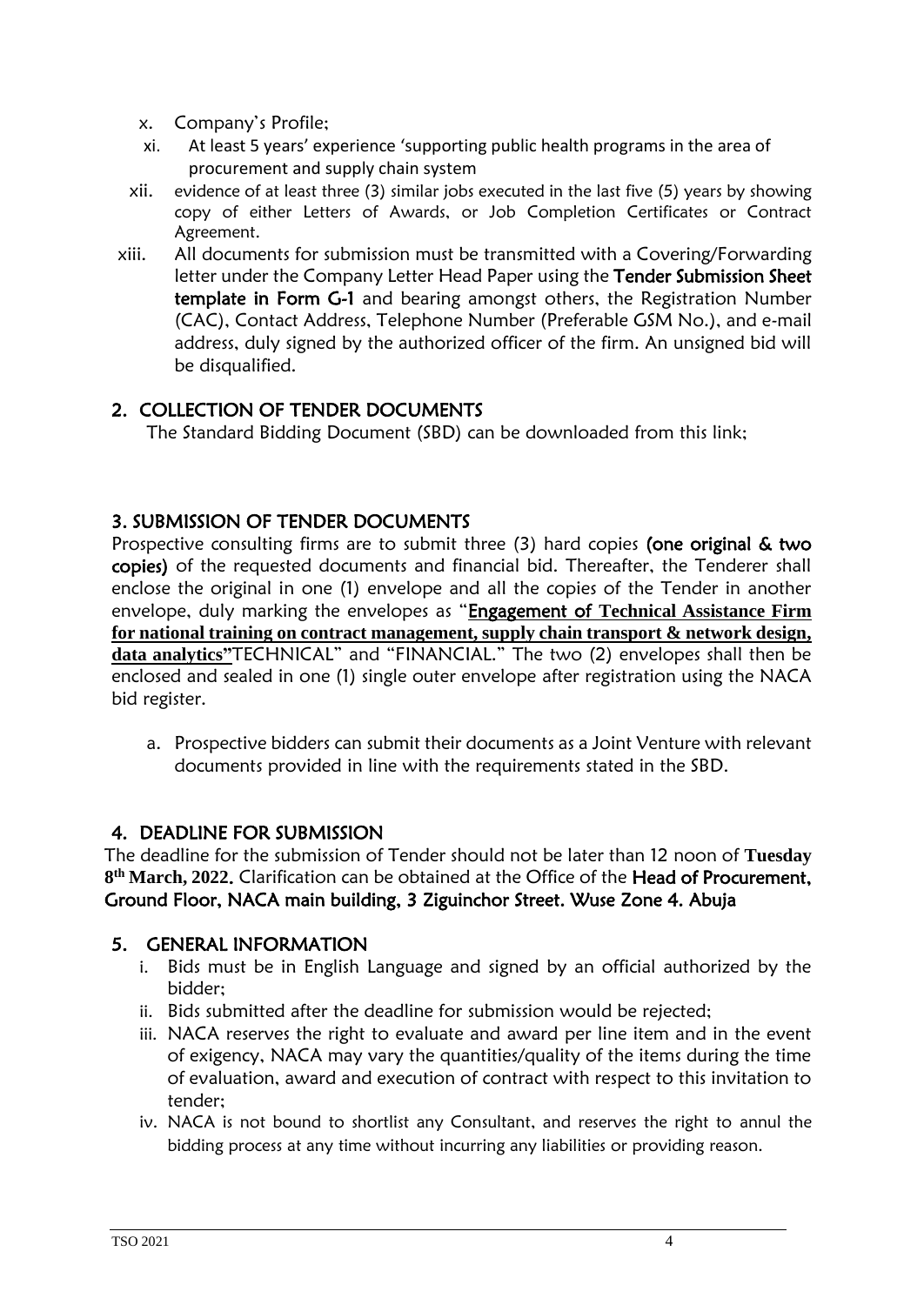## 12.0 ADDRESS FOR INFORMATION AND SUBMISSION OF PROPOSALS Attention:

Head Procurement

National Agency for the Control of AIDS (NACA) Ground Floor Room 1.08 No. 3 Zinguinchor Street, Beside AEDC Office, Wuse zone 4, Abuja Email: [procurement@naca.gov.ng](mailto:procurement@naca.gov.ng) Tel: +234-9-4613726-9 Fax: +234 94613700

## 13.0 GLOBAL FUND CODE OF CONDUCT

You shall get acquainted with the global fund code of conduct for suppliers using this link below:

[https://www.theglobalfund.org/media/3275/corporate\\_codeofconductforsuppliers\\_p](https://www.theglobalfund.org/media/3275/corporate_codeofconductforsuppliers_policy_en.pdf) [olicy\\_en.pdf](https://www.theglobalfund.org/media/3275/corporate_codeofconductforsuppliers_policy_en.pdf)

Accepting this invitation shall serve as an acknowledgement and agreement to abide by the Global Fund Code of Conduct for Suppliers.

## 14. Notes/Disclaimer

- i. Late submissions will not be accepted.
- ii. NACA shall verify any or all documents and claims made by applicants and will disqualify consultants with falsified documents and claims.
- iii. If it is determined that submitted documents and claims have been falsified, the consultant may face prosecution in a court of Law.
- ii. NACA shall not be held responsible for any disqualified proposal as a result of any omission or deletion relating to the submission guidelines.
- iii. This advertisement shall not be construe a contract to any Consultant, nor shall it entitle any Consultant submitting documents to claim any indemnity from NACA.
- iv. NACA is not bound to shortlist any Consultant, and reserves the right to annul the bidding process at any time without incurring any liabilities or providing reason.

## Signed

Management.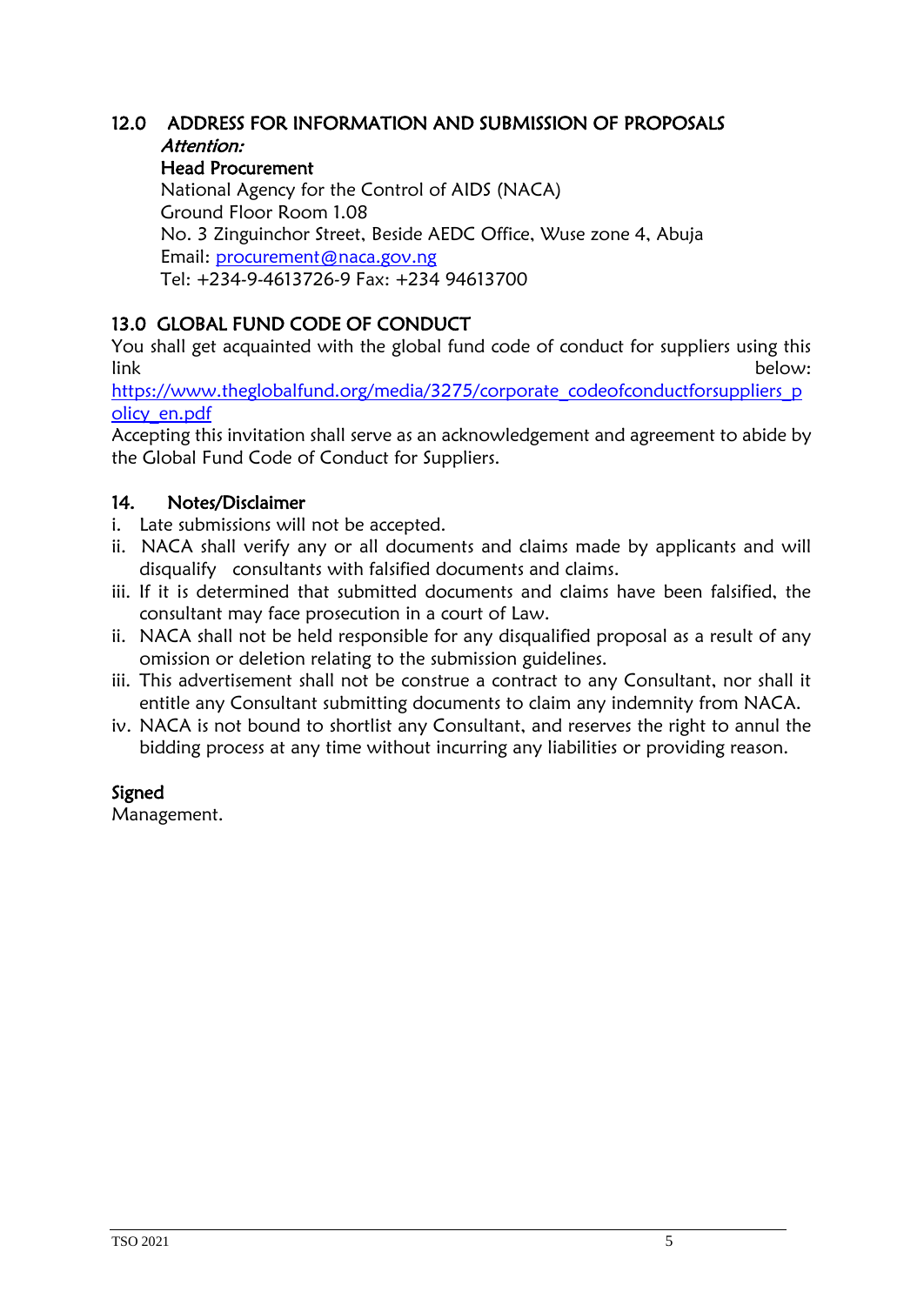## <span id="page-8-0"></span>**Section 1. Instructions to Consultants**

## <span id="page-8-1"></span>**A. General**

- <span id="page-8-2"></span>1. Scope of Proposal The Client, as indicated in the Special Instructions to Consultants (SIC), issues this Request for Proposal (RFP) for the supply of Services as specified in the SIC and described in details in Section 6, Terms of Reference in accordance with the method of selection specified in the SIC.
	- 1.2 All interested and competent consulting firms are to submit a Proposal for the supply of consulting services required for the assignment. The Proposal will be the basis for contract negotiations and ultimately for a signed Contract with the selected Consultant.
	- 1.3 The successful Consultant will be expected to complete the delivery of the Services in accordance with the phasing indicated in the SIC. When the assignment includes several phases, the performance of the Consultant under each phase must be to the Client's satisfaction before work begins on the next phase.
	- 1.4 Throughout this RFP:
		- (a) the term "in writing" means communicated in written form with proof of receipt;
		- (b) if the context so requires, singular means plural and vice versa; and
		- (c) "day" means calendar day.
- <span id="page-8-3"></span>2. Source of 2.1 Funds The Client has been allocated public funds as indicated in the SIC and intends to apply a portion of the funds to eligible payments under the contract for which this RFP is issued.
	- 2.2 For the purpose of this provision, "public funds" means any monetary resources appropriated to procuring entities under Government budget, or revenues generated by statutory bodies and corporations or aid grants and credits put at the disposal of procuring entities by the development partners through the Government.
	- 2.3 Payments by the development partner, if so indicated in the SIC, will be made only at the request of the Government and upon approval by the development partner in accordance with the applicable Loan/Credit/Grant Agreement, and will be subject in all respects to the terms and conditions of that Agreement.
- <span id="page-8-4"></span>3. Corrupt, Fraudulent, Collusive, Coercive or 3.1 The Government requires that Clients, as well as Applicants Consultants, shall observe the highest standard of ethics during the implementation of the procurement proceedings and the execution of contracts under public funds.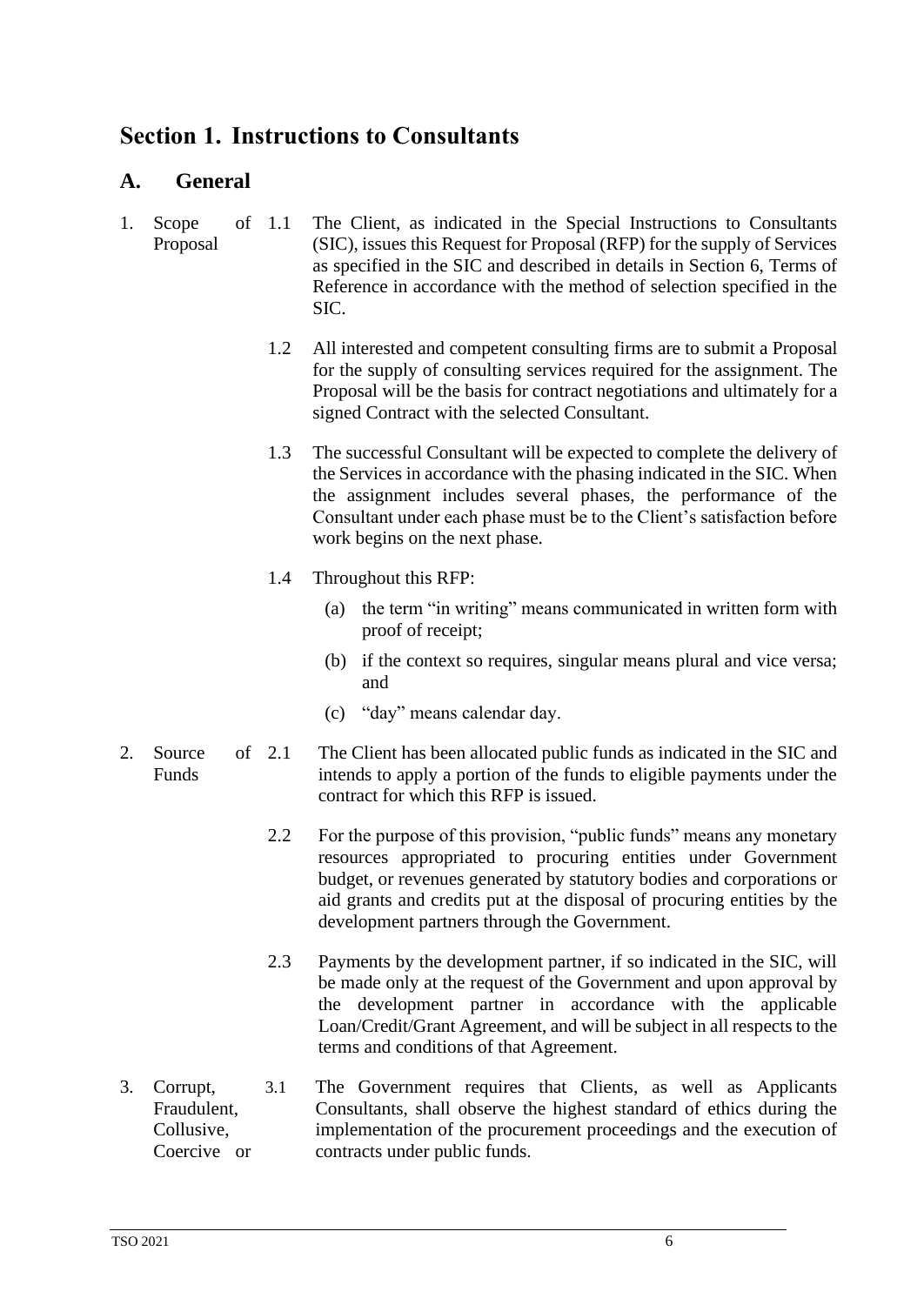- 3.2 In pursuance of this requirement, the Client shall
	- (a) exclude the Consultant from participation in the procurement proceedings concerned or reject a proposal for award; and
	- (b) declare the Consultant ineligible, either indefinitely or for a stated period of time, from participation in procurement proceedings under public fund;
		- (c) have the right to require that a provision be included in bidding documents, requiring bidders, suppliers and contractors to permit the relevant authorities to inspect their accounts and records and other documents relating to the bid submission and contract performance and to have them audited by auditors

if it, at any time, determines that the Consultant has, directly or through an agent, engaged in corrupt, fraudulent, collusive or coercive practices in competing for, or in executing, a contract under public fund.

- 3.3 Should any corrupt or fraudulent practice of any kind referred to in ITC Sub-Clause 3.4 come to the knowledge of the Client, it shall, in the first place, allow the Consultant to provide an explanation and shall take actions as stated in ITC Sub-Clause 3.2 only when a satisfactory explanation is not received. Such exclusion and the reasons for it, shall be recorded in the record of the procurement proceedings and promptly communicated to the Consultant concerned. Any communications between the Consultant and the Client related to matters of alleged fraud or corruption shall be in writing.
- 3.4 The Government defines, for the purposes of this provision, the terms set forth below as follows:
	- (a) *"corrupt practice"* means offering, giving, or promising to give, directly or indirectly, to any officer or employee of a Procuring Entity or other governmental/private authority or individual a gratuity in any form, an employment or any other thing or service of value, as an inducement with respect to an act or decision of, or method followed by, a Procuring Entity in connection with the procurement proceeding;
	- (b) *"fraudulent practice"* means a misrepresentation or omission of facts in order to influence a procurement proceeding or the execution of a contract to the detriment of the Client,
	- (c) *"collusive practice"* means a scheme or arrangement among two and more Consultants with or without the knowledge of the Client (prior to or after proposal submission) designed to establish proposal prices at artificial, non-competitive levels and to deprive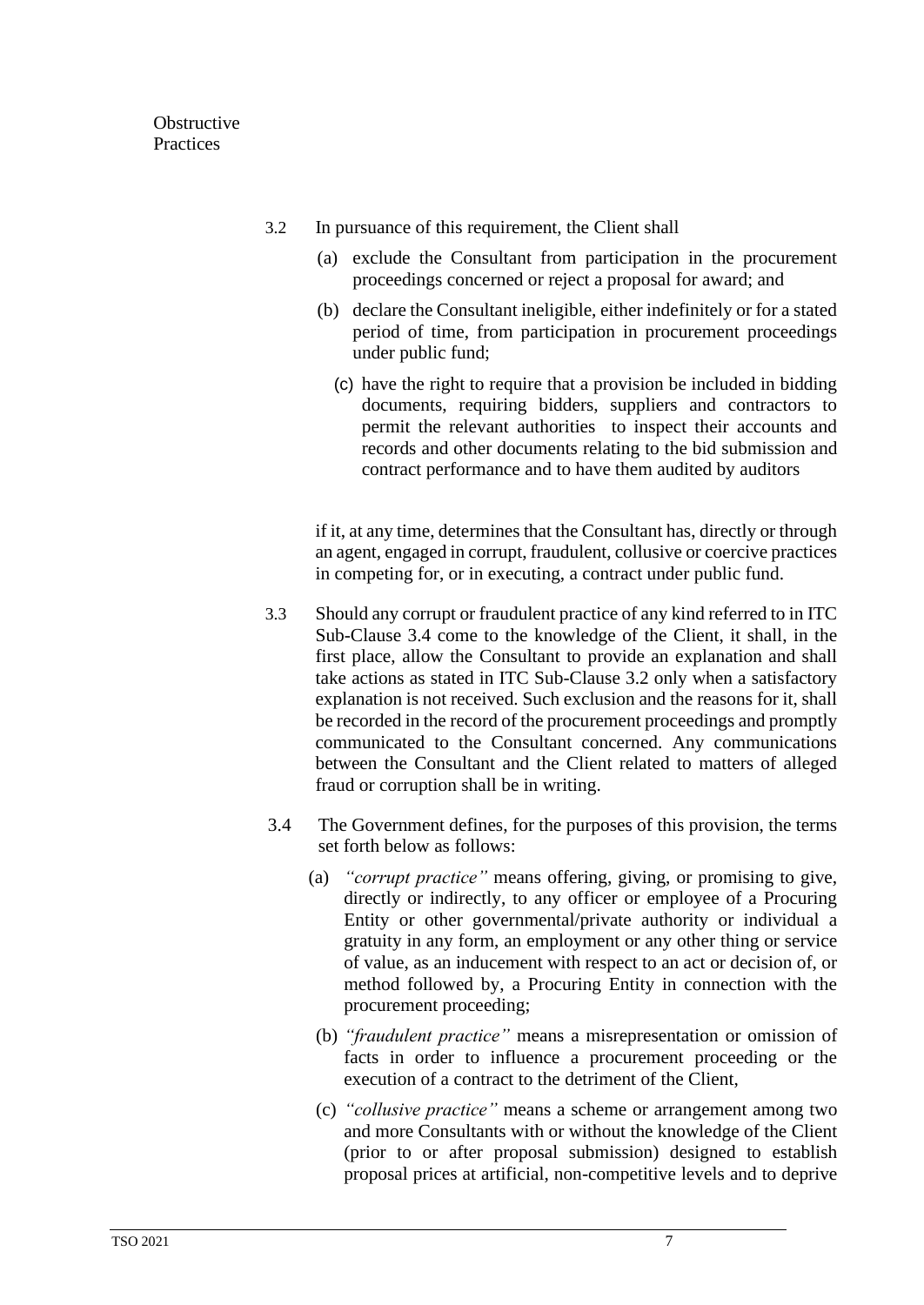the Client of the benefits of free, open and genuine competition; and

- (d) *"coercive practice"* means harming or threatening to harm, directly or indirectly, persons or their property to influence the procurement proceedings, or affect the execution of a contract.
- (e) obstructive practice which means
	- i. deliberately destroying, falsifying, altering or concealing of evidence material to the investigation or making false statements to investigators in order to materially impede relevant authorities' investigation into allegations of a corrupt, fraudulent, coercive or collusive practice; and/or threatening, harassing or intimidating any party to prevent it from disclosing its knowledge of matters relevant to the investigation or from pursuing the investigation, or
	- ii. acts intended to materially impede the exercise of the relevant authorities' inspection and audit rights provided for under par. 3.2 (c) above.
- 3.5 The Consultant shall be aware of the provisions on fraud and corruption stated in GCC Clause 3 and GCC Sub-Clause 63.2 (c).
- 3.6 The Government requires that the Client's personnel have an equal obligation not to solicit, ask for and/or use coercive methods to obtain personal benefits in connection with the said proceedings.
- <span id="page-10-0"></span>4. Eligible **Consultants** 4.1 Only short-listed Consultants are eligible to submit proposals.
	- 4.2 The Consultant has the legal capacity to enter into the contract.
	- 4.3 The Consultant shall not be under a declaration of ineligibility for corrupt, fraudulent, collusive or coercive practices in accordance with ITC Sub-Clause 3.2.
	- 4.4 The Consultant is not insolvent, in receivership, bankrupt or being wound up, their business activities have not been suspended, and he is not the subject of legal proceedings for any of the foregoing.
	- 4.5 The Consultant has fulfilled its obligations to pay taxes and social security contributions under the relevant national laws and regulations.
	- 4.6 Government officials and civil servants, including persons of autonomous bodies or corporations may be hired to work as a member of a team of consultants provided the person (a) is on leave of absence without pay; (b) is not being hired by the procuring entity he/she was working for immediately prior to going on leave; and (c) the hiring of him/her would not create any conflict of interest.
	- 4.7 Consultants have an obligation to disclose any situation of actual or potential conflict of interest that impacts on their capacity to serve the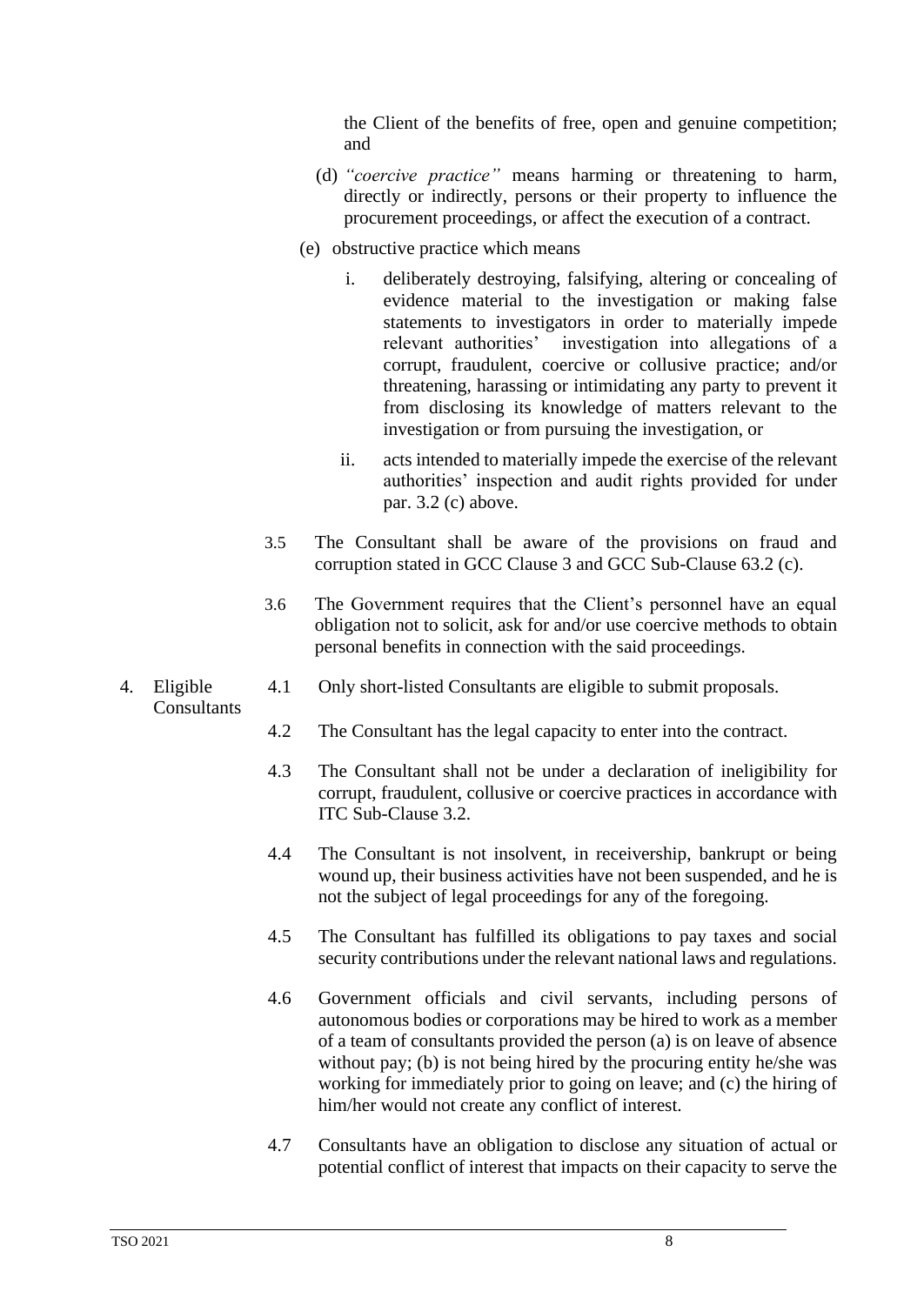best interest of their Client, or that may reasonably be perceived as having this effect. Failure to disclose such situations may lead to the disqualification of the Consultant or the termination of its Contract.

#### <span id="page-11-0"></span>5. Conflict Interest 5.1 *General*

(a) The Consultant (including any of his affiliates/associates), in deference to the requirements that the Consultant provides professional and objective advice and at all times hold the Client's interests paramount, strictly avoids conflicts with other assignments or their own corporate interests, acts without any consideration for future work and must not have a conflict of interest (COI), shall not be recruited under any of the circumstances specified in ITC Sub Clauses 5.2 to 5.4. "COI" shall mean a situation in which a Consultant provides biased professional advice to a client in order to obtain from that client an undue benefit for himself or affiliate(s)/associate(s).

### 5.2 *Conflicting Activities*

(a) A firm that has been engaged by the Client to provide Services, works or services other than consulting services for a project, and any of its affiliates, shall be disqualified from providing consulting services related to those Services, works, or services. Conversely, a firm hired to provide consulting services for the preparation or implementation of a project, and any of its affiliates, shall be disqualified from subsequently providing Services or works or services other than consulting services resulting from or directly related to the firm's earlier consulting services. For the purpose of this clause, services other than consulting services are defined as those leading to a measurable physical output, for example surveys, exploratory drilling, aerial photography, and satellite imagery.

#### 5.3 *Conflicting Assignments*

(a) A Consultant (including its Personnel and Sub-Consultants) or any of its affiliates shall not be hired for any assignment that, by its nature, may be in conflict with another assignment of the Consultant to be executed for the same or for another Client. For example, a Consultant hired to prepare engineering design for an infrastructure project shall not be engaged to prepare an independent environmental assessment for the same project, and a Consultant assisting a Client in the privatization of public assets shall not purchase, nor advise Clients of, such assets. Similarly, a Consultant hired to prepare Terms of Reference for an assignment shall not be hired for the assignment in question.

#### (a) *Conflicting Relationships*

(a) A Consultant (including its Personnel and Sub Consultants) that has a business or family relationship with a member of the Client's staff may not be awarded a Contract, unless the conflict stemming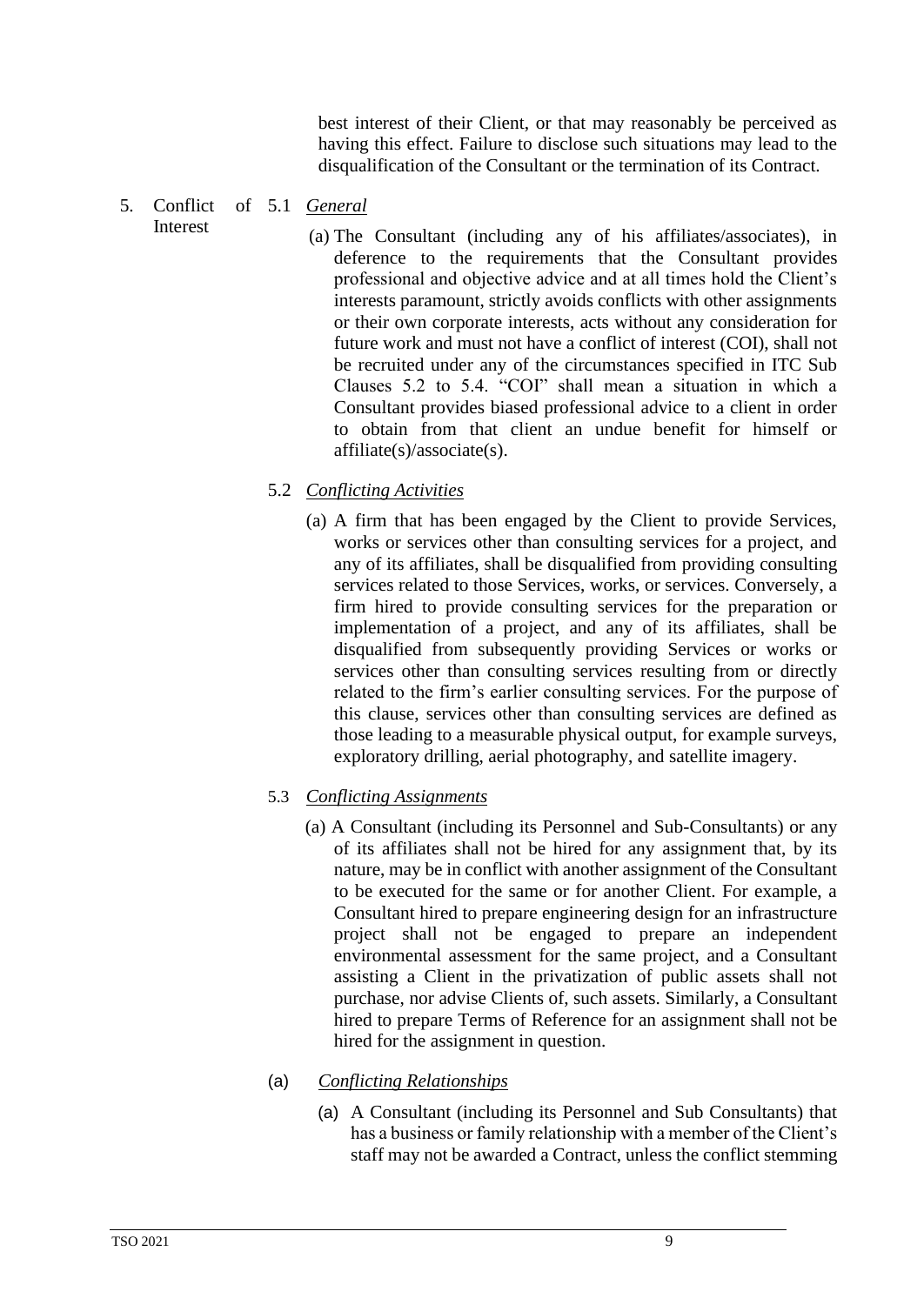from this relationship has been addressed adequately throughout the selection process and the execution of the Contract.

- 5.5 *Unfair Advantage* 
	- (a) *If* a shortlisted Consultant could derive a competitive advantage from having provided consulting services related to the assignment in question, the Client shall make available to all shortlisted Consultants together with this RFP all information that would in that respect give such Consultant any competitive advantage over competing Consultants.
- <span id="page-12-0"></span>6. Eligible Services 6.1 All material, equipment and supplies used by the Consultant and Services to be provided under the contract shall have their origin in countries other than those specified in the SIC.
- <span id="page-12-1"></span>7. Site Visit 7.1 The Consultant, at the Consultant's own responsibility and risk, is encouraged to visit and examine the Site and obtain all information that may be necessary for preparing the Proposal and entering into a contract for supply of Services.
	- 7.2 The Consultant should ensure that the Client is advised of the visit in adequate time to allow it to make appropriate arrangements.
	- 7.3 The costs of visiting the Site shall be at the Consultant's own expense.

### <span id="page-12-2"></span>**B. Request for Proposal**

- <span id="page-12-3"></span>8. RFP 8.1 The Sections comprising the Request for Proposal are listed below.
	- Sections
- Section 1 : Instructions to Consultants (ITC)
- Section 2 : Special Instructions to Consultants (SIC)
- Section 3 : General Conditions of Contract (GCC),
- Section 4 : Special Conditions of Contract (SCC),
- Section 5 : Proposal and Contract Forms
- Section 6: Terms of Reference (TOR)
- 8.2 The Client is not responsible for the completeness of the RFP and any addenda, if these were not obtained directly from the Client.
- 8.3 The Consultant is expected to examine all instructions, forms, terms, and provisions in the RFP. Failure to furnish all information or documentation required by the RFP may result in the rejection of the Proposal.
- <span id="page-12-4"></span>9. RFP Clarification 9.1 A Consultant requiring any clarification of the RFP shall contact the Client in writing at the Client's address indicated in the SIC. The Client will respond in writing to any request for clarification received no later than seven (7) days prior to the dead line for submission of proposals.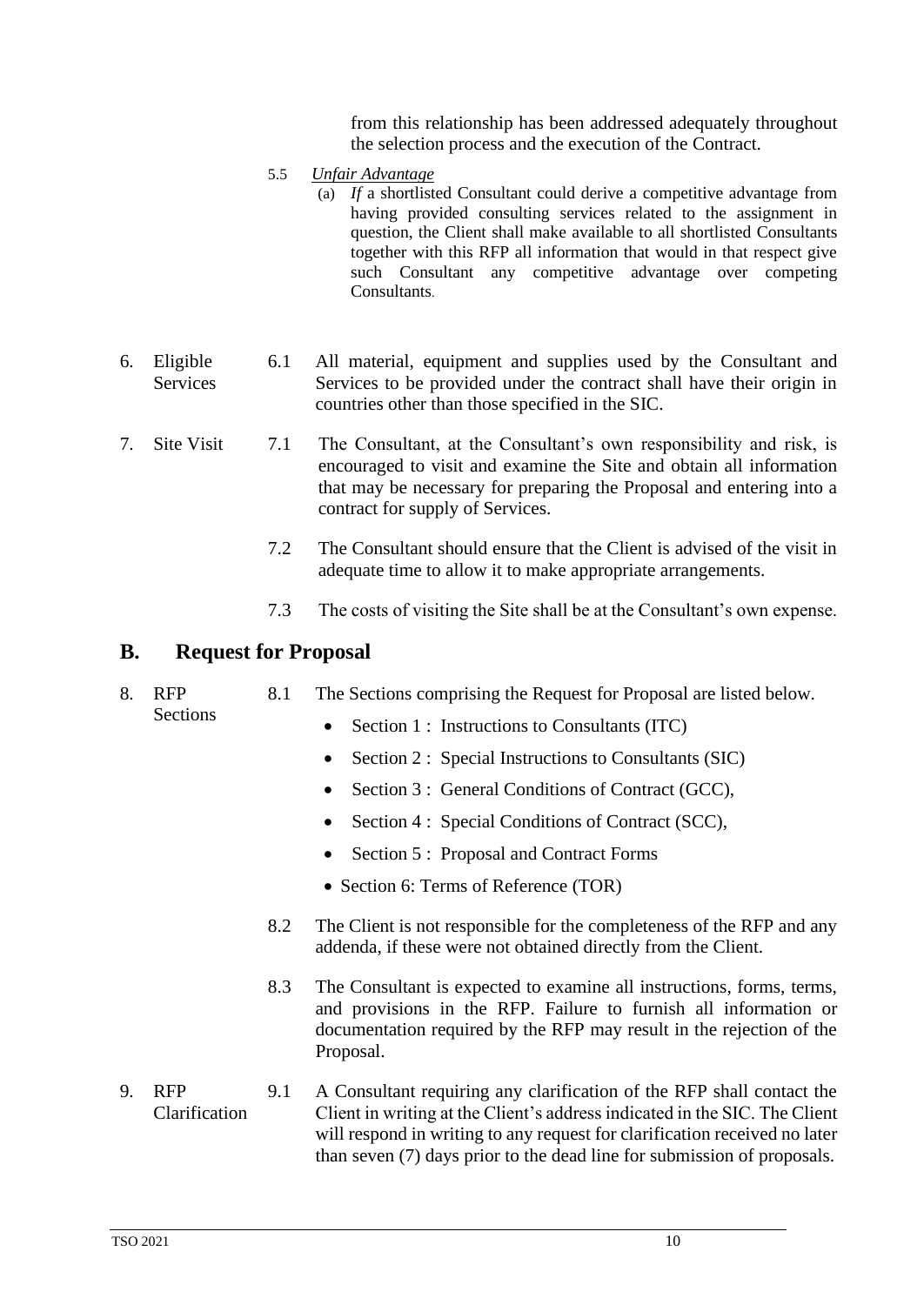- 9.2 The Client shall forward copies of its response to all those short listed Consultants, including a description of the enquiry but without identifying its source.
- 9.3 Should the Client deem it necessary to amend the RFP as a result of a clarification, it shall do so following the procedure in ITC Clause 11.
- <span id="page-13-0"></span>10. Pre-proposal meeting 10.1 To clarify issues and to answer questions on any matter arising in the RFP, the Client may, if stated in the SIC, invite prospective Consultants to a Pre-Proposal Meeting at the place, date and time as specified in the SIC. The Consultant is encouraged to attend the meeting if it is held.
	- 10.2 The Consultant is requested, as far as possible, to submit any questions in writing, to reach the Client not later than one (1) week before the meeting.
	- 10.3 Minutes of the pre-Proposal meeting, including the text of the questions raised and the responses given, together with any responses prepared after the meeting, will be transmitted without delay to all the short-listed Consultants not later than seven (7) days after the date of the meeting. Any modification to the RFP listed in ITC Clause 8.1 that may become necessary as a result of the pre-Proposal meeting shall be made by the Client exclusively through the issue of an Addendum pursuant to ITC Clause 11 and not through the minutes of the pre-Proposal meeting.
- <span id="page-13-1"></span>11. RFP Amendment 11.1 At any time prior to the deadline for submission of Proposals, the Client, for any reason on its own initiative or in response to a clarification request in writing from a Consultant, may amend the RFP by issuing an amendment.
	- 11.2 Any amendment issued shall become an integral part of the RFP and shall be communicated in writing to all the short-listed Consultants.
	- 11.3 To give a prospective Consultant reasonable time in which to take any amendment into account in preparing its Proposal, the Client may, at its discretion, extend the deadline for the submission of Proposals, pursuant to ITC Sub-Clause 28.3.

## <span id="page-13-2"></span>**C. Proposal Preparation**

- <span id="page-13-3"></span>12. Proposal: Only one 12.1 A short listed Consultant, including its affiliate(s), may submit only one (1) Proposal. If a Consultant submits or participates in more than one (1) Proposal, all such proposals shall be rejected. However, this does not limit the participation of the same Sub-Consultant, including individuals, to more than one proposal.
- <span id="page-13-4"></span>13. Proposal: Preparation Costs 13.1 The Consultant shall bear all costs associated with the preparation and submission of its Proposal, and the Client shall not be responsible or liable for those costs, regardless of the conduct or outcome of the procurement process.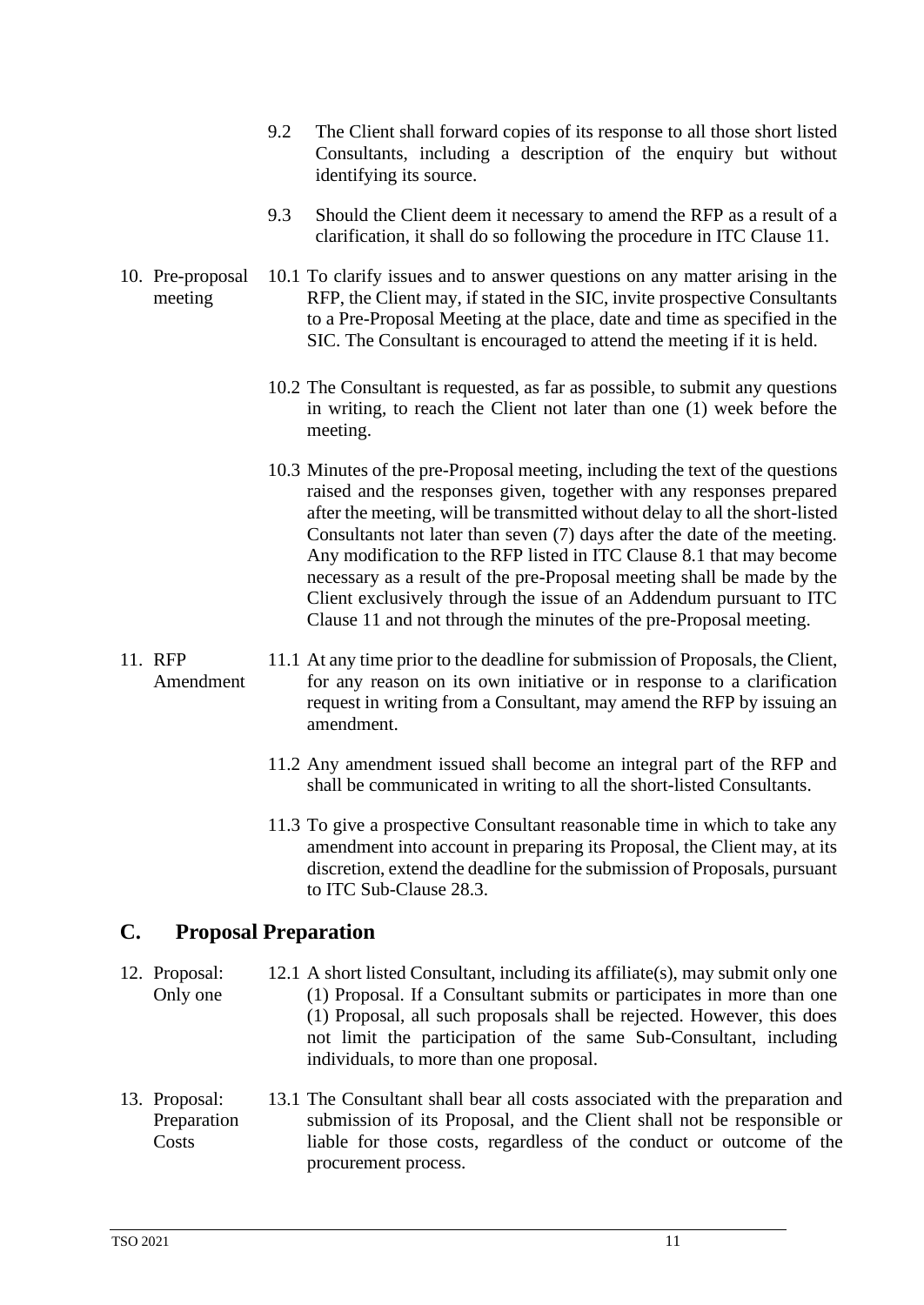- <span id="page-14-0"></span>14. Proposal: Language 14.1 The Proposal, as well as all correspondences and documents relating to the Proposal and subsequent Contract shall be written in the English language. Supporting documents and printed literature furnished by the Consultant may be in another language provided they are accompanied by an accurate translation of the relevant passages in the English language, in which case, for purposes of interpretation of the Proposal, such translation shall govern.
	- 14.2 The Consultant shall bear all costs of translation to the governing language and all risks of the accuracy of such translation.
- <span id="page-14-1"></span>15. Proposal: Documents 15.1 The Proposal prepared by the Consultant shall comprise the following:
	- (a) Technical Proposal;
	- (b) Financial Proposal;
	- (c) documentary evidence establishing the Consultant's eligibility; and
	- (d) any other document required as stated in the SIC.
- <span id="page-14-2"></span>16. Proposal: Preparation 16.1 In preparing its Proposal, the Consultant shall examine in detail the documents comprising the RFP. Material deficiencies in providing the information requested may result in rejection of a proposal.
	- 16.2 The Consultant shall prepare the Technical Proposal in accordance with ITC Clauses 17 and 18 using the forms furnished in Section 5A: Technical Proposal; Standard Forms.
	- 16.3 The Consultant shall submit the Financial Proposal in accordance with ITC Clause 19 and using the forms furnished in Section 5B: Financial Proposal; Standard Forms.
	- 16.4 All the forms mentioned in ITC Sub-Clauses 16.2 and 16.3 shall be completed without any material changes and alterations to its format, filling in all blank spaces with the information requested, failing which the Proposal may be rejected as being incomplete.
- <span id="page-14-3"></span>17. Technical Proposal Preparation 17.1If a Consultant considers that it does not have all the expertise required for the assignment, it may obtain that expertise by associating with other Consultants or entities in a joint venture or sub consultancy as appropriate. Association among the short listed Consultants at the time of submission of a proposal is not permitted, and the Client shall disqualify such proposal. Association of other Consultants (not short listed) in a joint venture at the time of submission of a proposal is only permitted with the prior permission of the Client, which must be obtained prior to the submission of a proposal. A short listed Consultant associating another firm as sub consultant at the time of submission of proposal will not require prior permission of the Client. For such cases, the Proposal shall be submitted in the name of the short listed Consultant. For such sub-consultancy (etc), the Proposal should include a covering letter signed by an authorized representative of the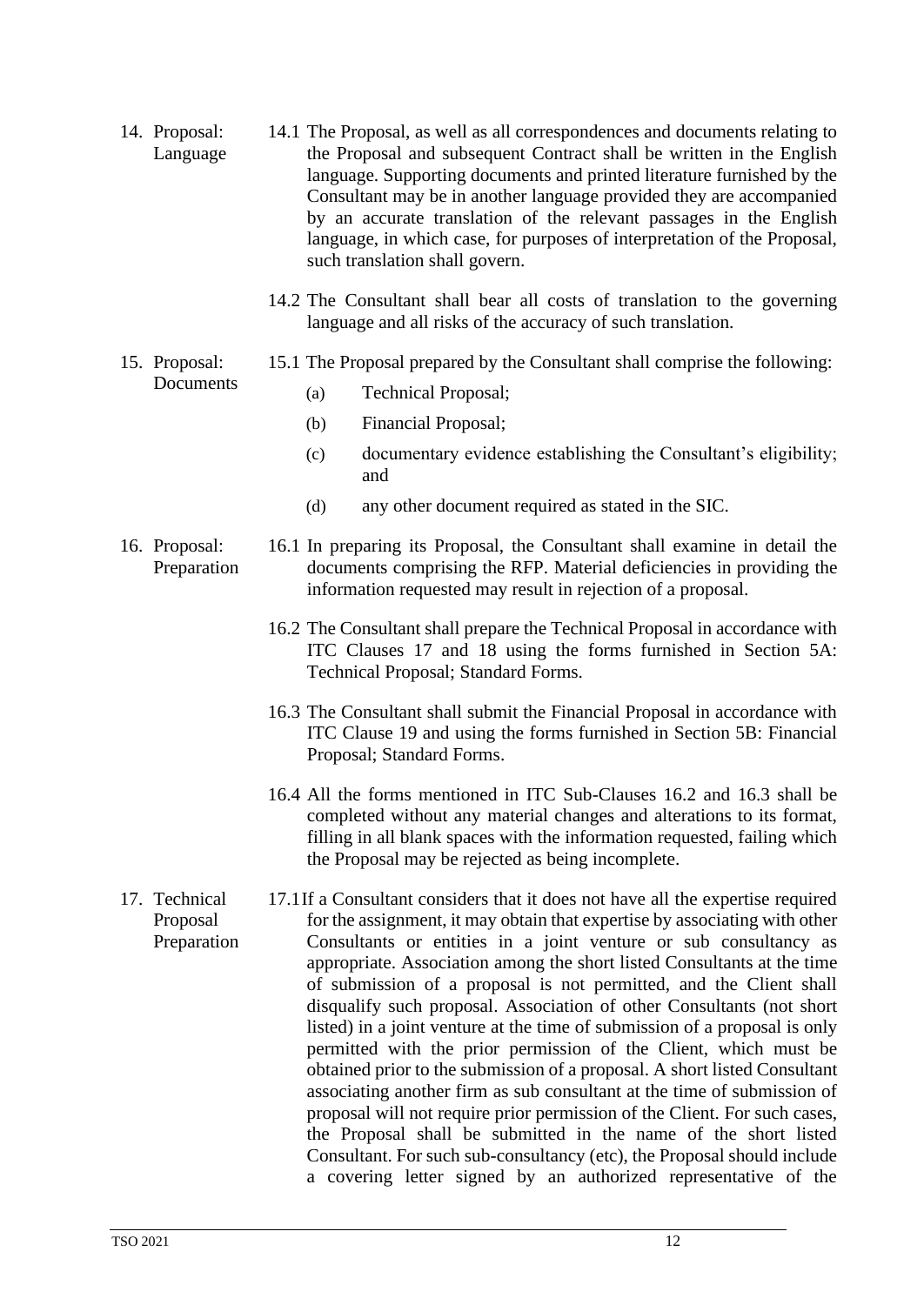Consultant with full authority to make legally binding contractual (and financial) commitments on behalf of the Consultant, plus a copy of the agreement(s) with the sub-Consultant(s). Sub-consultancies (etc) shall in no event relieve the short listed Consultant from any of its obligations, duties, responsibility or liability under the Contract

- 17.2 For QBS, QCBS or Least Cost Selection based assignments, the estimated number of Professional staff-months is indicated in the SIC; however the available budget shall not be disclosed. The proposal shall be based on the number of Professional staff-months estimated by the Consultant.
- 17.3 For Selection under a Fixed Budget, the available budget is given in the SIC, and the Financial Proposal shall not exceed this budget, while the estimated number of Professional staff-months normally is not be disclosed.
- 17.4 Proposed professional staff shall have at least the qualification experience indicated in the SIC, preferably working under conditions similar to Nigeria. It is desirable that the majority of the key professional staff proposed be permanent employees of the Consultant or has an extended and stable working relationship with it.
- 17.5 Alternative experts shall not be proposed, and only one curriculum vita (CV) may be submitted for each position.
- 17.6 Reports to be submitted by the Consultants as part of the assignment shall be in the English language.
- 18.1 The Technical Proposal shall provide the following information using the attached Standard Forms (Section 5A):
	- a) Form 5A1: Technical Proposal Submission Form in the format of a letter, duly signed by an authorised signatory of the Consultant;
	- b) Form 5A2: giving a brief description of the Consultant's organization and an outline of recent experience of the Consultant and, in the case of an association by each partner, on assignments of a similar nature. For each assignment, the outline should indicate the names of Sub-Consultants / Professional staff / experts who participated, duration of the assignment, contract amount, and the Consultant's involvement. Information should be provided only for those assignments for which the Consultant was legally contracted by the Client as a corporation or as one of the major firms within an association. Assignments completed by individual Professional staff/experts working privately or through other consulting firms cannot be claimed as the experience of the Consultant, or that of the Consultant's associates, but can be claimed by the Professional staff/experts themselves in their CVs. Consultants should be prepared to substantiate the claimed experience if so requested by the Client;
	- c) Form 5A3: indicating comments and suggestions that the Consultant may have on the Terms of Reference to improve performance in

<span id="page-15-0"></span>18. Technical Proposal: Format and **Content**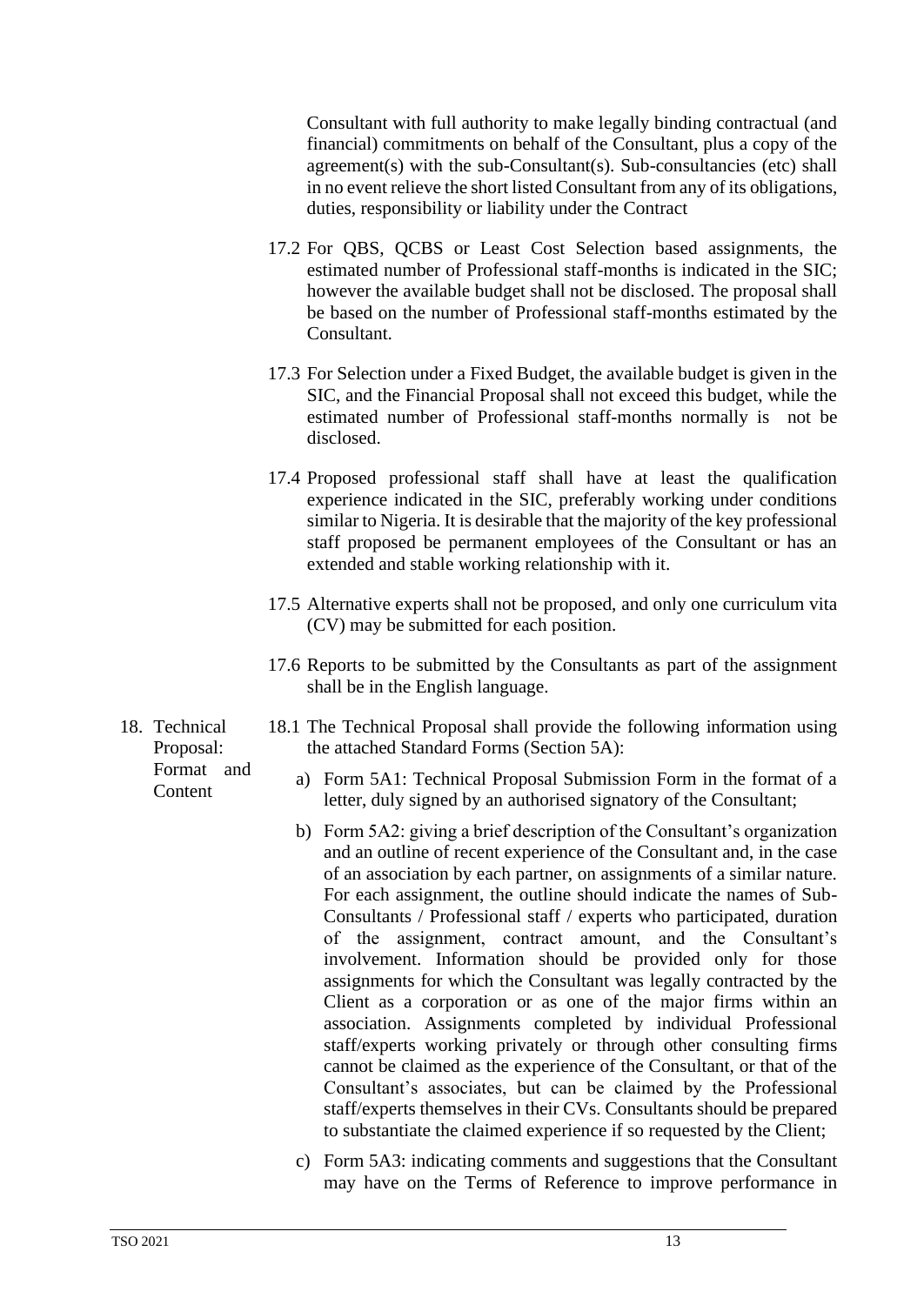carrying out the assignment, any requirements for counterpart staff and facilities including: administrative support, office space, local transportation, equipment, or data, to be provided by the Client;

- d) Form 5A4: indicating the approach, methodology and work plan for performing the assignment covering the following subjects: technical approach and methodology, work plan, and organization and staffing schedule. The work plan should be consistent with the Work Schedule (Form 5A5) and should be in the form of a bar chart showing the timing proposed for each activity;
- e) Form 5A6: being the list of the proposed Professional staff team by area of expertise, the position that would be assigned to each staff team member, and their tasks;
- f) Form 5A7: being the Estimates of the staff input (staff*-*months of professionals) needed to carry out the assignment. The staff-months input should be indicated separately for head office and field activities;
- g) Form 5A8: being the CVs of the Professional staff signed by the respective staff member and by the authorized representative submitting the proposal;
- h) Plus, a detailed description of the proposed methodology, staffing, and monitoring of training, if the SIC specifies training as a major component of the assignment; and
- i) Any additional information that might be requested in the SIC.
- 18.2 The Technical Proposal shall not include any financial information.
- 19.1 The Financial Proposal shall provide the following information using the attached Standard Forms (Section 5B):
	- (a) Form 5B1: Financial Proposal Submission Form in the format of a letter, duly signed by an authorised signatory of the Consultant. Commissions and gratuities, if any, paid or to be paid by Consultants and related to the assignment will be listed in the form;
	- (b) Form 5B2: being the Summary of Costs against staff remuneration, other expenses, and the taxes;
	- (c) Form 5B3: being the breakdown of costs against staff remuneration;
	- (d) Form 5B4: being the breakdown of costs against other expenses. A sample list is provided in the SIC; and
	- (e) Form 5B5: being the estimate of the local taxes, duties, fees, levies and other charges under the applicable law, on the Consultants, sub-Consultants and their personnel.

If appropriate, all these costs should be broken down by activity.

<span id="page-16-1"></span>20. Taxes 20.1 The Consultant is subject to local taxes on amounts payable by the Client as per the Applicable Law. It is the responsibility of the

<span id="page-16-0"></span>19. Financial Proposal Format and **Content**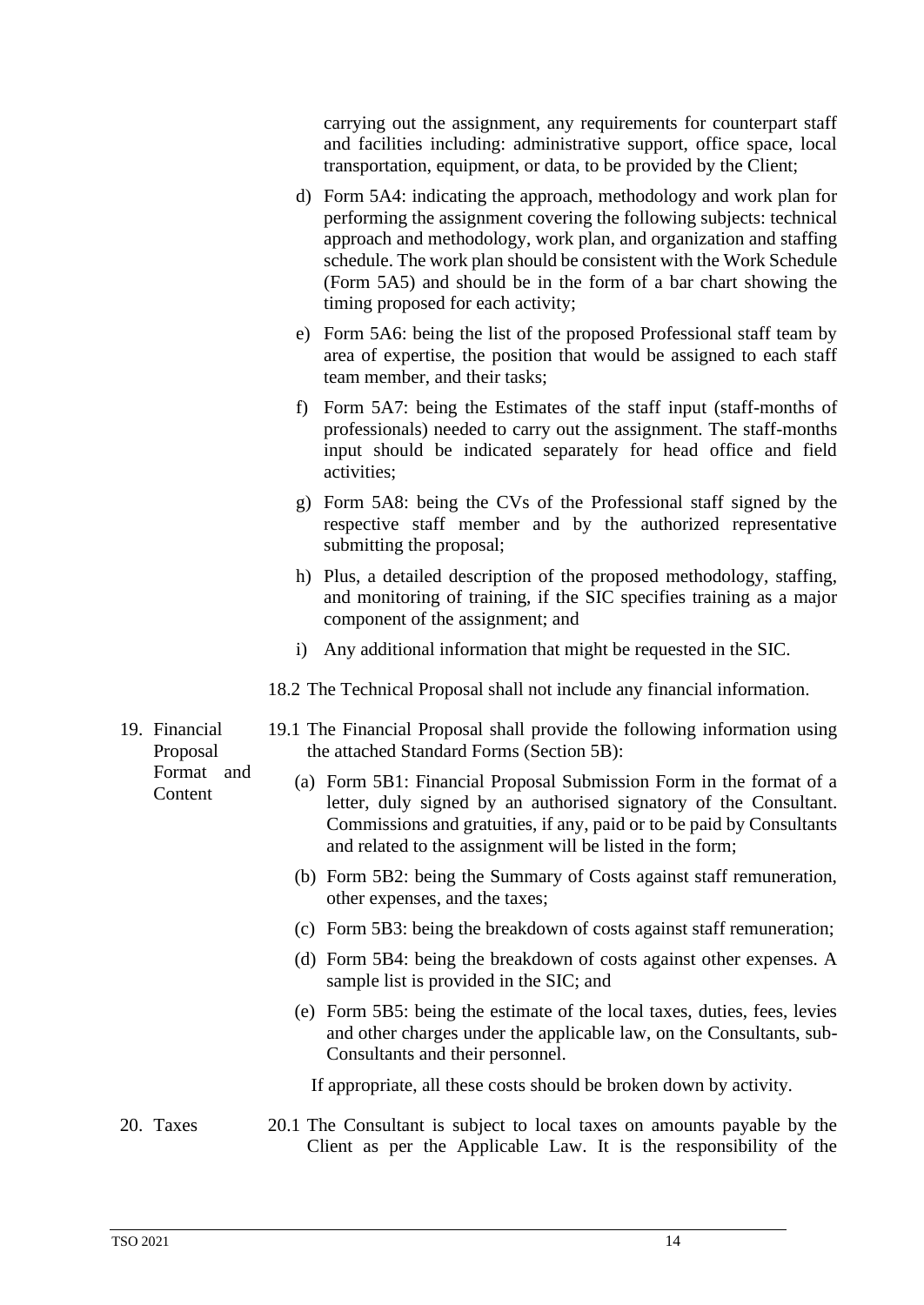Consultant to be familiar with the relevant laws in Nigeria, and to determine the taxes amounts to be paid.

<span id="page-17-0"></span>21. Client Inputs 21.1 The Client shall:

Proposals

**Currency** 

- (a) provide at no cost to the Consultant the inputs and facilities specified in the SIC;
- (b) make available to the Consultant, relevant project data and reports at the time of issuing the RFP; and
- (c) Assist the Consultant in obtaining relevant project data and reports from other related departments/divisions, which will be required by the Consultant to perform the assignment.
- <span id="page-17-1"></span>22. Alternative 22.1 Alternative proposals shall not be considered.
- <span id="page-17-2"></span>23. Proposal Prices 23.1 The Consultant shall indicate on the Financial Proposal the total Lump Sum Price of the Services it proposes to provide under the contract, and a breakdown of the lump-sum price in accordance with the format provided in Section 5 ….
- <span id="page-17-3"></span>24. Proposal 24.1 All prices shall be quoted in Naira.
- <span id="page-17-4"></span>25. Proposal Validity 25.1 Proposals shall remain valid for the period specified in the SIC after the Proposal submission deadline date prescribed by the Client.
	- 25.2 Consultants shall maintain the availability of Professional staff/experts nominated in the Proposal during the Proposal validity period. The Client will make its best effort to complete negotiations of a contract with the top ranked candidate within this period.
	- 25.3 In exceptional circumstances, prior to the expiration of the Proposal validity period, the Client may request Consultants to extend the period of validity of their Proposals. The request and the responses shall be made in writing. If a Consultant does not respond or refuse the request, its Proposal shall no longer be considered in the evaluation proceedings. A Consultant agreeing to the request will not be required or permitted to modify its Proposal.

#### <span id="page-17-5"></span>26. Proposal Format and Signing 26.1 The Consultant shall prepare one (1) original of the Technical Proposal as described in ITC Sub-Clause 18.1 and one (1) original of the Financial Proposal as described in ITC Sub-Clause 19.1 and clearly mark them "ORIGINAL".

26.2 The Consultant shall prepare the number of copies as specified in the SIC of each Technical Proposal and clearly mark them "COPY". In the event of any discrepancy between the original and the copies, the original shall prevail.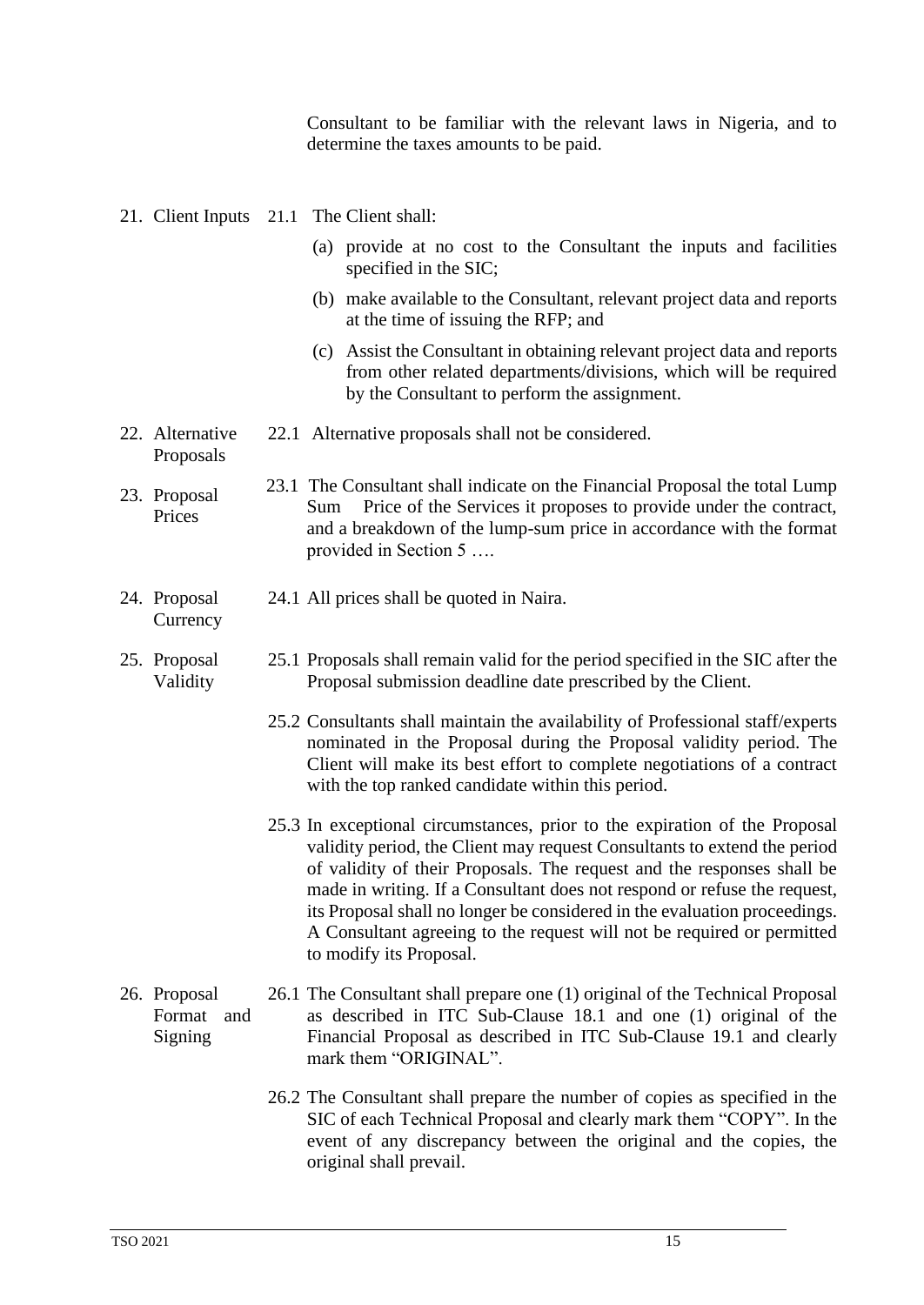- 26.3 The original and all copies of the Technical and Financial Proposals shall be typed or written in indelible ink and shall be signed by a person duly authorized to bind the Consultant to the Contract. The name and position held by each person signing the authorization must be typed or printed below the signature.
- 26.4 All pages of the Proposals except for un-amended printed literature shall be signed or initialed by the person signing the Proposals.

## <span id="page-18-0"></span>**D. Proposal Submission**

- <span id="page-18-1"></span>27. Proposal: Sealing and Marking 27.1 The Consultant shall enclose the original and each copy of the Technical Proposal in separate sealed envelopes, duly marking the envelopes as "TECHNICAL PROPOSAL" and "ORIGINAL" and "COPY, as appropriate." These envelopes containing the original and the copies shall then be enclosed in one single envelope duly marking the envelope as "TECHNICAL PROPOSAL".
	- 27.2 The Consultant shall enclose the original of the Financial Proposal in one single separate sealed envelope, duly marking the envelope as "FINANCIAL PROPOSAL" and with a warning "DO NOT OPEN WITH THE TECHNICAL PROPOSAL."
	- 27.3 The two envelopes shall then be enclosed in one single outer envelope. The inner and outer envelopes shall:
		- (a) bear the name and address of the Consultant;
		- (b) be addressed to the Client at the address specified in the SIC;
		- (c) bear the name of the Proposal as specified in the SIC; and
		- (d) bear a statement "DO NOT OPEN BEFORE …." The date for opening as specified in the SIC.
	- 27.4 If all envelopes are not sealed and marked as required, the Client will assume no responsibility for the misplacement, or premature opening of the Proposal.
	- 27.5 If the Financial Proposal is not submitted in a separate sealed envelope duly marked as indicated above, this may constitute grounds for declaring the Proposal non-responsive.
	- 28.1 Proposals must be received by the Client at the address specified under ITC Sub-Clause 27.3 no later than the date indicated in the SIC.
		- 28.2 The Proposal may be hand delivered or posted by registered mail or sent by courier. The Client shall, on request, provide the Consultant with a receipt showing the date and time when its Proposal was received.

#### <span id="page-18-2"></span>28. Proposal: Submission Deadline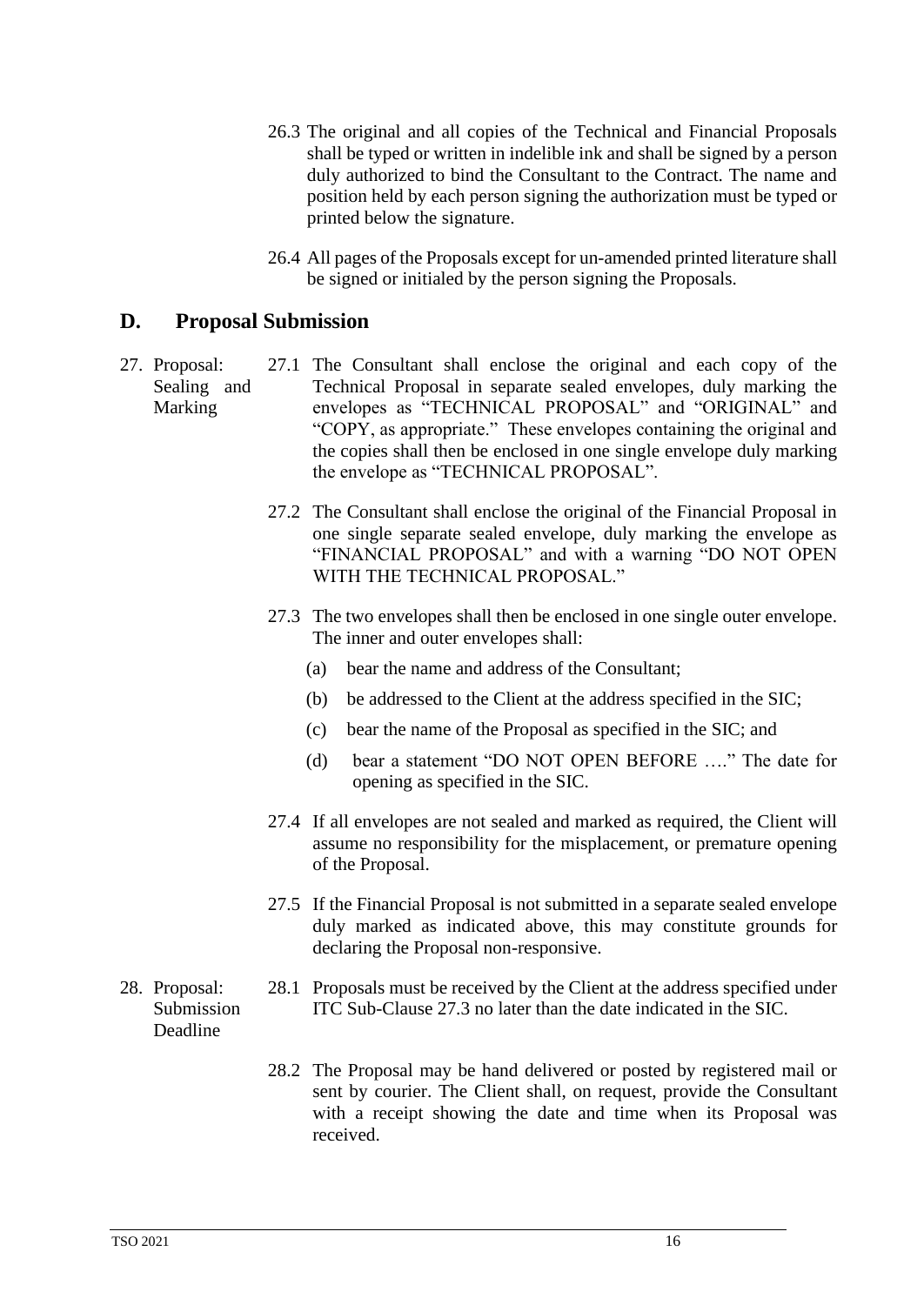- 28.3 The Client may, at its discretion, extend the deadline for the submission of Proposals by amending the RFP in accordance with ITC Clause 11, in which case all rights and obligations of the Client and Consultants previously subject to the deadline shall thereafter be subject to the deadline as extended.
- <span id="page-19-0"></span>29. Proposal **Submitted** Late 29.1 Any Proposal received by the Client after the deadline for submission of Proposals, in accordance with ITC Clause 28 shall be declared late, will be rejected, and returned unopened to the Consultant.
- <span id="page-19-1"></span>30. Proposal Modification , Substitution or Withdrawal 30.1 A Consultant may modify, substitute, or withdraw its Proposal after it has been submitted by sending a written notice, duly signed by an authorized representative, and shall include a copy of the authorization in accordance with ITC Sub-Clause 26.3, (except that no copies of the withdrawal notice are required). The corresponding substitution or modification of the Proposal must accompany the respective written notice. All notices must be:
	- (a) submitted in accordance with ITC Clause 27 (except that withdrawal notices do not require copies), and in addition, the respective envelopes shall be clearly marked "MODIFICATION," "SUBSTITUTION," or "WITHDRAWAL;" and
	- (b) received by the Client prior to the deadline prescribed for submission of Proposals, in accordance with ITC Clause 28.
	- 30.2 Proposals requested to be withdrawn in accordance with ITC Sub-Clause 30.1 shall be returned unopened to the Consultants.
	- 30.3 No Proposal may be modified, substituted, or withdrawn after the deadline for submission of Proposals specified in ITC Clause 28.

## <span id="page-19-2"></span>**E. Proposal Opening and Evaluation**

- <span id="page-19-3"></span>31. Technical Proposal Opening 31.1 There shall be no public opening of the Technical Proposals, however the Client shall open all Technical Proposals received shortly after the deadline and at the place specified in the SIC. The Consultants may obtain from the Client the list of Consultant's who have submitted proposals by the deadline.
	- 31.2 The Client shall not open the Financial Proposals at this stage and shall keep these sealed and securely stored until these are opened at the time and manner specified in ITC Clause 37.
	- 31.3 No Proposal shall be rejected at Proposal opening, except for late Proposals, which shall be returned unopened to the Consultant pursuant to ITC Clause 29.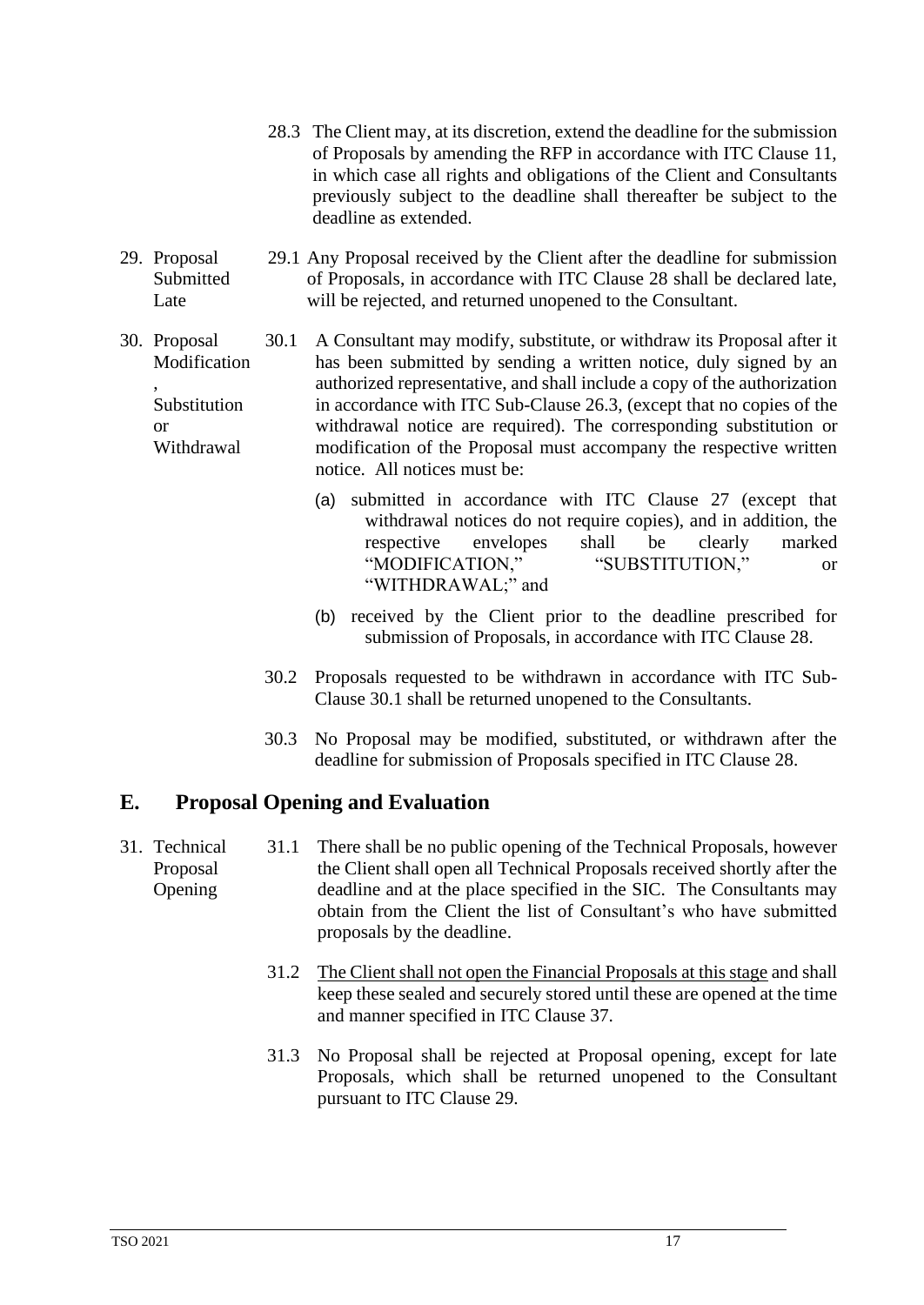- <span id="page-20-0"></span>32. Confidentiali ty 32.1 Information relating to evaluation of Proposals and recommendations concerning awards shall not be disclosed to the Consultants who submitted the Proposals or to other persons not officially concerned with the process, until the winning firm has been notified that it has been awarded the Contract. The undue use by any Consultant of confidential information related to the process may result in the rejection of its Proposal and may be subject to the provisions of the Government's antifraud and corruption policy.
	- 32.2 Evaluators of Technical Proposals shall have no access to the Financial Proposals until the technical evaluation is concluded and approved by the relevant authority.
- <span id="page-20-1"></span>33. Contacting the Client 34.1 Following the opening of the Technical Proposals, and until the contract is signed, no Consultant shall make any unsolicited communication to the Client.
	- 34.2 Any effort by a Consultant to influence the Client in its decisions on the examination, evaluation, and comparison of either the Technical or Financial Proposals or contract award may result in the rejection of its Proposal.
- <span id="page-20-2"></span>34. Examination of Conflict of Interest Situation 35.1 During the evaluation of the Technical Proposals, the Client shall ascertain that no new COI situations have arisen since the Consultant was short-listed. If the Client identifies a COI at this stage, it shall determine whether the specific conflict is substantive and take action by reducing the scope of work of the assignment or rejecting the Technical Proposal.
- <span id="page-20-3"></span>35. Proposal: **Technical** Evaluation 36.1 The Proposals Evaluation Committee (PEC) as a whole and each of its members individually shall evaluate and rank the Technical Proposals on the basis of their responsiveness to the Terms of Reference, applying the evaluation criteria, sub criteria, and points system specified in ITC Sub-Clause 36.2.
	- 36.2 Technical Proposals shall be evaluated and ranked on the basis of their responsiveness to the Terms of Reference, applying the evaluation criteria, sub criteria, and point system specified in the SIC. Each responsive Technical Proposal will be given a technical score (St). A Technical Proposal shall be rejected if it does not respond to important aspects of the RFP, and particularly the Terms of Reference or if it fails to achieve the minimum technical score indicated in the SIC.
	- 36.3 Innovativeness will be appreciated, including workable suggestions that could improve the quality/effectiveness of the assignment. In this regard, unless the Consultant clearly states otherwise, it will be assumed by the Client that work associated with implementation of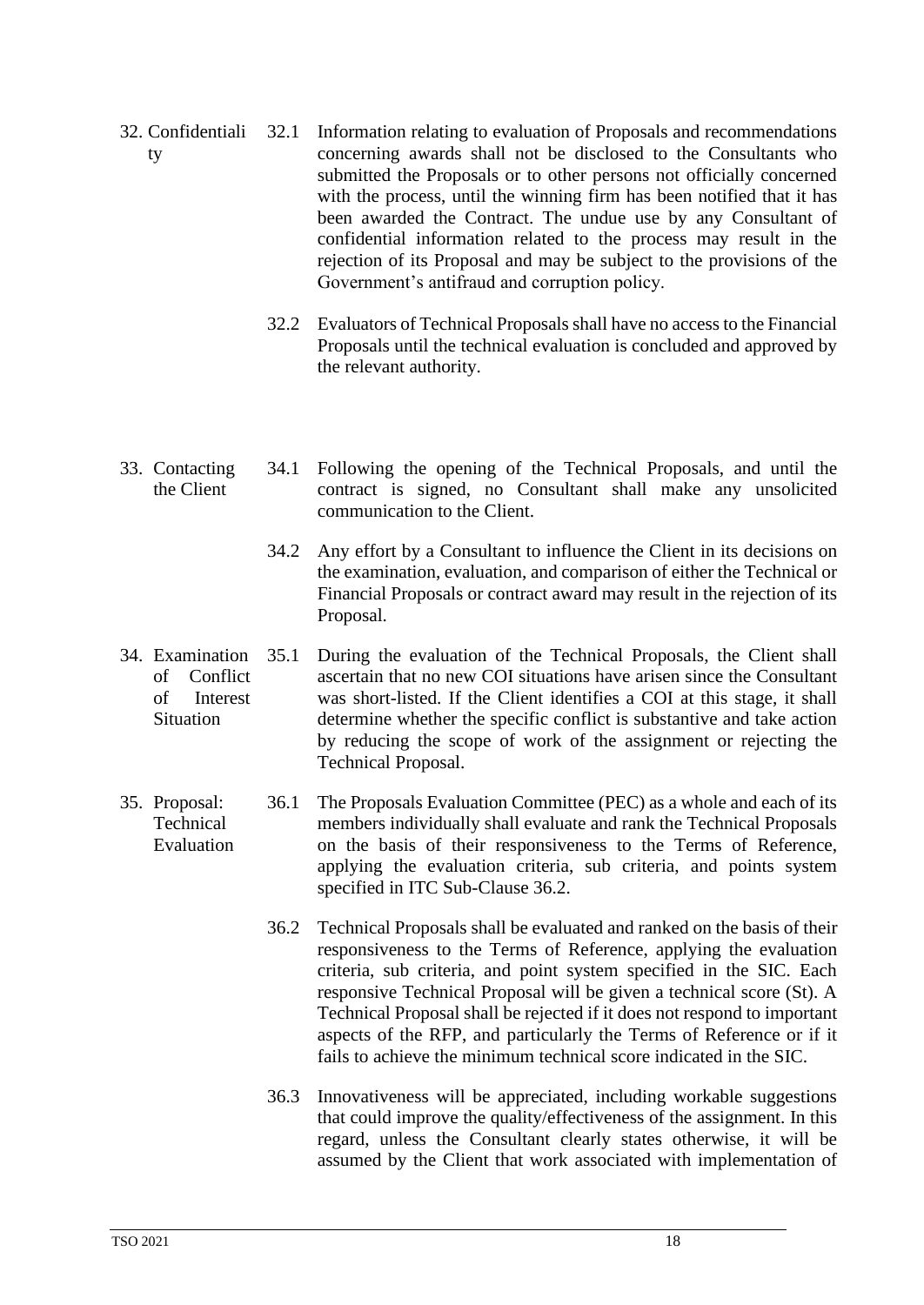any such improvements are included in the inputs shown on the Consultant's staffing schedule.

- 36.4 Higher ratings will be given to experts from the short-listed consultants and their associates, if any, who are full-time employees. A full-time employee is a person who has been employed by the firm continuously for a period of more than twelve (12) months prior to the date when the proposal is submitted.
- <span id="page-21-0"></span>36. Financial Proposal Opening 37.1 In the case of QCBS, FBS and LCS, after the technical evaluation is completed, the Client shall notify in writing, those Consultants that have secured the minimum qualifying mark, indicating the date, time and location for opening the Financial Proposals. The opening date shall usually not be less than one (1) week after such notification.
	- 37.2 In the case of QBS, Selection Based on Consultant's Qualifications, and Single-Source Selection*,* the highest ranked firm or firm selected on a single-source basis is invited to negotiate its proposal and the contract on the basis of the Technical Proposal and the Financial Proposal submitted in accordance with the instructions given in the SIC.
	- 37.3 In the case of QCBS, FBS and LCS, the Client shall simultaneously notify those Consultants whose Technical Proposals did not meet the minimum qualifying mark or were considered non-responsive to the RFP, indicating that their Financial Proposals will be returned unopened after completion of the selection process.
	- 37.4 Except in the case of QBS, Financial Proposals shall be opened publicly in the presence of the Consultants' representatives who choose to attend. Those representatives who attend shall sign an attendance sheet. Each Financial Proposal will then be inspected to confirm that it has remained sealed and unopened. The name of the Consultants, the technical scores, and the proposed prices shall be read aloud and recorded when the Financial Proposals are opened. The Client shall prepare minutes of the public opening and these shall be furnished, upon request, to Consultants who's Financial Proposals were opened.
- <span id="page-21-1"></span>37. Proposal: Financial Evaluation 38.1 The Proposal Evaluation Committee (PEC) will review the detailed content of each Financial Proposal. During the review, the committee and any Client staff and others involved in the evaluation process, will not be permitted to seek clarification or additional information from any Consultant who has submitted a Financial Proposal.
	- 38.2 Financial Proposals will be reviewed to ensure these are complete (i.e. whether Consultants have cost all items of the corresponding Technical Proposal; if not, the Client will cost them and add their cost to the offered price) and correct any computational errors. The evaluation shall exclude all local taxes, duties and other charges imposed under the Applicable Law.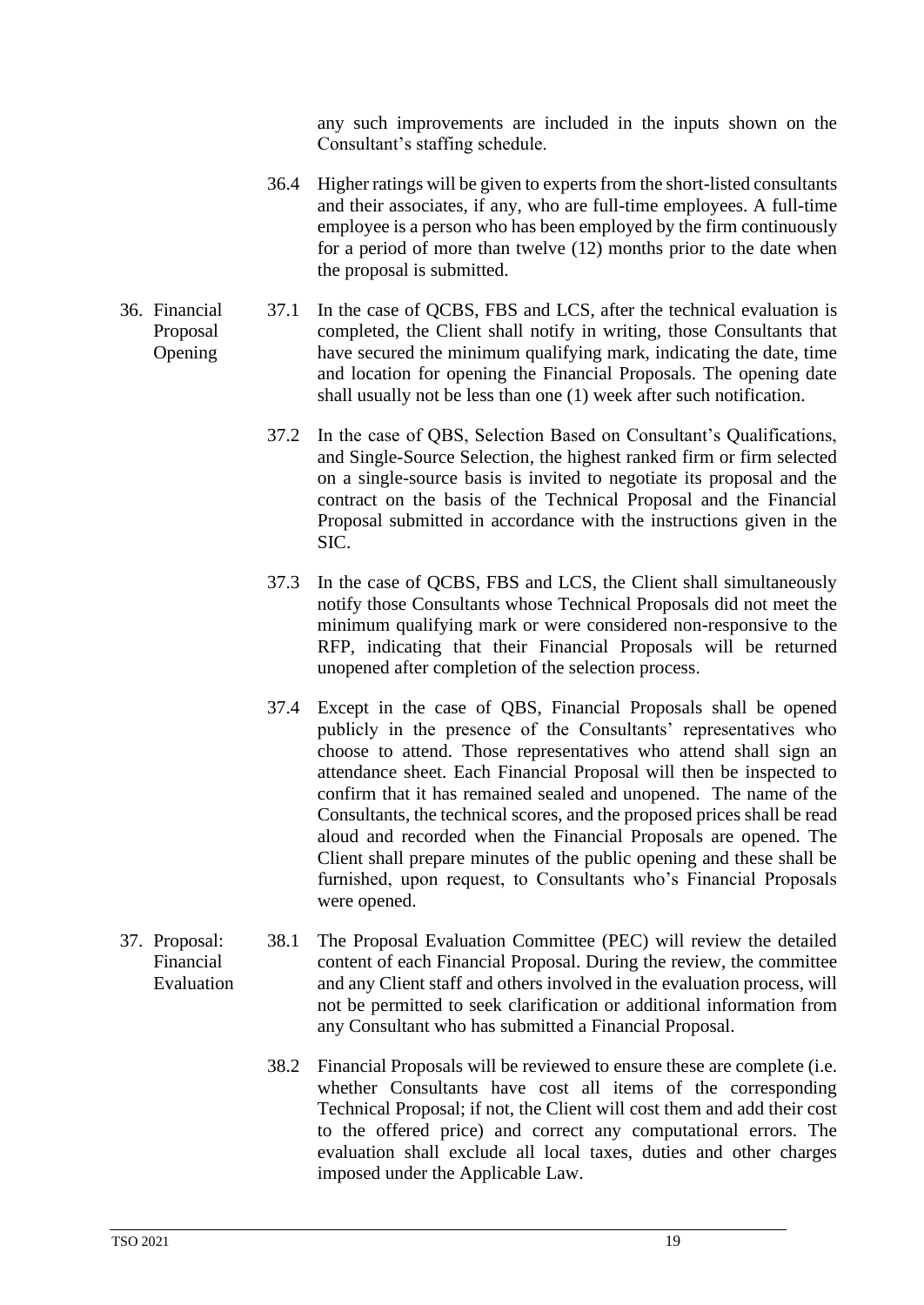- 38.3 In case of QCBS, the lowest evaluated Financial Proposal (Fm) will be given a financial score (Sf) of 100 points. The financial scores (Sf) of the other Financial Proposals will be computed as indicated in the SIC.
- <span id="page-22-0"></span>38. Correction  $\alpha$ f 39.1 Arithmetical errors in the Financial Proposal shall be corrected on the following basis:
	- Arithmetical Errors
		- (a) if there is a discrepancy between the unit price and the total price that is obtained by multiplying the unit price and quantity, the unit price shall prevail and the total price shall be corrected, unless in the opinion of the Client there is an obvious misplacement of the decimal point in the unit price, in which case the total price as quoted shall govern and the unit price shall be corrected;
			- (b) if there is an error in a total corresponding to the addition or subtraction of subtotals, the subtotals shall prevail and the total shall be corrected; and
			- (c) if there is a discrepancy between words and figures, the amount in words shall prevail, unless the amount expressed in words is related to an arithmetic error, in which case the amount in figures shall prevail subject to (a) and (b) above.
			- 39.2 Where the consultant does not accept the correction of arithmetic errors, his (her) bid shall be rejected.
- <span id="page-22-1"></span>39. Proposal: Combined Evaluation 40.1 In QCBS the Proposals will be ranked according to their combined technical (St) and financial (Sf) scores using the weights (T = the weight given to the Technical Proposal;  $P =$  the weight given to the Financial Proposal;  $T + P = 1$ ) indicated in the SIC:  $S = St \times T\% + Sf$ x P%. The firm achieving the highest combined technical and financial score will be invited for negotiation under ITC Clauses 41 to 45.
	- 40.2 In the case of Fixed-Budget Selection, the Client will select the firm that submitted the highest ranked Technical Proposal with an evaluated price that is within the budget. Proposals that exceed the indicated budget will be rejected. The selected firm will be invited for negotiations under ITC Clauses 41 to 45.
	- 40.3 In the case of the Least-Cost Selection, the Client will select the lowest proposal ("evaluated" price) among those that passed the minimum technical score. The selected firm will be invited for negotiations under ITC Clauses 41 to 45.
- <span id="page-22-2"></span>40. Proposal: Negotiation 41.1 Negotiations will be held at the address indicated in the SIC. The invited Consultant will, as a prerequisite for attendance at the negotiations, confirm availability of all Professional staff/experts and satisfy such other pre-negotiation requirements as the Client may specify.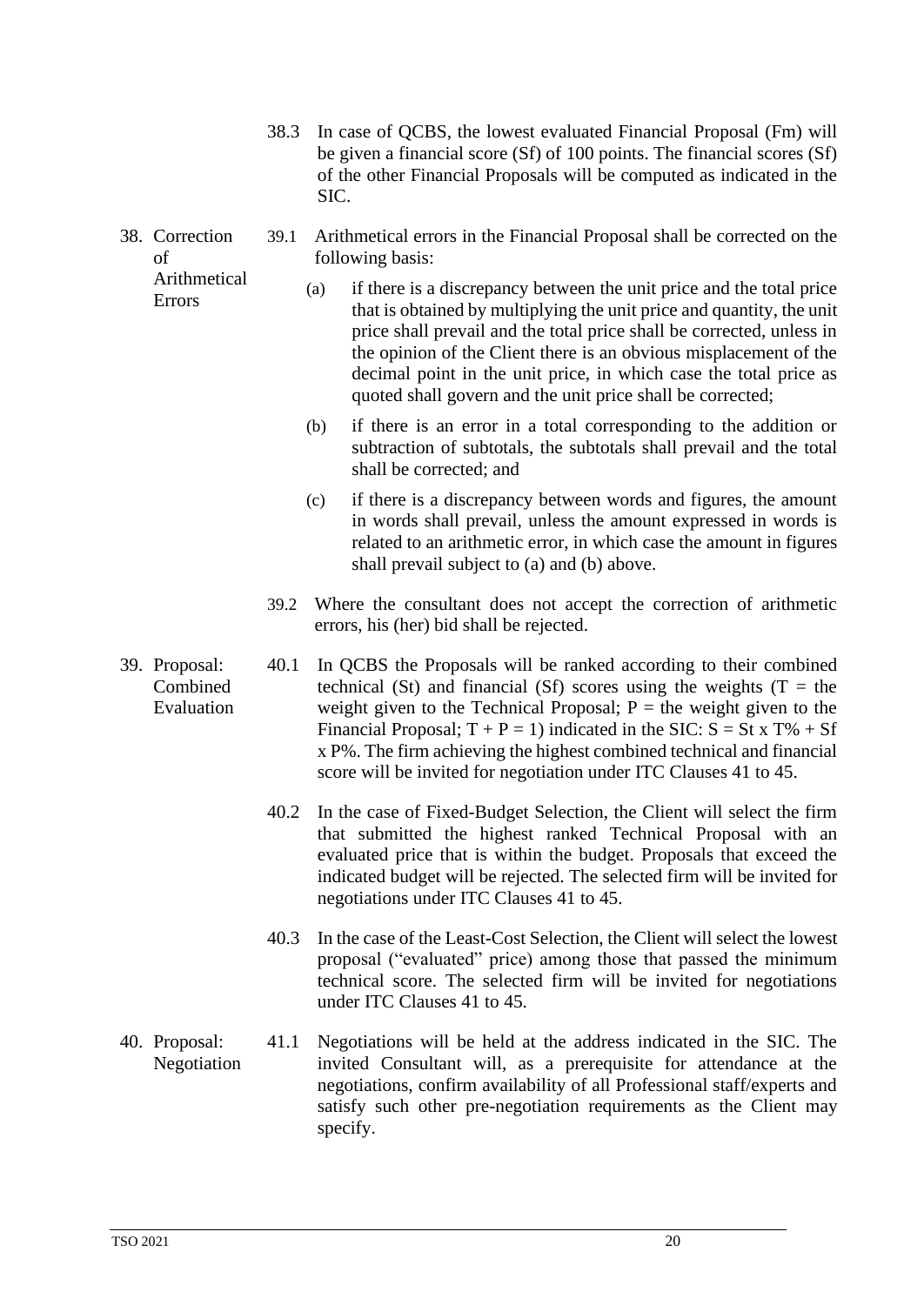- <span id="page-23-0"></span>41. Proposal Negotiation: **Technical** 42.1 Negotiations will include a discussion of the Technical Proposal, the proposed technical approach and methodology, work plan, and organization and staffing, and any suggestions made by the Consultant to improve the Terms of Reference. The Client and the Consultant will finalise the Terms of Reference, staffing schedule, work schedule, logistics, and reporting. These documents will then be incorporated in the Contract as "Description of Services". Special attention will be paid to clearly defining the inputs and facilities required from the Client to ensure satisfactory implementation of the assignment. The Client shall prepare minutes of negotiations that will be signed by the Client and the Consultant.
- <span id="page-23-1"></span>42. Proposal Negotiation: Financial 43.1 The financial negotiations will reflect the agreed technical modifications in the cost of the services.
- <span id="page-23-2"></span>43. Availability of Professional staff/experts 44.1 Having selected the Consultant on the basis of, among other things, an evaluation of proposed Professional staff/experts; the Client expects to negotiate a Contract on the basis of the Professional staff/experts named in the Proposal. Before contract negotiations, the Client will require assurances that the Professional staff/experts will be actually available. The Client will not consider substitutions during contract negotiations unless both parties agree that undue delay in the selection process makes such substitution unavoidable or for reasons such as death or medical incapacity. If this is not the case and if it is established that Professional staff/experts were offered in the proposal without confirming their availability, the firm may be disqualified. Any proposed substitute shall have equivalent or better qualifications and experience than the original candidate.
- <span id="page-23-3"></span>44. Proposal Negotiations : Conclusion 45.1 Negotiations will conclude with a review of the draft Contract. To complete negotiations, the Client and the Consultant will initial the agreed Contract Agreement. If negotiations fail, the Client will invite the Consultant whose Proposal received the second highest score to negotiate a Contract, if this fails the Client shall negotiate with the remaining responsive Consultants in the order of their relative ranking, till a satisfactory contract agreement is reached, subject to the right of the Client to reject all proposals.

## <span id="page-23-4"></span>**F. Contract Award**

- <span id="page-23-5"></span>45. Contract Award 46.1 After completing negotiations and after having received the approval to award the Contract, the Client shall award the Contract to the selected Consultant.
- <span id="page-23-6"></span>46. Advising Unsuccessful **Consultants** 47.1 After successful completion of Contract negotiation, the Client shall promptly notify the other Consultants that they were unsuccessful. The Client shall also return the unopened Financial Proposals, as the case may be, to the unsuccessful Consultants.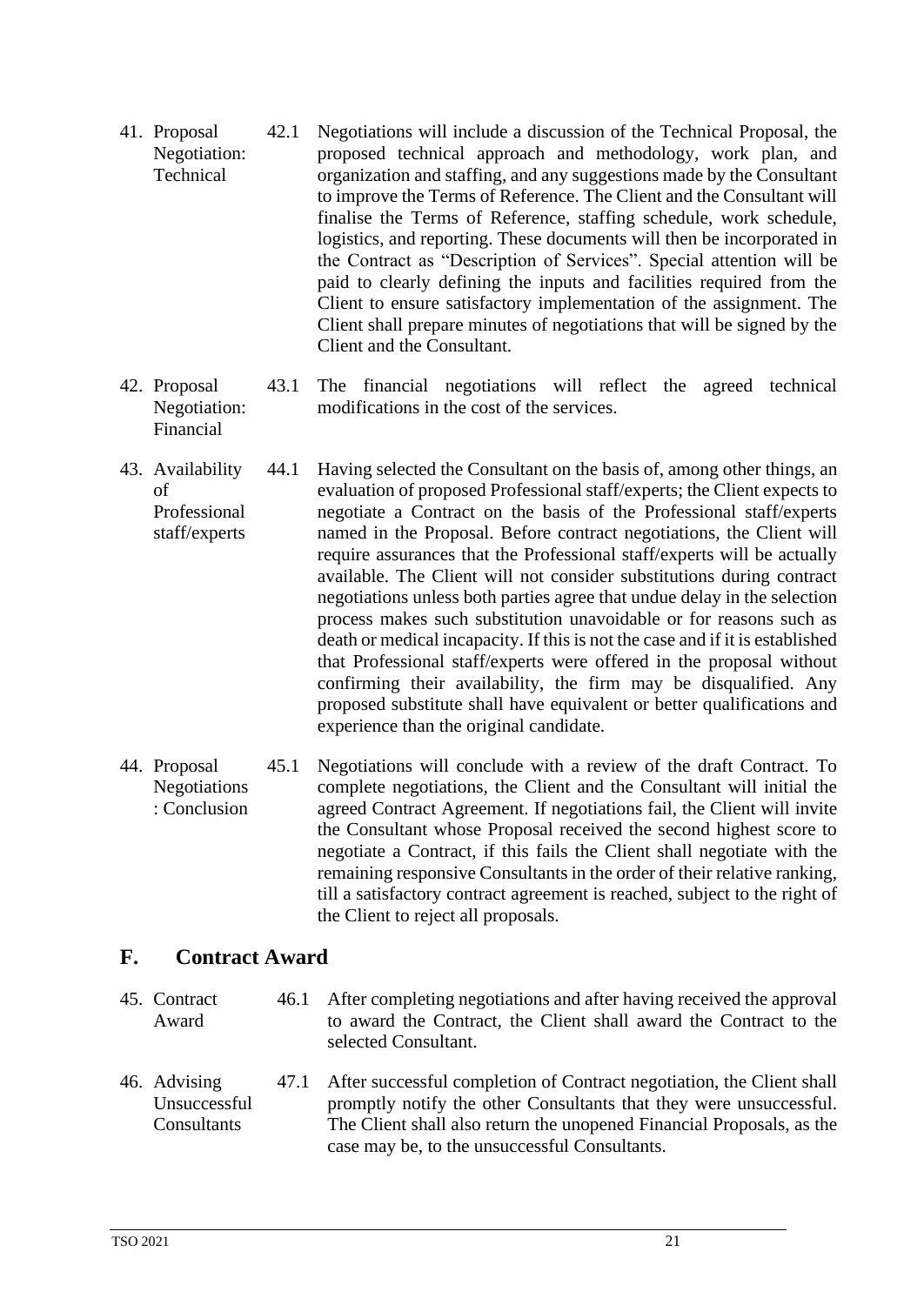- 47.2 The Client shall promptly respond in writing to any unsuccessful Consultant who requests the Client in writing to provide a brief statement of the reason (s) its proposal was not selected.
- <span id="page-24-0"></span>47. Commencem ent of **Services** 48.1 The Consultant is expected to commence the assignment on the date and at the location specified in the SIC.
- <span id="page-24-1"></span>48. Consultants Right to Complain 49.1 Any short listed Consultant has the right to complain in accordance with Clause 31 of Procurement Regulations for the Use of Consultants Services.
	- 49.2 The complaint shall firstly be processed through an administrative review following the procedures set out in the Regulations. The place and address for the first step in the submission of complaints to the Administrative Authority is provided in the SIC.
	- 49.3 If the Consultant considers that its complaint has not been dealt with equitably, it may, in accordance with Regulation 33, within ten working days submit an appeal to the Head of the BPP, who shall review the case and issue within 21 working days a decision in writing to the Consultant if its complaint is receivable and what corrective action has or will be taken or if its complaint is rejected, stating the reasons for the rejection.
	- 49.4 If not satisfied with the outcome of the administrative review, the Consultant may appeal to the federal high court pursuant to paragraph 34 of the regulations.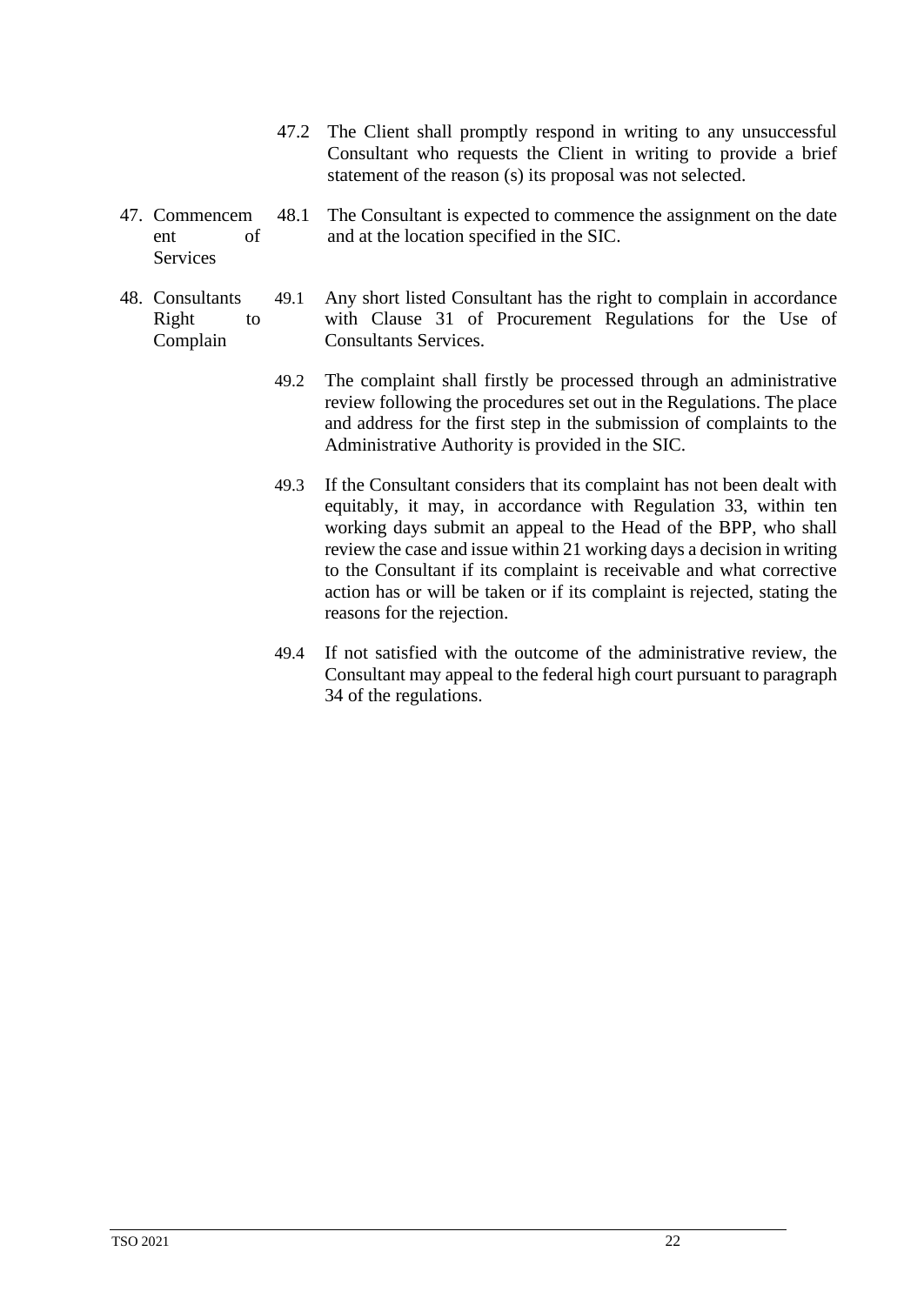| <b>ITC</b><br><b>Clause</b> | Amendments of, and Supplements to, Clauses in the Instruction to Consultants.                                                                                                                                                                                                                                                                                                                                                                                                                             |  |  |
|-----------------------------|-----------------------------------------------------------------------------------------------------------------------------------------------------------------------------------------------------------------------------------------------------------------------------------------------------------------------------------------------------------------------------------------------------------------------------------------------------------------------------------------------------------|--|--|
| 1.1                         | The Client is: National Agency for the Control of AIDS (NACA)                                                                                                                                                                                                                                                                                                                                                                                                                                             |  |  |
|                             | The identification of the Request for Proposal is: Engagement of Technical<br>Assistance Firm for National training on contract management, supply chain<br>transport & network design, data analytics                                                                                                                                                                                                                                                                                                    |  |  |
|                             | The objectives and brief description of the Service is to engage the service of<br>standard and experienced firm(s) in the subject matter to provide technical<br>assistance, supervise, coordinate and certify the implementation of this project                                                                                                                                                                                                                                                        |  |  |
|                             | The Method of selection is: Quality and Cost Based Selection Method.                                                                                                                                                                                                                                                                                                                                                                                                                                      |  |  |
| 1.3                         | The assignment as indicated below:                                                                                                                                                                                                                                                                                                                                                                                                                                                                        |  |  |
|                             | Provide technical assistance                                                                                                                                                                                                                                                                                                                                                                                                                                                                              |  |  |
| 2.1                         | The source of Public Fund is Global Fund RSSH Grant 2021-2023                                                                                                                                                                                                                                                                                                                                                                                                                                             |  |  |
| 3.1                         | Materials, equipment and supplies used by the Consultant are not permitted if they<br>have originated in: None                                                                                                                                                                                                                                                                                                                                                                                            |  |  |
| 3.2                         | For clarification of Request for Proposals the Client 's address is:                                                                                                                                                                                                                                                                                                                                                                                                                                      |  |  |
|                             | Attention: Head Procurement and Supply Chain Management.                                                                                                                                                                                                                                                                                                                                                                                                                                                  |  |  |
|                             | Address: National Agency for the Control of AIDS (NACA)                                                                                                                                                                                                                                                                                                                                                                                                                                                   |  |  |
|                             | No 3, Ziguinchor Street, Wuse Zone 4, Abuja                                                                                                                                                                                                                                                                                                                                                                                                                                                               |  |  |
|                             | Telephone: +234-9-4613726                                                                                                                                                                                                                                                                                                                                                                                                                                                                                 |  |  |
|                             | Facsimile number: +234-9-4613700                                                                                                                                                                                                                                                                                                                                                                                                                                                                          |  |  |
|                             | Electronic mail address: procurement@naca.gov.ng                                                                                                                                                                                                                                                                                                                                                                                                                                                          |  |  |
| 4.1                         | A Pre-proposal Meeting will not be held                                                                                                                                                                                                                                                                                                                                                                                                                                                                   |  |  |
| 5.1                         | Other documents required to be submitted with the proposal are:                                                                                                                                                                                                                                                                                                                                                                                                                                           |  |  |
|                             | <b>GENRAL ELIGIBILITY CRITERIA</b><br>Evidence of company registration (certificate of incorporation of<br>i.<br>the company) including Forms CAC2 and CAC7;<br>Evidence of Company's Income Tax Clearance Certificate for the last<br>ii.<br>three (3) years (2018, 2019 & 2020) valid till 31 <sup>st</sup> December 2021;<br>Copy of Company Audited Accounts for the last 3 years (2018, 2019<br>iii.<br>and 2020);<br>Evidence of PENCOM Compliance Certificate expiring by December<br>iv.<br>2021; |  |  |
|                             | Evidence of ITF Compliance Certificate expiring by December 2021;<br>ν.                                                                                                                                                                                                                                                                                                                                                                                                                                   |  |  |

# <span id="page-25-0"></span>**Section 2. Special Instructions to Consultants**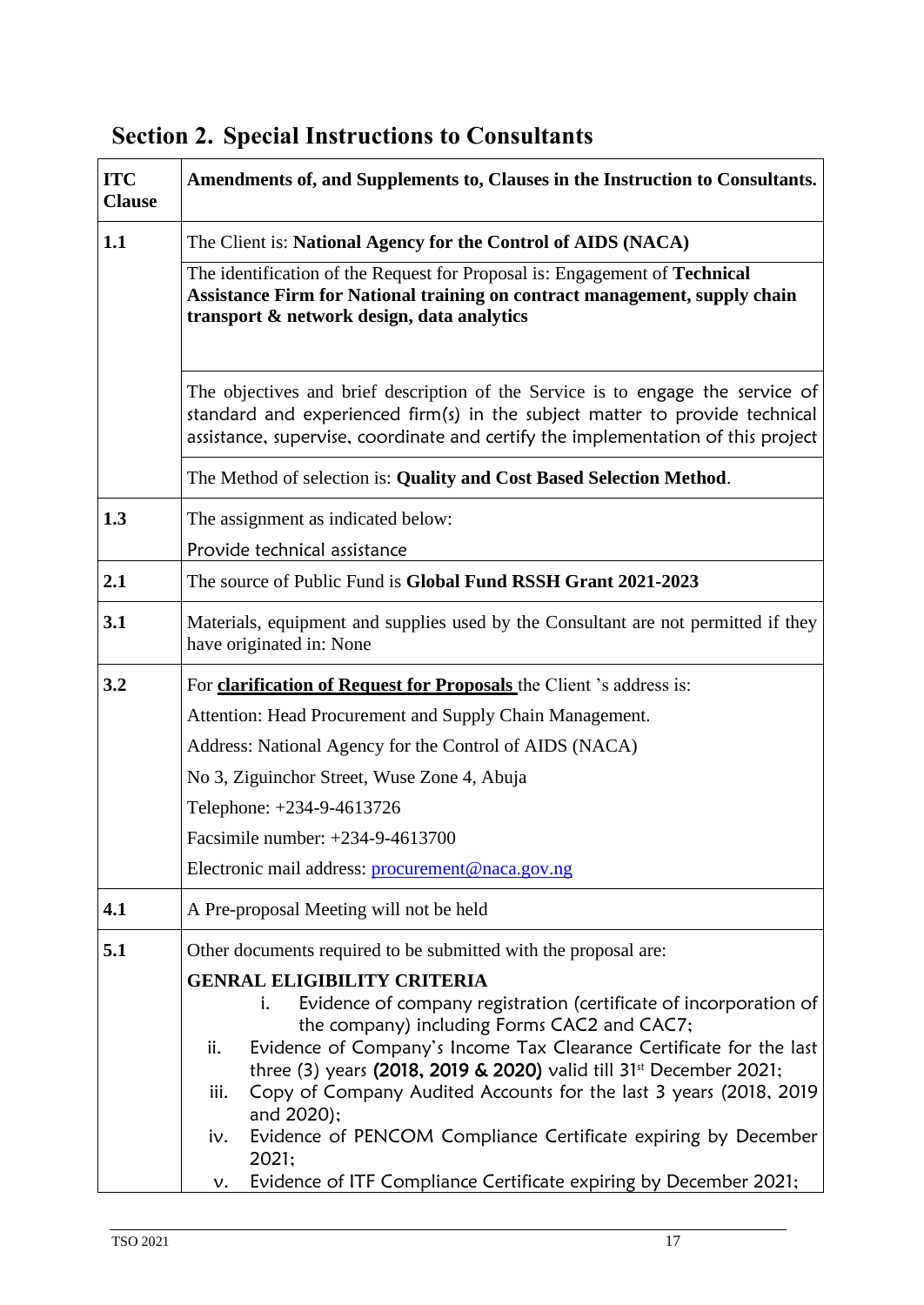|     | vi.       | Evidence of NSITF Compliance certificate expiring by December 2021;                      |
|-----|-----------|------------------------------------------------------------------------------------------|
|     | vii.      | Sworn Affidavit disclosing whether or not any officer of the relevant                    |
|     |           | committees of the National Agency for the Control of Aids or the                         |
|     |           | Bureau of Public Procurement is a former or present Director,                            |
|     |           | shareholder or has any pecuniary interest in the bidder and to confirm                   |
|     |           | that all information presented in its bid are true and correct in all                    |
|     |           | particulars;                                                                             |
|     | viii.     | The minimum validity period of the Tender should be One Hundred                          |
|     |           | and Twenty (120) Days;                                                                   |
|     | ix.       | Evidence of financial capability to execute the contract by submission                   |
|     |           | of Reference Letter from a reputable commercial bank in Nigeria,                         |
|     |           | indicating willingness to provide credit facility for the execution of the               |
|     |           | project when needed;<br>Company's Profile;                                               |
|     | x.<br>xi. | At least 5 years' experience 'supporting public health programs in the area              |
|     |           | of procurement and supply chain system                                                   |
|     | xii.      | evidence of at least three (3) similar jobs executed in the last five (5)                |
|     |           | years by showing copy of either Letters of Awards, or Job Completion                     |
|     |           | Certificates or Contract Agreement.                                                      |
|     | xiii.     | documents for submission<br>must be<br>All<br>transmitted<br>with a                      |
|     |           | Covering/Forwarding letter under the Company Letter Head Paper                           |
|     |           | using the Tender Submission Sheet template in Form G-1 and bearing                       |
|     |           | amongst others, the Registration Number (CAC), Contact Address,                          |
|     |           | Telephone Number (Preferable GSM No.), and e-mail address, duly                          |
|     |           | signed by the authorized officer of the firm. An unsigned bid will be                    |
|     |           | disqualified.                                                                            |
| 6.1 |           | Number of staff required: 6(4 Technical and 2 administrative support staff)              |
|     |           |                                                                                          |
| 7.1 |           | In the case of Fixed Budget Selection, the Financial Proposal shall not exceed the       |
|     |           | available budget of: NA                                                                  |
| 8.1 |           | The minimum required qualification and experience of professional staff are as           |
|     | follows:  |                                                                                          |
|     |           | Key expert qualifications and competence for assignment                                  |
|     |           |                                                                                          |
|     |           |                                                                                          |
|     |           | The proposed service provider team shall comprise a minimum of Six (6) key experts       |
|     |           | Each key expert should be clearly designated.<br>The team must be proficient in English. |
|     |           | The minimum qualifications of the key experts required for the assignment are as         |
|     | follows:  |                                                                                          |
|     |           | Key Expert 1 – Contract Management                                                       |
|     | Education |                                                                                          |
|     |           |                                                                                          |
|     | $\bullet$ | Masters' degree public health or related fields                                          |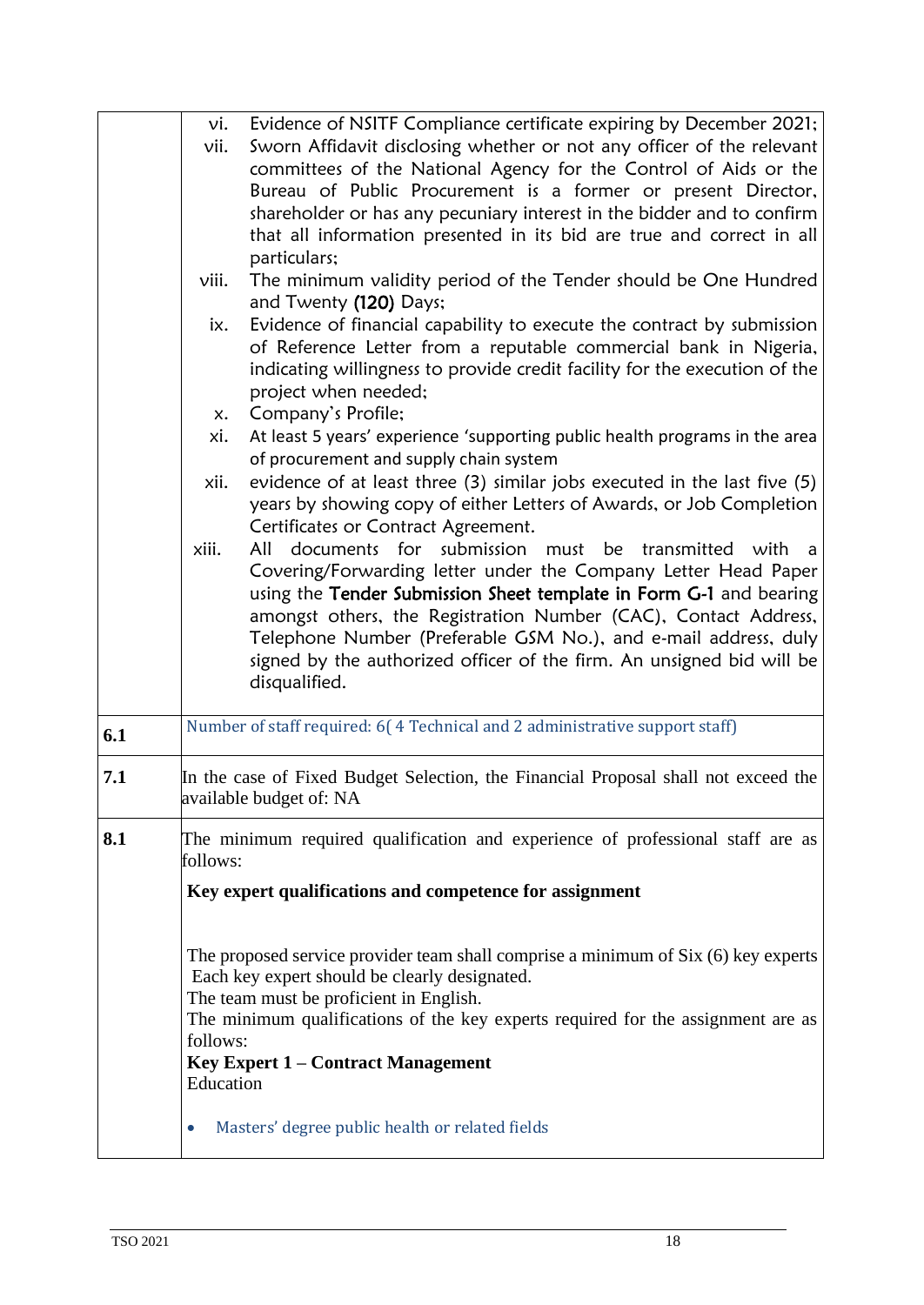|                     | At least 7 years' supply chain experience in-country and - In both the public and<br>private sectors                                         |
|---------------------|----------------------------------------------------------------------------------------------------------------------------------------------|
| $\bullet$           | Evidence of technical expertise in contract management.                                                                                      |
| $\bullet$           | Evidence of capacity to execute these trainings.                                                                                             |
|                     | • Certifications minimum of 2 years experience in project management and supply<br>chain from recognized professional bodies/association     |
|                     | <b>Key Expert 2 – Data analytics</b><br>Education                                                                                            |
| $\bullet$ $\bullet$ | Masters' degree public health or related fields                                                                                              |
|                     | At least 7 years' supply chain experience in-country and - In both the public and<br>private sectors                                         |
| $\bullet$           | Certification Evidence of technical expertise in data analytics                                                                              |
| $\bullet$           | Certification Evidence of capacity to execute these trainings.                                                                               |
|                     | • Certifications and minimum of 2 years experience in project management and supply<br>chain from recognized professional bodies/association |
|                     |                                                                                                                                              |
|                     | Key Expert 3 – Supply chain transport<br>Education                                                                                           |
| $\bullet$           | Masters' degree public health or related fields                                                                                              |
|                     | At least 7 years' supply chain experience in-country and - In both the public and<br>private sectors                                         |
| $\bullet$           |                                                                                                                                              |
|                     | Evidence of technical expertise in Supply chain Transport/Logistics                                                                          |
| $\bullet$           | Evidence of capacity to execute these trainings.                                                                                             |
|                     | • Certifications minimum of 5 years experience in project management and supply<br>chain from recognized professional bodies/association.    |
|                     | Key expert 4: Network design                                                                                                                 |
|                     | Education                                                                                                                                    |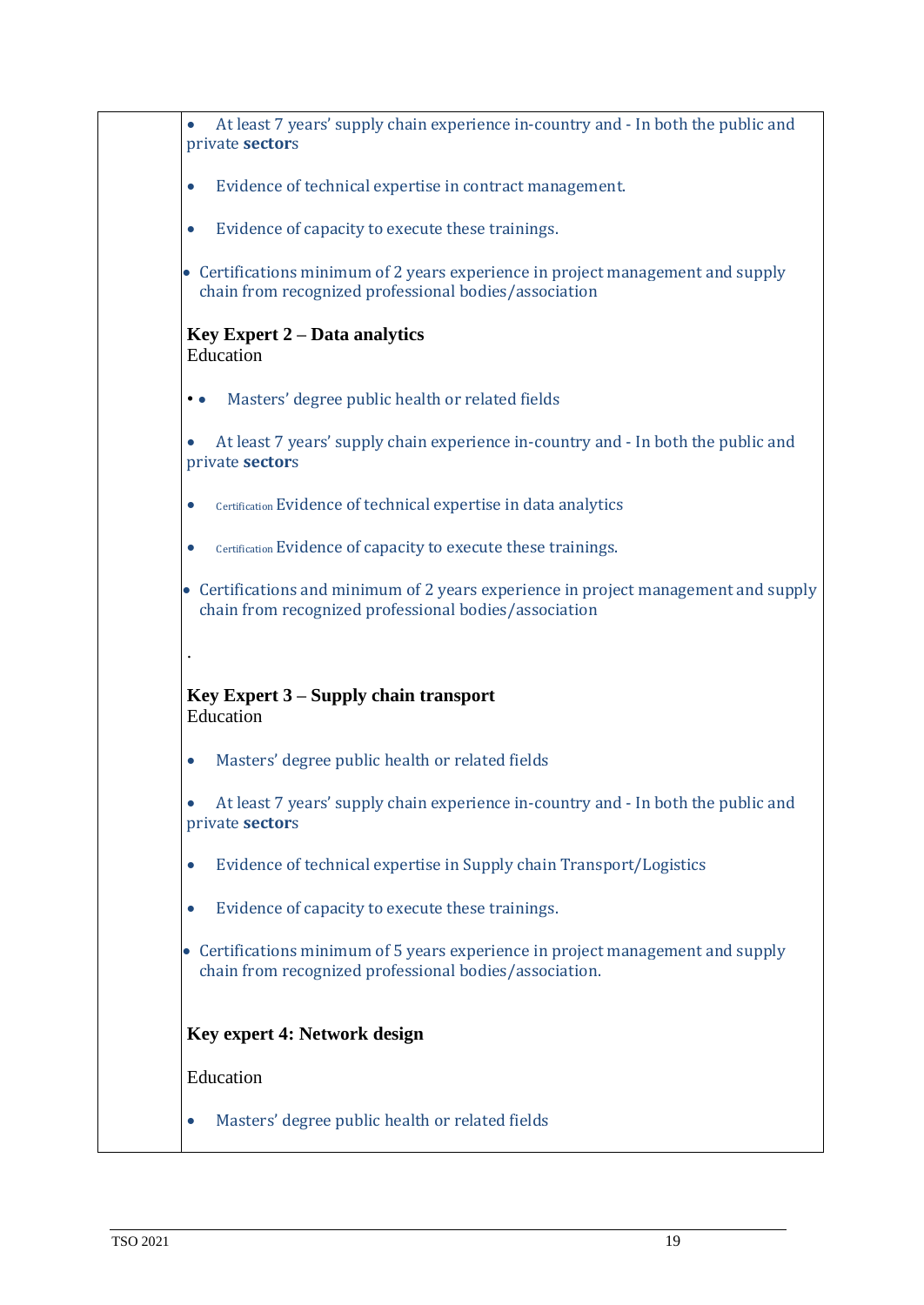|         | At least 7 years' supply chain experience in-country and - In both the public and<br>private sectors                                                                                                                         |  |  |
|---------|------------------------------------------------------------------------------------------------------------------------------------------------------------------------------------------------------------------------------|--|--|
|         |                                                                                                                                                                                                                              |  |  |
|         | Evidence of technical expertise in Supply Chain Network design<br>$\bullet$                                                                                                                                                  |  |  |
|         | Evidence of capacity to execute these trainings.<br>$\bullet$                                                                                                                                                                |  |  |
|         | • Certifications minimum of 5 years experience in project management and supply<br>chain from recognized professional bodies/association.                                                                                    |  |  |
|         |                                                                                                                                                                                                                              |  |  |
|         | Administrative Officer 1 & 2                                                                                                                                                                                                 |  |  |
|         | Minimum of a bachelor's degree<br>Evidence of execution of similar tasks in this capacity<br>$\bullet$<br>At least 2 years' experience in providing training support                                                         |  |  |
|         | Although 6 profiles are presented, the assignment may be completed by more than 6<br>personnel.<br>listed above. In presenting the proposal, the bidders should indicate clearly the                                         |  |  |
|         | proposed experts<br>for each of the required positions, and how they meet the criteria listed above. Bidders<br>should<br>also state clearly for which positions the personnel are being proposed.                           |  |  |
| 9.1     | Training is a specific component of this assignment.                                                                                                                                                                         |  |  |
| 10.1    | Additional information on the Technical Proposal includes:                                                                                                                                                                   |  |  |
| 11.1(d) | The other expenses shall be the following:                                                                                                                                                                                   |  |  |
|         | (1). Cost of locally procured items, office accommodations, camp facilities, camp<br>services, equipment rentals, utilities and communication charges, all if and to<br>the extent required for the purpose of the Services; |  |  |
|         | (2). Cost of necessary travel, including transportation of the Personnel by the most<br>appropriate means of transport and the most direct practicable route;                                                                |  |  |
|         | (3). Cost of communications such as the use of telephone and facsimile required for<br>the purpose of the Services;                                                                                                          |  |  |
|         | (4). Cost, rental and freight of any instruments or equipment required to be provided<br>by the Consultant for the purposes of the Services;                                                                                 |  |  |
|         | (5). Cost of printing and dispatching of the Reports to be produced for the Services;                                                                                                                                        |  |  |
|         | (6). Cost of any subcontract required for the Services in the TOR;                                                                                                                                                           |  |  |
|         | (7). Other allowances where applicable and provisional or fixed sums (if any); and                                                                                                                                           |  |  |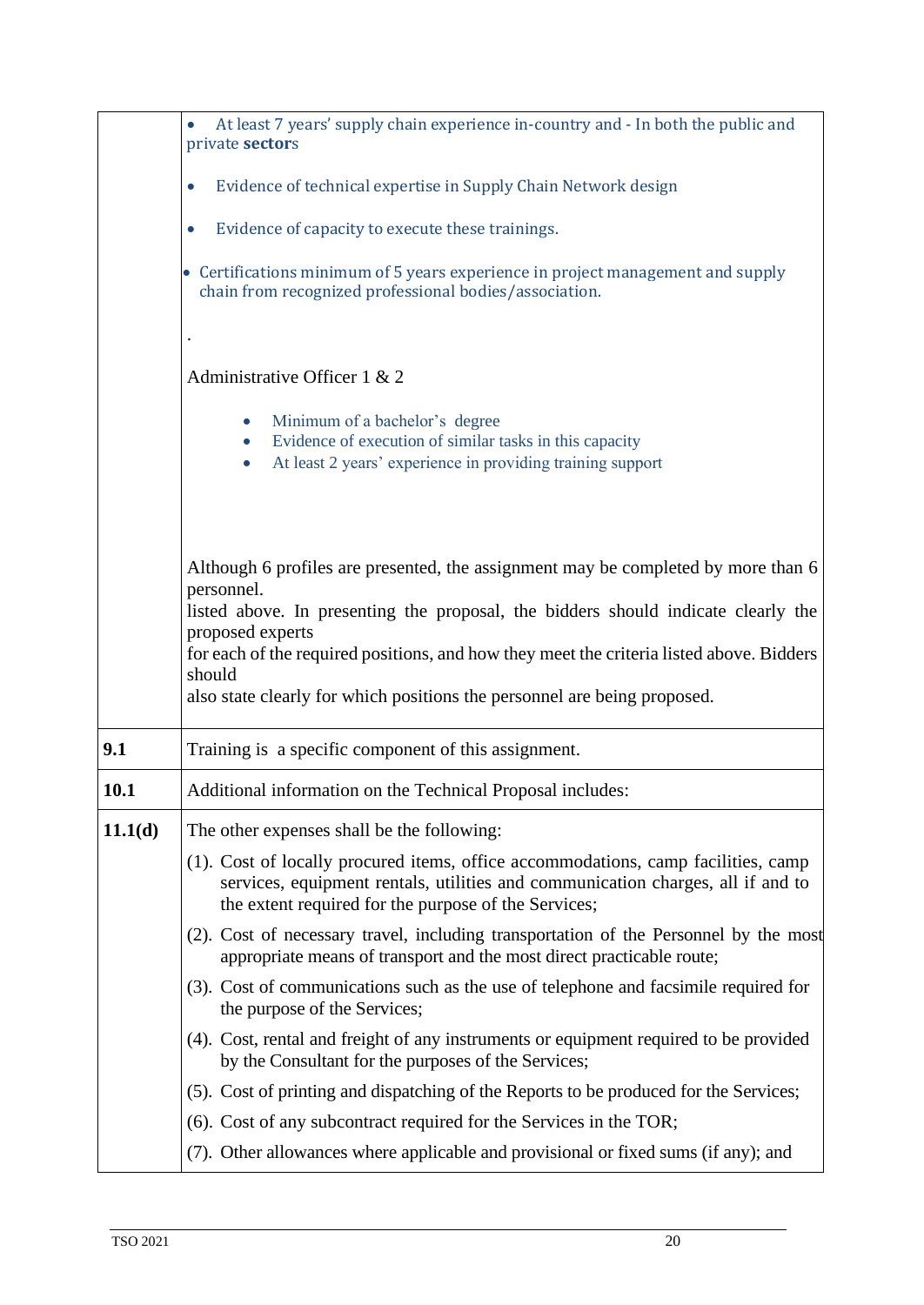|         | (8). Cost of such further items required for purposes of the Services not covered in the<br>foregoing.                                                                                        |               |  |
|---------|-----------------------------------------------------------------------------------------------------------------------------------------------------------------------------------------------|---------------|--|
| 12.1    | The consultancy is subject to applicable Nigerian taxes as contained in the all<br>applicable tax laws. Note that all Global Fund procurement are VAT Exempted                                |               |  |
| 13.1    | The Client will provide the following inputs and facilities:                                                                                                                                  |               |  |
|         | Necessary information needed for the assignment                                                                                                                                               |               |  |
| 14.1    | Proposals must remain valid for 120 days after the submission date.                                                                                                                           |               |  |
| 15.1    | The Consultant must submit one original for both the Technical Proposal and the<br>Financial Proposal in separate envelops and 2 copy each of the Financial and<br><b>Technical Proposal.</b> |               |  |
| 15.1(b) | The Proposal submission address is:                                                                                                                                                           |               |  |
|         | <b>Head of Procurement</b><br><b>Address: National Agency for the Control of AIDS (NACA)</b><br>No 3, Ziguinchor Street, Wuse Zone 4, Abuja                                                   |               |  |
|         | Proposals must be submitted no later than 12Noon on Tuesday 8 <sup>th</sup> March, 2022                                                                                                       |               |  |
| 16.1    | The number of points to be given under each of the evaluation criteria are:                                                                                                                   |               |  |
|         | Criteria, sub-criteria                                                                                                                                                                        | <u>Points</u> |  |
|         | Specific experience of the Consulting firm relevant to the $ 15\rangle$<br>(i)<br>assignment. (5 years specific experience)                                                                   |               |  |
|         | (ii) Adequacy of the proposed work plan and methodology in responding to the<br>terms of Reference.                                                                                           |               |  |
|         | (a) Work plan                                                                                                                                                                                 | 5             |  |
|         | (b) Methodology- Firm to develop methodology and approach to the<br>training as regards the deliverables and batches of training                                                              | 30            |  |
|         | (c) Organization and staffing                                                                                                                                                                 | 5             |  |
|         | Total points for criterion 2:                                                                                                                                                                 | 40            |  |
|         | (iii) Professional staff qualifications and competence for the assignment (Must<br>show evidence of professional Certification)                                                               |               |  |
|         | Key expert qualifications and competence for assignment                                                                                                                                       |               |  |
|         | The proposed service provider team shall comprise a minimum of Six $(6)$ $\beta$ 5<br>key experts<br>Each key expert should be clearly designated.<br>The team must be proficient in English. |               |  |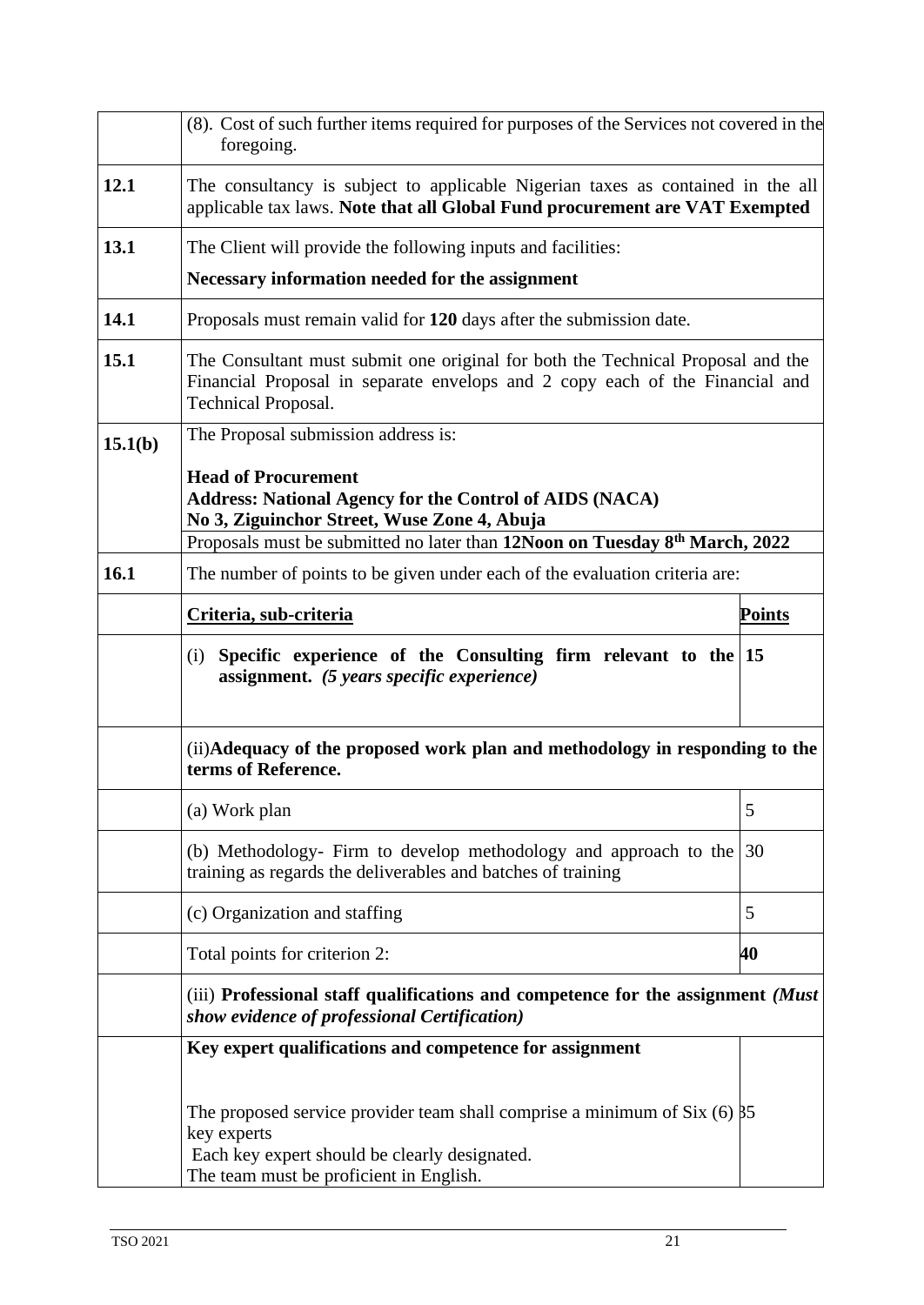| The minimum qualifications of the key experts required for the assignment                                                                 |
|-------------------------------------------------------------------------------------------------------------------------------------------|
| are as follows:                                                                                                                           |
| Key Expert 1 – Contract Management<br>Education                                                                                           |
|                                                                                                                                           |
| Masters' degree public health or related fields<br>$\bullet$                                                                              |
| At least 7 years' supply chain experience in-country and - In both the                                                                    |
| public and private sectors                                                                                                                |
| Evidence of technical expertise in contract management.<br>$\bullet$                                                                      |
|                                                                                                                                           |
| Evidence of capacity to execute these trainings.<br>$\bullet$                                                                             |
| • Certifications minimum of 5 years experience in project management and<br>supply chain from recognized professional bodies/association  |
| <b>Key Expert 2 – Data analytics</b>                                                                                                      |
| Education                                                                                                                                 |
| Masters' degree public health or related fields<br>. .                                                                                    |
| At least 7 years' supply chain experience in-country and - In both the<br>$\bullet$                                                       |
| public and private sectors                                                                                                                |
| Evidence of technical expertise in data analytics<br>$\bullet$                                                                            |
| Evidence of capacity to execute these trainings.<br>$\bullet$                                                                             |
|                                                                                                                                           |
| • Certifications minimum of 5 years experience in project management and<br>supply chain from recognized professional bodies/association  |
| Key Expert 3 – Supply chain transport<br>Education                                                                                        |
| Masters' degree public health or related fields<br>$\bullet$                                                                              |
| At least 7 years' supply chain experience in-country and - In both the<br>public and private sectors                                      |
| Evidence of technical expertise in Supply chain Transport/Logistics<br>$\bullet$                                                          |
| Evidence of capacity to execute these trainings.<br>$\bullet$                                                                             |
| • Certifications minimum of 5 years experience in project management and<br>supply chain from recognized professional bodies/association. |
|                                                                                                                                           |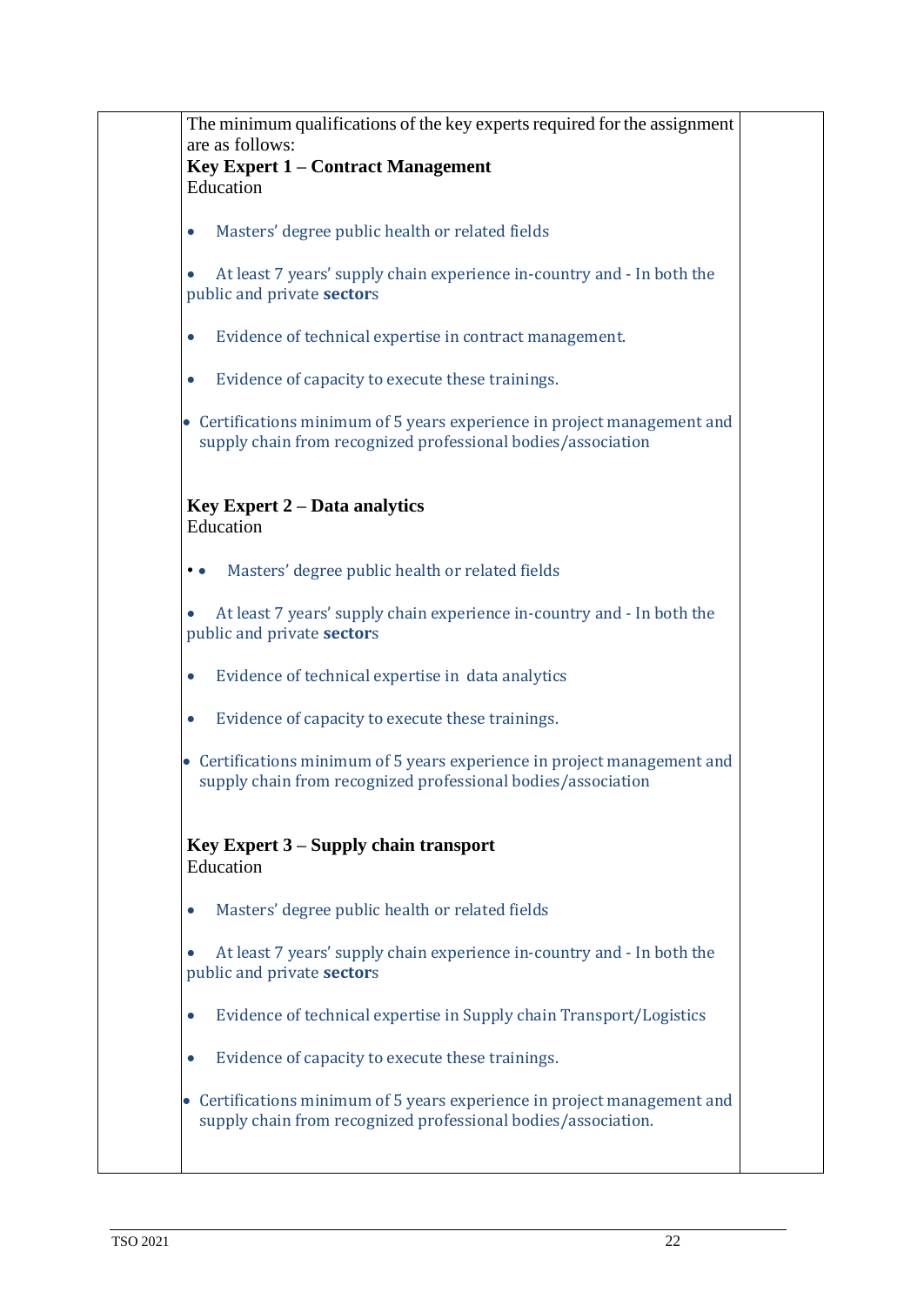|      | Key expert 4: Network design                                                                                                                     |                                                                                                                                                     |            |
|------|--------------------------------------------------------------------------------------------------------------------------------------------------|-----------------------------------------------------------------------------------------------------------------------------------------------------|------------|
|      | Education                                                                                                                                        |                                                                                                                                                     |            |
|      | Masters' degree public health or related fields<br>0                                                                                             |                                                                                                                                                     |            |
|      | public and private sectors                                                                                                                       | At least 7 years' supply chain experience in-country and - In both the                                                                              |            |
|      | $\bullet$                                                                                                                                        | Evidence of technical expertise in Supply Chain Network design                                                                                      |            |
|      | Evidence of capacity to execute these trainings.<br>$\bullet$                                                                                    |                                                                                                                                                     |            |
|      | • Certifications and minimum of 5 years experience in project<br>management and supply chain from recognized professional<br>bodies/association. |                                                                                                                                                     |            |
|      | Administrative Officer 1 & 2<br>Minimum of a bachelor's degree<br>$\bullet$<br>$\bullet$<br>$\bullet$                                            | Evidence of execution of similar tasks in this capacity<br>At least 2 years' experience in providing training support                               | 5          |
|      | Total points for criterion 3:ppp                                                                                                                 |                                                                                                                                                     | 40         |
|      | and relevant percentage weights.                                                                                                                 | The number of points to be assigned to each of the above position or<br>discipline shall be determined considering the following three sub criteria |            |
|      | <b>General Qualifications</b>                                                                                                                    | 30%                                                                                                                                                 |            |
|      | <b>Professional Certification</b>                                                                                                                | 30%                                                                                                                                                 |            |
|      | Experience in the Assignment                                                                                                                     | 40%                                                                                                                                                 |            |
|      | Total Weight:                                                                                                                                    | 100%                                                                                                                                                |            |
|      | (iv) Availability of administrative structure                                                                                                    |                                                                                                                                                     | 5          |
|      | <b>TOTAL POINTS</b>                                                                                                                              |                                                                                                                                                     | <b>100</b> |
|      | The minimum Technical Score required to pass is 70 Points.                                                                                       |                                                                                                                                                     |            |
| 17.1 | given to the technical and financial scores.                                                                                                     | Specify in the case of QCBS that both technical and financial are relevant and weights                                                              |            |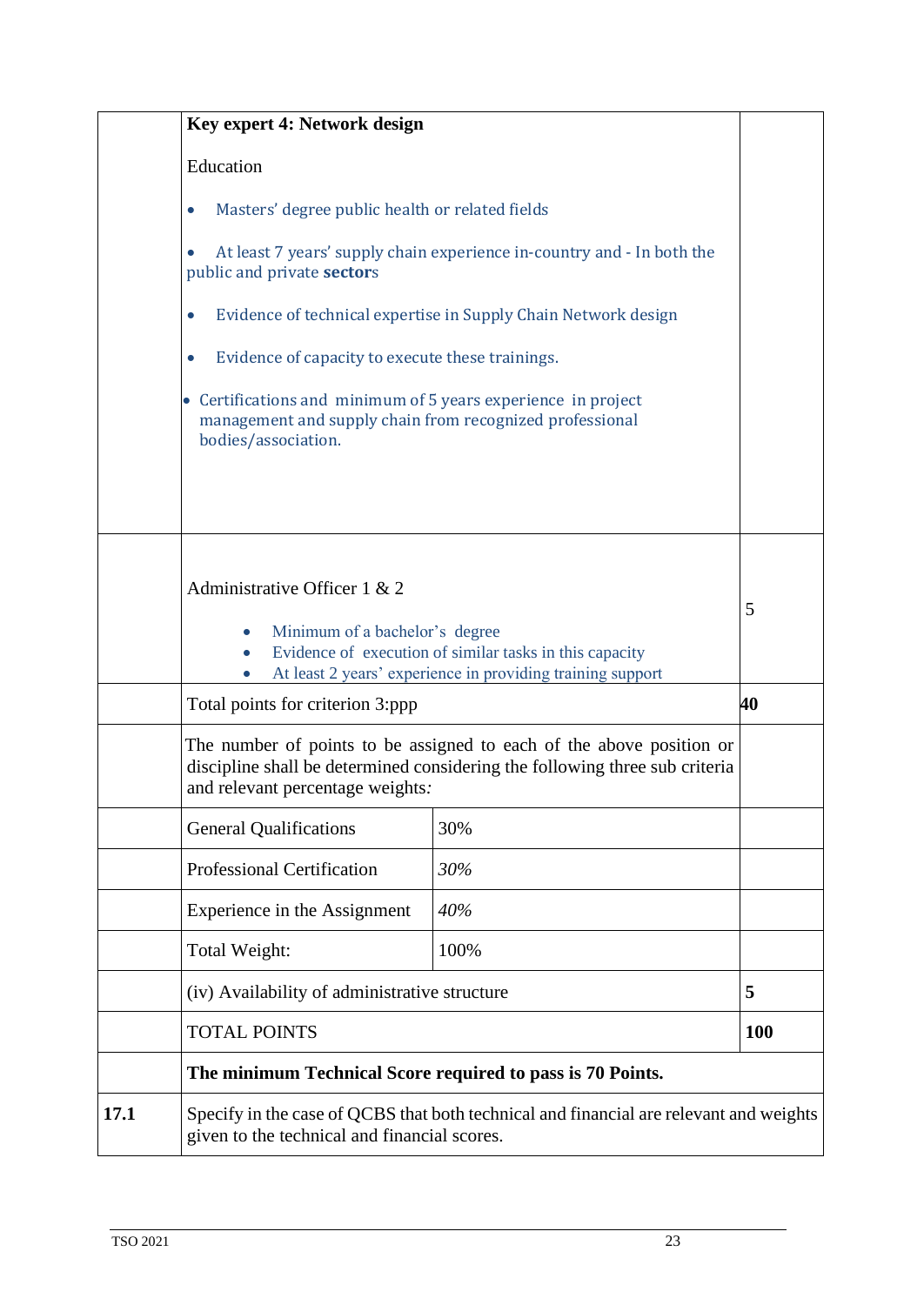| 17.2        | The formula for determining the financial scores is the following:                                                                                                         |  |  |
|-------------|----------------------------------------------------------------------------------------------------------------------------------------------------------------------------|--|--|
|             | $Sf = 100$ x Fm / F, in which Sf is the financial score, Fm is the lowest price and F the<br>price of the proposal under consideration.                                    |  |  |
| 17.3        | The weights given to the Technical and Financial Proposals are:                                                                                                            |  |  |
|             | $T = 0.8$ and                                                                                                                                                              |  |  |
|             | $F = 0.2$                                                                                                                                                                  |  |  |
| <b>18.1</b> | The address for contract negotiations is:                                                                                                                                  |  |  |
|             | <b>Procurement Unit, NACA</b>                                                                                                                                              |  |  |
|             | <b>Address: National Agency for the Control of AIDS (NACA)</b>                                                                                                             |  |  |
|             | No 3, Ziguinchor Street, Wuse Zone 4, Abuja                                                                                                                                |  |  |
| <b>19.1</b> | The assignment is expected to commence in February 2022.                                                                                                                   |  |  |
| 20.1        | The name and address of the office where complaints to the Procuring Entity are to<br>be submitted is:                                                                     |  |  |
|             | <b>Head, Procurement Unit and Supply Chain Management</b><br><b>Address: National Agency for the Control of AIDS (NACA)</b><br>No 3, Ziguinchor Street, Wuse Zone 4, Abuja |  |  |
|             |                                                                                                                                                                            |  |  |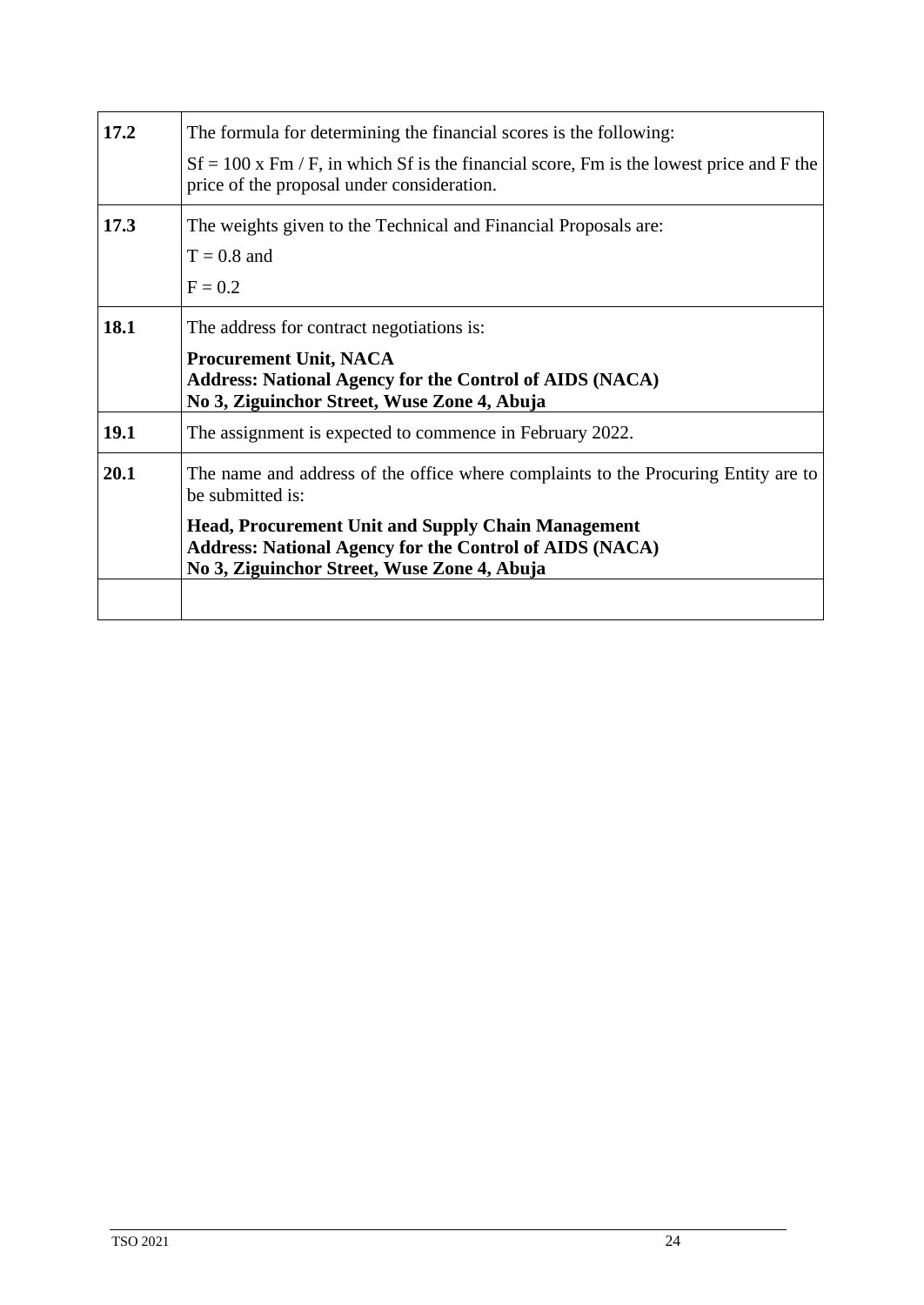## <span id="page-33-0"></span>**Section 3. General Conditions of Contract**

## <span id="page-33-1"></span>**A. General**

- <span id="page-33-2"></span>1. Definitions 1.1 The following words and expressions shall have the meanings hereby assigned to them. Boldface type is used to identify the defined terms:
	- (a) The **"Client"** is the party named in the SCC who engages the Consultant to perform the Services.
	- (b) **"Completion"** means the fulfilment of the Services by the Consultant in accordance with the terms and conditions set forth in the Contract.
	- (c) The **"Completion Date"** is the date of actual completion of the fulfilment of the Services.
	- (d) The "**Consultant**" is the organisation whose proposal to perform the Services has been accepted by the Client and is named as such in the SCC and the Contract Agreement.
	- (e) **"Contract Agreement"** means the Agreement entered into between the Client and the Consultant together with the Contract Documents.
	- (f) **"Contract Documents"** means the documents listed in the Agreement, including any amendments thereto, that is these General Conditions of Contract (GCC), the Special Conditions of Contract (SCC), and the Appendices.
	- (g) **"Day"** means calendar day.
	- (h) **"Effective Date"** means the date on which this Contract **comes** into force and effect pursuant to GCC Clause 18.
	- (i) **"GCC"** mean the General Conditions of Contract.
	- (j) **"Government"** means the Federal Government of Nigeria.
	- (k) The **"Intended Completion Date**" is the date on which it is intended that the Consultant shall complete the Services as specified in the SCC.
	- (l) **"Member"** means any of the entities that make up a joint venture when the Consultant consists of a joint venture; and **"Members"** means all these entities.
	- (m)**"Month**" means calendar month
	- (n) **"Party"** means the Client or the Consultant, as the case may be, and **"Parties"** means both of them. Third party means any party other than Client as Consultant.
	- (o) **"Personnel"** means professionals and support staff provided by the Consultant or by any Sub-Consultant and assigned to perform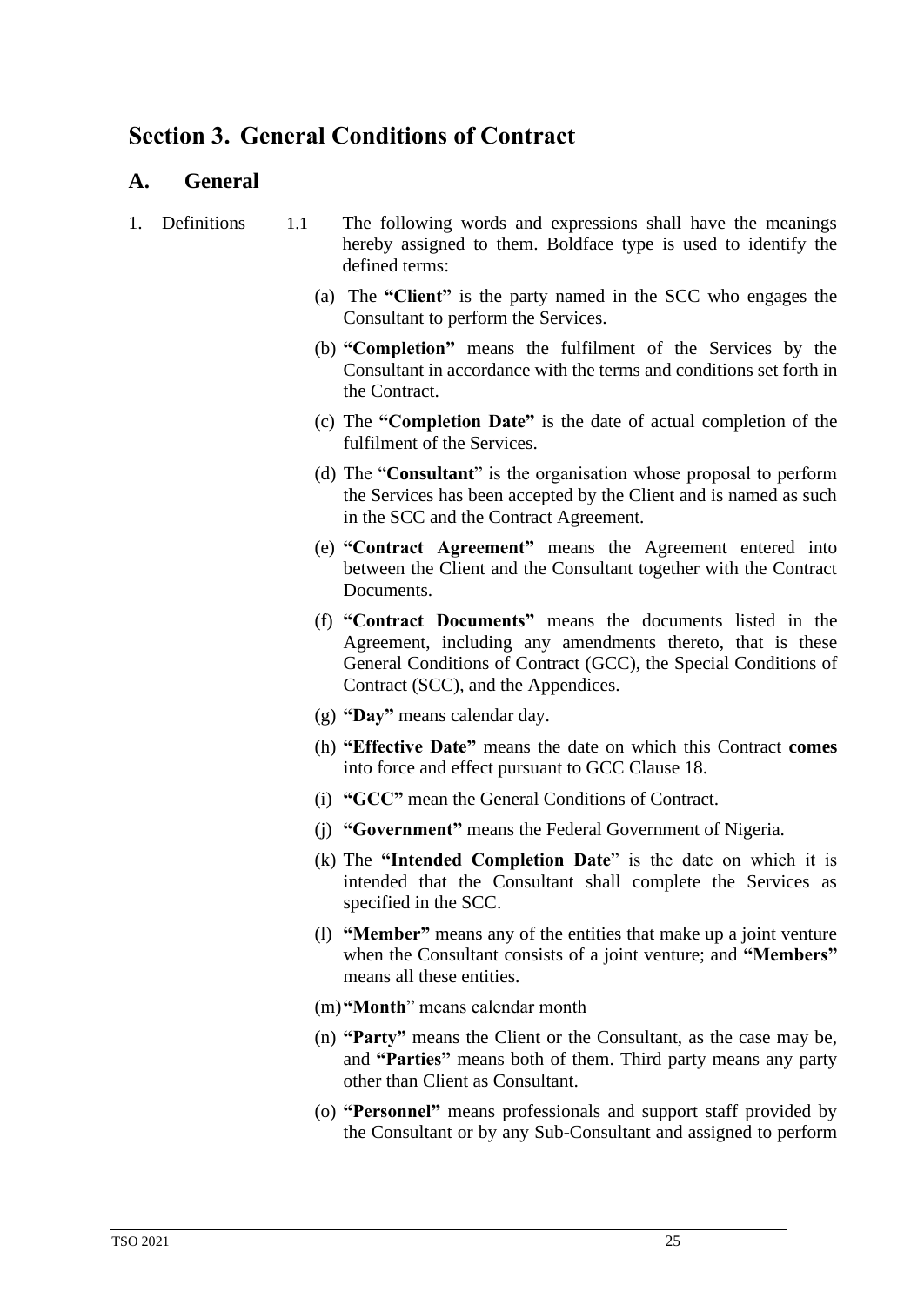the Services or any part t; and "Key Personnel" means the Personnel referred to in GCC Sub Clause 24.1.

- (p) **other expenses"** means all assignment-related costs other than Consultant's remuneration.
- (q) **"Remuneration"** means all costs related to payments of fees to the Consultant for the time spent by the professional and other staff on assignment related activities.
- (r) **"SCC"** means the Special Conditions of Contract by which the GCC may be amended or supplemented.
- (s) **"Services"** means the work to be performed by the Consultant pursuant to this Contract, as described in Appendices 1 to 7 of the Contract Agreement.
- (t) **"Sub-Consultant"** means any person or entity to whom/which the Consultant subcontracts any part of the Services.
- (u) **"Third Party"** means any person or entity other than the Government, the Client, the Consultant or a Sub-Consultant.
- (v) **"Writing"** means any hand-written, type-written, or printed communication including telex, cable and facsimile transmission.
- <span id="page-34-0"></span>2. Contract Documents 2.1 Subject to the order of precedence set forth in the Agreement, all documents forming the Contract (and all parts) are intended to be correlative, complementary, and mutually explanatory.
- <span id="page-34-1"></span>3. Corrupt, Fraudulent, Collusive or Coercive 3.1 The Government requires that Clients, as well as Consultants shall observe the highest standard of ethics during the implementation of procurement proceedings and the execution of contracts under public funds.
	- 3.2 In pursuance of this requirement, the Client shall:
		- (a) exclude the Consultant from participation in the procurement proceedings concerned or reject a proposal for award; and
		- (b) declare the Consultant ineligible, either indefinitely or for a stated period of time, from participation in procurement proceedings under public funds;

if it at any time determines that the Consultant has, directly or through an agent, engaged in corrupt, fraudulent, collusive or coercive practices in competing for, or in executing, a contract under public funds.

Practices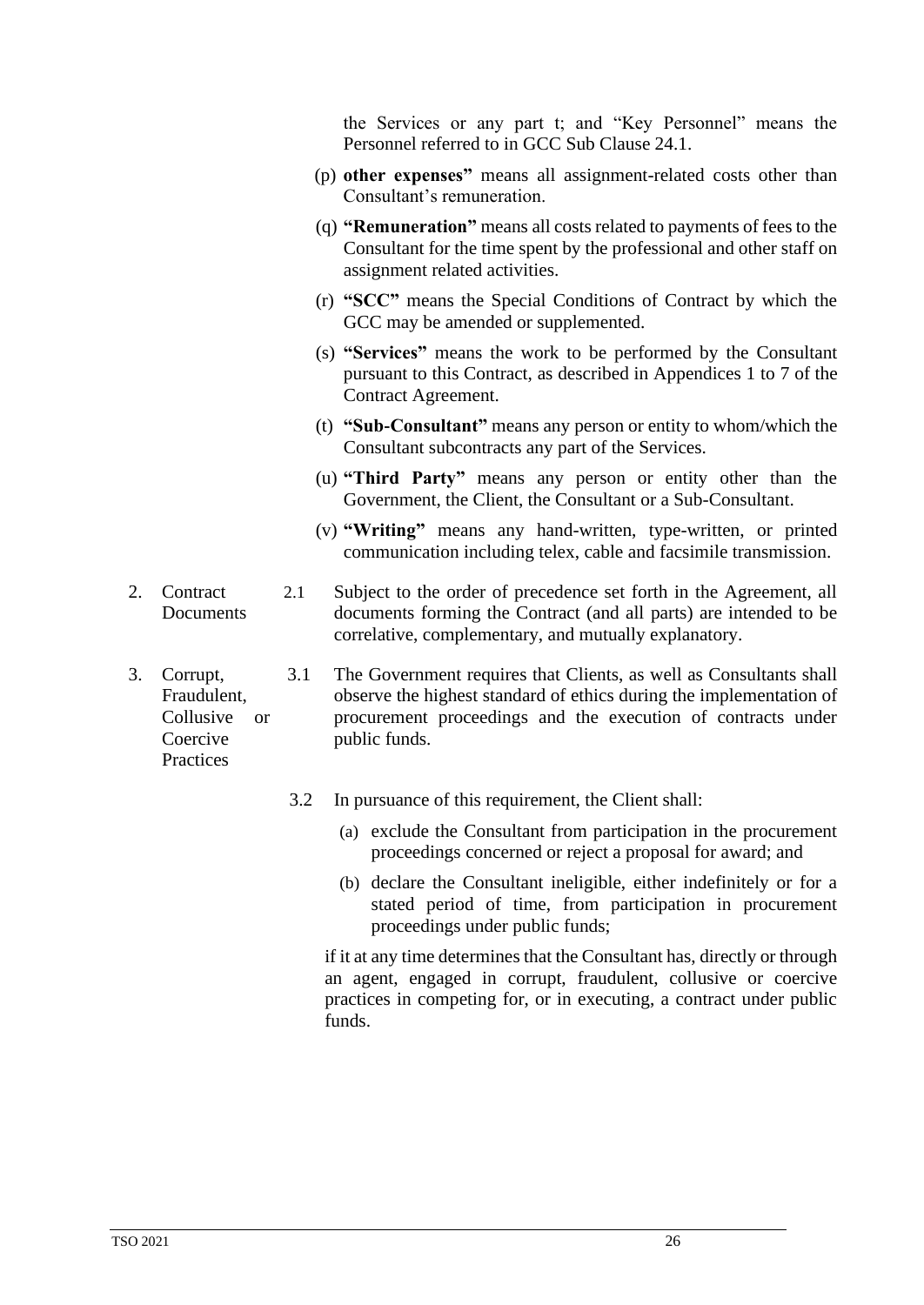- 3.3 Should any corrupt or fraudulent practice of any kind referred to in GCC Sub-Clause 3.4 come to the knowledge of the Client, it shall, in the first place, allow the Consultant to provide an explanation and shall take actions as stated in GCC Sub-Clause 3.2 only when a satisfactory explanation is not received. Such exclusion and the reasons therefore, shall be recorded in the record of the procurement proceedings and promptly communicated to the Consultant concerned. Any communications between the Consultant and the Client related to matters of alleged fraud or corruption shall be in writing.
- 3.4 The Government defines, for the purposes of this provision, the terms set forth below as follows:
	- (a) *"corrupt practice"* means offering, giving, or promising to give, directly or indirectly, to any officer or employee of a Procuring Entity or other governmental/private authority or any individual a gratuity in any form, an employment or any other thing or service of value, as an inducement with respect to an act or decision of, or method followed by, a Procuring Entity in connection with the procurement proceeding;
	- (b) *"fraudulent practice"* means a misrepresentation or omission of facts in order to influence a procurement proceedings or the execution of a contract to the detriment of the Client,
	- (c) *"collusive practice"* means a scheme or arrangement among two and more Consultants with or without the knowledge of the Client (prior to or after proposal submission) designed to establish proposal prices at artificial, non-competitive levels and to deprive the Client of the benefits of free, open and genuine competition; and
	- (d) *"coercive practice"* means harming or threatening to harm, directly or indirectly, persons or their property to influence the procurement proceedings, or affect the execution of a contract.
- 3.5 The Government requires that the Client's personnel have an equal obligation not to solicit, ask for and/or use coercive methods to obtain personal benefits in connection with the said proceedings.
- <span id="page-35-0"></span>4. Interpretation 4.1 In interpreting the General Conditions of Contract, singular also means plural, male also means female or neuter, and the other way around. Headings in the General Conditions of Contract shall not be deemed part t or be taken into consideration in the interpretation or construction t or of the Contract. Words have their normal meaning under the English language unless specifically defined.
	- 4.2 Entire Agreement
		- (a) The Contract constitutes the entire agreement between the Client and the Consultant and supersedes all communications,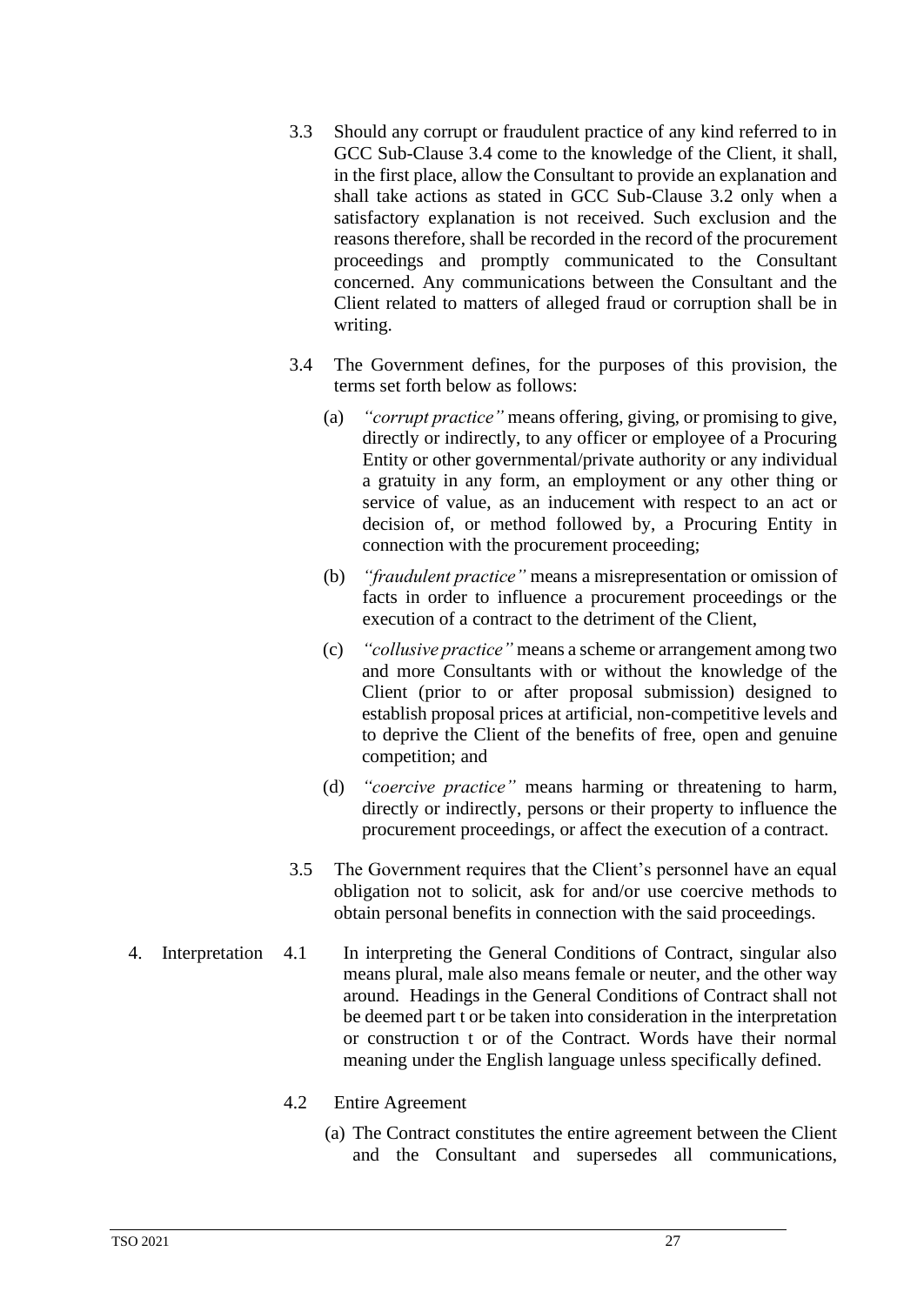negotiations and agreements (whether written or oral) of parties with respect thereto made prior to the date of Contract Agreement.

- 4.3 Amendment
	- (a) No amendment or other variation of the Contract shall be valid unless it is in writing, is dated, expressly refers to the Contract, and is signed by a duly authorized representative of each party thereto.
- 4.4 Non-waiver
	- (a) Subject to GCC Sub-Clause 4.4(b) below, no relaxation, forbearance, delay, or indulgence by either party in enforcing any of the terms and conditions of the Contract or the granting of time by either party to the other shall prejudice, affect, or restrict the rights of that party under the Contract, neither shall any waiver by either party of any breach of Contract operate as waiver of any subsequent or continuing breach of Contract.
	- (b) Any waiver of a party's rights, powers, or remedies under the Contract must be in writing, dated, and signed by an authorized representative of the party granting such waiver, and must specify the right and the extent to which it is being waived.
- 4.5 Severability
	- (a) If any provision or condition of the Contract is prohibited or rendered invalid or unenforceable, such prohibition, invalidity or unenforceability shall not affect the validity or enforceability of any other provisions and conditions of the Contract.
- 4.6 Phased completion
	- (a) If phased completion is specified in the SCC, references in the GCC to the Services, the Completion Date, and the Intended Completion Date apply to any Phase of the Services (other than references to the Completion Date and Intended Completion Date for the whole of the Services).

| 5. | Documents<br>Forming<br>the<br>Contract<br>and | 5.1 | The following documents forming the contract shall be interpreted<br>in the following order of priority:<br>(a) The Contract Agreement; |
|----|------------------------------------------------|-----|-----------------------------------------------------------------------------------------------------------------------------------------|
|    | Priority<br>of<br>Documents                    |     | (b) The Special Conditions of Contract (SCC);<br>(c) The General Conditions of Contract (GCC),                                          |
|    |                                                |     | (d) The Appendices $(1 \text{ to } 7)$ .                                                                                                |
| 6. | Eligibility                                    | 6.1 | The Consultant and its Sub-Consultants shall have the nationality of<br>a country, other than those specified in the SCC.               |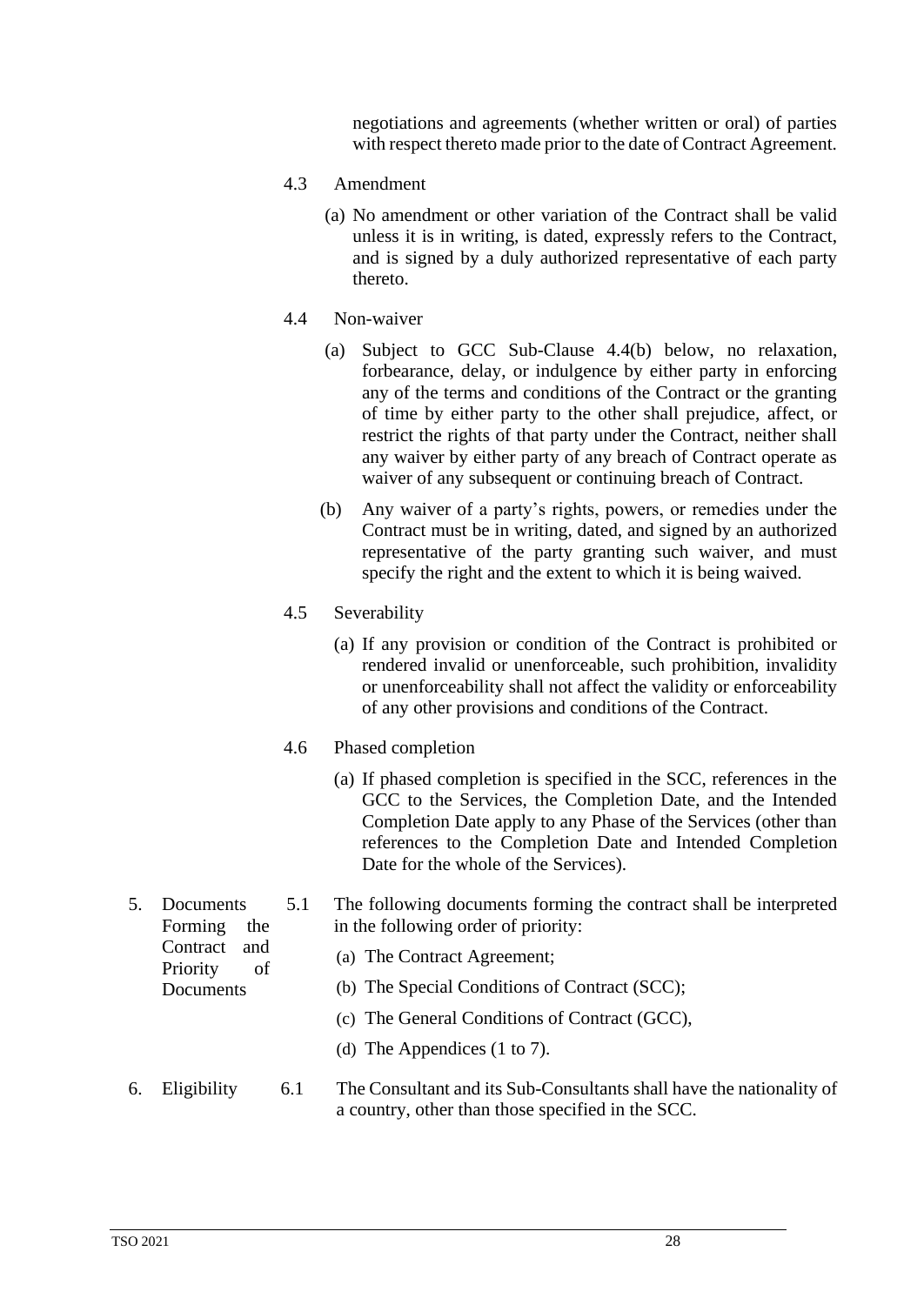- 6.2 [All materials, equipment, plant, and supplies used by the Consultant and services supplied under the Contract shall have their origin in the countries, except those specified in the SCC.]
- 7. Governing Language 7.1 The Contract as well as all correspondence and documents relating to the Contract exchanged between the Consultant and the Client shall be written in the English language. Supporting documents and printed literature that are part of the Contract may be in another language provided these are accompanied by an accurate translation of the relevant passages in English, in which case, for purposes of interpretation of the Contract, this translation shall govern.
	- 7.2 The Consultant shall bear all costs of translation to the governing language and all risks of the accuracy of such translation.
- 8. Applicable Law 8.1 The Contract shall be governed by and interpreted in accordance with the laws of the Federal Republic of Nigeria.
- 9. Contractual **Ethics** 9.1 No fees, gratuities, rebates, gifts, commissions or other payments, other than those shown in the proposal or the contract, shall have been given or received in connection with the selection process or in the contract execution.
- 10. Joint Venture, Consortium or Association (JVCA) 10.1 If the Consultant is a joint venture, consortium, or association, (this does not include sub consultancy) all of the parties shall sign the Contract Agreement and be jointly and severally liable to the Client for the fulfilment of the provisions of the Contract and shall designate one party to act as a Member-in-Charge with authority to bind the joint venture, consortium, or association. The composition or the constitution of the joint venture, consortium, or association shall not be altered without the prior consent of the Client.
- 11. Communicati ons and **Notices** 11.1 Communications between Parties (notice, request or consent required or permitted to be given or made by one party to the other) pursuant to the Contract shall be in writing to the address specified in the SCC.
	- 11.2 A notice shall be effective when delivered or on the notice's effective date, whichever is later.
	- 11.3 A Party may change its address for notice hereunder by giving the other Party notice of such change to the address.
- 12. Assignment 12.1 Neither the Client nor the Consultant shall assign, in whole or in part, their obligations under this Contract.
- 13. Relation between the Parties 13.1 Nothing contained herein shall be construed as establishing a relation of master and servant or of principal and agent as between the Client and the Consultant. The Consultant, subject to this Contract, has complete charge of Personnel and Sub-Consultants,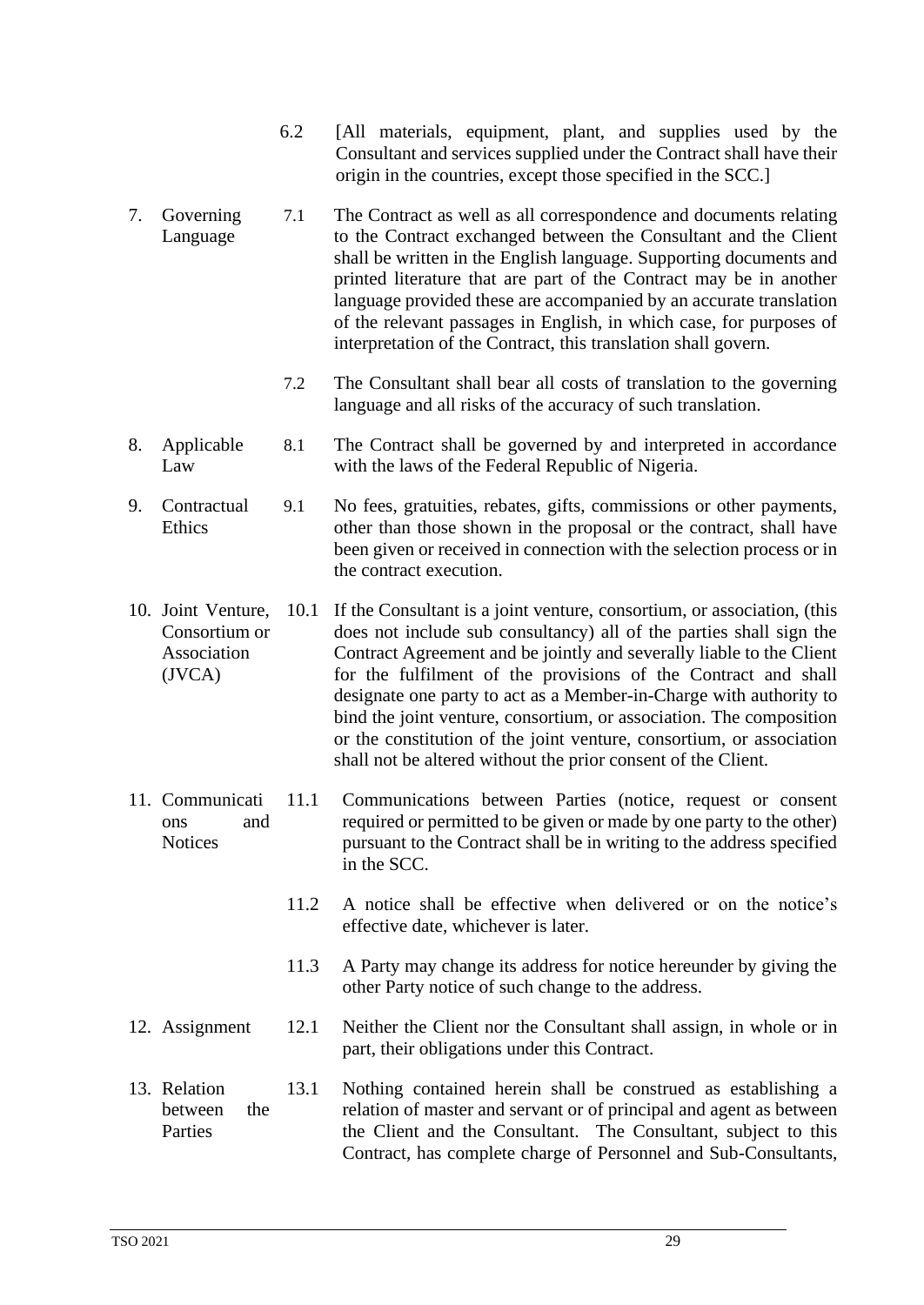|                                               |         | if any, performing the Services and shall be fully responsible for<br>the Services performed by them or on their behalf hereunder.                                                                                                                                                                                                                          |
|-----------------------------------------------|---------|-------------------------------------------------------------------------------------------------------------------------------------------------------------------------------------------------------------------------------------------------------------------------------------------------------------------------------------------------------------|
| 14. Site                                      | 14.1    | The Services shall be performed at such locations as are specified<br>in Appendix 1, to the Contract and, where the location of a<br>particular task is not so specified, at such locations as the Client<br>may approve.                                                                                                                                   |
| 15. Authority<br>Member<br>in<br>Charge       | of 15.1 | In case the Consultant consists of a JV of more than one entity, the<br>Members hereby authorize the entity specified in the SCC to act on<br>their behalf in exercising all the Consultant's rights and obligations<br>towards the Client under this Contract, including without limitation<br>the receiving of instructions and payments from the Client. |
| 16. Authorized<br>16.1<br>Representativ<br>es |         | Any action required or permitted to be taken, and any document<br>required or permitted to be executed under this Contract by the<br>Client or the Consultant may be taken or executed by the officials<br>specified in the SCC.                                                                                                                            |
| 17. Taxes<br>and<br>Duties                    | 17.1    | The Consultant, Sub-Consultants and Personnel shall pay such<br>taxes, duties, fees and other impositions as may be levied under the<br>Governing Law, the amount of which is deemed to have been<br>included in the Contract Price.                                                                                                                        |

# **B. Commencement, Completion and Modification of Contract**

- 18. Effectiveness of Contract 18.1 The Contract shall come into force and effect on the date (the "Effective Date") of the Client's notice to the Consultant instructing the Consultant to begin carrying out the Services. This notice shall confirm that the effectiveness conditions, if any, listed in the SCC have been met.
- 19. Termination of Contract for Failure to Become Effective If the Contract has not become effective within such time period after the date of the Contract signed by the Parties as specified in the SCC, either Party may, by not less than twenty-one (21) days written notice to the other Party, declare this Contract to be null and void, and in the event of such a declaration by either Party, neither Party shall have any claim against the other Party with respect hereto.
- 20. Commenceme nt of Services 20.1 The Consultant shall begin carrying out the Services not later than the number of days after the Effective Date as specified in the SCC.
- 21. Expiration of **Contract** Unless terminated earlier pursuant to GCC Clauses 63 to 66, this Contract shall expire at the end of such time period after the Effective Date as specified in the SCC.
- 22. Modifications or Variations 22.1 Any modification or variation of the terms and conditions of the Contract, including any modification or variation of the Scope of the Services, may only be made by written agreement between the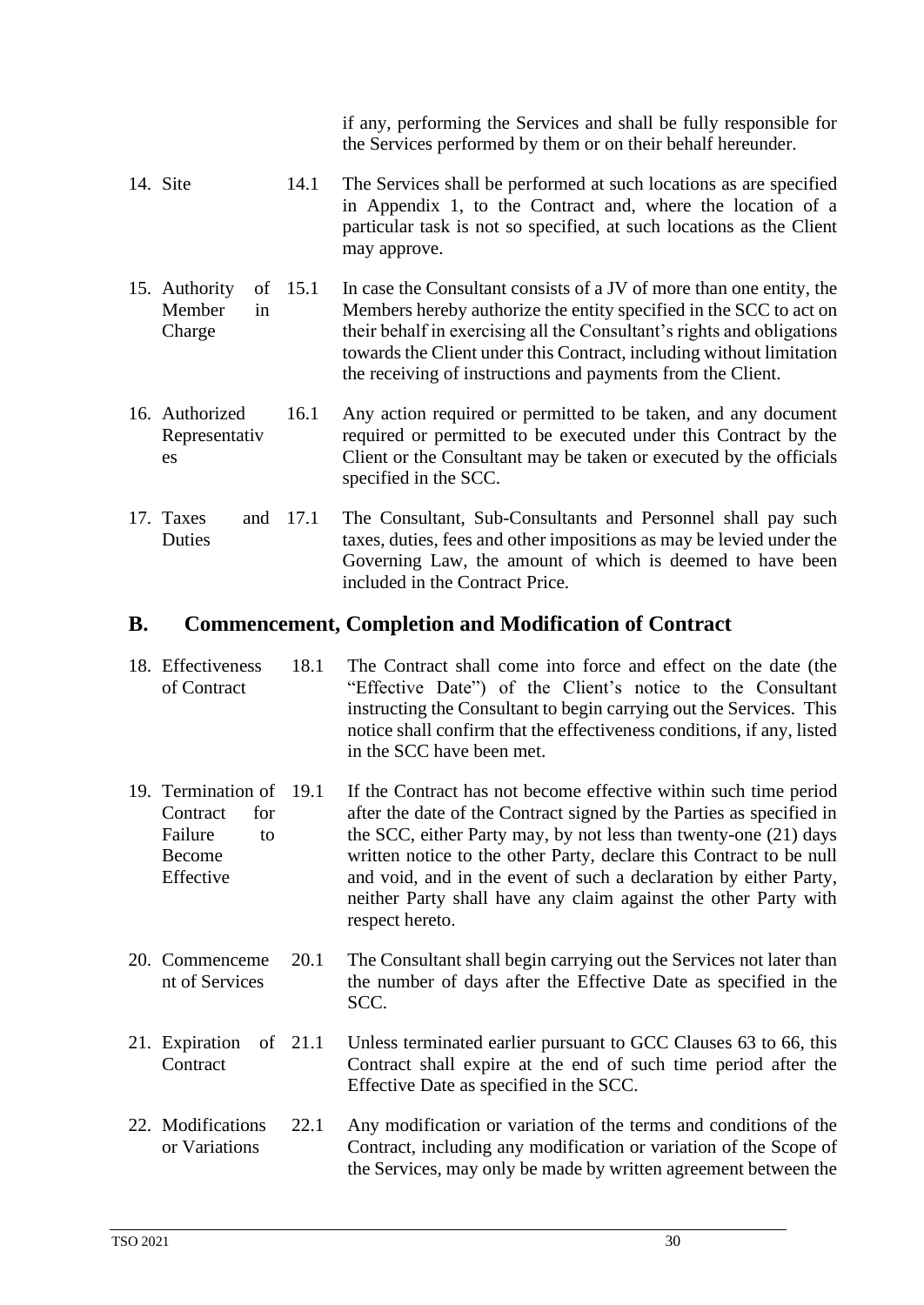Parties. Pursuant to GCC Sub-Clause 49.2, however, each Party shall give due consideration to any proposals for modification or variation made by the other Party.

#### **C. Consultant's Personnel and Sub-Consultants**

- 23. General 23.1 The Consultant shall employ and provide such qualified and experienced Personnel and Sub Consultants as are required to carry out the Services.
- 24. Description of 24.1 Personnel The title, agreed job description, minimum qualification and estimated period of engagement in the carrying out of the Services of each of the Consultant's Key Personnel are described in Appendix 3, to the contract if any of the Key Personnel has already been approved by the Client, his/her name is listed as well.
- 25. Approval of Personnel The Client hereby approves the Key Personnel and Sub Consultants listed by title as well as by name in Appendix 3 to the contract. In respect of other Personnel that the Consultant proposes to use in the carrying out of the Services, the Consultant shall submit to the Client for review and approval a copy of their Curricula Vitae (CVs). If the Client does not object in writing (stating the reasons for the objection) within twenty-one (21) days from the date of receipt of such CVs, such Personnel shall be deemed approved by the Client.
- 26. Removal and/or Replacement of Personnel 26.1 Except as the Client may otherwise agree, no changes shall be made in the Personnel. If, for any reason beyond the reasonable control of the Consultant, it becomes necessary to replace any of the Personnel, the Consultant shall forthwith provide as a replacement a person of equivalent or better qualifications acceptable to the Client.
	- 26.2 If the Client
		- (a) finds that any of the Personnel has committed serious misconduct or has been charged with having committed a criminal action; or
		- (b) has reasonable cause to be dissatisfied with the performance of any of the Personnel,

then the Consultant shall, at the Client's written request specifying the grounds therefore, forthwith provide as a replacement a person with equal or better qualifications and experience and acceptable to the Client.

27. Project Manager 27.1 If specified in the SCC, the Consultant shall ensure that at all times during the Consultant's performance of the Services a Project Manager, acceptable to the Client, shall take charge of the operations of the personnel and performance of such Services.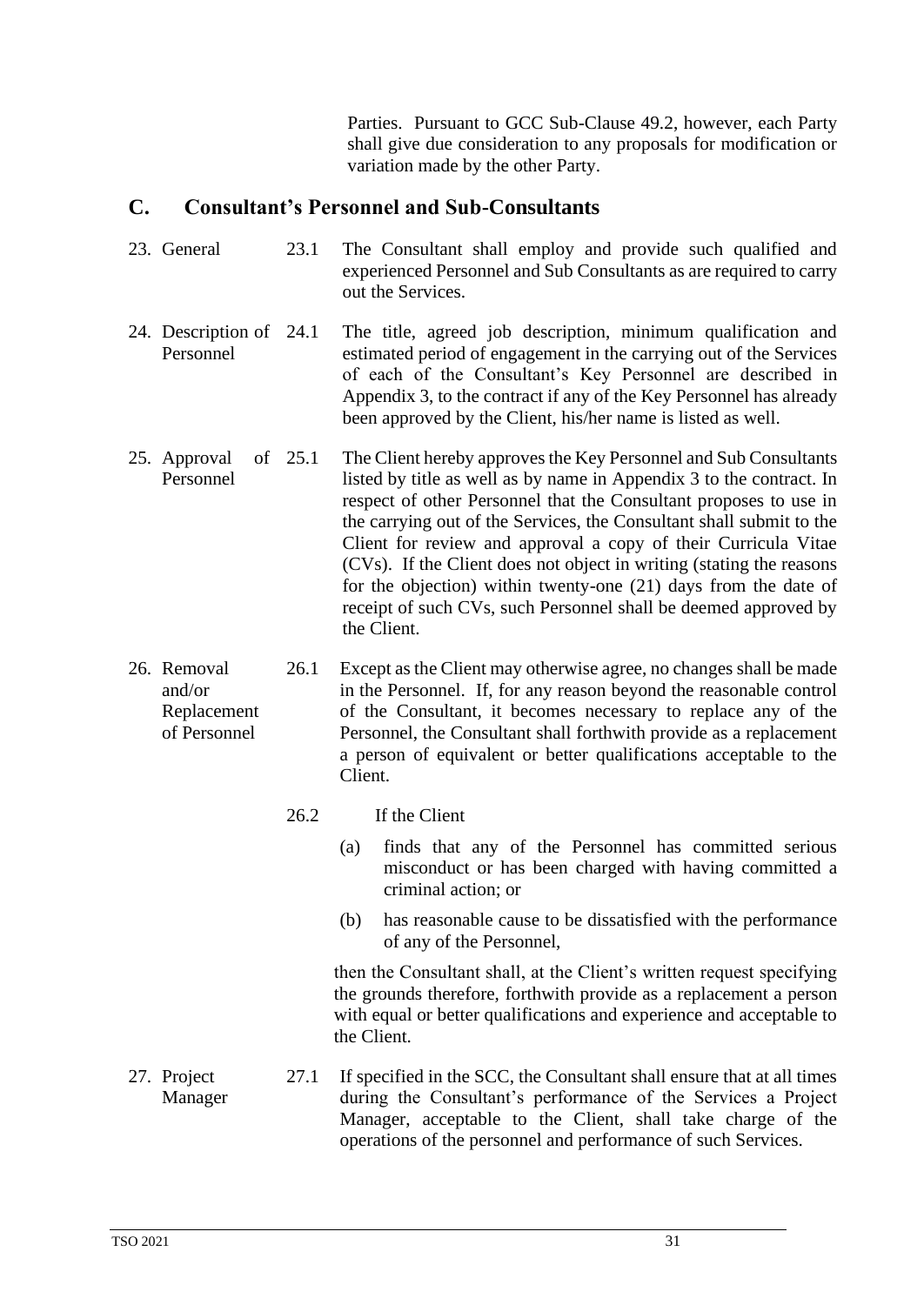# **D. Obligations of the Consultant**

- 28. Standard of 28.1 Performance The Consultant shall perform the Services and carry out its obligations hereunder with all due diligence, efficiency and economy, in accordance with generally accepted professional standards and practices, and shall observe sound management practices, and employ appropriate technology and safe and effective equipment, machinery, materials and methods. The Consultant shall always act, in respect of any matter relating to this Contract or to the Services, as faithful advisers to the Client, and shall at all times support and safeguard the Client's legitimate interests in any dealings with Sub Consultants or Third Parties.
- 29. Law Governing **Services** 29.1 The Consultant shall perform the Services in accordance with the Applicable Law and shall take all practicable steps to ensure that any Sub Consultants, as well as the Personnel of the Consultant and any Sub Consultants, comply with the Applicable Law.
- 30. Conflict of Interests The Consultant shall hold the Client's interests paramount, without any consideration for future work, and strictly avoid conflict with other assignments or their own corporate interests.
- 31. Consultant Not to Benefit from Commissions, **Discounts** 31.1 The remuneration of the Consultant pursuant to GCC Clauses 49 to 51 shall constitute the Consultant's sole remuneration in connection with this Contract and, subject to GCC Clause 33 , the Consultant shall not accept for their own benefit any trade commission, discount or similar payment in connection with activities pursuant to this Contract or in the discharge of their obligations hereunder, and the Consultant shall use their best efforts to ensure that any Sub Consultants, as well as the Personnel and agents of either of them, similarly shall not receive any such additional remuneration.
	- 31.2 Furthermore, if the Consultant, as part of the Services, has the responsibility of advising the Client on the procurement of goods, works or services, the Consultant shall at all times exercise such responsibility in the best interest of the Client. Any discounts or commissions obtained by the Consultant in the exercise of such procurement responsibility shall be for the account of the Client.
- 32. Consultant and Affiliates not to Engage in Certain Activities 32.1 The Consultant agrees that, during the term of this Contract and after its termination, the Consultant and any entity affiliated with the Consultant, as well as any Sub-Consultant and any entity affiliated with such Sub-Consultant, shall be disqualified from providing goods, works or services (other than consulting services) for any project resulting from or closely related to the Services.
- 33. Prohibition of Conflicting Activities The Consultant shall not engage, and shall cause their Personnel as well as their Sub-Consultants and their Personnel not to engage, either directly or indirectly, in any business or professional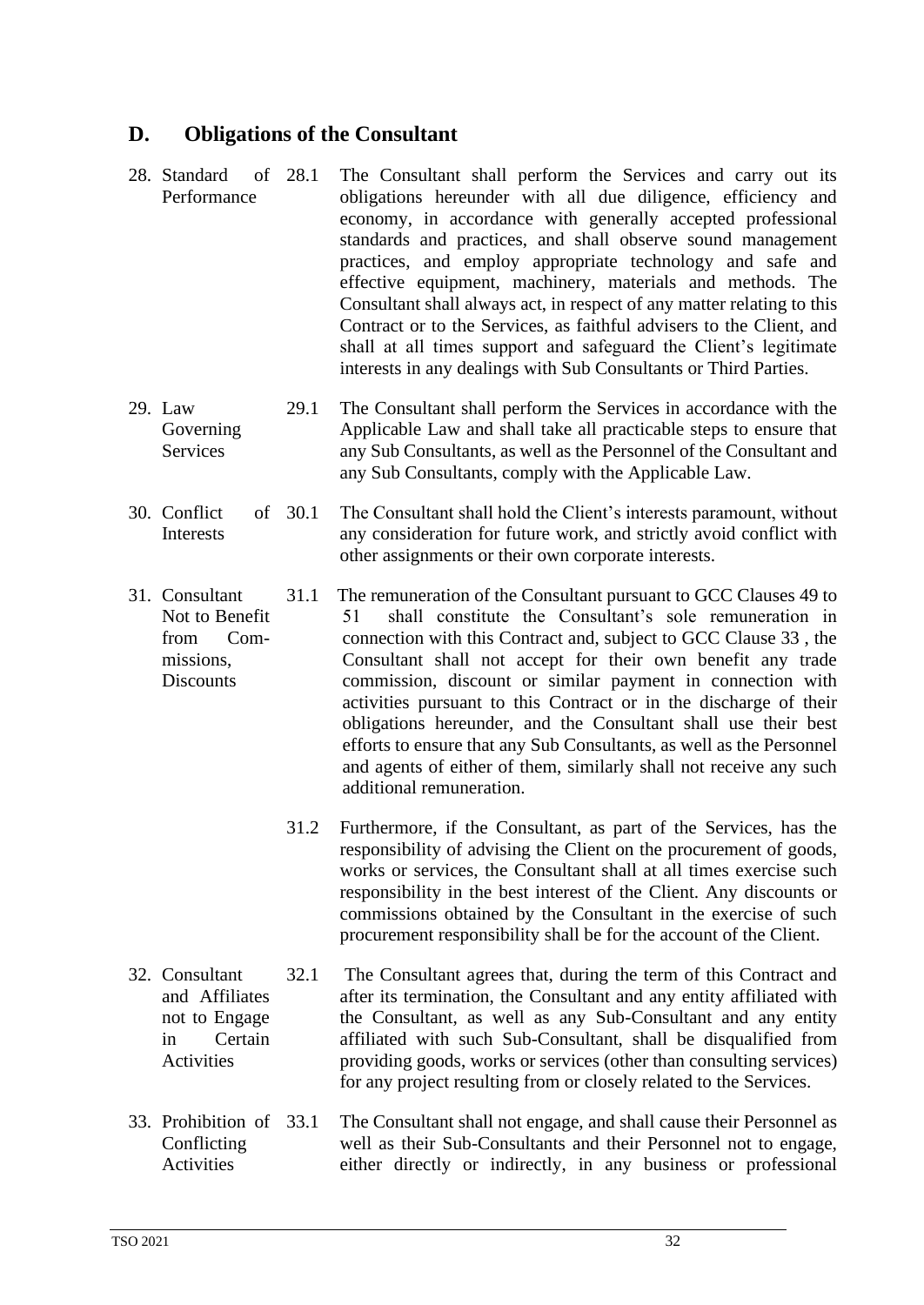activities in Nigeria that would conflict with the activities assigned to them under this Contract.

- 34. Confidentialit y 34.1 Except with the prior written consent of the Client, the Consultant and the Personnel shall not at any time communicate to any person or entity any confidential information acquired in the course of the Services, nor shall the Consultant and the Personnel make public the recommendations formulated in the course of, or as a result of, the Services. For purposes of this section, "confidential information" means any information or knowledge acquired by the Consultant and/or their Personnel arising out of, or in connection with, the performance of the Services under this Contract that is not otherwise available to the public.
- 35. Liability of the Consultant 35.0The Consultant shall be responsible for, and shall indemnify the Client, in respect of loss of or damage to equipment and materials furnished by the Client, or purchased by the Consultant in whole or in part with funds provided by the Client.
	- 35.1The Consultant undertakes full responsibility in respect of life, health, and accidents for the Personnel.
	- 35.2The Consultant shall indemnify the Client from and against any and all claims, liabilities, obligations, losses, damages, penalties, actions, judgment, suits, proceedings, demands, costs, expenses and disbursements of whatsoever nature that may be imposed on, incurred by or asserted against the Client during or in connection in the Services by reason of:
		- a. infringement or alleged infringement by the Consultant of any patent or other protected right; or
		- b. plagiarism or alleged plagiarism by the Consultant.
	- 35.3The Consultant shall ensure that all goods and services (including without limitation all computer hardware, software and systems) procured by the Consultant out of funds provided or reimbursed by the Client or used by the Consultant in the carrying out of the Services do not violate or infringe any industrial property or intellectual property right or claim of any third party.
	- 35.4The Consultant shall indemnify, protect and defend at their own expense the Client, and its agents and employees from and against any and all actions, claims, losses or damages arising out of Consultant's failure to exercise the skill and care required under GCC Clause 29 provided:
		- a. that the Consultant is notified of such actions, claims, losses or damages not later than the number of months after conclusion of the Services indicated in the SCC;
		- b. that the ceiling on the Consultant's liability under GCC Clause 29 shall be limited to the amount indicated in the SCC, except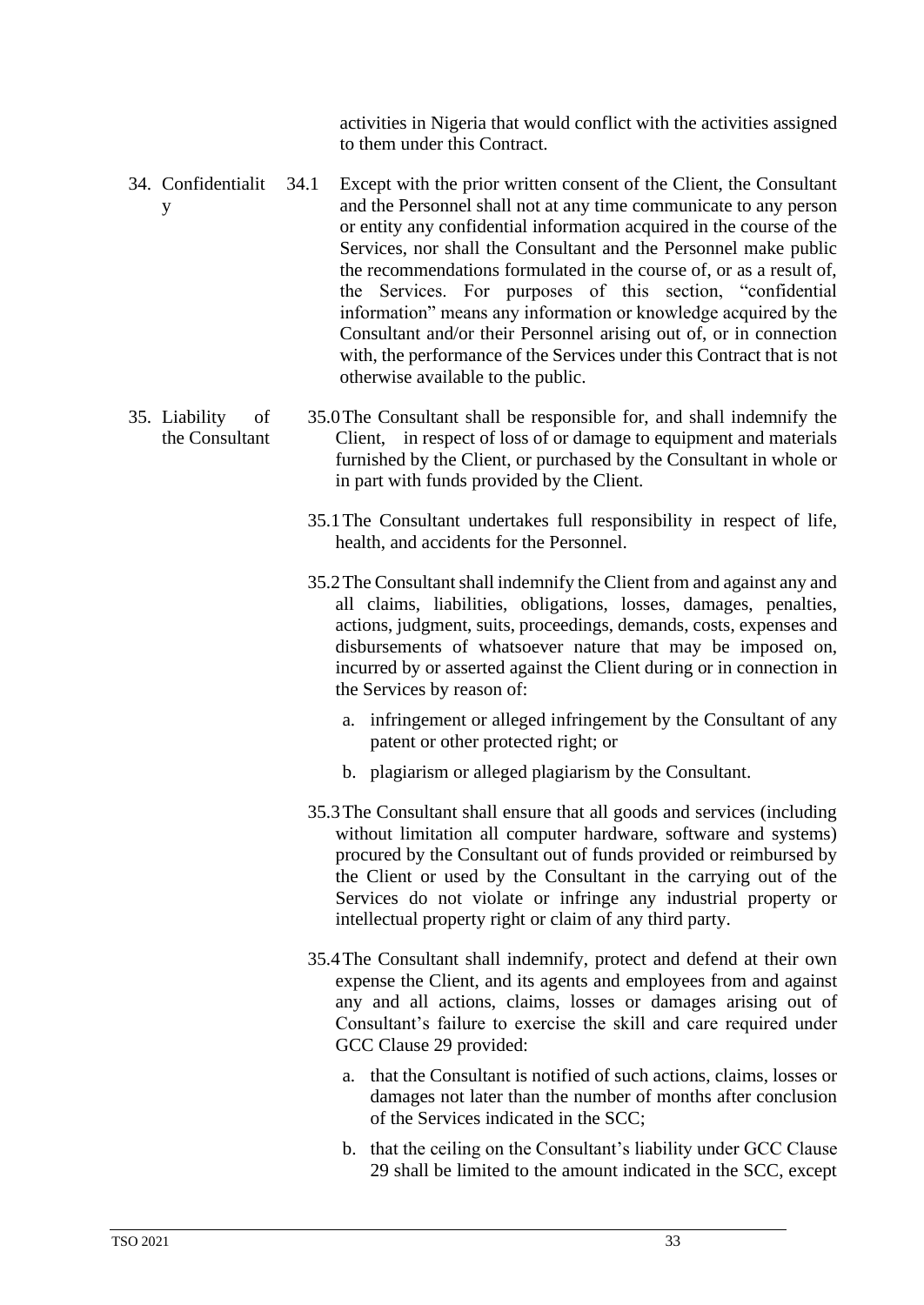that such ceiling shall not apply to actions, claims, losses or damages caused by Consultant's gross negligence or reckless conduct; and

- c. that the Consultant's liability under GCC Clause 29 shall be limited to actions, claims, losses or damages directly caused by such failure to exercise the said skill and care, and shall not include liability for any actions, claims, losses or damages arising out of occurrences incidental or indirectly consequential to such failure.
- 35.5In addition to any liability the Consultant may have under GCC Clause 29, the Consultant shall, at their own cost and expense, upon request of Client, re-perform the Services in the event of Consultant's failure to exercise the skill and care required under GCC Clause 29.
- 35.6Notwithstanding the provisions of paragraph (a) of this GCC Clause 36, the Consultant shall have no liability whatsoever for actions, claims, losses or damages occasioned by: (i) Client's overriding a decision or recommendation of the Consultant or requiring the Consultant to implement a decision or recommendation with which Consultant do not agree; or (ii) the improper execution of the Consultant's instructions by agents, employees or independent contractors of the Client.
- 36. Insurance to be taken out by the Consultant
- 36.1 The Consultant
	- (a) shall take out and maintain, and shall cause any Sub-Consultants to take out and maintain, at their (or the Sub-Consultants', as the case may be) own cost, but on terms and conditions approved by the Client, insurance against the risks, and for the coverage specified in the SCC, and
	- (b) at the Client's request, shall provide evidence to the Client showing that such insurance has been taken out and maintained and that the current premiums therefore have been paid.
- 37. Accounting, Inspection and Auditing
- 37.1 The Consultant shall
	- (a) keep accurate and systematic accounts and records in respect of the Services hereunder, in accordance with internationally accepted accounting principles and in such form and detail as will clearly identify all relevant costs and the bases for these costs;
	- (b) periodically permit the Client or its designated representative or the development partner's representative (when applicable), and up to two (2) years from the expiration or termination of this Contract, to inspect the same and make copies thereof as well as to have them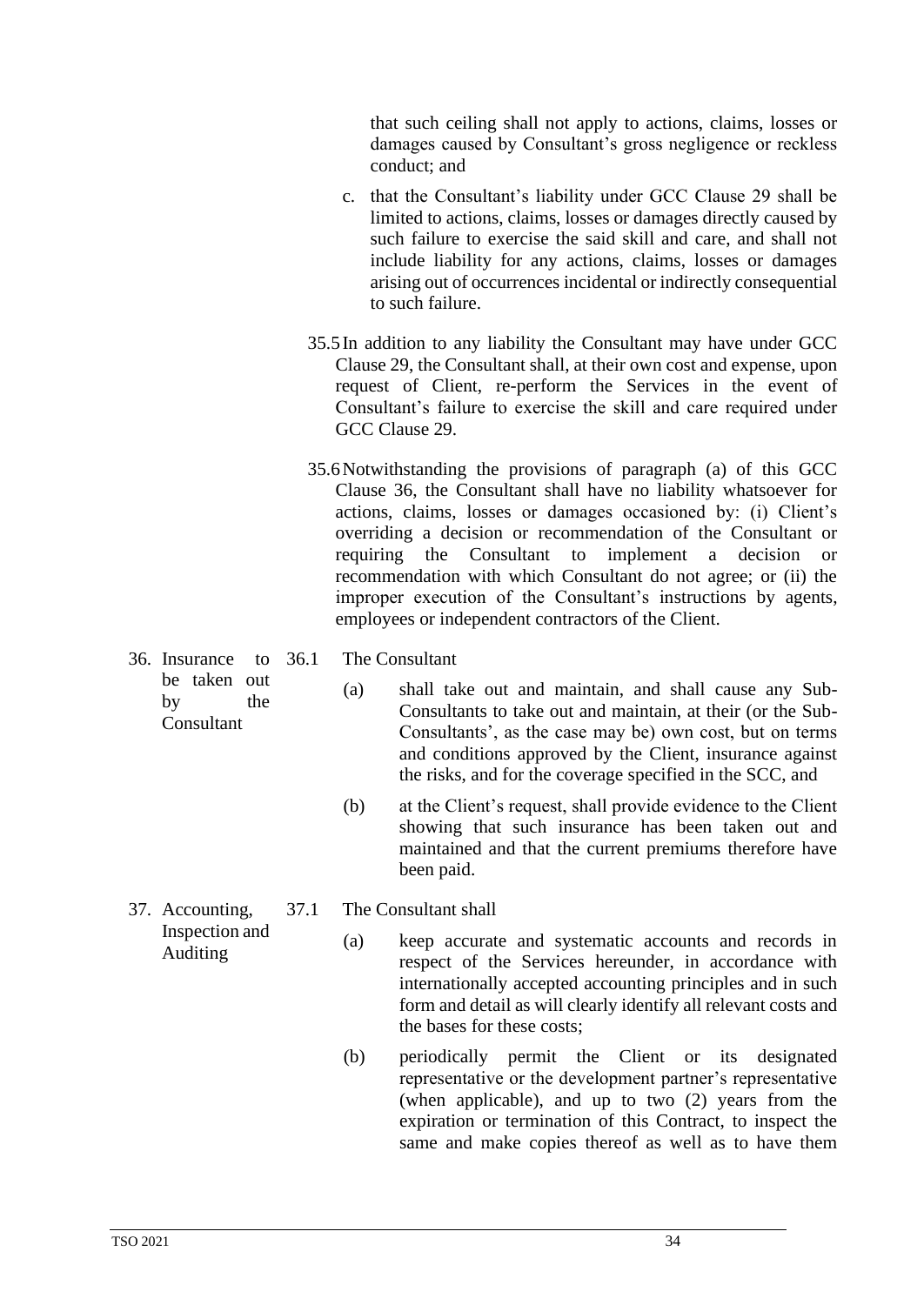audited by auditors appointed by the Client, if so required by the Client as the case may be.

- 37.2 The Consultant shall furnish the Client such information relating to the Services as the Client may from time to time reasonably request.
- Actions 38.1 The Consultant shall obtain the Client's prior approval in writing before taking any of the following actions:
	- (a) Any change or addition to the Personnel listed in Appendix 3 to the Contract;
	- (b) Any sub-contract work relating to the Services to an extent and with such specialists and entities as may be approved; and
	- (c) Any other action that may be specified in the SCC.
	- 38.2 Notwithstanding any approval under Sub-Clause 39.1(b), the Consultant shall remain fully liable for the performance of Services by the Sub-Consultant and its personnel and retain full responsibility for the Services. In the event that any Sub-Consultant is found by the Client to be incompetent or incapable in discharging assigned duties, the Client may request and the Consultant shall provide a replacement, with qualifications and experience acceptable to the Client, or to resume the performance of the Services itself.
- 39. Reporting **Obligations** 39.1 The Consultant shall submit to the Client the reports and documents specified in Appendix 2 to the Contract hereto, in the form, in the numbers and within the time periods set forth in the said Appendix 2. Final reports shall be delivered in CD ROM in addition to the hard copies specified in the said Appendix.
- 40. Proprietary Rights on Documents Prepared by the Consultant 40.1 All plans, maps, diagrams, drawings, specifications, designs, statistics, reports, other documents, data and software compiled or prepared by the Consultant for the Client under this Contract shall become and remain the property of the Client, and the Consultant shall, not later than upon termination or expiration of this Contract, deliver all such documents to the Client, together with a detailed inventory thereof. The Consultant may retain a copy of such documents and software, and use such software for their own use with the prior written approval of the Client. If license agreements are necessary or appropriate between the Consultant and third parties for purposes of the development of any such computer programs, the Consultant shall obtain the Client's prior written approval to such agreements, and the Client shall be entitled, at its sole discretion, to require recovering the expenses related to the development of the program(s) concerned. Other restrictions about the future use of these documents and software, if any, shall be specified in the SCC. Consideration: seek legal advice

38. Consultant's Requiring Client's Prior Approval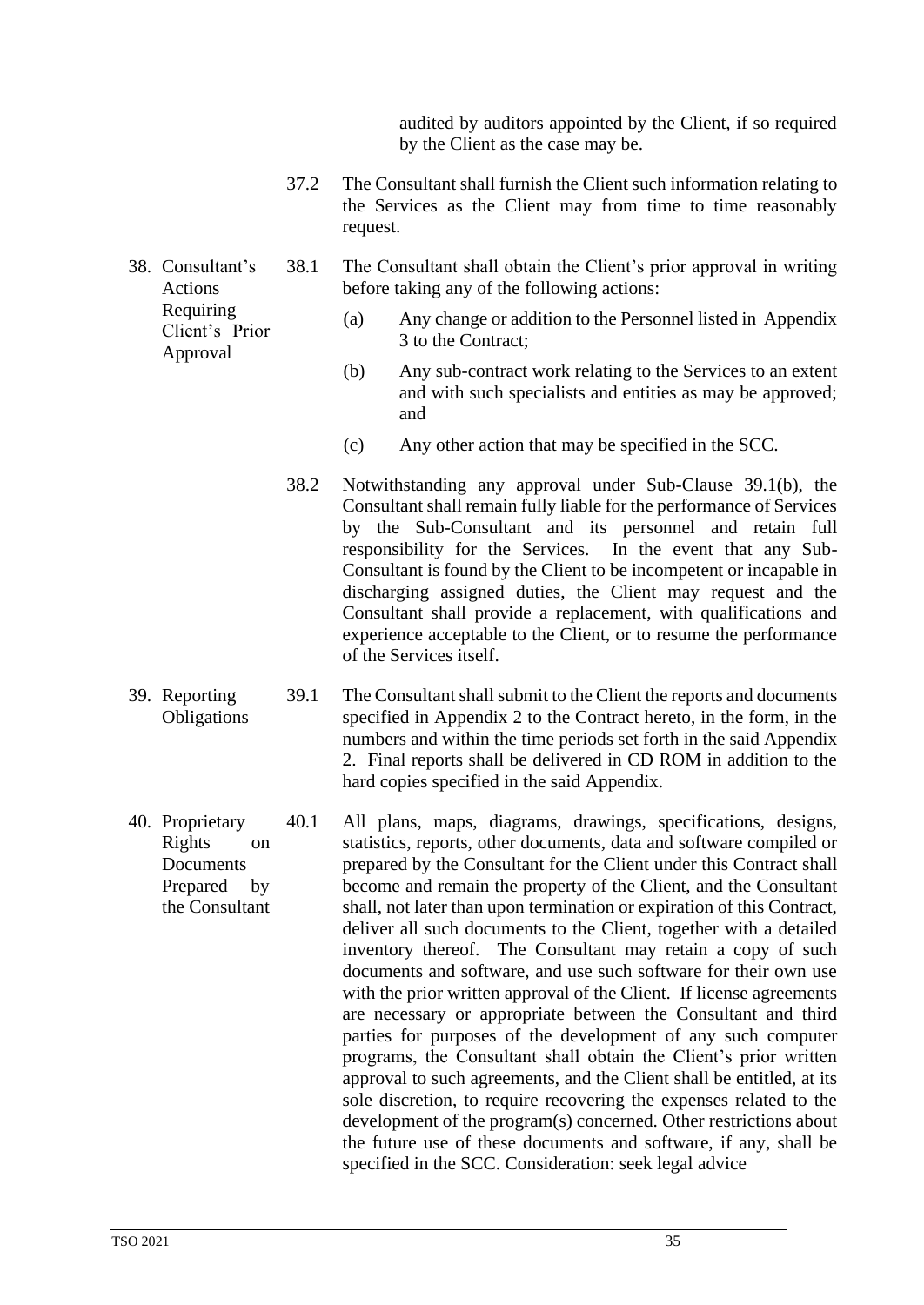41. Proprietary Rights on Equipment and Materials Furnished by the Client. 41.1 Equipment, tools and materials made available to the Consultant by the Client, or purchased by the Consultant wholly or partly with funds provided by the Client, shall be the property of the Client and shall be marked accordingly. Upon termination or expiration of this Contract, the Consultant shall make available to the Client an inventory of such equipment and materials and shall dispose of such equipment and materials in accordance with the Client's instructions. While in possession of such equipment and materials, the Consultant, unless otherwise instructed by the Client in writing, shall insure them at the expense of the Client in an amount equal to their full replacement value.

#### **E. Obligations of the Client**

- 42. Assistance and Exemptions 42.1 The Client shall use its best efforts to ensure that the Government shall: (a) Provide the Consultant, Sub-Consultants and Personnel
	- with documents as shall be necessary to enable the Consultant, Sub-Consultants or Personnel to perform the Services;
	- (b) issue to officials, agents and representatives of the Government all such instructions as may be necessary or appropriate for the prompt and effective implementation of the Services;
	- (c) assist the Consultant in obtaining necessary licenses and permits needed to carry out the services; and
	- (d) provide to the Consultant, Sub-Consultants and Personnel any such other assistance as may be specified in the SCC.
- 43. Access to Land The Client warrants that the Consultant shall have, free of charge, unimpeded access to all land in respect of which access is required for the performance of the Services. The Consultant shall, however, be responsible for any damage to such land or any property thereon resulting from such access, and will indemnify the Consultant and each of the Personnel in respect of liability for any such damage, unless such damage is caused by the default or negligence of the Consultant or any Sub Consultant or the Personnel of either of them.
- 44. Change in the Applicable Law Related to Taxes and **Duties** If, after the date of signing of the Contract, and during the performance of the Contract, there is any change in the Applicable Law with respect to taxes and duties which increases or decreases the cost incurred by the Consultant in performing the Services, then the amounts otherwise payable to the Consultant under this Contract shall be increased or decreased accordingly by agreement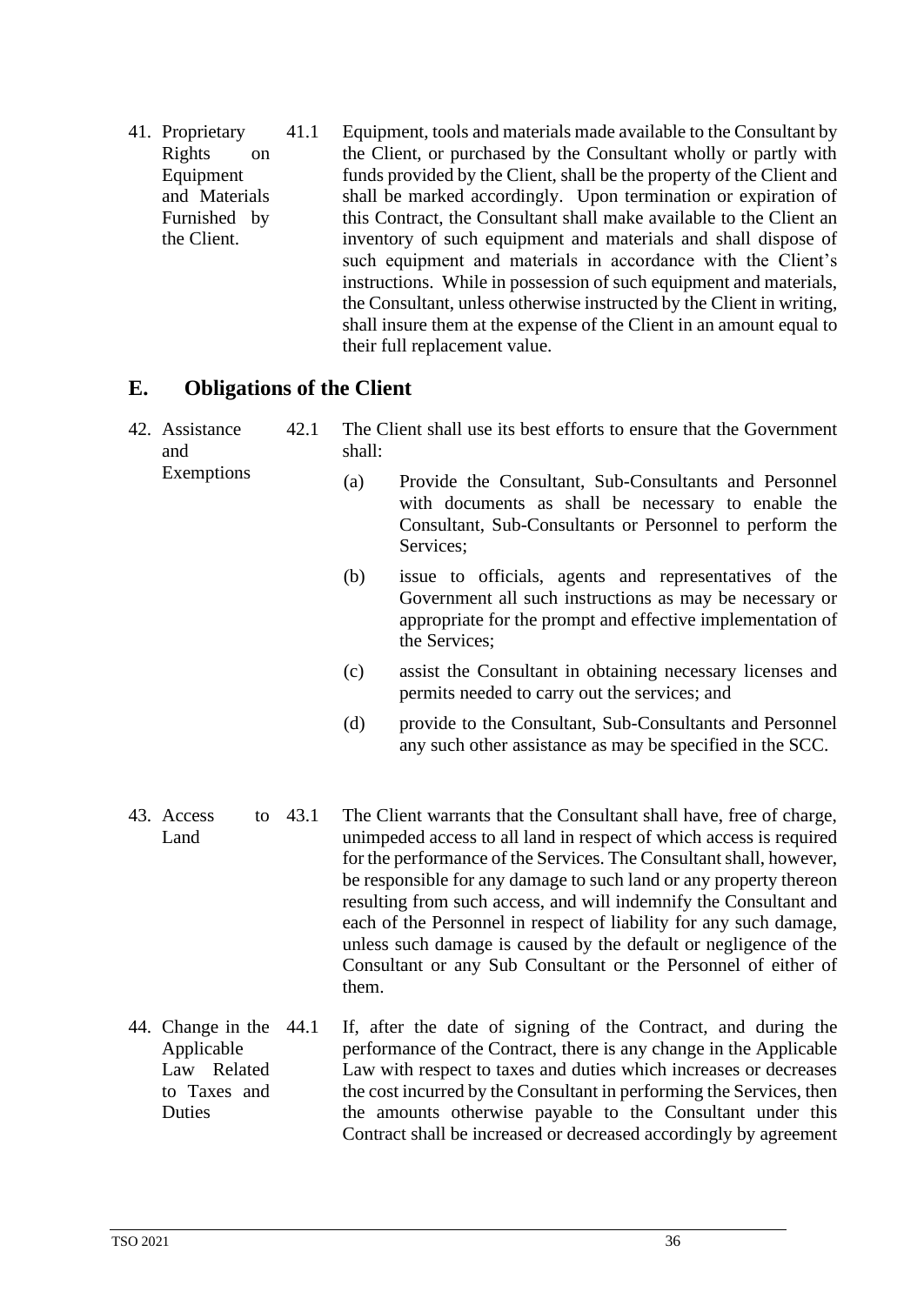between the Parties hereto, and corresponding adjustments shall be made to the ceiling amount specified in GCC Sub Clause 49.2.

- 45. Services, Facilities and Property of the Client 45.1 The Client shall make available to the Consultant and the Personnel, for the purposes of the Services and free of any charge, the services, facilities and property described in Appendix 5A to the contract at the times and in the manner specified in said Appendix 5A.
	- 45.2 In case that such services, facilities and property shall not be made available to the Consultant as and when specified in Appendix 5A to the contract, the Parties shall agree on (i) any time extension that it may be appropriate to grant to the Consultant for the performance of the Services, (ii) the manner in which the Consultant shall procure any such services, facilities and property from other sources, and (iii) the additional payments, if any, to be made to the Consultant as a result thereof pursuant to GCC Sub Clause 49.3.
- 46. Payment 46.1 In consideration of the Services performed by the Consultant under this Contract, the Client shall make to the Consultant such payments and in such manner as is provided by GCC Clauses 49 to 55.
- 47. Counterpart Personnel 47.1 The Client shall make available to the Consultant free of charge such professional and support counterpart personnel, to be nominated by the Client with the Consultant's advice, if specified in Appendix 5B to the contract.
	- 47.2 If counterpart personnel are not provided by the Client to the Consultant as and when specified in Appendix 5B, the Client and the Consultant shall agree on
		- (a) how the affected part of the Services shall be carried out, and
		- (b) the additional payments, if any, to be made by the Client to the Consultant as a result thereof pursuant to GCC Sub-Clause 49.3.
	- 47.3 Professional and support counterpart personnel, excluding Client's liaison personnel, shall work under the exclusive direction of the Consultant. If any member of the counterpart personnel fails to perform adequately any work assigned to such member by the Consultant that is consistent with the position occupied by such member, the Consultant may request the replacement of such member, and the Client shall not unreasonably refuse to act upon such request.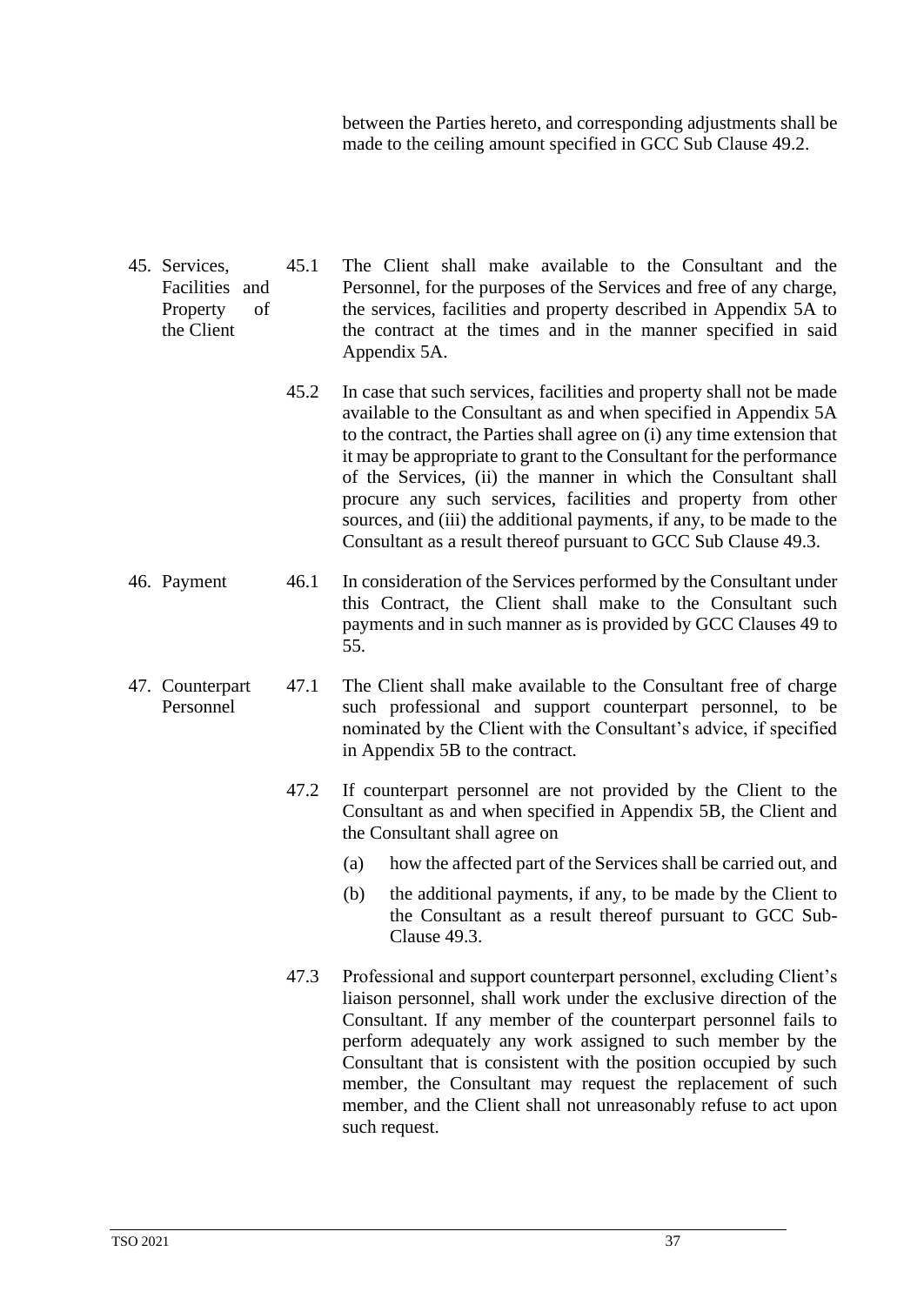# **F. Payments to the Consultants**

| 48. Cost<br>of<br>Services:  | 48.1 | The cost of the Services is set forth in Appendix 6 to the contract.                                                                                                                                                                                                                                                                                                                                                                                                                                                               |  |  |  |  |  |  |
|------------------------------|------|------------------------------------------------------------------------------------------------------------------------------------------------------------------------------------------------------------------------------------------------------------------------------------------------------------------------------------------------------------------------------------------------------------------------------------------------------------------------------------------------------------------------------------|--|--|--|--|--|--|
|                              | 48.2 | Except as may be otherwise agreed under GCC Clause 22,<br>payments under this Contract shall not exceed the amount specified<br>in the SCC.                                                                                                                                                                                                                                                                                                                                                                                        |  |  |  |  |  |  |
| 49. Payments:<br>General     | 49.1 | All payments under this Contract shall be made to the account of<br>the Consultant specified in the SCC.                                                                                                                                                                                                                                                                                                                                                                                                                           |  |  |  |  |  |  |
|                              | 49.2 | With the exception of the final payment under GCC Clause 55,<br>payments do not constitute acceptance of the Services nor relieve<br>the Consultant of any obligations hereunder.                                                                                                                                                                                                                                                                                                                                                  |  |  |  |  |  |  |
| 50. Lump-Sum<br>Remuneration | 50.1 | Subject to the ceiling specified in GCC Sub-Clause 49.2, the Client<br>shall pay to the Consultant total remuneration which shall be a<br>fixed lump-sum including all staff costs, sub-consultants costs,<br>reimbursables, and all other costs incurred by the Consultant in<br>carrying out the Services described in Appendix 1. The contract<br>price may only be increased above the amounts stated in GCC Sub-<br>Clause 49.2, if the Parties have agreed to additional payments in<br>accordance with GCC Sub-Clause 22.1. |  |  |  |  |  |  |
| 51. Modes<br>of<br>Payment   | 51.1 | Payments in respect of the Services shall be made as specified in<br>GCC Clauses from 53 to 55.                                                                                                                                                                                                                                                                                                                                                                                                                                    |  |  |  |  |  |  |
| 52. Advance<br>Payment       | 52.1 | If so specified in the SCC, an Advance Payment shall be made to<br>the Consultant, of the amount and within the number of days after<br>the Effective Date as specified in the SCC. If the advance payment<br>exceeds ten percent (10%) of the contract price, then the advance<br>payment shall be made against the provision of a Bank Guarantee<br>by the Consultant which shall:                                                                                                                                               |  |  |  |  |  |  |
|                              |      | remain effective until the Advance Payment has been fully<br>(a)<br>offset; and                                                                                                                                                                                                                                                                                                                                                                                                                                                    |  |  |  |  |  |  |
|                              |      | be in the format as shown in Appendix 7.<br>(b)                                                                                                                                                                                                                                                                                                                                                                                                                                                                                    |  |  |  |  |  |  |
|                              | 52.2 | The Advance Payment will be offset by the Client in a way<br>specified in the SCC.                                                                                                                                                                                                                                                                                                                                                                                                                                                 |  |  |  |  |  |  |
| 53. Interim<br>Payments      | 53.1 | Payment will be made according to the payment schedule stated in<br>the SCC subject to the provision of advance payment stated in GCC<br>Clause 53. Any other payment shall be made after the conditions<br>listed in the SCC for such payment have been met, and the<br>Consultant has submitted an invoice to the Client specifying the<br>amount due.                                                                                                                                                                           |  |  |  |  |  |  |
|                              | 53.2 | The Client shall pay the Consultant within forty five (45) days after<br>the receipt by the Client of the invoices with supporting documents.                                                                                                                                                                                                                                                                                                                                                                                      |  |  |  |  |  |  |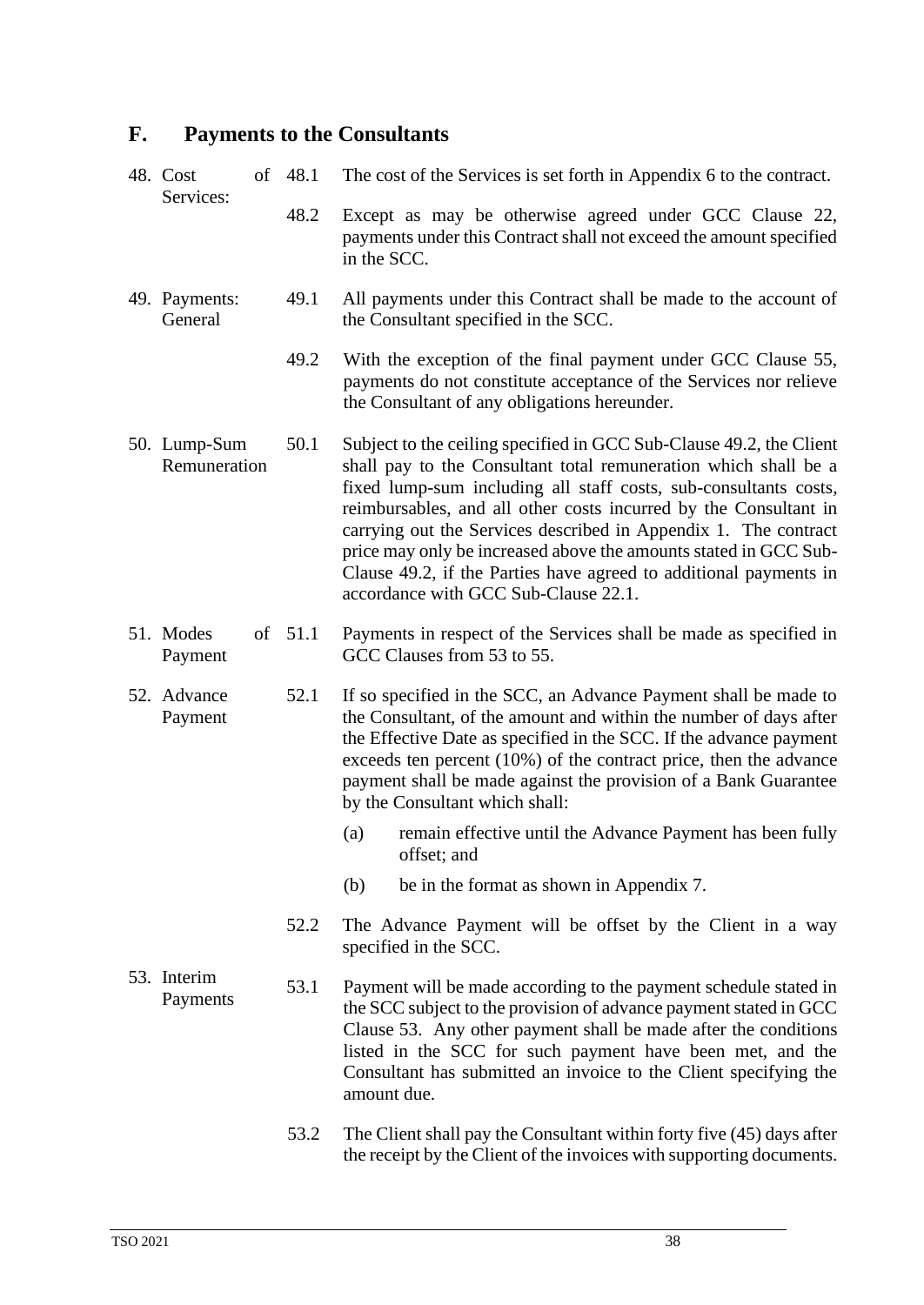Only such portion of a statement that is not satisfactorily supported may be withheld from payment.

- 53.3 Should any discrepancy be found to exist between actual payment and costs authorized to be incurred by the Consultant, the Client may add or subtract the difference from any subsequent payments. Interest at the annual rate specified in the SCC shall become payable as from the above due date on any amount due by, but not paid on, such due date.
- 54. Final Payment 54.1 The final payment under this Clause shall be made only after the final report and a final statement, identified as such, shall have been submitted by the Consultant and approved as satisfactory by the Client. The Services shall be deemed completed and finally accepted by the Client and the final report and final statement shall be deemed approved by the Client as satisfactory sixty (60) days after receipt of the final report and final statement by the Client unless the Client, within such sixty (60) day period, gives written notice to the Consultant specifying in detail deficiencies in the Services, the final report or final statement. The Consultant shall thereupon promptly make any necessary corrections, and thereafter the foregoing process shall be repeated until such time as the final report and the final statement have been approved by the Client.
- 55. Suspension of Payments The Client may, by written notice of suspension to the Consultant, suspend all or part of the payments to the Consultant hereunder if the Consultant fails to perform any of its obligations under this Contract, including the carrying out of the Services, provided that such notice of suspension:
	- (a) shall specify the nature of the failure, and
	- (b) shall request the Consultant to remedy such failure within a period not exceeding thirty (30) days after receipt by the Consultant of such notice of suspension.

#### **G. Time Control**

Date

- 56. The Services to be Completed by the Intended Completion The Consultant shall carry out the Services in accordance with the Programme submitted by the Consultant, as updated with the approval of the Client and complete them by the Intended Completion Date.
- 57. Early Warning 57.1 If at any time during performance of the Contract, the Consultant or its Sub-Consultants should encounter events, circumstances conditions that may adversely affect the quality of the work, increase the cost of Services or delay the execution of the Services, the Consultant shall promptly notify the Client in writing of the delay, its likely duration, and its cause. As soon as practicable after receipt of the Consultant's notice, the Client shall evaluate the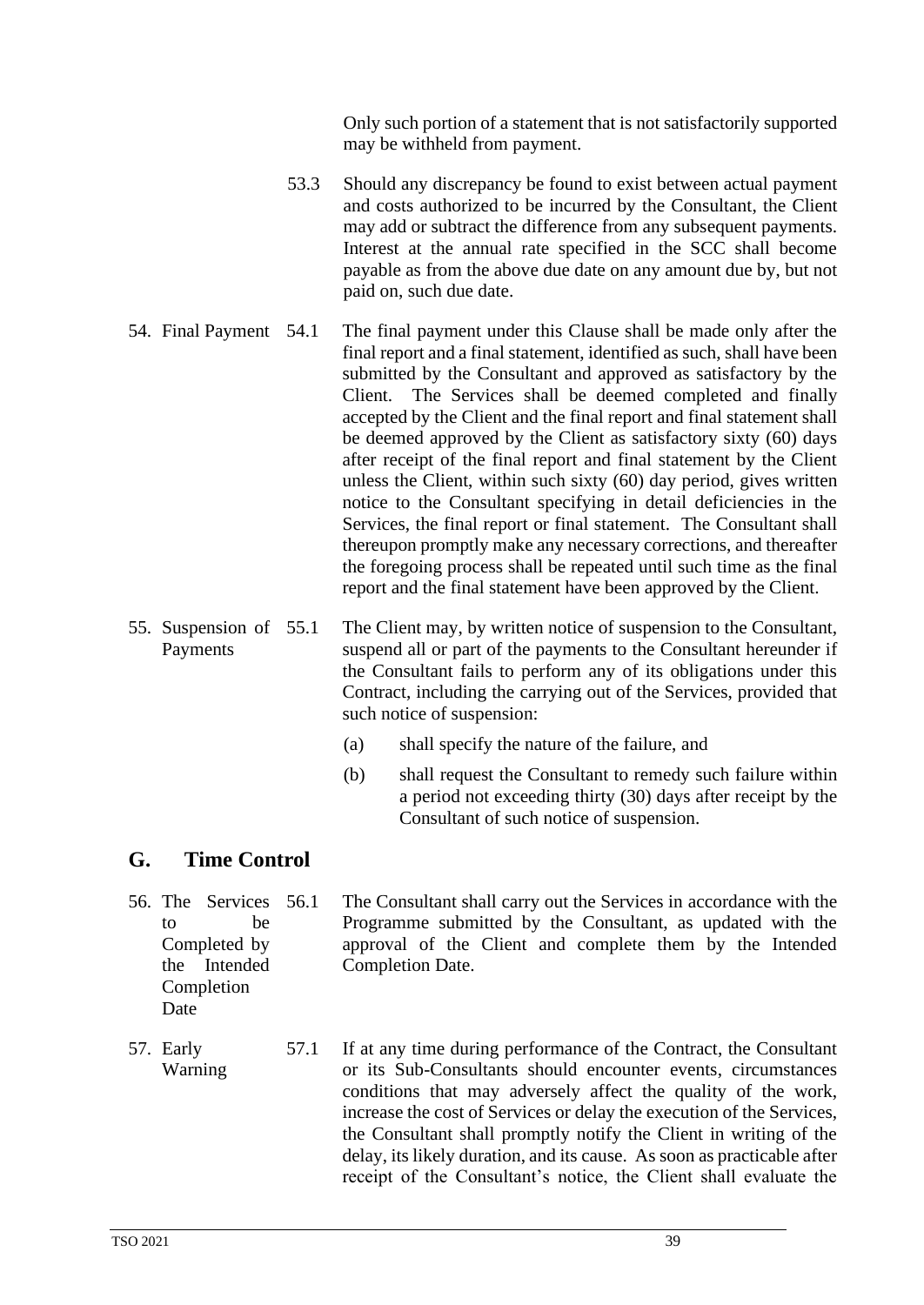situation, and the Consultant shall cooperate with the Client in making and considering proposals for how the effect of such an event or circumstance can be avoided or reduced.

- 58. Extension of the Intended Completion Date In the event the Consultant is unable to complete the assignment by the Intended Completion Date it may request the Client to extend the Intended Completion Date giving reasons thereof. The Client shall extend the Intended Completion Date if the reasons given by the Consultant are found acceptable. The Client shall, however, decide by how much to extend the Intended Completion Date.
- 59. Progress Meetings 59.1 The Client and the Consultant shall arrange progress meetings at regular intervals to review the progress of works. The meeting may review the plans for dealing with matters raised in accordance with the early warning procedure.
	- 59.2 The Client shall record the business of progress meetings and provide copies of the record to those attending the meeting and to the Consultant for action.

# **H. Good Faith and Fairness in Operation**

- 60. Good Faith 60.1 The Parties undertake to act in good faith with respect to each other's rights under this Contract and to adopt all reasonable measures to ensure the realization of the objectives of this Contract.
- 61. Fairness Operation 61.1 The Parties recognize that it is impractical in the Contract to provide for every contingency which may arise during the life of the Contract, and the Parties hereby agree that it is their intention that this Contract shall operate fairly as between them, and without detriment to the interest of either of them, and that, if during the term of this Contract either Party believes that this Contract is operating unfairly, the Parties will use their best efforts to agree on such action as may be necessary to remove the cause or causes of such unfairness, but no failure to agree on any action pursuant to this Clause shall give rise to a dispute subject to arbitration in accordance with GCC Clause 74.

# **I. Termination and Settlement of Disputes**

- 62. Termination for Default 62.1 The Client or the Consultant, without prejudice to any other remedy for breach of Contract, by notice of default sent to the other party, may terminate the Contract in whole or in part if the other party causes a fundamental breach of contract. In such an occurrence one party shall give not less than thirty (30) days' written notice of termination to the other party.
	- 62.2 Fundamental breaches of the contract shall include but shall not be limited to, the following:
		- (a) If the Consultant fails to remedy a failure in the performance of their obligations hereunder, as specified in a notice of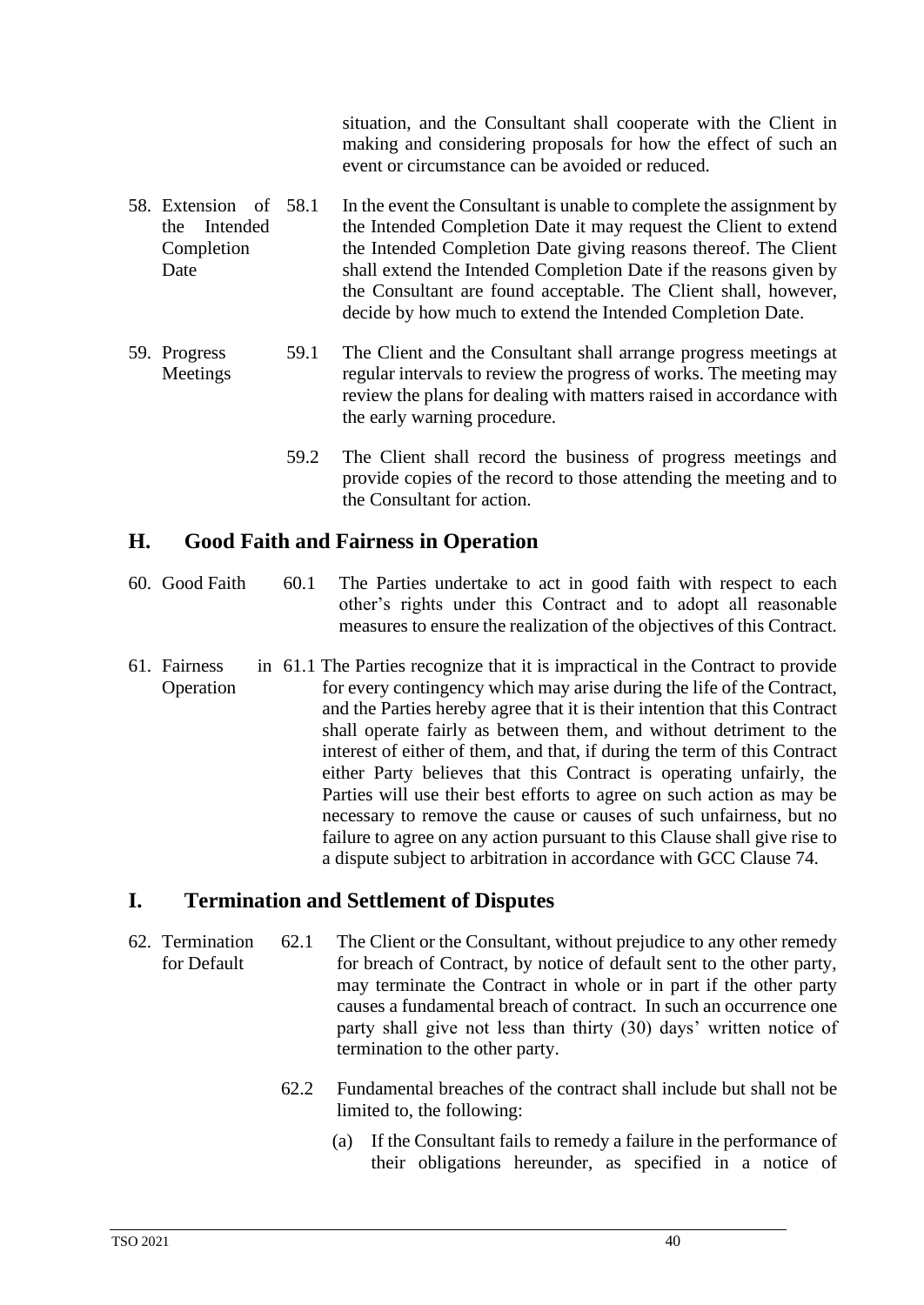suspension pursuant to GCC Clause 56, within thirty (30) days of receipt of such notice of suspension or within such further period as the Client may have subsequently approved in writing;

- (b) If the Consultant submits to the Client a statement which has a material effect on the rights, obligations or interests of the Client and which the Consultant knows to be false;
- (c) If the Consultant, in the judgment of the Client, has engaged in corrupt or fraudulent practices in competing for or in executing this Contract;
- (d) If the Consultant or the Client fails to comply with any final decision reached as a result of arbitration proceedings pursuant to GCC Sub-Clause 74.2;
- (e) If the Client fails to pay any money due to the Consultant pursuant to this Contract and not subject to dispute pursuant to GCC Sub-Clause 74.2 within forty-five (45) days after receiving written notice from the Consultant that such payment is overdue; or
- (f) If the Client is in material breach of its obligations pursuant to this Contract and has not remedied the same within forty-five (45) days (or such longer period as the Consultant may have subsequently approved in writing) following the receipt by the Client of the Consultant's notice specifying such breach.
- for Insolvency 63.1 The Client and the Consultant may at any time terminate the Contract by giving notice to the other party if:
	- (a) the Client becomes bankrupt or otherwise insolvent;
	- (b) the Consultant becomes (or, if the Consultant consist of more than one entity, if any of its Members becomes) insolvent or bankrupt or enter into any agreements with their creditors for relief of debt or take advantage of any law for the benefit of debtors or go into liquidation or receivership whether compulsory or voluntary; or
	- (c) in such event, termination will be without compensation to any party, provided that such termination will not prejudice or affect any right of action or remedy that has accrued or will accrue thereafter to the other party.
- 64. Termination for Convenience 64.1 The Client, by notice sent to the Consultant, may in its sole discretion and for any reason whatsoever, terminate the Contract, in whole or in part, at any time for its convenience. The notice of termination shall specify that termination is for the Client's convenience, the extent to which performance of the Consultant under the Contract is terminated, and the date upon which such termination becomes effective.

63. Termination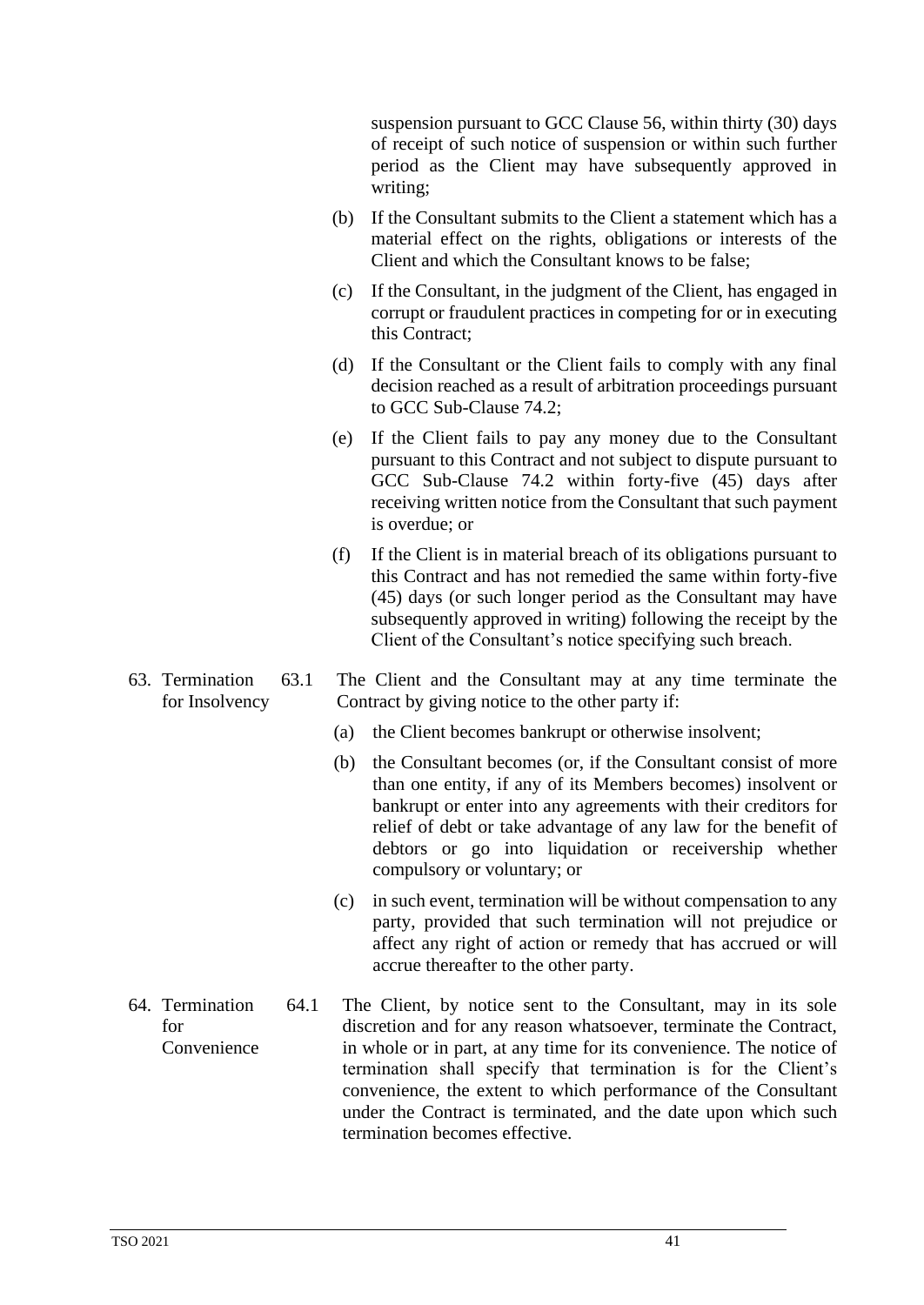- 65. Termination because of Force Majeure 65.1 The Client and the Consultant may at any time terminate the Contract by giving notice to the other party if, as the result of Force Majeure, the Consultant is unable to perform a material portion of the Services for a period of not less than sixty (60) days.
- 66. Force Majeure 66.1 For the purposes of this Contract, "Force Majeure" means an event which is beyond the reasonable control of a Party, is not foreseeable, is unavoidable, and its origin is not due to negligence or lack of care on the part of a Party, and which makes a Party's performance of its obligations hereunder impossible or so impractical as reasonably to be considered impossible in the circumstances, and includes, but is not limited to, war, riots, civil disorder, earthquake, fire, explosion, storm, flood, epidemics, or other adverse weather conditions, strikes, lockouts or other industrial action (except where such strikes, lockouts or other industrial action are within the power of the Party invoking Force Majeure to prevent), confiscation or any other action by Government agencies.
	- 66.2 Force Majeure shall not include any:
		- (a) event which is caused by the negligence or intentional action of a Party or such Party's Sub-Consultants or agents or employees, or
		- (b) event which a diligent Party could reasonably have been expected both to take into account at the time of the conclusion of this Contract, and avoid or overcome in the carrying out of its obligations hereunder.
	- 66.3 Force Majeure shall not include insufficiency of funds or failure to make any payment required hereunder.
- 67. No Breach of **Contract** The failure of a Party to fulfil any of its obligations hereunder shall not be considered to be a breach of, or default under, this Contract insofar as such inability arises from an event of Force Majeure, provided that the Party affected by such an event has taken all reasonable precautions, due care and reasonable alternative measures, all with the objective of carrying out the terms and conditions of this Contract.
- 68. Measures to be Taken on Force Majeure 68.1 A Party affected by an event of Force Majeure shall continue to perform its obligations under the Contract as far as is reasonably practical, and shall take all reasonable measures to minimize the consequences of any event of Force Majeure.
	- 68.2 A Party affected by an event of Force Majeure shall notify the other Party of such event as soon as possible, and in any case not later than fourteen (14) days following the occurrence of such event, providing evidence of the nature and cause of such event, and shall similarly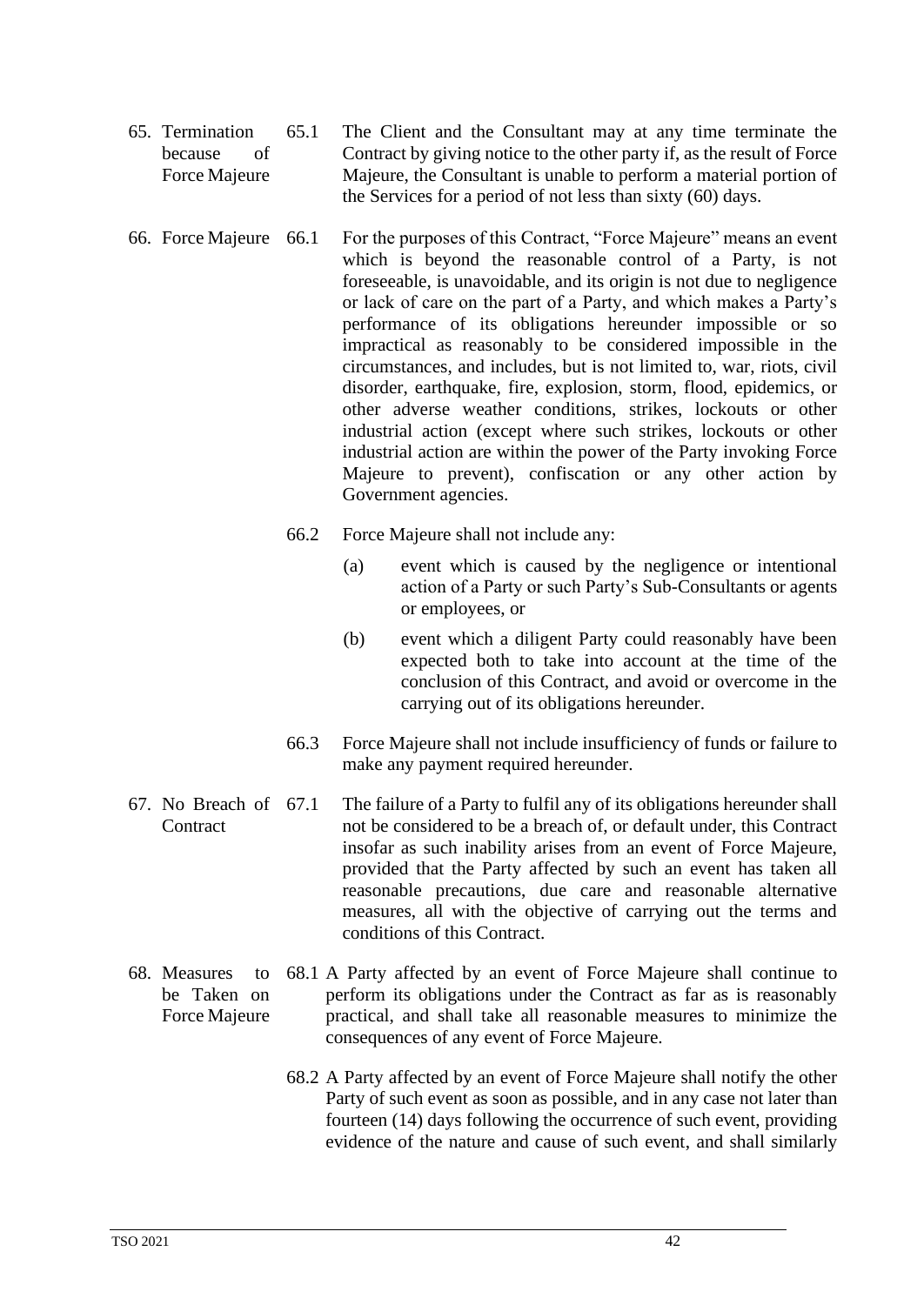give written notice of the restoration of normal conditions as soon as possible.

- 68.3 Any period within which a Party shall, pursuant to this Contract, complete any action or task, shall be extended for a period equal to the time during which such Party was unable to perform such action as a result of Force Majeure.
- 68.4 During the period of their inability to perform the Services as a result of an event of Force Majeure, the Consultant, upon instructions by the Client, shall either:
	- (a) demobilize, in which case the Consultant shall be reimbursed for additional costs they reasonably and necessarily incurred, and, if required by the Client, in reactivating the Services; or
	- (b) continue with the Services to the extent possible, in which case the Consultant shall continue to be paid under the terms of this Contract and be reimbursed for additional costs reasonably and necessarily incurred.
- 69. Cessation of Rights and **Obligations** Upon termination of the Contract pursuant to GCC Clauses 19, 63, 64, 65 or 66, or upon expiration of this Contract pursuant to GCC Clause 21, all rights and obligations of the Parties hereunder shall cease, except
	- of termination or expiration;
	- (b) the obligation of confidentiality set forth in GCC Clause 35;
	- (c) the Consultant's obligation to permit inspection, copying and auditing of their accounts and records set forth in GCC Clause 38; and
	- (d) any right which a Party may have under the Applicable Law.
- 70. Cessation of Services Upon termination of the Contract by notice of either Party to the other pursuant to GCC Clauses 63, 64, 65 or 66, the Consultant shall, immediately upon dispatch or receipt of such notice, take all necessary steps to bring the Services to a close in a prompt and orderly manner and shall make every reasonable effort to keep expenditures for this purpose to a minimum. With respect to documents prepared by the Consultant and equipment and materials furnished by the Client, the Consultant shall proceed as provided, respectively, by GCC Clauses 41 or 42.
- 71. Payment upon **Termination** Upon termination of the Contract pursuant to GCC Clauses 63, 64, 65 or 66, the Client shall make the following payments to the Consultant:

(a) such rights and obligations as may have accrued on the date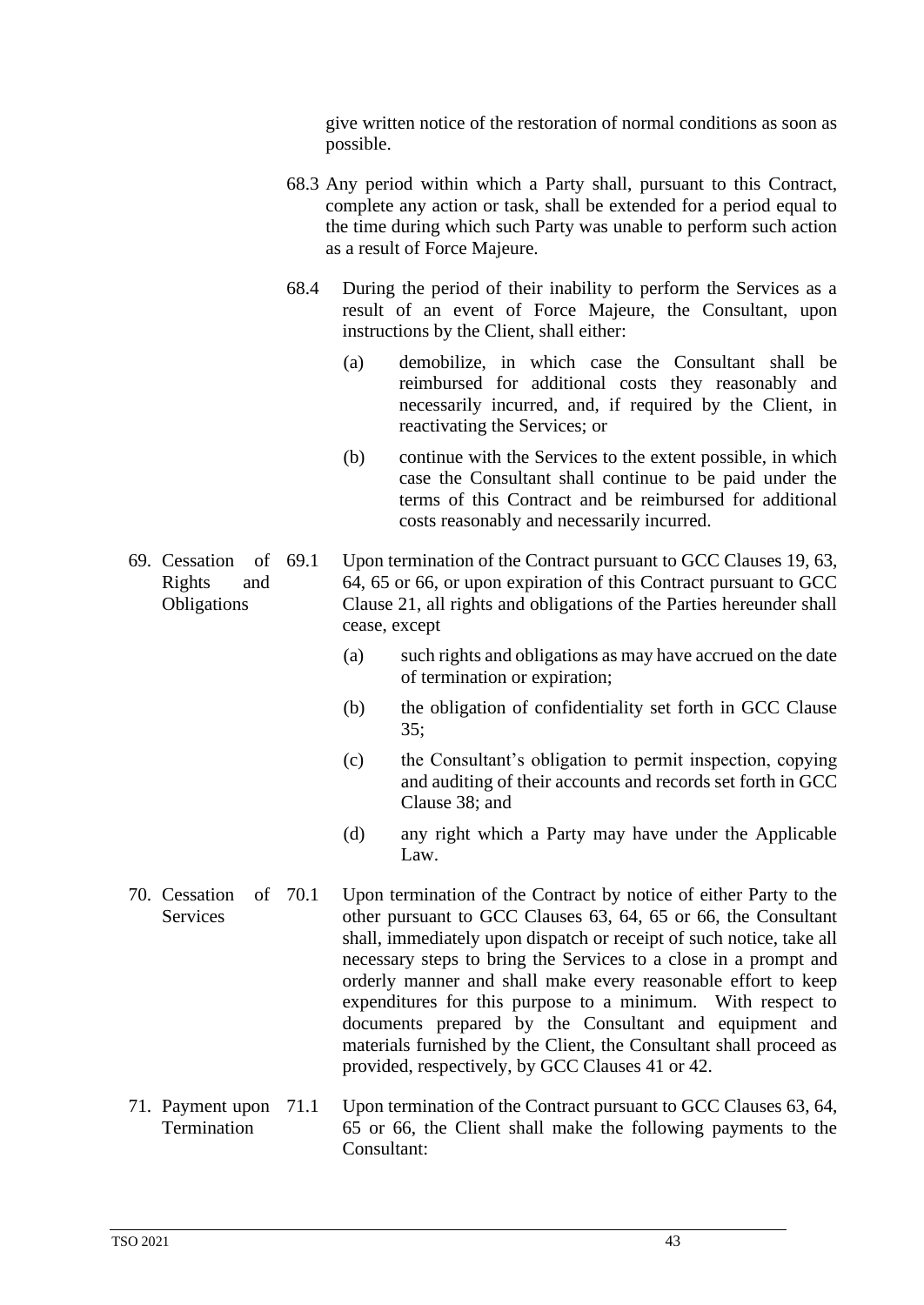- (a) remuneration pursuant to GCC Sub-Clause 51.2 for Services satisfactorily performed prior to the effective date of termination, and other expenditures pursuant to GCC Sub-Clause 51.3 for expenditures actually incurred prior to the effective date of termination; and other expenditures
- (b) except in the case of termination on the Consultant's default, reimbursement of any reasonable cost incidental to the prompt and orderly termination of this Contract.
- 72. Disputes about Events of Termination 72.1 If either Party disputes whether an event specified in GCC clause 63, 64 or 66 has occurred, such Party may, within forty-five (45) days after receipt of notice of termination from the other Party, refer the matter to arbitration pursuant to GCC Clause 74, and this Contract shall not be terminated on account of such event except in accordance with the terms of any resulting arbitral award.
	- 72.2 In the case of disagreement between the Parties as to the existence or extent of Force Majeure, the matter shall be settled according to GCC Clause 74.
- 73. Settlement of **Disputes**
- Amicable Settlement
	- (a) The Client and the Consultant shall use their best efforts to settle amicably all disputes arising out of or in connection with this Contract or its interpretation.

#### 73.2 Arbitration

(a) Any dispute between the Parties as to matters arising pursuant to this Contract which cannot be settled amicably within twenty eight (28) days after receipt by one Party of the other Party's request for such amicable settlement may be submitted by either Party for arbitration in accordance with the **Conciliation and Arbitration Act, LFN 2004 as amended** as at present in force and in the place shown in the SCC.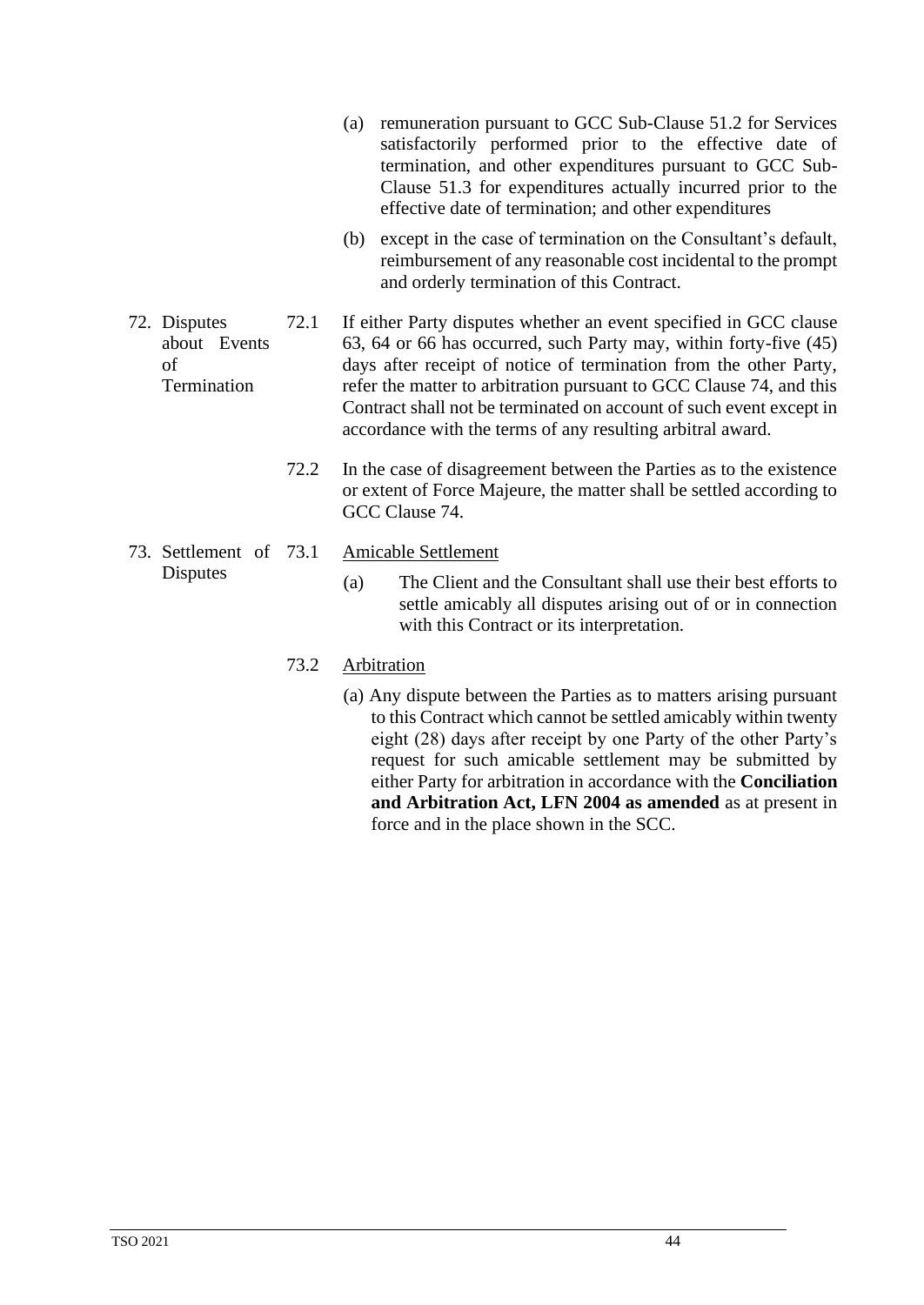# **Section 4. Special Conditions of Contract**

| <b>GCC Clause</b> | Amendments of, and Supplements to, Clauses in the General<br><b>Conditions of Contract</b>                                                                                                                                                                                                   |
|-------------------|----------------------------------------------------------------------------------------------------------------------------------------------------------------------------------------------------------------------------------------------------------------------------------------------|
| 1.1 $(a)$         | The Client is The National Agency for the Control of AIDS<br>(NACA), No 3, Ziguinchor Street, Wuse Zone 4, Abuja                                                                                                                                                                             |
|                   | The Consultant is [Name, address and name of authorized<br>representatives]                                                                                                                                                                                                                  |
| 1.1 $(d)$         | The Intended Completion Date is: 6 weeks<br>after the contract<br>agreement.                                                                                                                                                                                                                 |
| 1.1 $(k)$         |                                                                                                                                                                                                                                                                                              |
| 4.6               | The assignment is to be completed in 6 weeks                                                                                                                                                                                                                                                 |
| $[6.1]$           | Non eligible countries are: NONE                                                                                                                                                                                                                                                             |
| $[6.2]$           | [Materials, equipment and supplies used by the Consultant are not<br>permitted if they have originated in NONE                                                                                                                                                                               |
| 11.1              | The addresses for Communications and Notices are:                                                                                                                                                                                                                                            |
|                   | Attention: Head Procurement and Supply Chain Management.                                                                                                                                                                                                                                     |
|                   | Address: National Agency for the Control of AIDS (NACA)                                                                                                                                                                                                                                      |
|                   | No 3, Ziguinchor Street, Wuse Zone 4, Abuja                                                                                                                                                                                                                                                  |
|                   | Telephone: +234-9-4613726                                                                                                                                                                                                                                                                    |
|                   | Facsimile number: +234-9-4613700                                                                                                                                                                                                                                                             |
|                   | Electronic mail address: info@naca.gov.ng                                                                                                                                                                                                                                                    |
|                   | <b>Consultant</b>                                                                                                                                                                                                                                                                            |
|                   | Attention                                                                                                                                                                                                                                                                                    |
|                   | Facsimile                                                                                                                                                                                                                                                                                    |
|                   | E-mail                                                                                                                                                                                                                                                                                       |
| 15.1              | The Member in Charge is [insert name of member].                                                                                                                                                                                                                                             |
|                   | <b>Note:</b> If the Consultant consists of a joint venture of more than one<br>entity, the name of the entity whose address is specified in Clause SCC<br>11 should be inserted here. If the Consultant consists only of one<br>entity, this Clause SCC 15.1 should be deleted from the SCC. |
| 16.1              | The Authorized Representatives are:                                                                                                                                                                                                                                                          |
|                   |                                                                                                                                                                                                                                                                                              |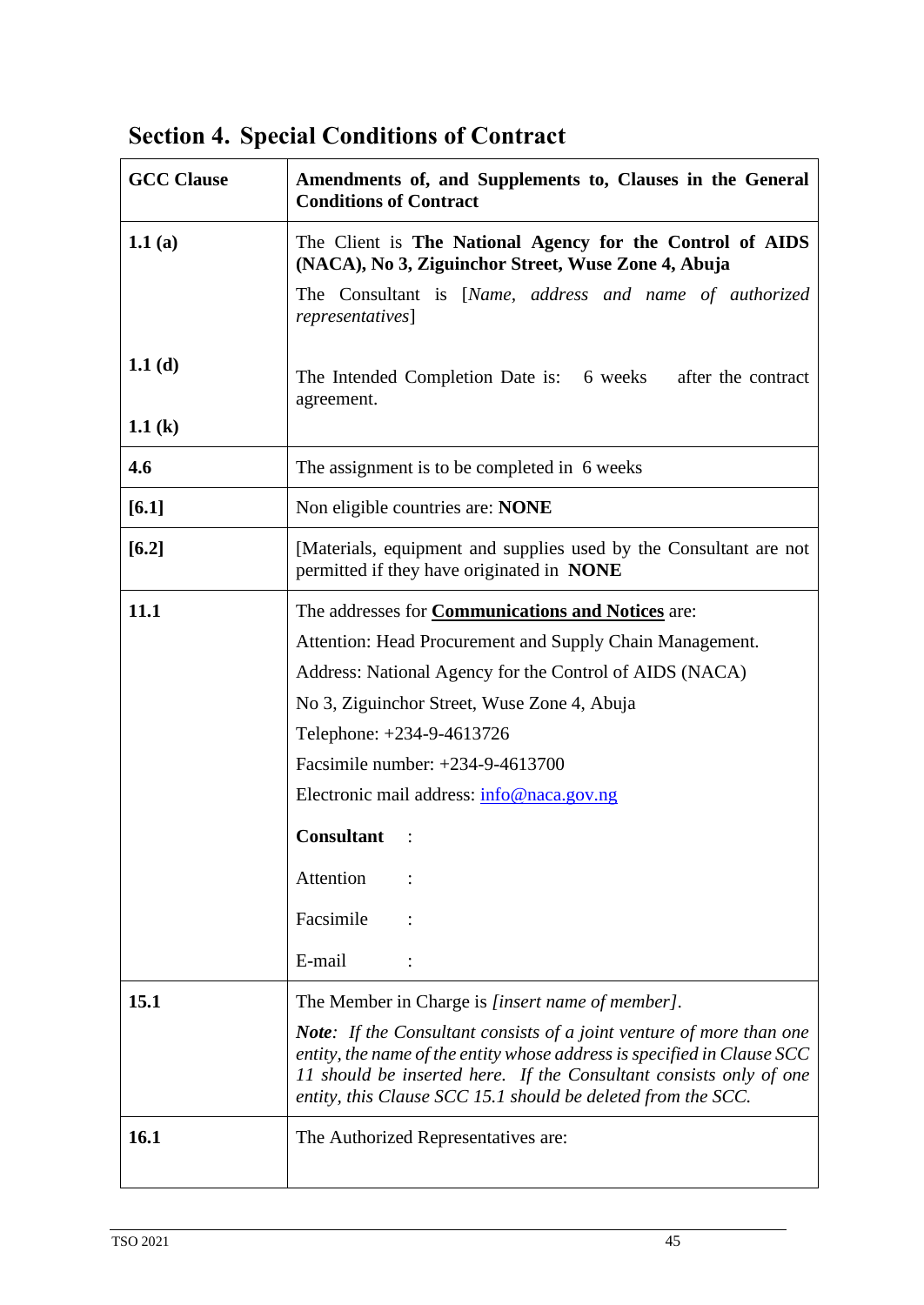|         | For the Client<br>: RSSH Project Coordinator                                                                                                                                                                                                                                                                                                           |  |  |  |  |  |  |  |  |  |
|---------|--------------------------------------------------------------------------------------------------------------------------------------------------------------------------------------------------------------------------------------------------------------------------------------------------------------------------------------------------------|--|--|--|--|--|--|--|--|--|
|         | The National Agency for the Control of AIDS (NACA), No 3,<br>Ziguinchor Street, Wuse Zone 4, Abuja                                                                                                                                                                                                                                                     |  |  |  |  |  |  |  |  |  |
|         | <b>For the Consultant:</b>                                                                                                                                                                                                                                                                                                                             |  |  |  |  |  |  |  |  |  |
| 18.1    | The effectiveness conditions are the following: [NA]                                                                                                                                                                                                                                                                                                   |  |  |  |  |  |  |  |  |  |
|         | <b>Note:</b> List here any conditions of effectiveness of the Contract, e.g.,<br>receipt by Consultant of advance payment and by Client of advance<br>payment guarantee (see Clause GCC 53. If there are no effectiveness<br>conditions, then state so above.                                                                                          |  |  |  |  |  |  |  |  |  |
| 19.1    | The time period shall be 6 weeks                                                                                                                                                                                                                                                                                                                       |  |  |  |  |  |  |  |  |  |
| 20.1    | The person designated as Technical Assistance Lead in Appendix C<br>to the contract shall serve in that capacity                                                                                                                                                                                                                                       |  |  |  |  |  |  |  |  |  |
|         | <b>Note:</b> If there is no such manager, then state so above.                                                                                                                                                                                                                                                                                         |  |  |  |  |  |  |  |  |  |
| 21.1(a) | The number of months shall be 6 weeks                                                                                                                                                                                                                                                                                                                  |  |  |  |  |  |  |  |  |  |
| 21.1(b) | The ceiling on Consultant's liability shall be limited to <i>[insert</i> ]<br>amount]NA                                                                                                                                                                                                                                                                |  |  |  |  |  |  |  |  |  |
| 21.1(c) | The risks and the coverage shall be as follows:                                                                                                                                                                                                                                                                                                        |  |  |  |  |  |  |  |  |  |
|         | (a) Professional Liability insurance, with a minimum coverage of<br>N10,000,000.00;                                                                                                                                                                                                                                                                    |  |  |  |  |  |  |  |  |  |
|         | (b) Employer's Liability and Workers' Compensation insurance in<br>respect of the Personnel of the Consultant and of any Sub-<br>Consultant, in accordance with the relevant provisions of the<br>Applicable Law, as well as, with respect to such Personnel, any<br>such life, health, accident, travel, or other insurance as may be<br>appropriate; |  |  |  |  |  |  |  |  |  |
| 21.1(d) | The other actions are: [NA].                                                                                                                                                                                                                                                                                                                           |  |  |  |  |  |  |  |  |  |
|         | Note: If there are no other actions, then state so above. If the Services<br>consist of or include the supervision of civil works, the following<br>action should be inserted:                                                                                                                                                                         |  |  |  |  |  |  |  |  |  |
|         | "taking any action under a civil works contract designating the<br>Consultant as "Engineer", for which action, pursuant to such civil<br>works contract, the written approval of the Client as "Employer" is<br>required".                                                                                                                             |  |  |  |  |  |  |  |  |  |
| 22.1    | Note:                                                                                                                                                                                                                                                                                                                                                  |  |  |  |  |  |  |  |  |  |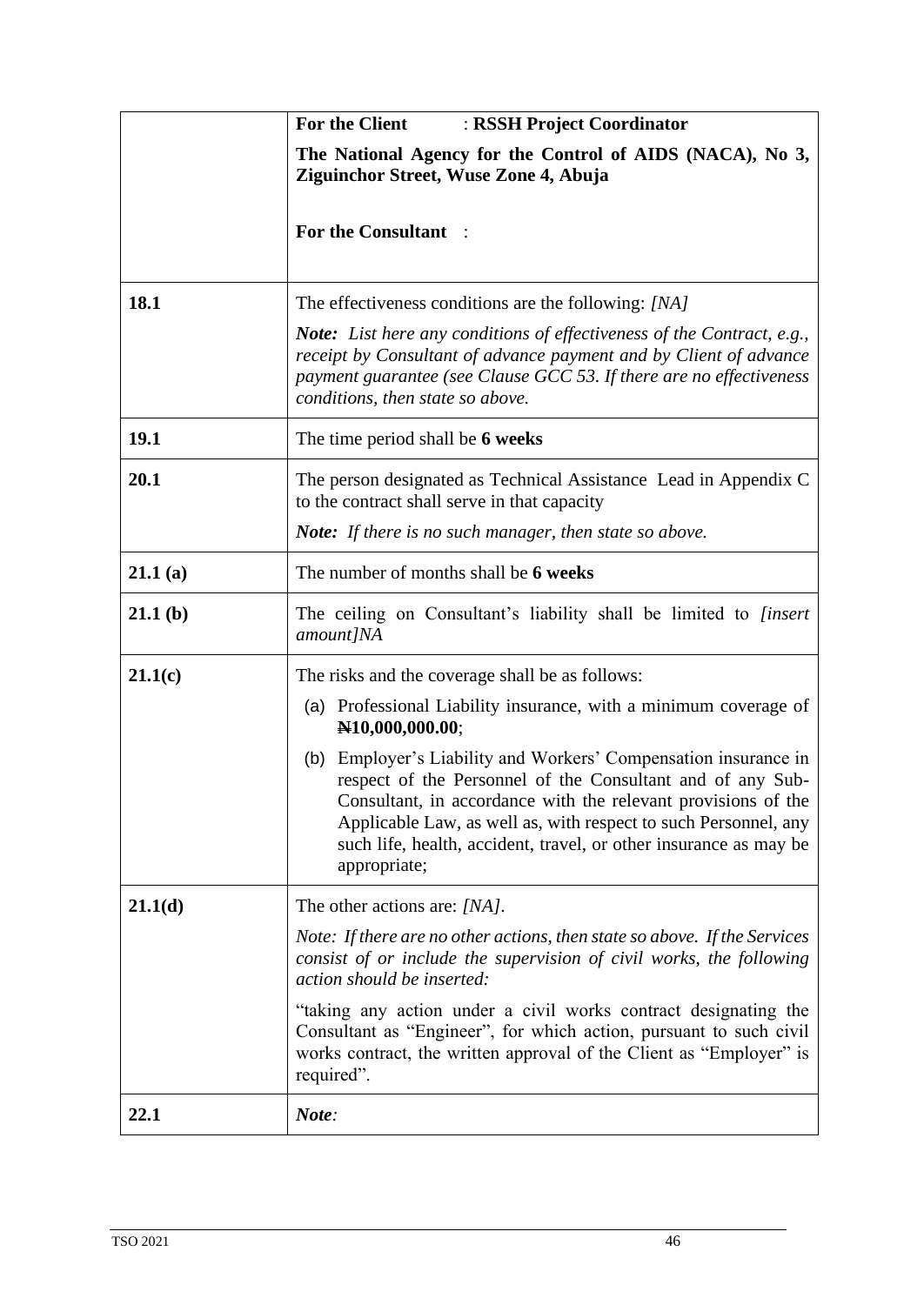|      | "The Consultant shall not use these documents and software for<br>purposes unrelated to this Contract without the prior written approval<br>of the Client".                                                                                                                                                                                                                                                                                                                                                                                                                                                                                                                                                       |
|------|-------------------------------------------------------------------------------------------------------------------------------------------------------------------------------------------------------------------------------------------------------------------------------------------------------------------------------------------------------------------------------------------------------------------------------------------------------------------------------------------------------------------------------------------------------------------------------------------------------------------------------------------------------------------------------------------------------------------|
| 23.1 | The Client shall provide the consultants with the following<br>commodities: NA                                                                                                                                                                                                                                                                                                                                                                                                                                                                                                                                                                                                                                    |
| 24.1 | The Lump-sum amount is :                                                                                                                                                                                                                                                                                                                                                                                                                                                                                                                                                                                                                                                                                          |
| 25.1 | The account is: [insert account].                                                                                                                                                                                                                                                                                                                                                                                                                                                                                                                                                                                                                                                                                 |
| 26.1 | Advance payment does not apply for this services.                                                                                                                                                                                                                                                                                                                                                                                                                                                                                                                                                                                                                                                                 |
|      | (1)                                                                                                                                                                                                                                                                                                                                                                                                                                                                                                                                                                                                                                                                                                               |
| 27.1 | Payment shall be made according to the following schedule:<br>Training in the above mentioned areas will be conducted for five (5)<br>days and in three (3) batches.<br><b>PHASE 1-25%</b> on completion of the first batch including Report of<br>the activity carried out in a format provided by NPSCMP<br><b>PHASE 2</b> -25% % on completion of the Second batch including<br>Report of the activity carried out in a format provided by NPSCMP<br><b>PHASE 3-</b> 50% on completion of the Third Batch including Report<br>of the activity carried out in a format provided by NPSCMP and<br>Training curricular/manual on contract management, supply chain<br>transport & network design, data analytics. |
| 28.1 | The interest rate is 1% above lending rate of commercial banks in<br><b>Nigeria</b>                                                                                                                                                                                                                                                                                                                                                                                                                                                                                                                                                                                                                               |
| 29.1 | The place of Arbitration is: Abuja, Nigeria                                                                                                                                                                                                                                                                                                                                                                                                                                                                                                                                                                                                                                                                       |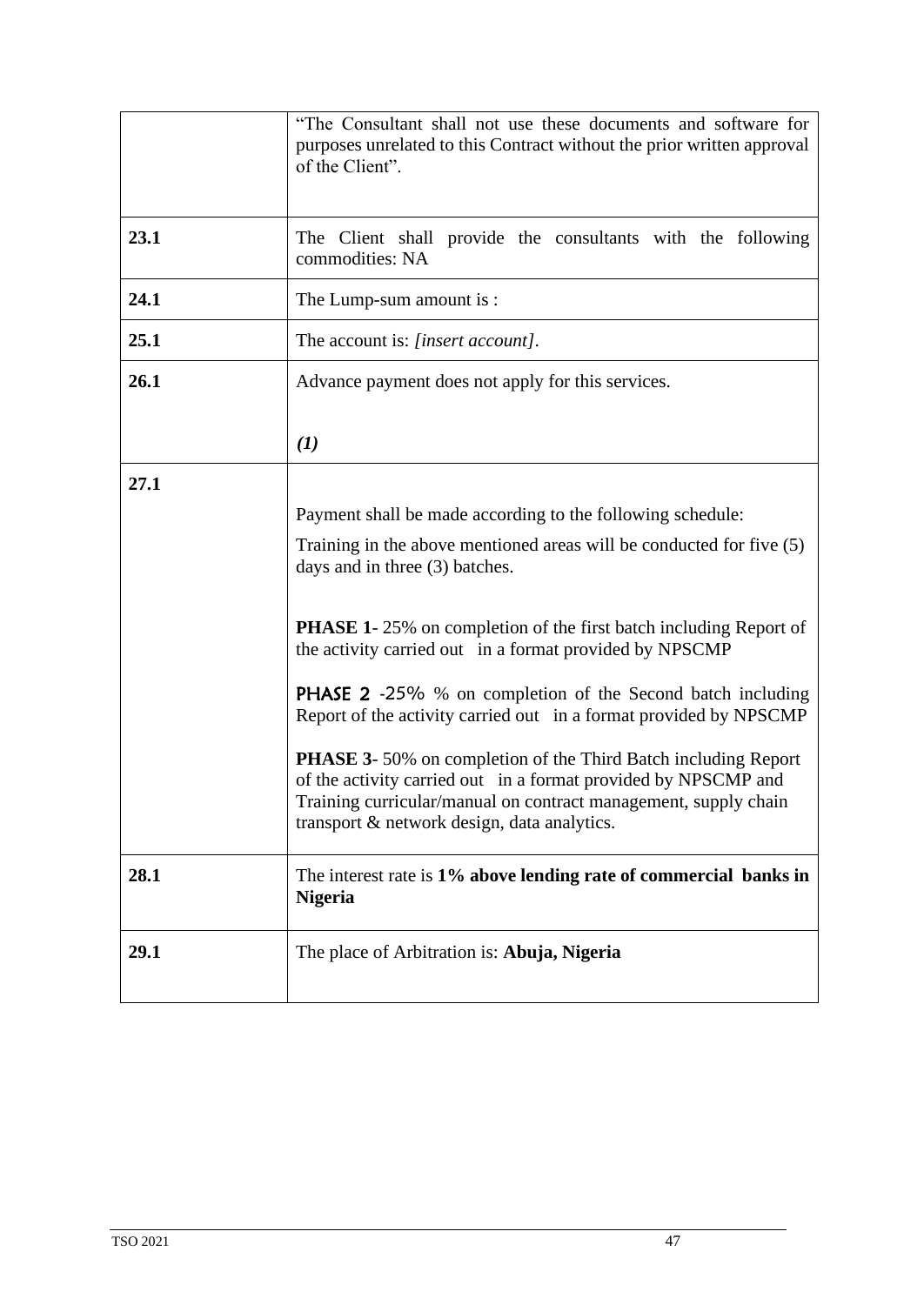# **Section 5. Proposal & Contract Forms**

#### **5A. Technical Proposal - Standard Forms**

- 5A1 Technical Proposal Submission Form
- 5A2 Consultant's Organization and Experience
	- a. Consultant's Organization
	- b. Consultant's Experience
- 5A3 Comments or Suggestions on the Terms of Reference and on Counterpart Staff and Facilities to be provided by the Client
	- a. On the Terms of Reference
	- b. On the Counterpart Staff and Facilities
- 5A4 Descriptions of the Approach, Methodology, and Work Plan for Performing the Assignment
- 5A5 Work Schedule
- 5A6 Team Composition and Task Assignments
- 5A7 Staffing Schedule
- 5A8 Curriculum Vitae (CV) for Proposed Professional Staff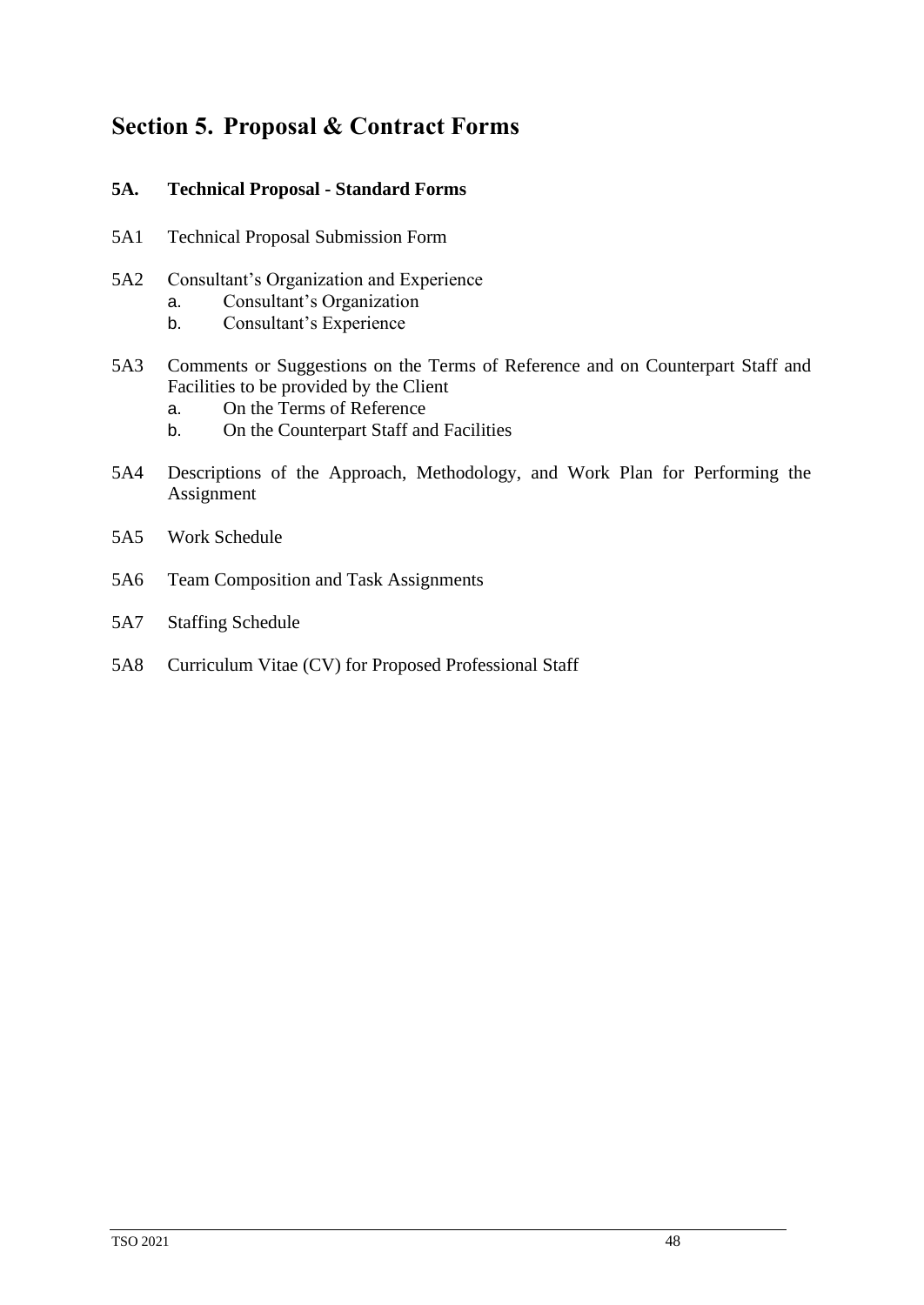#### **Form 5A1 Technical Proposal Submission Form**

[*Location, Date*]

To:

Dear Sirs:

We, the undersigned, offer to provide the consulting services for [*Insert title of assignment*] in accordance with your Request for Proposal dated [*Insert Date*] and our Proposal. We are hereby submitting our Proposal, which includes the Technical Proposal, and the Financial Proposal sealed under two separate envelopes.

We are submitting our Proposal in association with: [*Insert a list with full name and address of each associated Consultant, also specify, whether they are in joint venture or sub consultancy].*

If negotiations are held during the period of validity of the Proposal, i.e., before the date indicated in Clause Reference 25 of the Special Instructions to Consultants, we undertake to negotiate on the basis of the proposed staff. Our Proposal is binding upon us and subject to the modifications resulting from Contract negotiations.

We undertake, if our Proposal is accepted, to initiate the consulting services related to the assignment not later than the date indicated in Clause Reference 48 of the Special Instructions to Consultants.

We also confirm that the Federal Government of Nigeria has not declared us, or any sub consultants for any part of the Contract, ineligible on charges of engaging in corrupt, fraudulent, collusive or coercive practices. We furthermore, pledge not to indulge in such practices in competing for or in executing the Contract, and we are aware of the relevant provisions of the Proposal Document (ITC Clause 3).

We understand you are not bound to accept any Proposal you receive.

We remain,

| ours sincerely,             |  |
|-----------------------------|--|
| <b>Authorised Signature</b> |  |
|                             |  |
| Name and title of           |  |
| Signatory                   |  |
| Name of Firm                |  |
| Address                     |  |

 $Y<sub>0</sub>$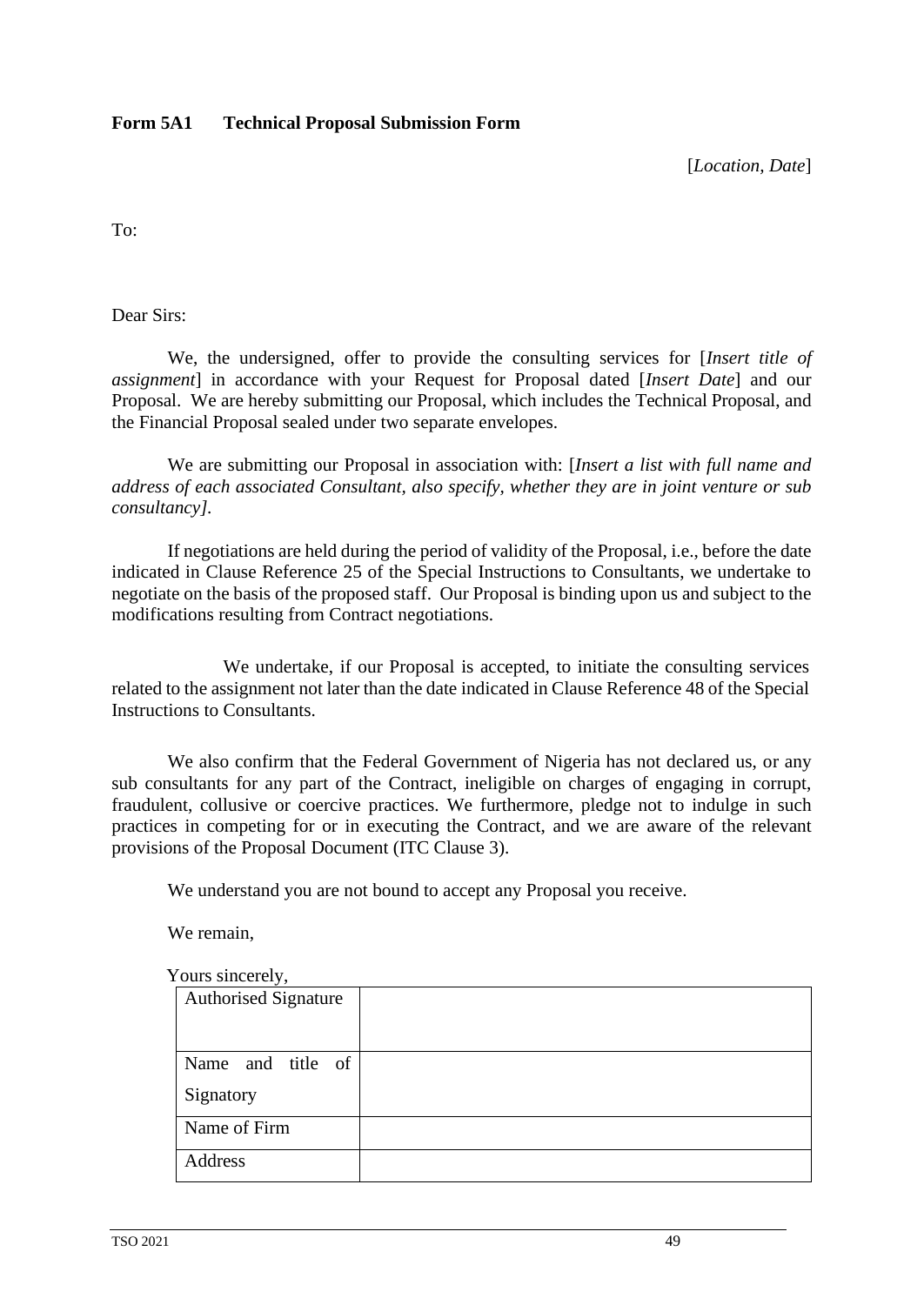#### **Form 5A2 Consultant's Organization and Experience**

#### **Consultant's Organisation**

[*Provide here a brief description (maximum two pages) of the background and organization of the Consultant*]

# **Consultant's Experience**

#### **Major Work Undertaken during the last Ten Years that best Illustrates Qualifications**

*[using the format below, provide information on each assignment for which your firm was legally contracted for carrying out consulting services similar to the ones requested under this assignment. ]*

| Assignment name:                                                |                                        | Country:                                                                                           |  |  |  |  |  |  |
|-----------------------------------------------------------------|----------------------------------------|----------------------------------------------------------------------------------------------------|--|--|--|--|--|--|
| <b>Assignment Location</b><br>within country:                   |                                        | Duration of assignment (months):                                                                   |  |  |  |  |  |  |
| Name of Client:                                                 |                                        | Professional Staff provided by your Organisation:<br>No of Staff:                                  |  |  |  |  |  |  |
| <b>Start Date</b><br>(Month/Year)                               | <b>Completion Date</b><br>(Month/Year) | No of Person-Months                                                                                |  |  |  |  |  |  |
| Name of associated Consultants, if any:                         |                                        | Nº of Person-Months of Professional Staff provided by<br>associated Consultants:                   |  |  |  |  |  |  |
|                                                                 |                                        | Name of Senior Staff (Project Director/Coordinator, Team Leader) Involved and Functions Performed: |  |  |  |  |  |  |
| Detailed Narrative Description of Project:                      |                                        |                                                                                                    |  |  |  |  |  |  |
| Detailed Description of Actual Services Provided by your Staff: |                                        |                                                                                                    |  |  |  |  |  |  |

| Firm's Name: |  |
|--------------|--|
| Authorised   |  |
| Signature:   |  |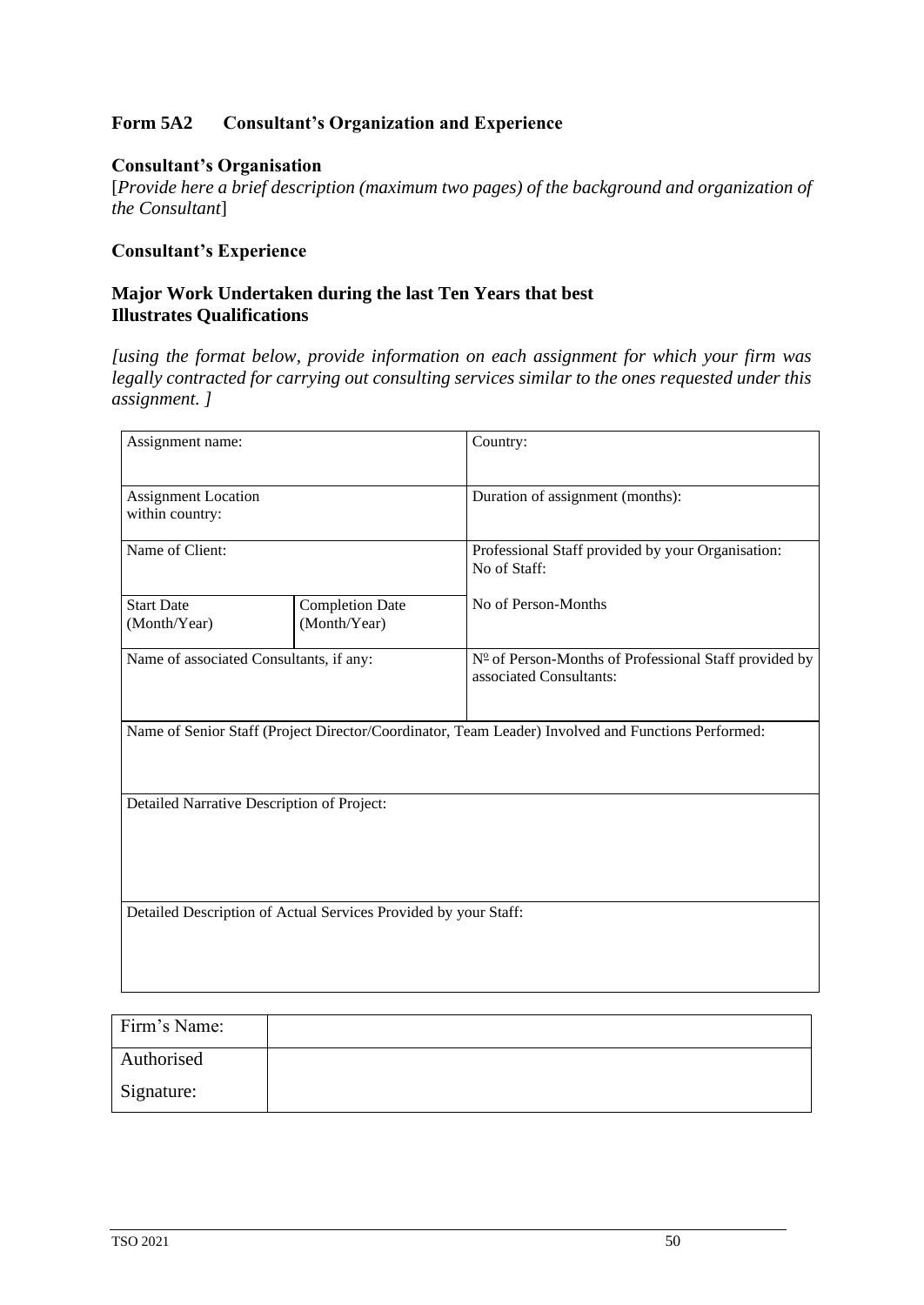#### **Form 5A3 Comments and Suggestions on the Terms of Reference and on Counterpart Staff and Facilities to be provided by the Client**

#### **On the Terms of Reference**

[*Present and justify here any modifications or improvement to the Terms of Reference you are proposing to improve performance in carrying out the assignment (such as deleting some activity you consider unnecessary, or adding another, or proposing a different phasing of the activities or proposing an alternative method of undertaking the work). Such suggestions should be concise and to the point, and incorporated in your Proposal.*]

#### **On Counterpart Staff and Facilities**

[*Comment here on counterpart staff and facilities to be provided by the Client according to Clause Reference 21.1 of the Special Instructions to Consultants including: administrative support, office space, local transportation, equipment, data, etc.*]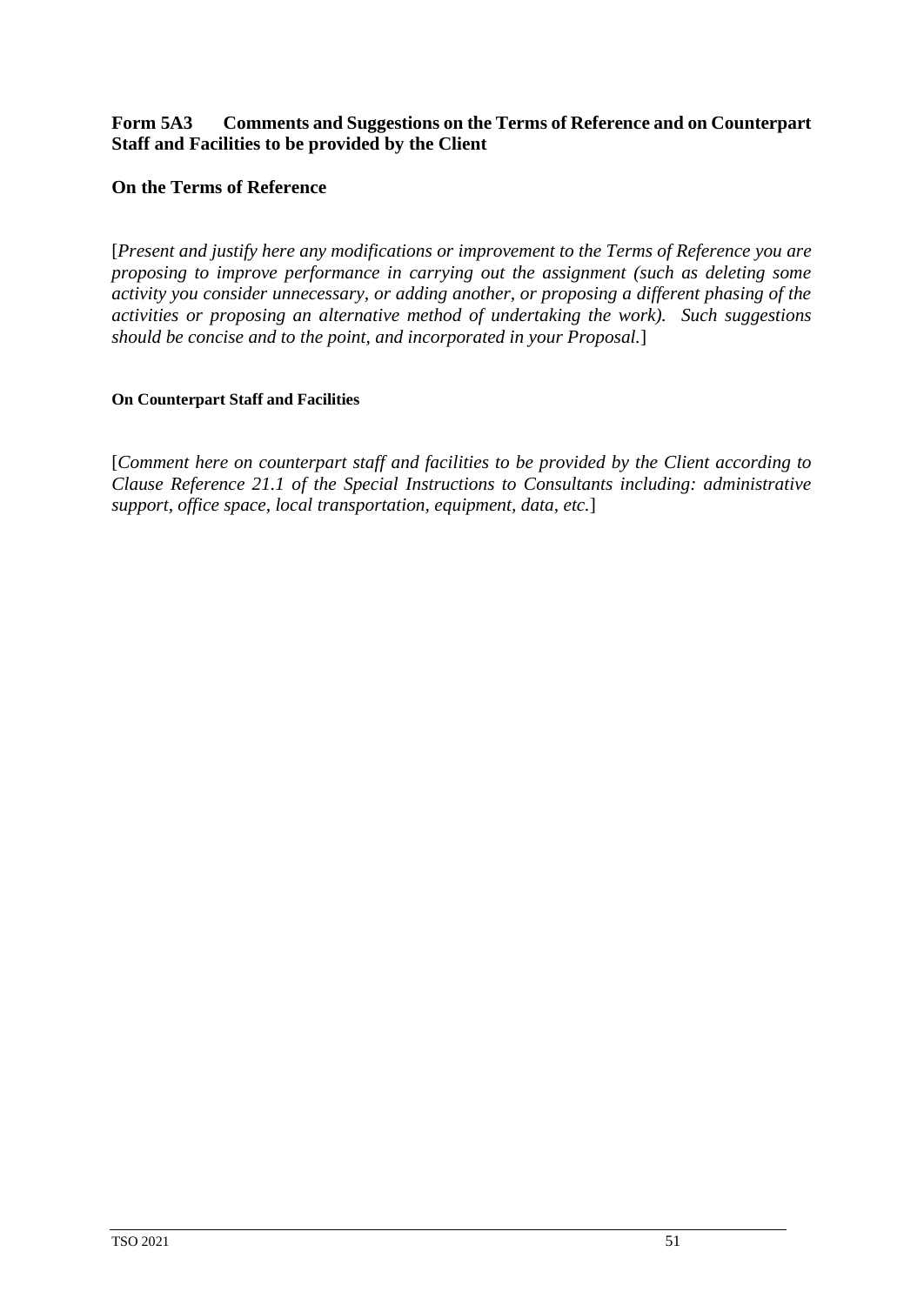#### **Form 5A4 Description of Approach, Methodology and Work Plan for Performing the Assignment**

[*Technical approach, methodology and work plan are key components of the technical proposal. It is suggested that you present your technical proposal divided into the following three chapters:*

- *- Technical Approach and Methodology,*
- *- Work Plan, and*
- *- Organization and Staffing.*
- a) **Technical Approach and Methodology**. Here you should explain your understanding of the objectives of the assignment, approach to the services, methodology for carrying out the activities and obtaining the expected output, and the degree of detail of such output. You should highlight the problems being addressed and their importance, and explain the technical approach you would adopt to address them. You should also explain the methodologies you propose to adopt and highlight the compatibility of those methodologies with the proposed approach, (e.g., the methods of interpreting the available data; carrying out investigations, analyses, and studies; comparing alternative solutions). This chapter should incorporate any modifications to the TOR proposed by you. In case the TOR requires the Consultant to provide a quality plan and carry out the assignment according to its provisions, an outline of the quality plan (e.g., its list of contents) should be included in this chapter of the technical proposal.
- b) **Work Plan**. Here you should propose the main activities of the assignment, their content and duration, phasing and interrelations, milestones (including interim approvals by the Client), and delivery dates of the reports. The proposed work plan should be consistent with the technical approach and methodology, showing understanding of the TOR and ability to translate them into a feasible working plan. A list of the final documents, including reports, drawings, and tables to be delivered as final output, should be included here. The work plan should be consistent with the Work schedule of Form 5A5.
- c) **Organization and Staffing**. In this chapter you should propose the structure and composition of your team. You should list the main disciplines of the assignment, the key expert responsible, and proposed technical and support staff. The roles and responsibilities of professional staff should be set out in job descriptions. In case of association, this chapter will indicate how the duties and responsibilities will be shared. The organization and staffing will be reflected in the Team Composition and Task Assignments of Form 5A6, and the Staffing schedule of Form 5A7. An organization chart illustrating the structure of the team and its interfaces with the Client and other institutions involved in the project also should be provided.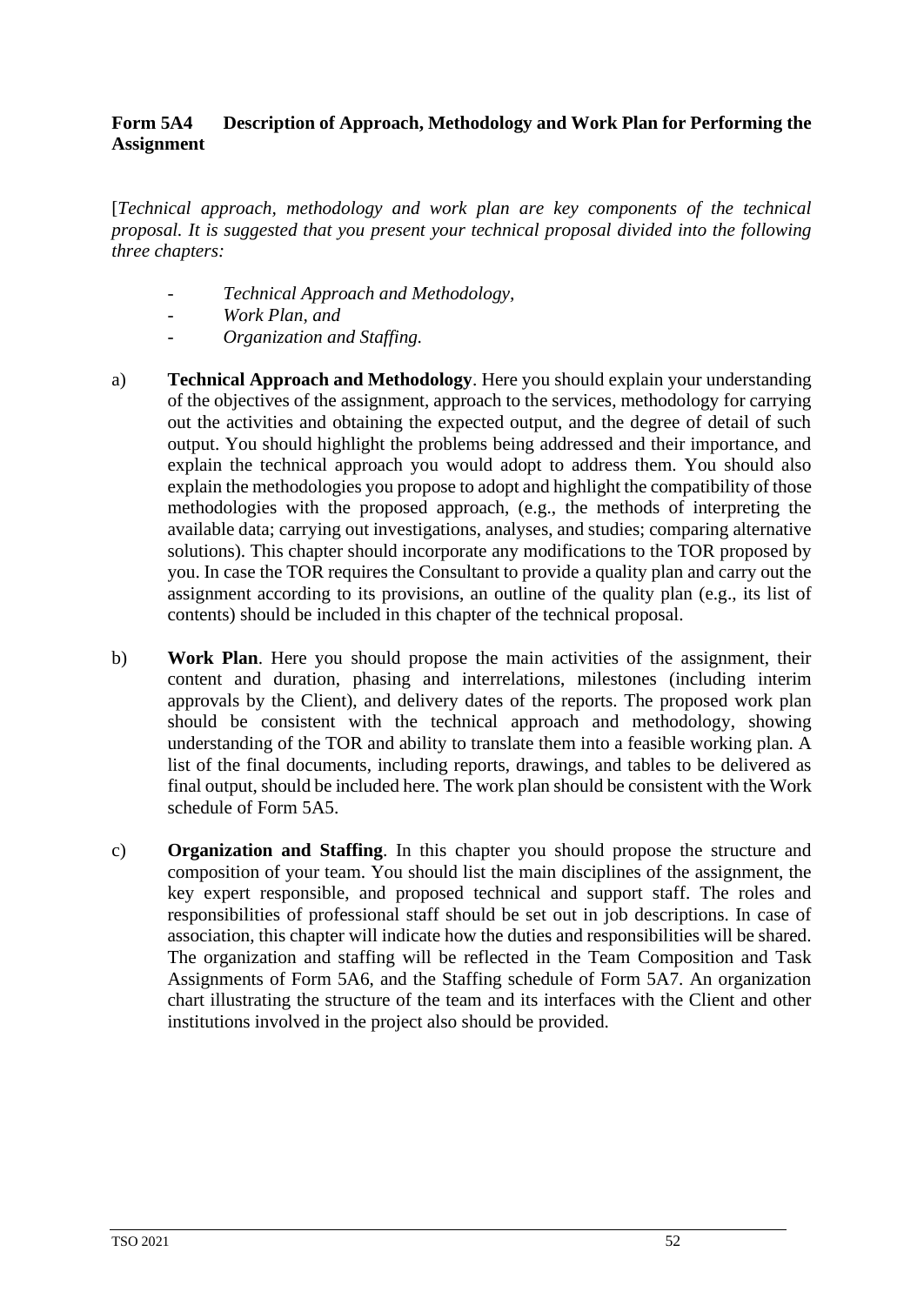#### **Form 5A5 Work Schedule**

|                      |                       | $\mathbf{Weeks}^2$ |                  |                         |                         |   |   |                |   |   |           |    |    |             |
|----------------------|-----------------------|--------------------|------------------|-------------------------|-------------------------|---|---|----------------|---|---|-----------|----|----|-------------|
| $\mathbf{N}^{\circ}$ | $\mathbf{Activity}^1$ |                    | $\boldsymbol{2}$ | $\overline{\mathbf{4}}$ | $\overline{\mathbf{4}}$ | 5 | 6 | $\overline{ }$ | 8 | 9 | <b>10</b> | 11 | 12 | $\mathbf n$ |
| $\vert$ 1            |                       |                    |                  |                         |                         |   |   |                |   |   |           |    |    |             |
| $\overline{2}$       |                       |                    |                  |                         |                         |   |   |                |   |   |           |    |    |             |
| $\overline{4}$       |                       |                    |                  |                         |                         |   |   |                |   |   |           |    |    |             |
| $\overline{4}$       |                       |                    |                  |                         |                         |   |   |                |   |   |           |    |    |             |
| $5\overline{)}$      |                       |                    |                  |                         |                         |   |   |                |   |   |           |    |    |             |
|                      |                       |                    |                  |                         |                         |   |   |                |   |   |           |    |    |             |
|                      |                       |                    |                  |                         |                         |   |   |                |   |   |           |    |    |             |
|                      |                       |                    |                  |                         |                         |   |   |                |   |   |           |    |    |             |
|                      |                       |                    |                  |                         |                         |   |   |                |   |   |           |    |    |             |
|                      |                       |                    |                  |                         |                         |   |   |                |   |   |           |    |    |             |
|                      |                       |                    |                  |                         |                         |   |   |                |   |   |           |    |    |             |
|                      |                       |                    |                  |                         |                         |   |   |                |   |   |           |    |    |             |
|                      |                       |                    |                  |                         |                         |   |   |                |   |   |           |    |    |             |
|                      |                       |                    |                  |                         |                         |   |   |                |   |   |           |    |    |             |
| $\ln$                |                       |                    |                  |                         |                         |   |   |                |   |   |           |    |    |             |

1 Indicate all main activities of the assignment, including delivery of reports (e.g.: inception, interim, and final reports), and other benchmarks such as Client approvals. For phased assignments indicate activities, delivery of reports, and benchmarks separately for each phase.

2 Duration of activities shall be indicated in the form of a bar chart. Weeks are counted from the start of the assignment.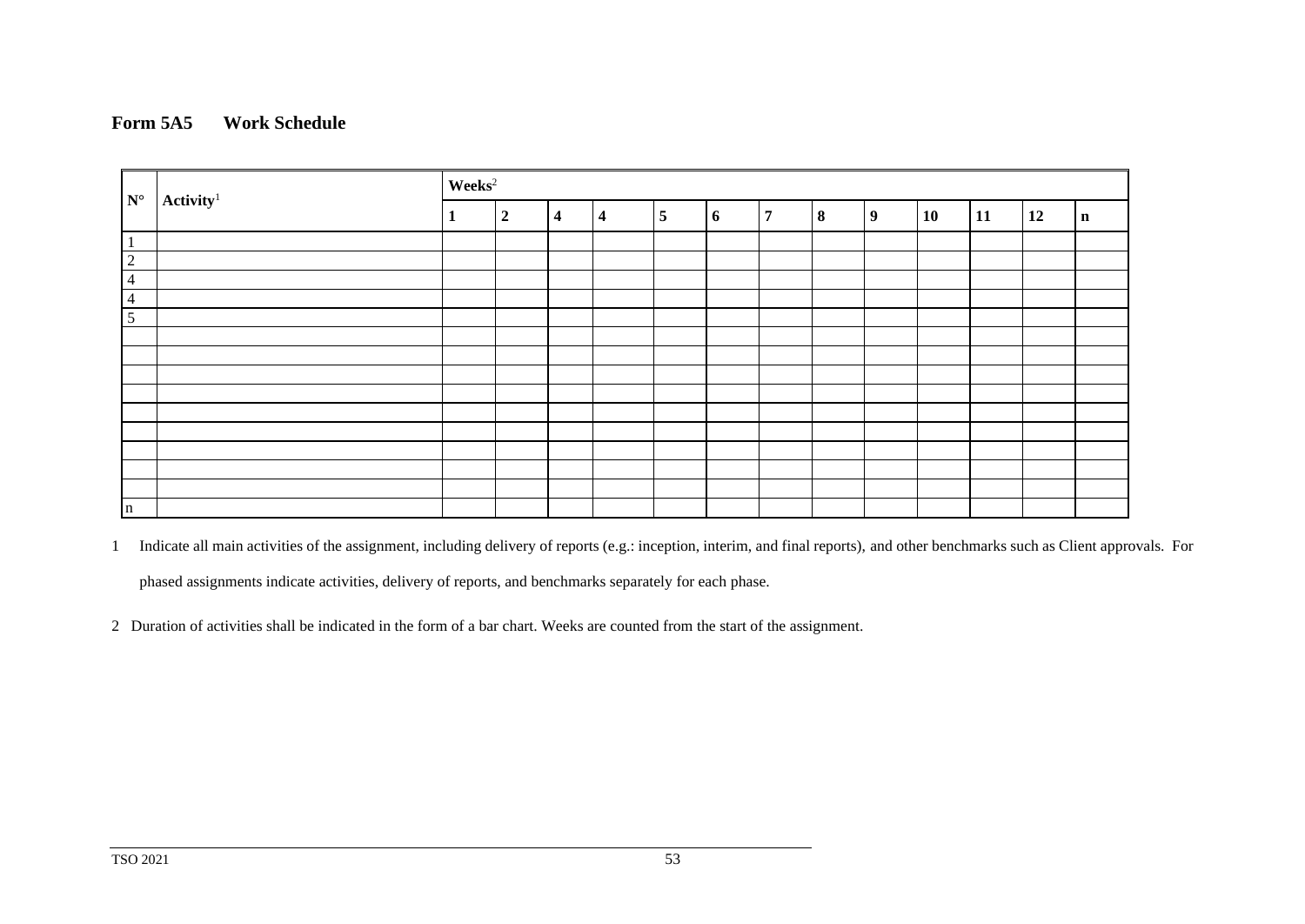# **Form 5A6 Team Composition and Task Assignments**

| <b>Professional Staff</b><br>i) |                   |                   |                   |                      |
|---------------------------------|-------------------|-------------------|-------------------|----------------------|
| Name of Staff                   | Firm/Organisation | Area of Expertise | Position Assigned | <b>Task Assigned</b> |
|                                 |                   |                   |                   |                      |
|                                 |                   |                   |                   |                      |
|                                 |                   |                   |                   |                      |
|                                 |                   |                   |                   |                      |
|                                 |                   |                   |                   |                      |
|                                 |                   |                   |                   |                      |
|                                 |                   |                   |                   |                      |
|                                 |                   |                   |                   |                      |
|                                 |                   |                   |                   |                      |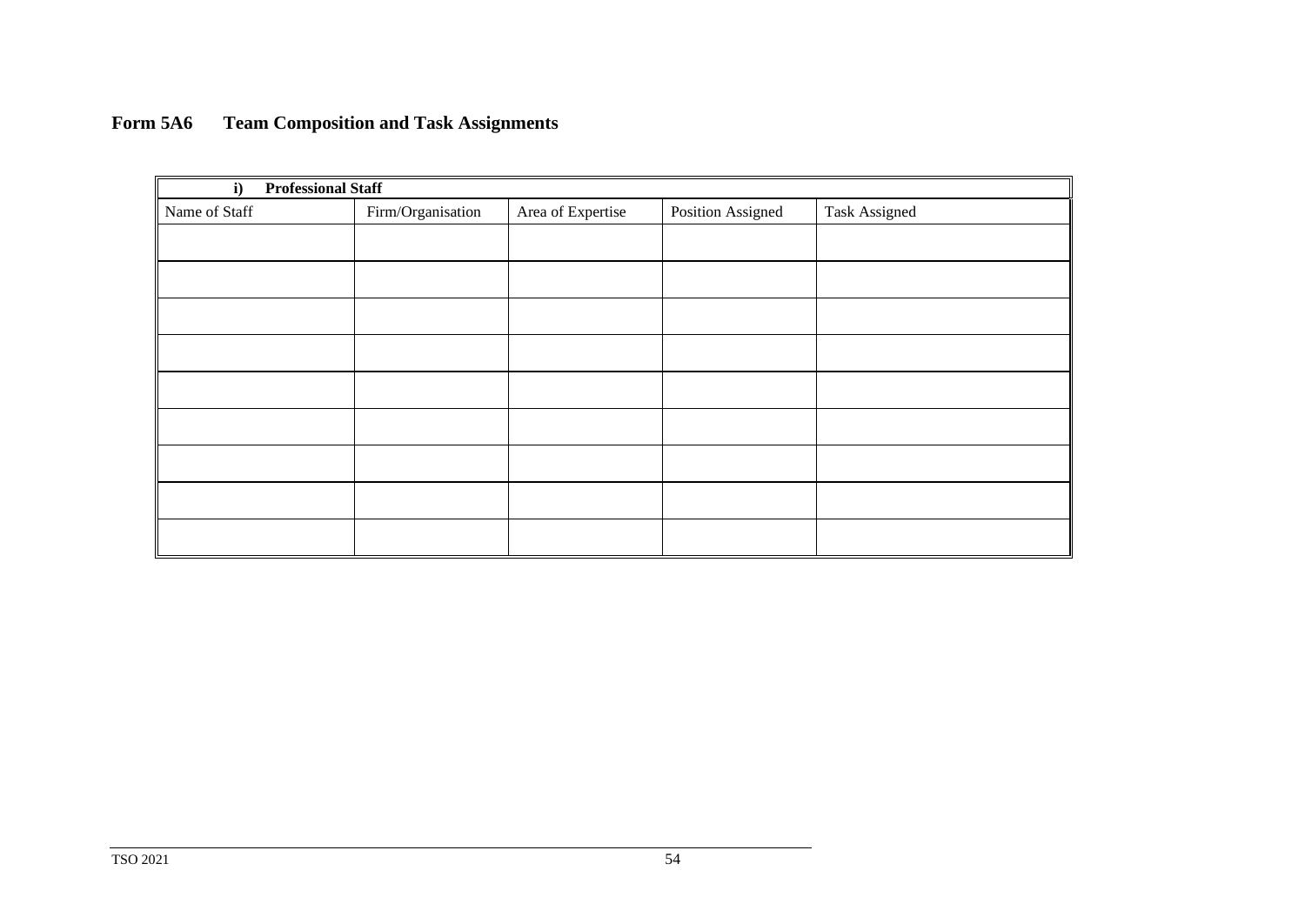#### **Form 5A7 Staffing Schedule 1**

|                      | Name of Staff | Staff-Week input by Week <sup>1</sup> |               |                          |                         |   |                |   |           |              |    |            |    |             | Total staff-Week input |                    |              |
|----------------------|---------------|---------------------------------------|---------------|--------------------------|-------------------------|---|----------------|---|-----------|--------------|----|------------|----|-------------|------------------------|--------------------|--------------|
| $\mathbf{N}^{\circ}$ |               |                                       | 2             | 4                        | 4                       | 5 | $\mathbf b$    | − | 8         | 9            | 10 | 11         | 12 | $\mathbf n$ | <b>Home</b>            | $\mathbf{Field}^2$ | <b>Total</b> |
|                      |               |                                       |               |                          |                         |   |                |   |           |              |    | ---------- |    |             |                        |                    |              |
| $\overline{2}$       |               |                                       | -----------   |                          | ----------              |   |                |   |           |              |    |            |    | --------    |                        |                    |              |
| 3                    |               |                                       |               |                          |                         |   |                |   | --------- |              |    | ---------  |    | ---------   |                        |                    |              |
|                      |               |                                       | ------------- | .                        | ----------              | . |                |   |           |              |    |            |    | --------    |                        |                    |              |
|                      |               |                                       |               | ------------------------ | ----------------------- |   | -------------- |   |           |              |    |            |    |             |                        |                    |              |
| n                    |               |                                       |               |                          |                         |   |                |   |           |              |    |            |    | .           |                        |                    |              |
|                      |               |                                       |               |                          |                         |   |                |   |           | <b>Total</b> |    |            |    |             |                        |                    |              |

1 For Professional Staff the input should be indicated individually; for Support Staff it should be indicated by category (e.g.: draftsmen, clerical staff, etc.).

2 Weeks are counted from the start of the assignment. For each staff indicate separately staff-week input for home and field work.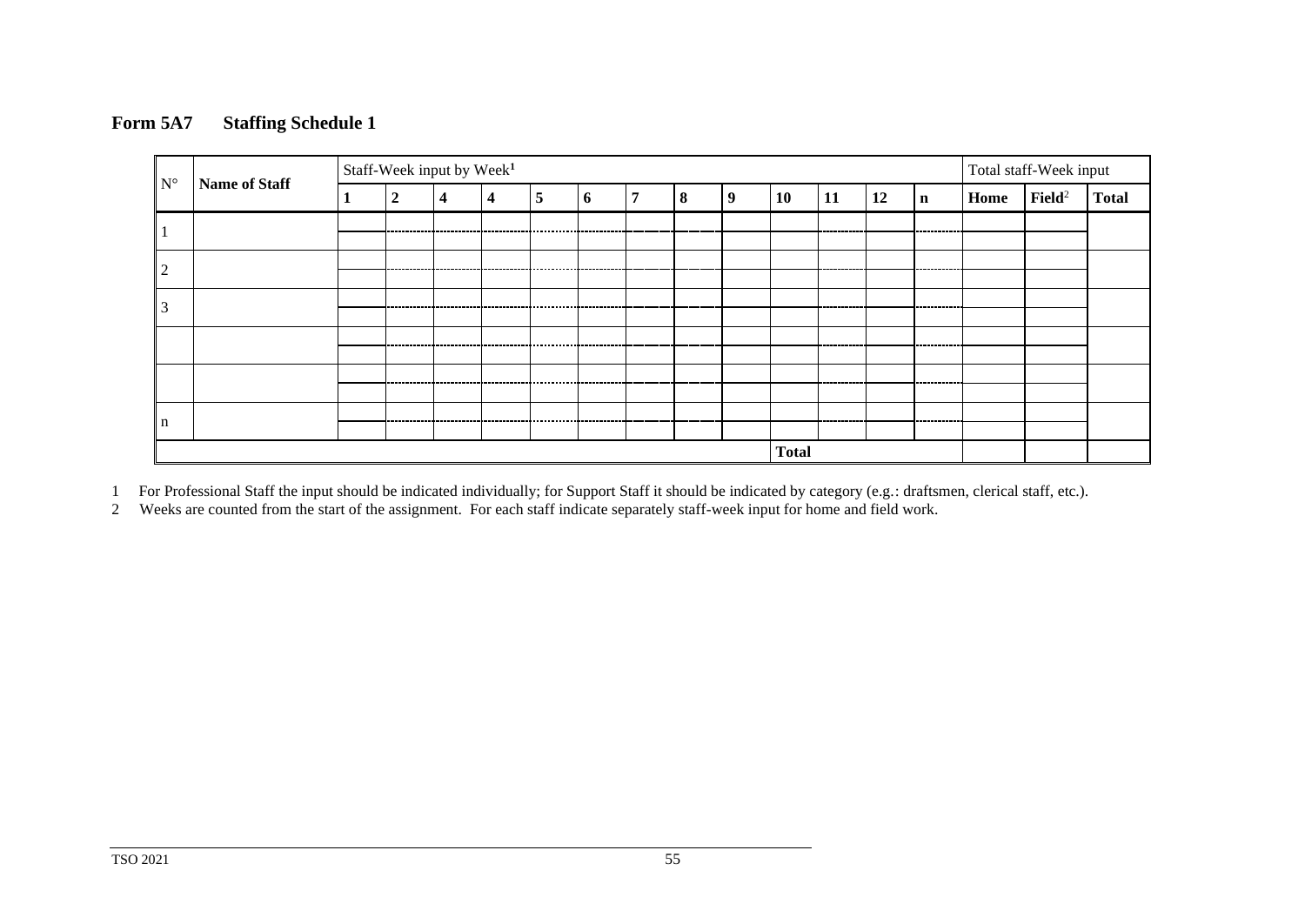| Form 5A8 |  |  | <b>Curriculum Vitae (CV) for Each Proposed Professional Staff</b> |
|----------|--|--|-------------------------------------------------------------------|
|          |  |  |                                                                   |

| 1  | PROPOSED POSITION FOR<br>THIS PROJECT                                    | [From the Terms of Reference, state the position which the<br>Consultant will be engaged. Only one candidate shall be<br>nominated for each position].                     |          |                     |           |  |
|----|--------------------------------------------------------------------------|----------------------------------------------------------------------------------------------------------------------------------------------------------------------------|----------|---------------------|-----------|--|
| 2  | <b>NAME OF PERSON</b>                                                    | [state full name]                                                                                                                                                          |          |                     |           |  |
| 3  | DATE OF BIRTH                                                            |                                                                                                                                                                            |          |                     |           |  |
| 4  | <b>NATIONALITY</b>                                                       |                                                                                                                                                                            |          |                     |           |  |
| 5  | MEMBERSHIP IN PROFESSIONAL<br><b>SOCIETIES</b>                           | [state rank and name of society and year of attaining that<br>rank].                                                                                                       |          |                     |           |  |
| 6  | <b>EDUCATION:</b>                                                        | [list all the colleges/universities which the consultant attended,<br>stating degrees obtained, and dates, and list any other<br>specialised education of the consultant]. |          |                     |           |  |
| 7  | <b>OTHER TRAINING</b>                                                    | <i>lindicate</i><br>significant training<br>since<br>degrees<br>under<br>EDUCATION were obtained, which is pertinent to the<br>proposed tasks of the consultant].          |          |                     |           |  |
| 8  | LANGUAGES & DEGREE OF                                                    | Language                                                                                                                                                                   | Speaking | Reading             | Writing   |  |
|    | <b>PROFICIENCY</b>                                                       |                                                                                                                                                                            |          |                     |           |  |
|    |                                                                          | e.g. English                                                                                                                                                               | Fluent   | Excellent           | Excellent |  |
| 9  | <b>COUNTRIES</b><br>OF<br><b>WORK</b><br><b>EXPERIENCE</b>               |                                                                                                                                                                            |          |                     |           |  |
| 10 | <b>EMPLOYMENT RECORD</b>                                                 | [The Consultant should clearly distinguish whether as an                                                                                                                   |          |                     |           |  |
|    | <i>Istarting with position list in reverse</i>                           | "employee" of the firm or as a "Consultant" or "Advisor" of<br>the firm].                                                                                                  |          |                     |           |  |
|    | order every employment held and state<br>the start and end dates of each | [The Consultant should clearly indicate the Position held and                                                                                                              |          |                     |           |  |
|    | employment]                                                              | give a brief description of the duties in which the Consultant<br>was involved].                                                                                           |          |                     |           |  |
|    | <b>EMPLOYER 1</b>                                                        | FROM:                                                                                                                                                                      |          | TO:                 |           |  |
|    |                                                                          | [e.g. January 1999]                                                                                                                                                        |          | [e.g. December 2001 |           |  |
|    | <b>EMPLOYER 2</b>                                                        | FROM:                                                                                                                                                                      |          | TO:                 |           |  |
|    | <b>EMPLOYER 3</b>                                                        | FROM:                                                                                                                                                                      |          | TO:                 |           |  |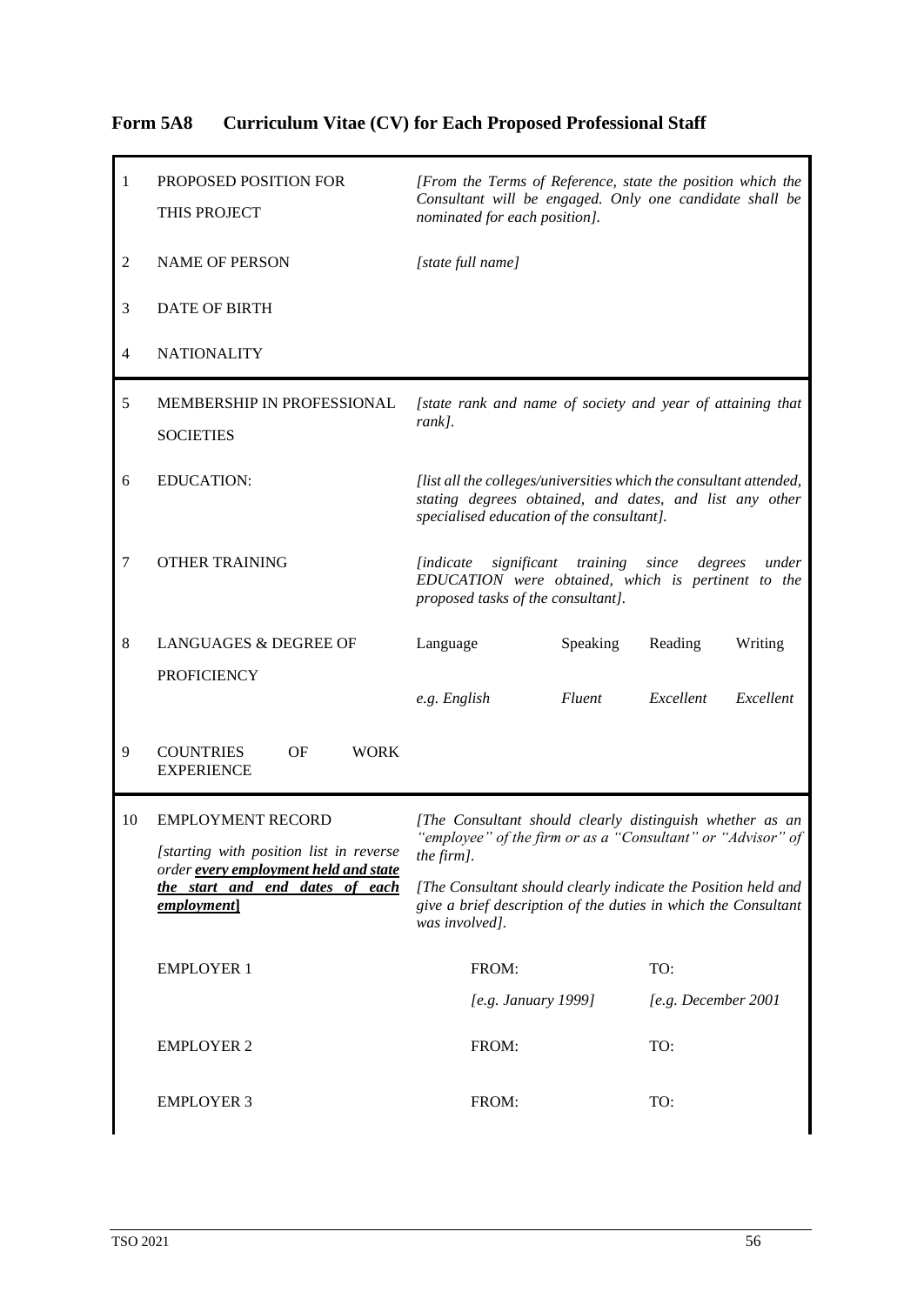| <b>EMPLOYER 4 (etc)</b>                                                                                                                                                                               | FROM: | TO:                                                           |
|-------------------------------------------------------------------------------------------------------------------------------------------------------------------------------------------------------|-------|---------------------------------------------------------------|
| WORK UNDERTAKEN THAT BEST [give an outline of experience and training most pertinent to<br><b>ILLUSTRATES</b><br>YOUR<br>CAPABILITY TO HANDLE THIS Use about half of a page A4].<br><b>ASSIGNMENT</b> |       | tasks on this assignment, with degree of responsibility held. |

CERTIFICATION *[Do not amend this Certification].*

I, the undersigned, certify that (i) I was not a former employee of the Client immediately before the submission of this proposal, and (iii) to the best of my knowledge and belief, this biodata correctly describes myself, my qualifications, and my experience. I understand that any wilful mis-statement described herein may lead to my disqualification or dismissal, if engaged.

I have been employed by [*name of the Consultant*] continuously for the last twelve (12) months as regular full time staff. Indicate "Yes" or "No" in the boxes below:

|                 | <b>YES</b> | NO |                           |
|-----------------|------------|----|---------------------------|
| Signature       |            |    |                           |
| Date of Signing |            |    | / Month / Year<br>Day $/$ |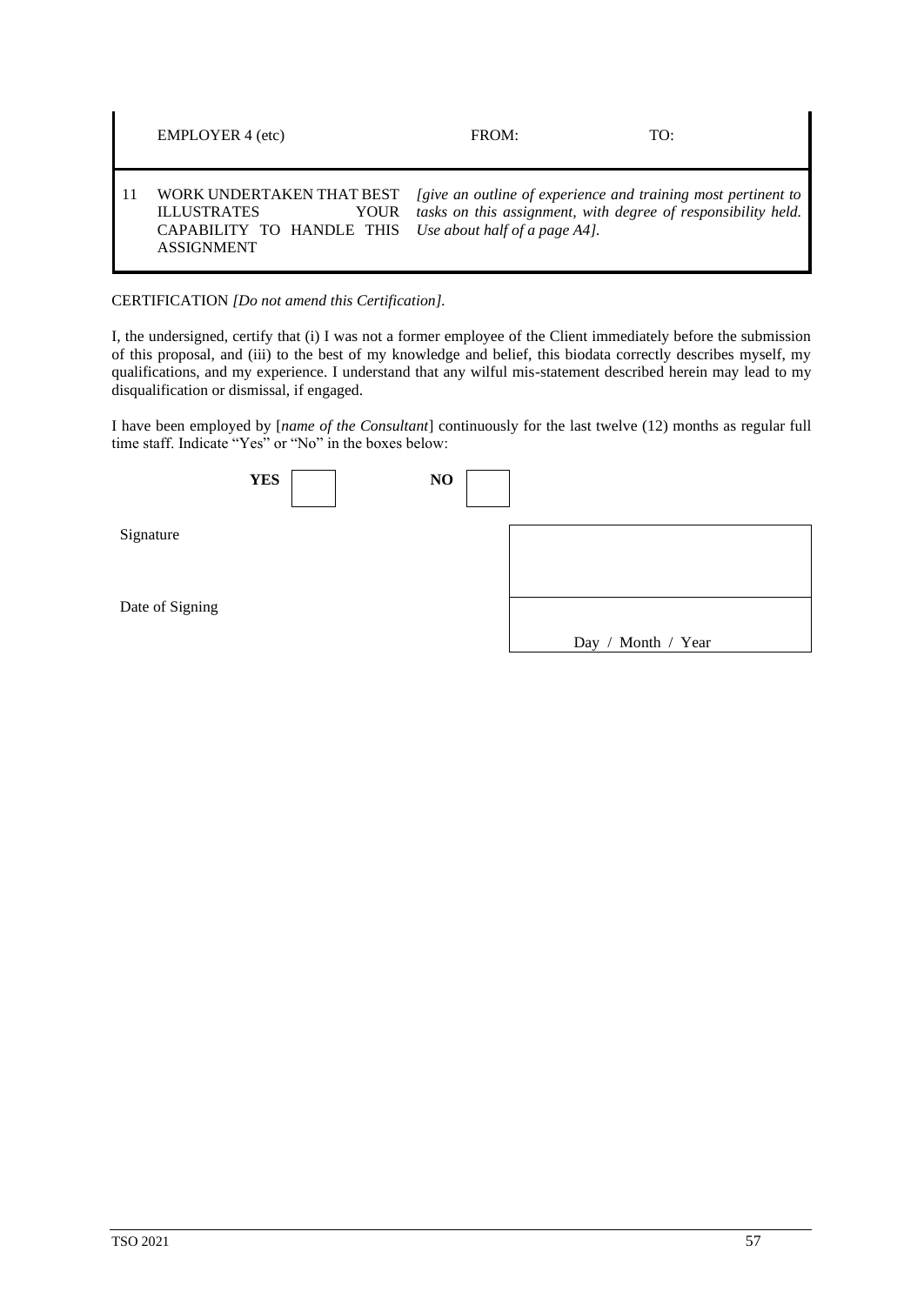#### **5B. Financial Proposal - Standard Forms**

[*Comments in brackets [ ] provide guidance to the short listed Consultants for the preparation of their Financial Proposals; they should not appear on the Financial Proposals to be submitted.]*

*[Forms 5B1 to 5B5 are to be used for the preparation of the Financial Proposal according to the instructions provided under Clause 19 of the Instructions to Consultants. Such Forms are to be used whichever is the selection method indicated in Clause 1.1 of the Special Instructions to Consultants]*

5B1 Financial Proposal Submission Form 5B2 Summary of Costs 5B3 Breakdown of Staff Remuneration 5B4 Breakdown of other expenses 5B5 Breakdown of Taxes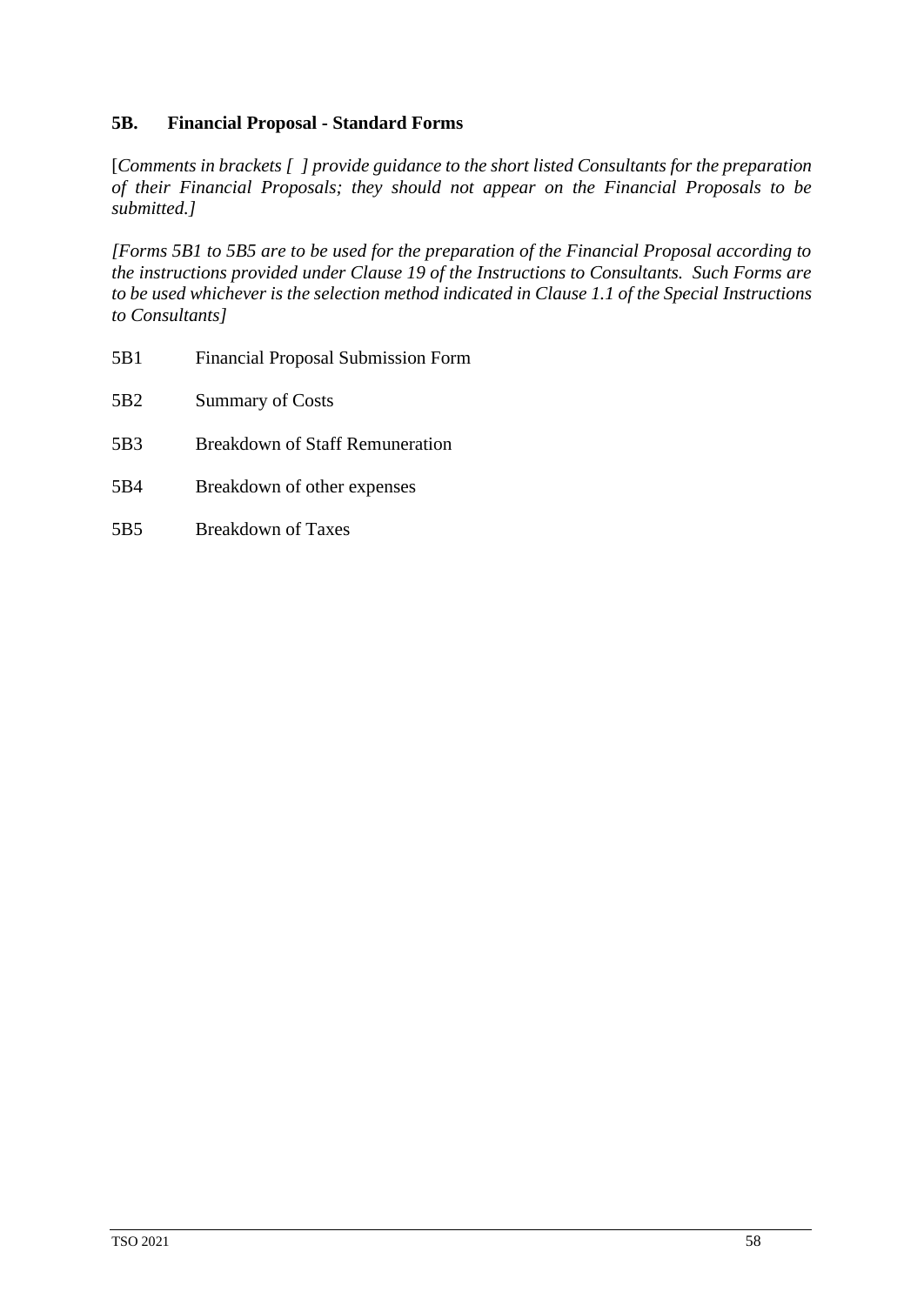#### **Form 5B1 Financial Proposal Submission Form**

[*Location, Date*]

To: [*Name and address of Client*]

Dear Sirs:

We, the undersigned, offer to provide the consulting services for [*Insert title of assignment*] in accordance with your Request for Proposal dated [*Insert Date*] and our Technical Proposal. Our attached Financial Proposal is for the sum of [*Insert* a*mount in words and figures*]. This amount is exclusive of Nigerian taxes, which we have estimated at *[insert amount in words and figures].*

Our Financial Proposal shall be binding upon us subject to the modifications resulting from Contract negotiations, up to expiration of the validity period of the Proposal, i.e. before the date indicated in Clause Reference 25 of the Special Instructions to Consultants.

Commissions and gratuities, if any, paid or to be paid by us to agents relating to this Proposal and Contract execution, if we are awarded the Contract, are listed as follows:

| Name and Address of Agents | Amount |          | Purpose of commission or |  |
|----------------------------|--------|----------|--------------------------|--|
|                            |        | gratuity |                          |  |

We also declare that the Government of Nigeria has not declared us, or any sub-Consultants for any part of the Contract, ineligible on charges of engaging in corrupt, fraudulent, collusive, or coercive practices. We furthermore, pledge not to indulge in such practices in competing for or in executing the Contract, and are aware of the relevant provisions of the Proposal Document (ITC Clause 3).

We understand you are not bound to accept any Proposal you receive.

Signed

In the capacity of:

Duly authorised to sign the proposal on behalf of the Applicant.

Date: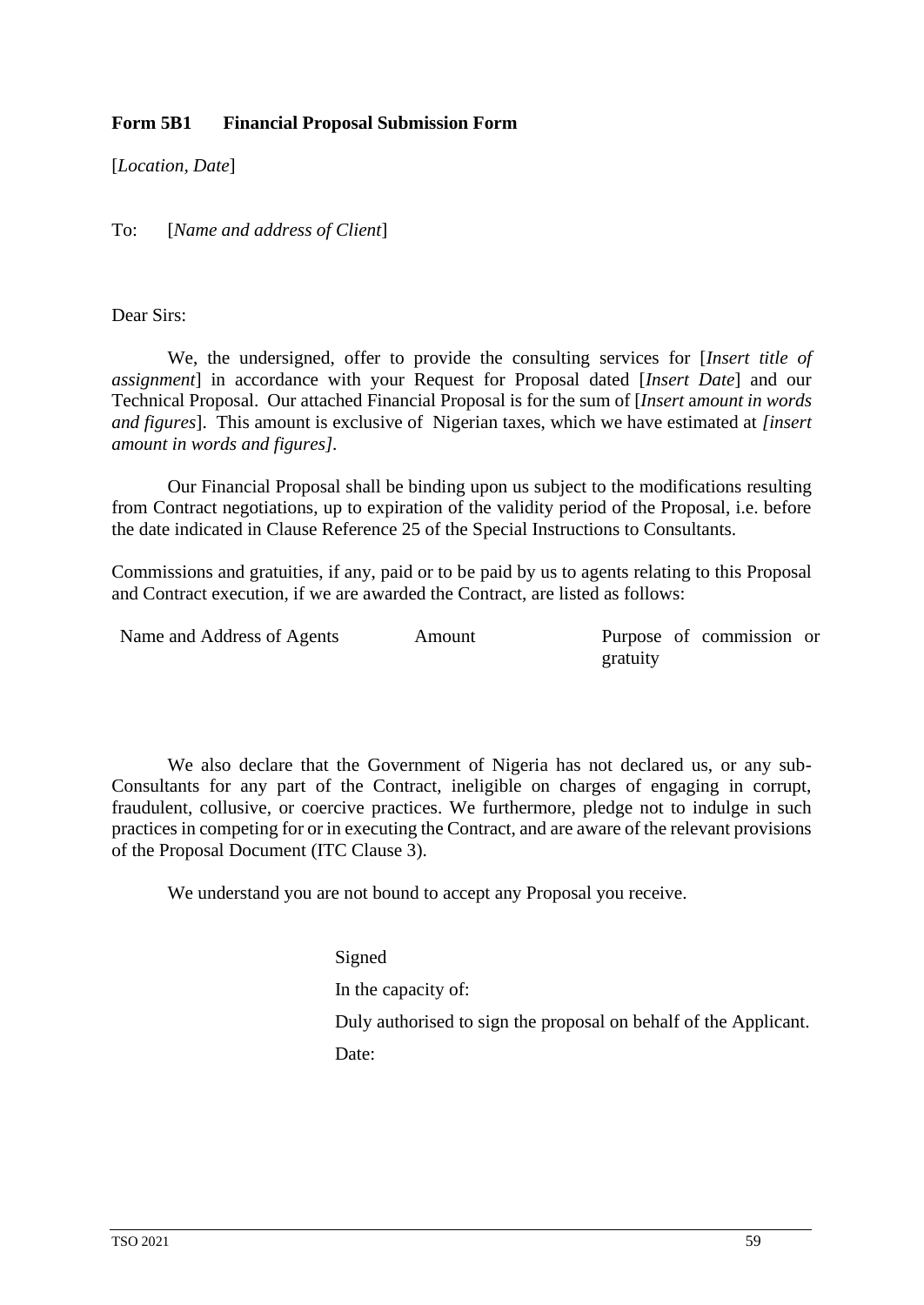| <b>Cost Component</b>     | Costs |
|---------------------------|-------|
| Staff Remuneration (1)    |       |
| Reimbursable Expenses (1) |       |
| Sub-Total                 |       |
| Local Taxes (1)           |       |

1# Staff Remuneration, Reimbursable Expenses and Taxes must coincide with relevant Total Costs indicated in Forms 5B3, 5B4 and 5B5.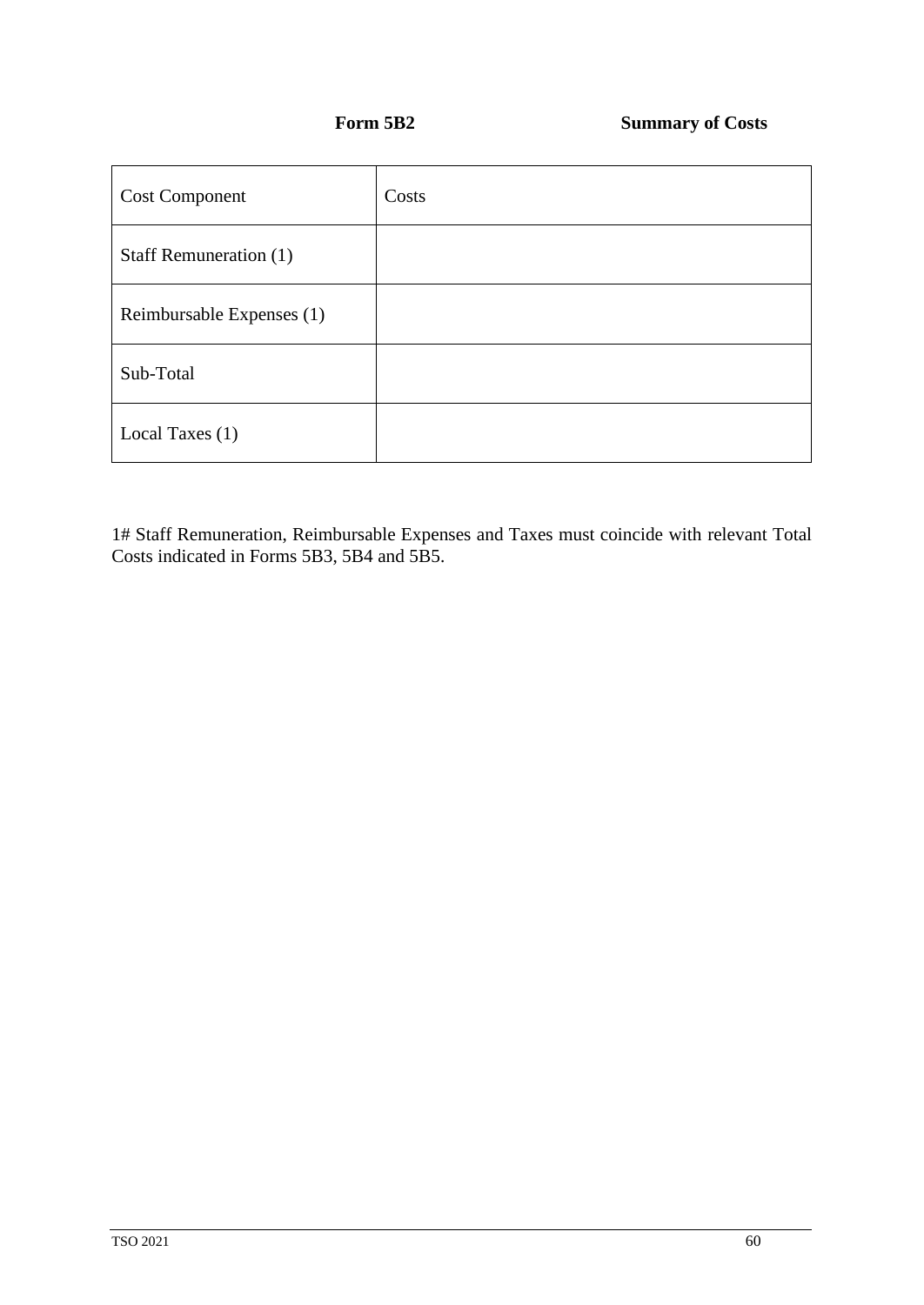#### **Form 5B3 Breakdown of Staff Remuneration**

| Name1 | Position2 | Staff-<br>month<br>Rate3 | Input3<br>(Staff-<br>months) | [Indicate Sub Cost for each staff] 4 |
|-------|-----------|--------------------------|------------------------------|--------------------------------------|
|       |           |                          |                              |                                      |
| Staff |           |                          |                              |                                      |
|       |           | Head                     |                              |                                      |
|       |           | Office                   |                              |                                      |
|       |           | Field                    |                              |                                      |
|       |           |                          |                              |                                      |
|       |           |                          |                              |                                      |
|       |           |                          |                              |                                      |
|       |           |                          |                              |                                      |
|       |           |                          |                              |                                      |
|       |           |                          |                              |                                      |
|       |           |                          |                              |                                      |
|       |           |                          |                              |                                      |
|       |           |                          |                              |                                      |
|       |           |                          | <b>Total Costs</b>           |                                      |

1 Professional Staff should be indicated individually; Support Staff should be indicated per category (e.g.: draftsmen, clerical staff).<br>2 Positions must coincide with the ones indicated in Form 5A7.

2 Positions must coincide with the ones indicated in Form 5A7.<br>3 Indicate the total expected input of staff and staff-month rate r

3 Indicate the total expected input of staff and staff-month rate required for carrying out the activity indicated in the Form.

4 For each staff indicate the remuneration. Remuneration = Staff-month Rate x Input.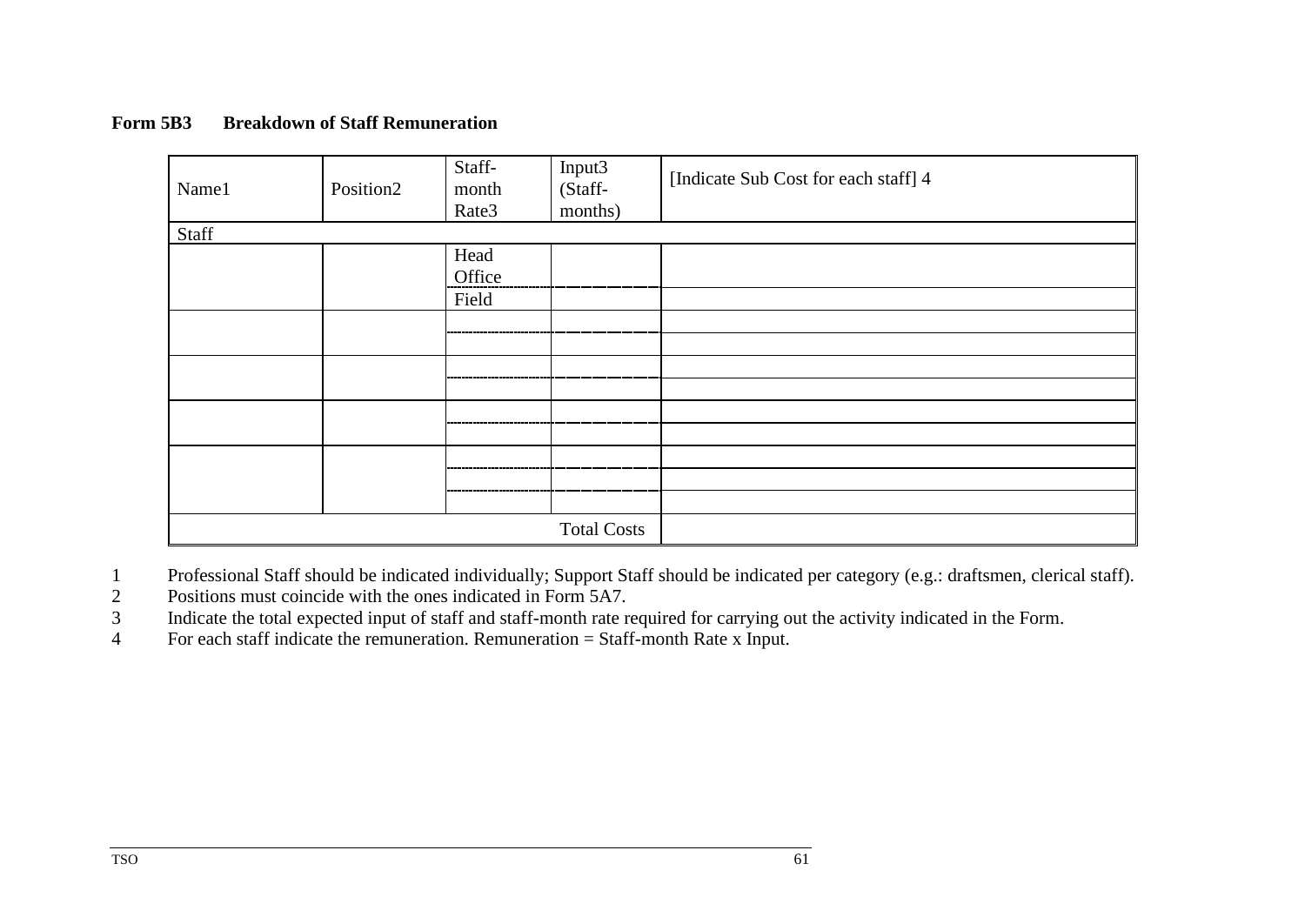| $\mathbf{N}^{\circ}$ | Description1                                                           | Unit | Unit<br>Cost2 | Quantity | [Indicate sub cost for each item]3 |  |  |  |
|----------------------|------------------------------------------------------------------------|------|---------------|----------|------------------------------------|--|--|--|
|                      | Per diem allowances                                                    | Day  |               |          |                                    |  |  |  |
|                      | Travel expenses                                                        | Trip |               |          |                                    |  |  |  |
|                      | Communication<br>costs<br>between [Insert place]<br>and [Insert place] |      |               |          |                                    |  |  |  |
|                      | Drafting, reproduction of<br>reports                                   |      |               |          |                                    |  |  |  |
|                      | Equipment, instruments,<br>etc.                                        |      |               |          |                                    |  |  |  |
|                      | materials, supplies, etc.                                              |      |               |          |                                    |  |  |  |
|                      | of<br>Use<br>computers,                                                |      |               |          |                                    |  |  |  |
|                      | Laboratory tests.                                                      |      |               |          |                                    |  |  |  |
|                      | Subcontracts                                                           |      |               |          |                                    |  |  |  |
|                      | transportation<br>Other                                                |      |               |          |                                    |  |  |  |
|                      | clerical<br>Office<br>rent,<br>assistance                              |      |               |          |                                    |  |  |  |
|                      | Others (specify)                                                       |      |               |          |                                    |  |  |  |
|                      | <b>Total Costs</b>                                                     |      |               |          |                                    |  |  |  |

### **Form 5B4 Breakdown of Other Expenses**

1 Delete items that are not applicable or add other items according to Clause 19.1 of the Special Instructions to Consultants.<br>1 Indicate unit cost.<br>1 Indicate the cost of each reimbursable item. Cost = Unit Cost x Quantit

Indicate unit cost.

Indicate the cost of each reimbursable item.  $Cost = Unit Cost x$  Quantity.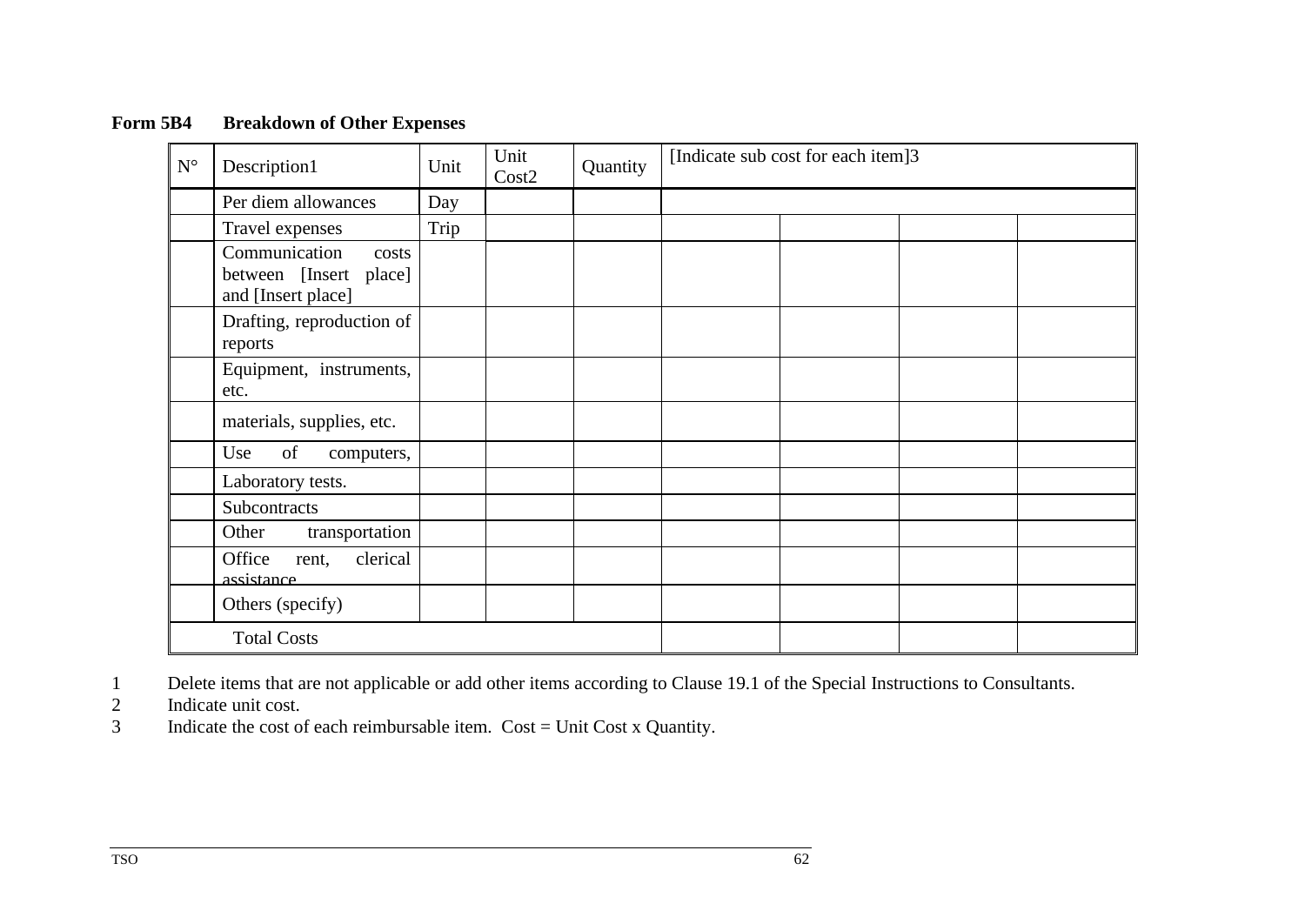# **Form 5B5 Breakdown of Taxes**

| Sl.<br>No. | Description1 | Unit | Unit Cost | Quantity | [Indicate cost for each item] 3 |  |  |  |  |
|------------|--------------|------|-----------|----------|---------------------------------|--|--|--|--|
|            |              |      |           |          |                                 |  |  |  |  |
|            |              |      |           |          |                                 |  |  |  |  |
|            |              |      |           |          |                                 |  |  |  |  |

1. Describe any relevant tax or taxes

2. Indicate Unit Cost

3. Indicate Cost of each item: Unit Cost x Quantity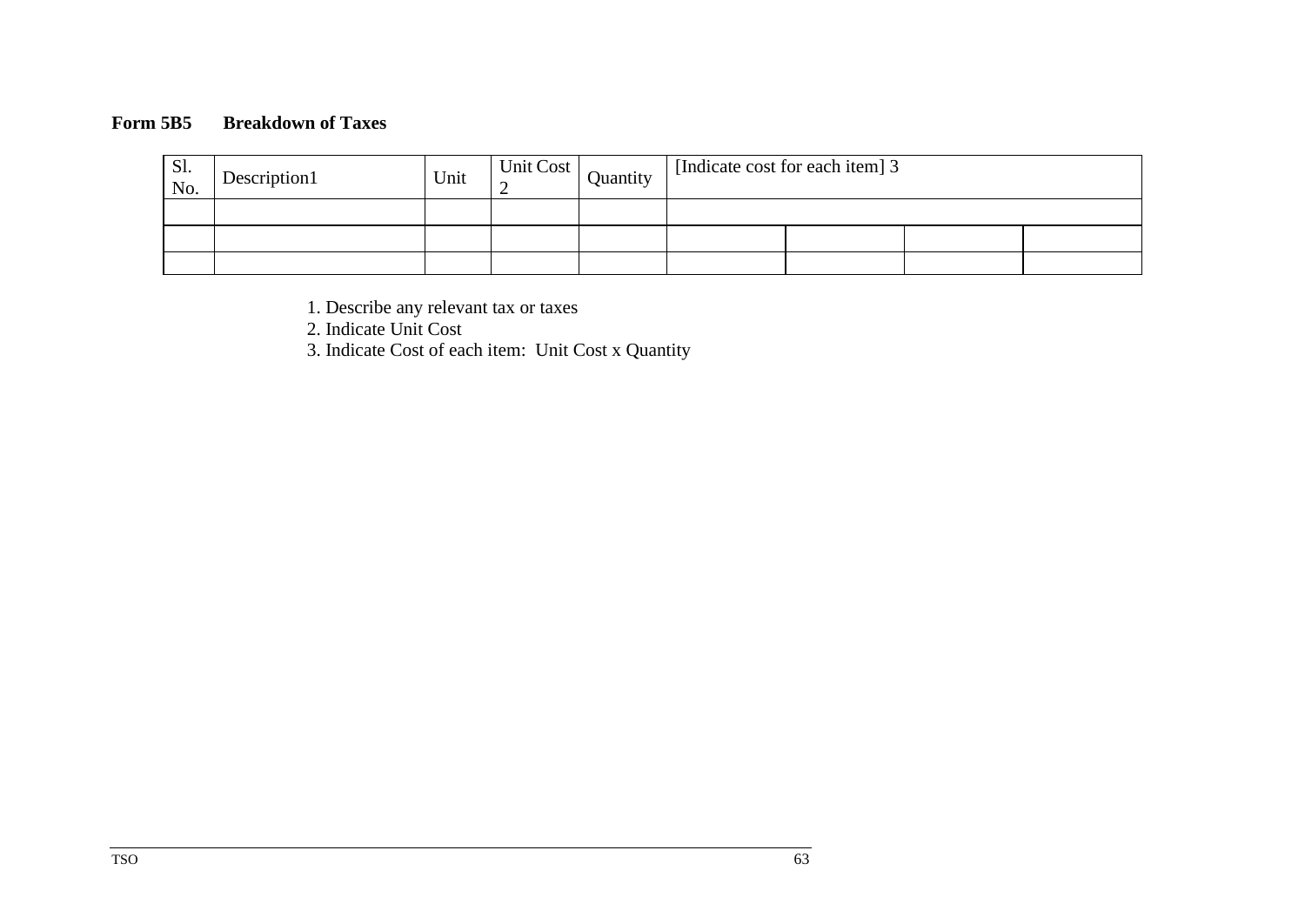### **5C. Contract Agreement**

This CONTRACT (hereinafter called the "Contract") is made the *[insert day]* day of the month of *[insert month]*, *[insert year]*, between, on the one hand, *[insert name of client]* (hereinafter called the "Client") and, on the other hand, *[insert name of Consultant]* (hereinafter called the "Consultant").

[*Note: If the Consultant consists of more than one entity, the above should be partially amended to read as follows: "… (hereinafter called the "Client") and, on the other hand, a joint venture consisting of the following entities, each of which will be jointly and severally liable to the Client for all the Consultant's obligations under this Contract, namely, [insert name of Consultant] and [insert name(s) of other Consultant(s)] (hereinafter called the "Consultant").]*

### WHEREAS

- (a) the Client has requested the Consultant to provide certain consulting services as defined in this Contract (hereinafter called the "Services");
- (b) the Consultant, having represented to the Client that they have the required professional skills, and personnel and technical resources, have agreed to provide the Services on the terms and conditions set forth in this Contract; and
- (c) the Client has received a credit/ loan/ grant from *[insert name of development partner]* towards the cost of the services under this Contract, it being understood (i) that payments by the development partner will be made only at the request of the Client and upon approval by the development partner, (ii) that such payments will be subject, in all respects, to the terms and conditions of the agreement between the development partner and the Client. *[delete this Clause if not applicable].*

NOW THEREFORE the parties hereto hereby agree as follows:

- 1. The following documents forming the integral part of this Contract shall be interpreted in the order of priority shown:
	- (a) The Form of Contract;
	- (b) The Special Conditions of Contract (SCC);
	- (c) The General Conditions of Contract (GCC),
	- (d) The Appendices (1 to 7).

[*Note: If any of these Appendices are not used, the words "Not Used" should be inserted next to the title of the Appendix]*

Appendix 1: Description of the Services Appendix 2: Reporting Requirements Appendix 3: Personnel and Sub Consultants Appendix 5: Services and facilities provided by the client Appendix 6: Breakdown of contract price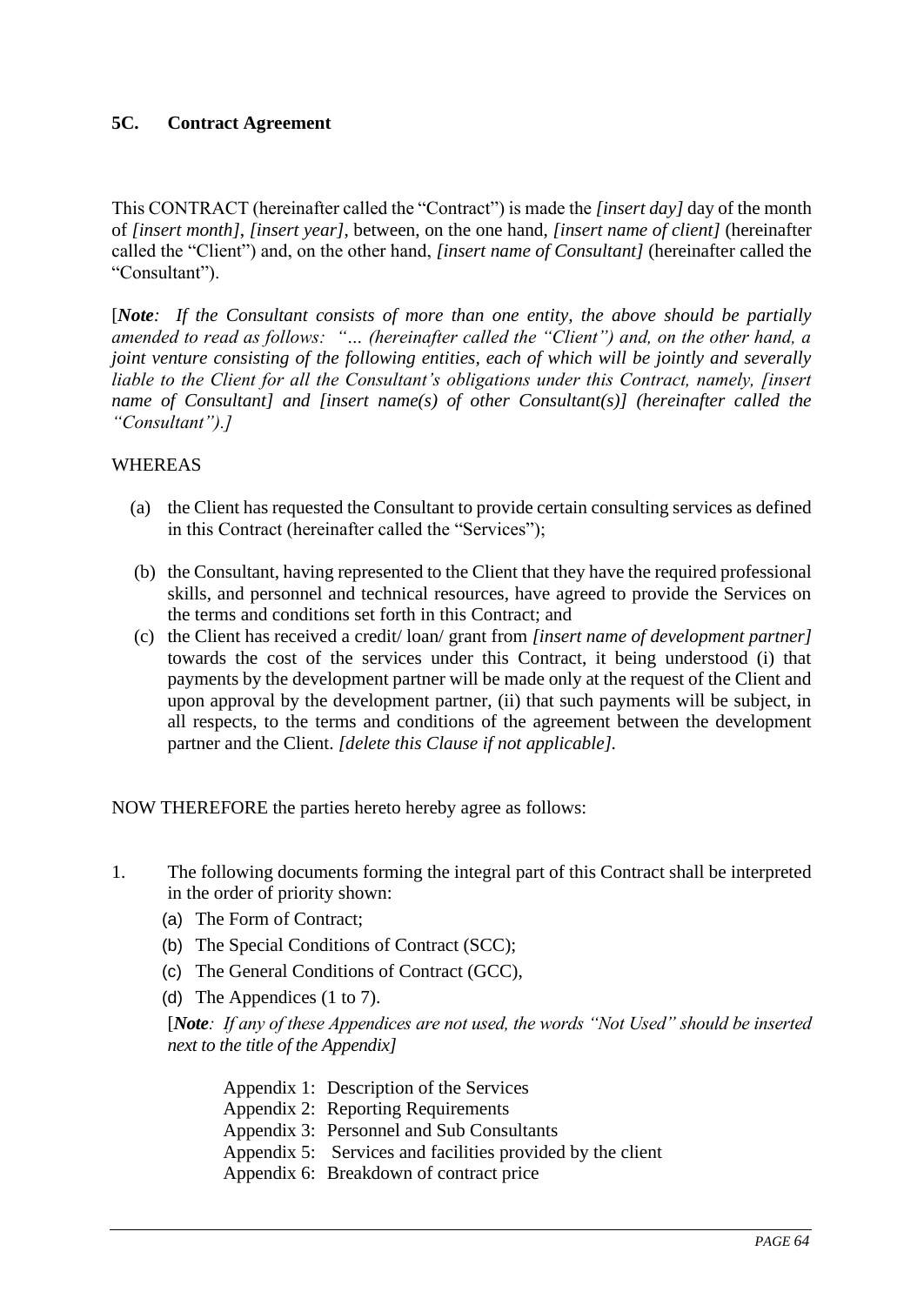Appendix 7: Form of Bank Guarantee for Advance Payment

- 2. The mutual rights and obligations of the Client and the Consultant shall be as set forth in the Contract, in particular:
	- (a) the Consultant shall carry out the Services in accordance with the provisions of the Contract; and
	- (b) the Client shall make payments to the Consultant in accordance with the provisions of the Contract.

IN WITNESS whereof, the Parties hereto have caused this Contract to be signed in their respective names as of the day and year first above written.

For and on behalf of *[name of Client]*

*[Authorized Representative]*

For and on behalf of *[name of Consultant]*

*[Authorized Representative]*

[*Note: If the Consultant consists of more than one entity, all these entities should appear as signatories, e.g., in the following manner*:]

For and on behalf of each of the Members of the Consultant

*[name of member]*

*[Authorized Representative]*

*[name of member]*

*[Authorized Representative]*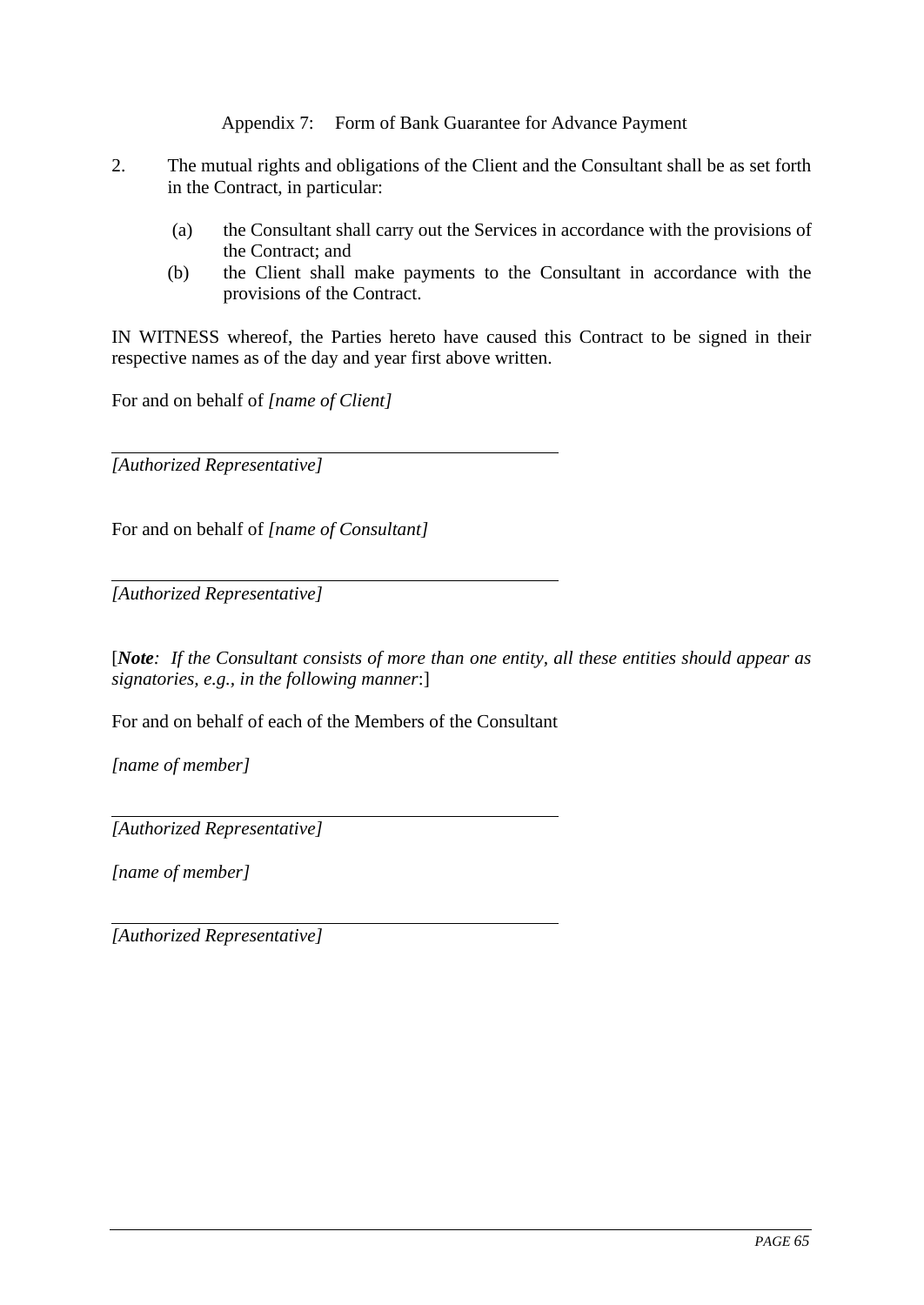### **5D. Appendices**

#### **Appendix 1 Bank Guarantee for Advance Payments**

# **Appendix 2 Description of the Services**

This Appendix will include the final Terms of Reference worked out by the Client and the Consultant during technical negotiations, dates for completion of various tasks, place of performance for different tasks, specific tasks to be approved by Client, etc.

### **Appendix 3 Lump-Sum Cost and Reimbursable**

#### **Appendix 4 Reporting Requirements**

List format, frequency, and contents of reports; persons to receive them; dates of submission; etc. If no reports are to be submitted, state here "Not applicable."

1. Other items not covered in the foregoing*.*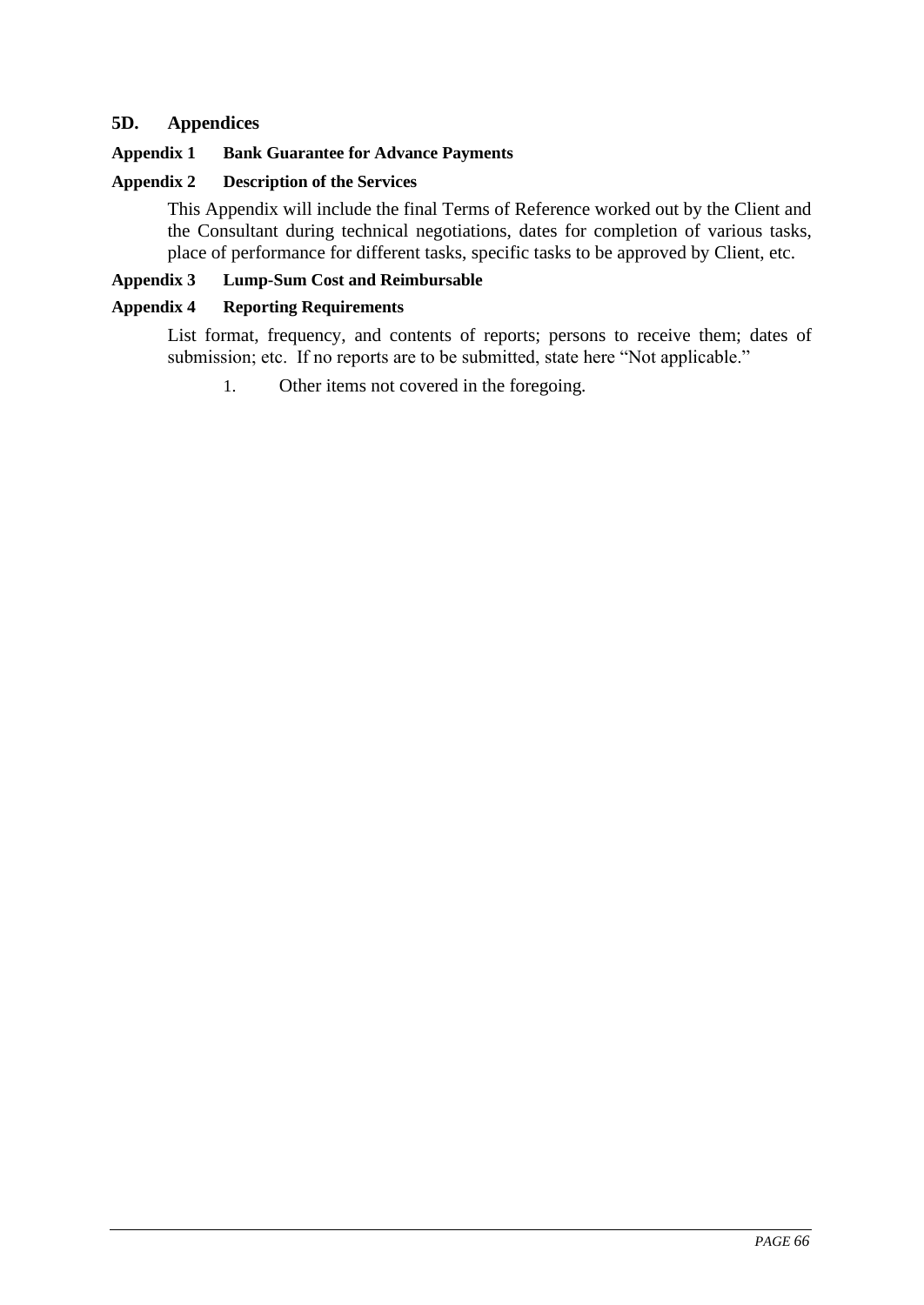# **APPENDIX 1BANK GUARANTEE FOR ADVANCE PAYMENTS**

*[this is the format for the Advance Payment Security to be issued by a commercial bank of Nigeria in accordance with SCC Clause 53.1]*

Contract No: Date:

To:

[Name and address of Client]

### **ADVANCE PAYMENT GUARANTEE No:**

We have been informed that *[name of Consultant]* (hereinafter called "the Consultant") has undertaken, pursuant to Contract No *[reference number of Contract]* dated *[date of Contract]* (hereinafter called "the Contract") for the supply of *[description of consulting services]* under the Contract.

Furthermore, we understand that, according to your Special Conditions of Contract Clause 53.1, Advance Payment(s) on Contracts must be supported by a bank guarantee.

At the request of the Consultant, we *[name of bank]* hereby irrevocably undertake to pay you, without cavil or argument, any sum or sums not exceeding in total an amount of N…. *[insert amount in figures and in words]* upon receipt by us of your first written demand accompanied by a written statement that the Consultant is in breach of its obligation(s) under the Contract conditions, without you needing to prove or show grounds or reasons for your demand of the sum specified therein.

We further agree that no change, addition or other modification of the terms of the Contract to be performed, or of any of the Contract documents which may be made between the Client and the Consultant, shall in any way release us from any liability under this guarantee, and we hereby waive notice of any such change, addition or modification.

This guarantee is valid until *[date of validity of guarantee]*, consequently, we must receive at the above-mentioned office any demand for payment under this guarantee on or before that date.

Signature Signature Signature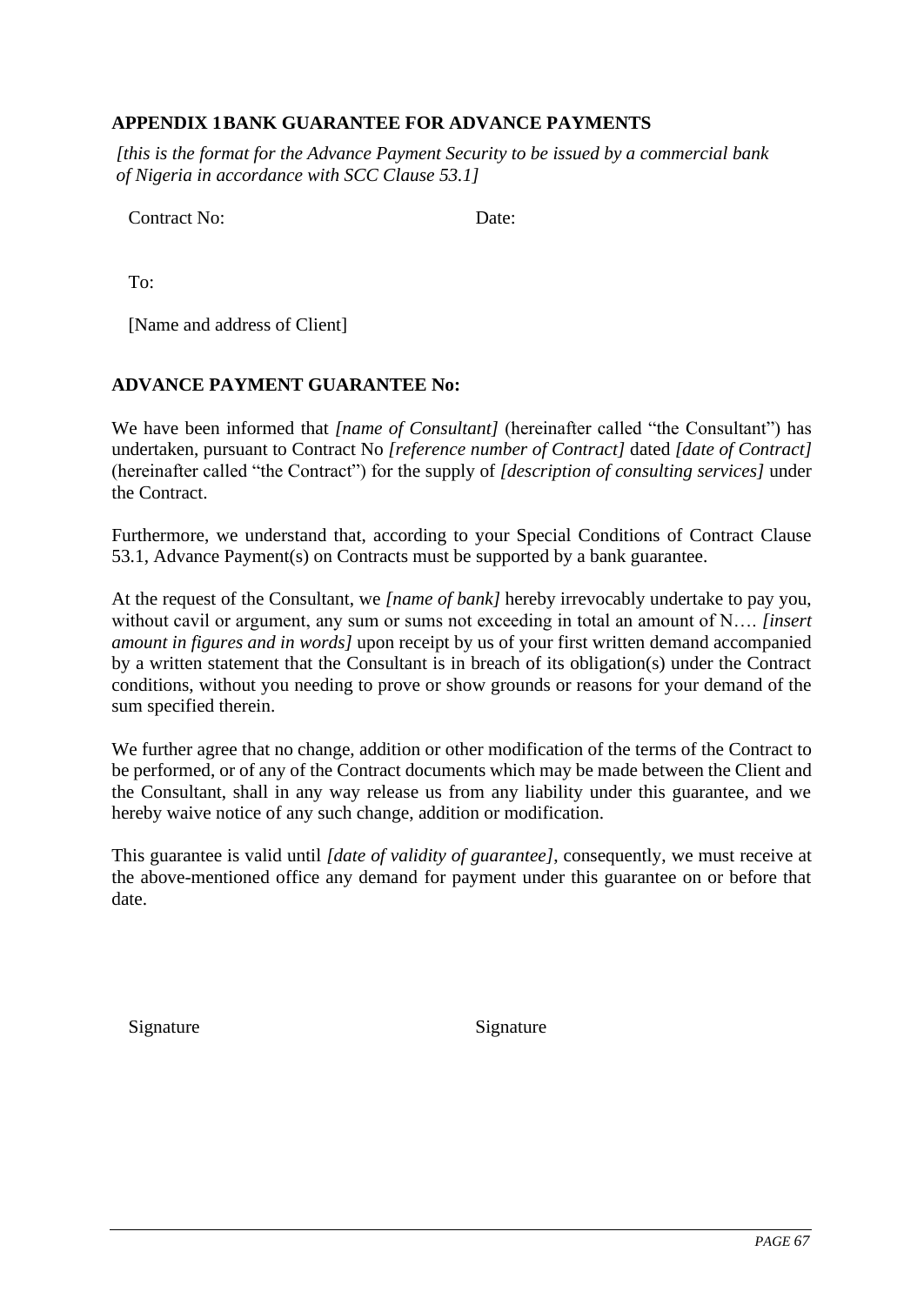### **APPENDIX 2 DESCRIPTION OF THE SERVICES**

### 1. Introduction

## Engagement of **Technical Assistance Firm for national training on contract management, supply chain transport & network design, data analytics**

### Background

The Federal Ministry of Health through the National Product Supply Chain Management Programme (NPSCMP) of the department of Food and Drug Services in collaboration with implementing partners developed a National Health Products Supply Chain Strategy and Implementation Plan 2021-2025. Some of the aims of this strategic plan are to optimize the performance of NPSCMP, the change driver for the strategic plan, integrate management of essential medicines and public health commodities, increase ownership and capacity at state levels as well as performance improvement in all Procurement and Supply Chain Management (PSM) areas.

NPSCMP is committed to optimizing health product supply chain services through strengthening capacities of every function area of the supply chain underpinned by a leadership that utilizes strategic information for learning and innovation.

The task to drive the health supply chain in the new strategic direction and manage public health products (for HIV/AIDS, TB, Malaria, Family Planning etc) in an integrated manner with essential medicines for an effective and efficient last mile delivery requires tremendous capacity and resources to implement. This will require amongst many others, excellent contract, financial, data and project management skills at all levels of governance. This is the basis for preparing NPSCMP on a set of new roles it must play as the lead programme in the country's supply chain management for healthcare products

#### **Description and purpose of assignment**

NPSCMP is currently building up her technical capabilities for new roles as the change driver for the strategic plan and the integrated management of public health products and essential medicines. This will lead to increased government ownership and performance management of all supply chain functions. Therefore, NPSCMP is seeking to engage the services of a firm that will train a team of supply chain workers as national resource pool of experts in managing the transition to the integrated model. In the following areas:

- iv) Contract Management,
- v) Data analytics,
- vi) Supply chain transport and network design

Training in the above mentioned areas will be conducted for five (5) days and in three (3) batches.

#### **Reporting line**

The firm will work under the directive of the National Coordinator, through the relevant technical leads in NPSCMP to build the capacity of stakeholders at the federal level.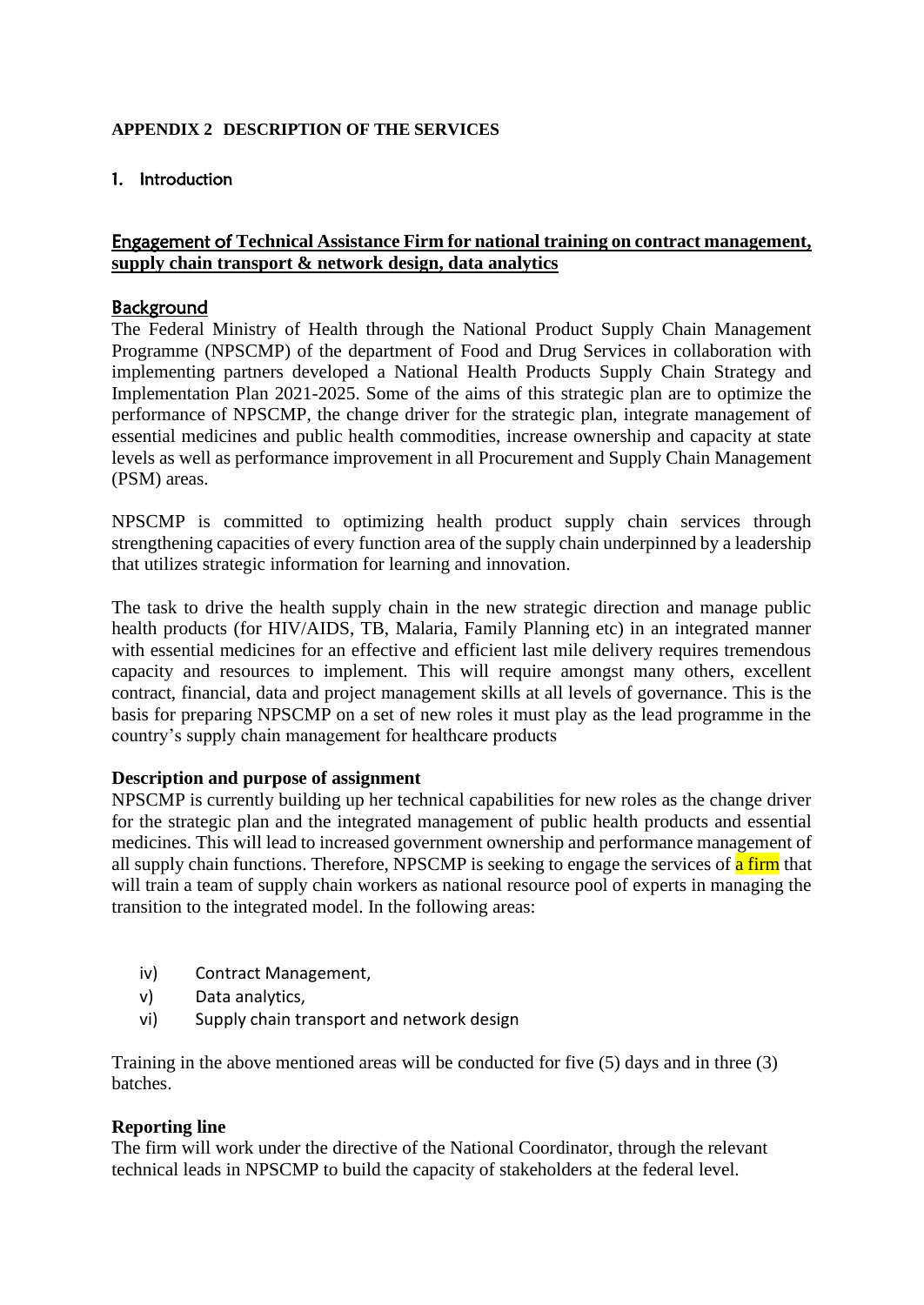### **Scope of work:**

- $\triangleright$  Desk review
- ➢ Needs assessment of NPSCMP
- ➢ Development of training curricular/manual
- ➢ Review of training curricular/manual with NPSCMP management on contract management, supply chain transport & network design, data analytics
- $\triangleright$  Travel to state of activity
- $\triangleright$  Support conduct of training of national participants
- ➢ Report writing and submission of same to NPSCMP

#### **Services to be provided**

f) Draft a work plan for the above training engagement for approval by management of NPSCMP

g) Support the development of a training curricular/manual on contract management, financial management and accountability, supply chain transport & network design, data analytics.

h) Share the training curricular/manual with NPSCMP and harness their input

i) Support the conduct of 5-day national level training on contract management, supply chain transport & network design, data analytics Submit technical report of the exercise to NPSCMP

j) Submit the training curricular/manual to NPSCMP

### **Duration of work: February to March 2022**

#### **Output of deliverable:**

- 3. Report of the activity carried out in a format provided by NPSCMP
- 4. Training curricular/manual on contract management, supply chain transport & network design, data analytics

## 6. General Eligibility Criteria

- xiv. Evidence of company registration (certificate of incorporation of the company) including Forms CAC2 and CAC7;
- xv. Evidence of Company's Income Tax Clearance Certificate for the last three (3) years (2018, 2019 & 2020) valid till 31<sup>st</sup> December 2021;
- xvi. Copy of Company Audited Accounts for the last 3 years (2018, 2019 and 2020);
- xvii. Evidence of PENCOM Compliance Certificate expiring by December 2021;
- xviii. Evidence of ITF Compliance Certificate expiring by December 2021;
- xix. Evidence of NSITF Compliance certificate expiring by December 2021;
- xx. Sworn Affidavit disclosing whether or not any officer of the relevant committees of the National Agency for the Control of Aids or the Bureau of Public Procurement is a former or present Director, shareholder or has any pecuniary interest in the bidder and to confirm that all information presented in its bid are true and correct in all particulars;
- xxi. The minimum validity period of the Tender should be One Hundred and Twenty (120) Days;
- xxii. Evidence of financial capability to execute the contract by submission of Reference Letter from a reputable commercial bank in Nigeria, indicating